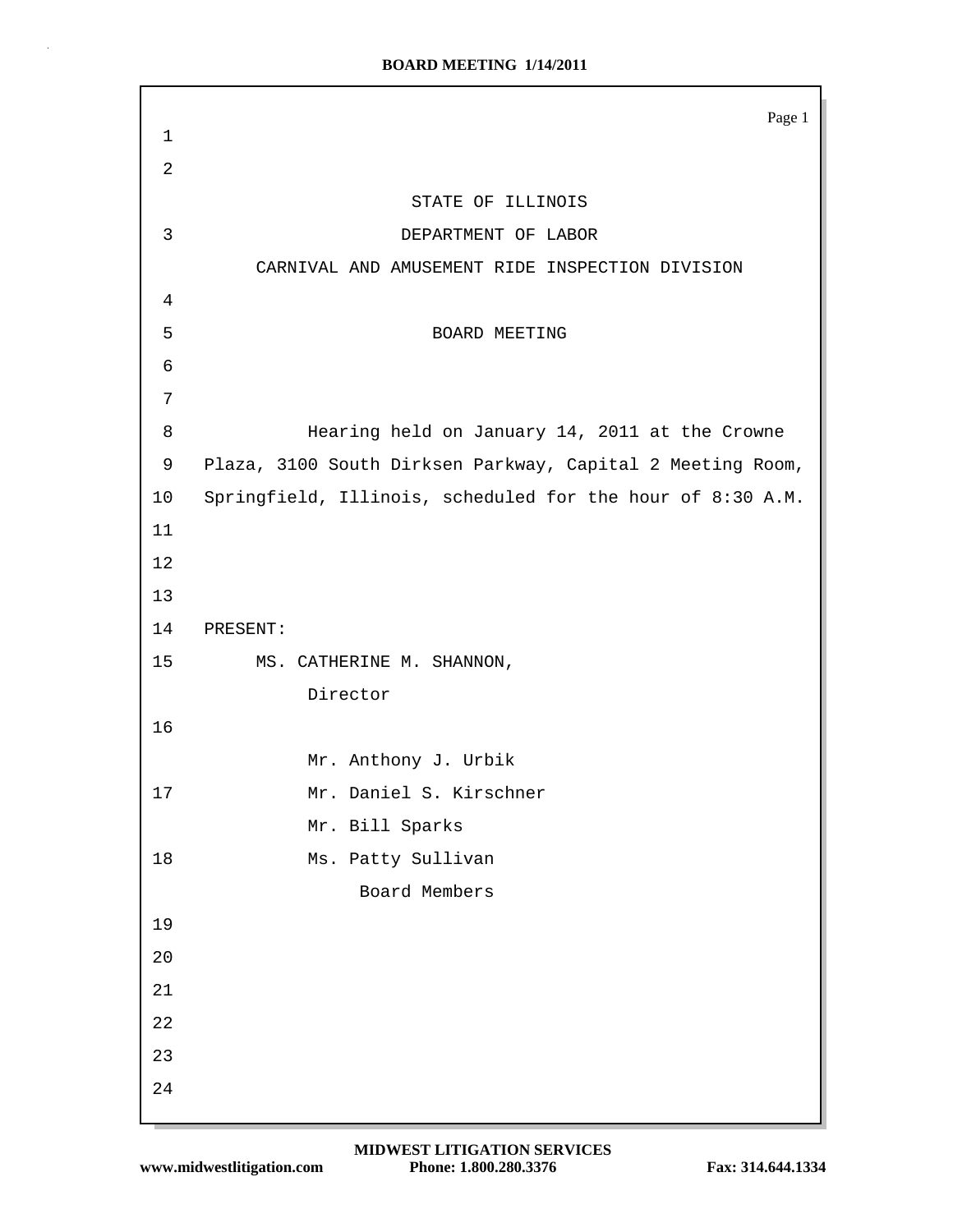```
Page 2
 1 APPEARANCES:
 2 MS. KATHERINE ANTHONY
          Chief Legal Counsel
 3 Illinois Department of Labor
          Michael A. Bilandic Building
 4 160 North LaSalle Street, Suite C-1300
          Chicago, Illinois 60601
 5
               Appeared on behalf of the Department of Labor.
 6
 7
 8
 9
10
    ALSO PRESENT:
11
          Mr. Doug Rathbun, Manager
12 Ms. Sara Scherer, Legislative Liaison
          Mr. Bill Szerletich, Inspector
13 Mr. Brian Brown, Inspector
          Ms. Marcia Joiner, Administrative Assistant
14
15
          MIDWEST LITIGATION SERVICES
16 15 South Old State Capitol Plaza
          Springfield, Illinois 67201
17 (217) 523-8244
          1-800-280-3376
18
          By: Cynthia M. Smith, Illinois CSR
19 License No. 084-003540
20
21
22
23
24
```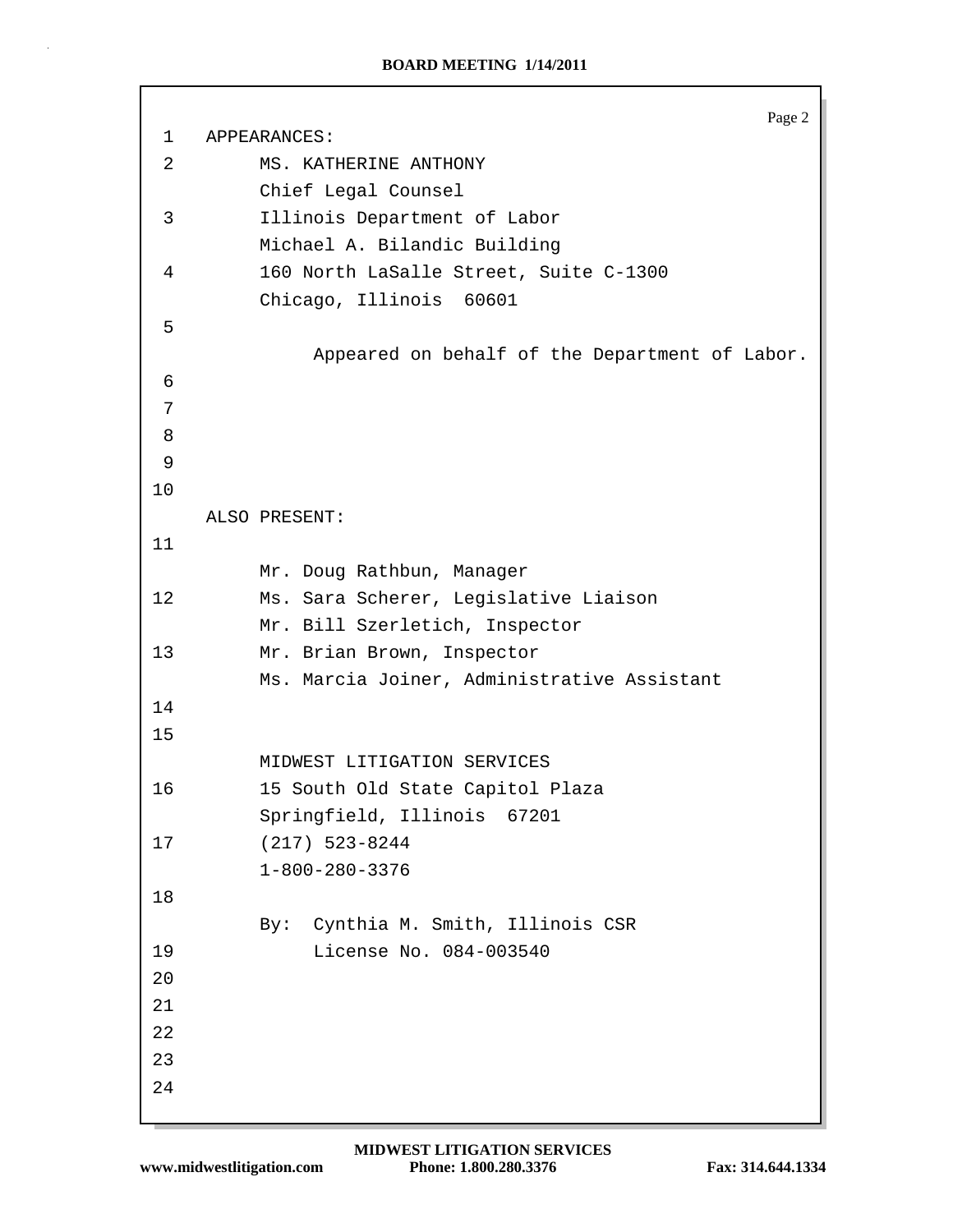|    | Page 3                                                    |
|----|-----------------------------------------------------------|
| 1  | (Hearing started                                          |
| 2  | at 8:30 A.M.)                                             |
| 3  | DIRECTOR SHANNON: Okay. Well, the hour of 8:30            |
| 4  | having arrived, the Carnival and Amusement Safety Board   |
| 5  | comes to order. And the agenda is located in your binder. |
| 6  | I will take roll call.                                    |
| 7  | Patty Sullivan?                                           |
| 8  | MS. SULLIVAN: Present.                                    |
| 9  | DIRECTOR SHANNON: Dan Kirschner?                          |
| 10 | MR. KIRSCHNER: Present.                                   |
| 11 | DIRECTOR SHANNON: Bill Sparks?                            |
| 12 | MR. SPARKS: Present.                                      |
| 13 | DIRECTOR SHANNON: Anthony Urbik?                          |
| 14 | MR. URBIK: Here.                                          |
| 15 | DIRECTOR SHANNON: And Catherine Shannon is here.          |
| 16 | With five members being present, the quorum is            |
| 17 | present.                                                  |
| 18 | The first item on the agenda -- well, I want to see       |
| 19 | if any board members had any amendments or changes to the |
| 20 | agenda?                                                   |
| 21 | MR. KIRSCHNER:<br>No.                                     |
| 22 | DIRECTOR SHANNON: I would entertain a motion to           |
| 23 | approve the agenda.                                       |
| 24 | Motion to approve the minutes as<br>MR. URBIK:            |

Г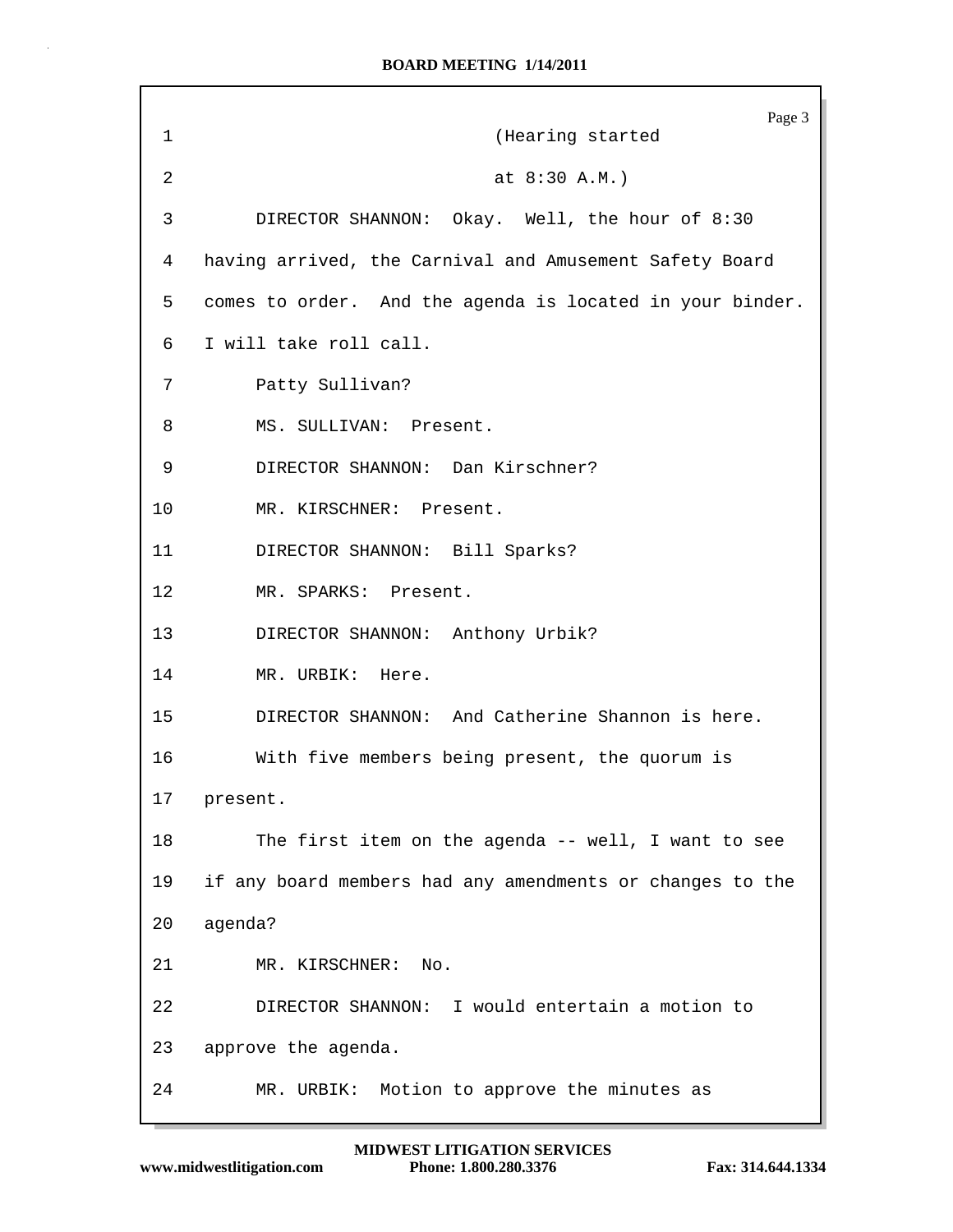Page 4 1 presented. 2 MS. SULLIVAN: Second. 3 DIRECTOR SHANNON: Can we have a motion to approve 4 the agenda first. 5 MR. URBIK: I'm sorry. I haven't had my coffee yet 6 this morning. 7 I will make the motion to approve the agenda. 8 MS. SULLIVAN: Second. 9 DIRECTOR SHANNON: Okay. The agenda is approved as 10 presented. 11 The first item the agenda is the approval of the 12 minutes. 13 MR. URBIK: I make the motion to approve the minutes 14 as presented. 15 MR. KIRSCHNER: Second. 16 DIRECTOR SHANNON: All those in favor say aye. 17 (Group response.) 18 DIRECTOR SHANNON: No? 19 (No response.) 20 DIRECTOR SHANNON: The ayes have it. 21 The next order of business is old business. And I 22 did talk about the fee increase implementation last night. 23 We -- we think it has gone very well and we want to thank 24 all of the operators and we want to thank the board for,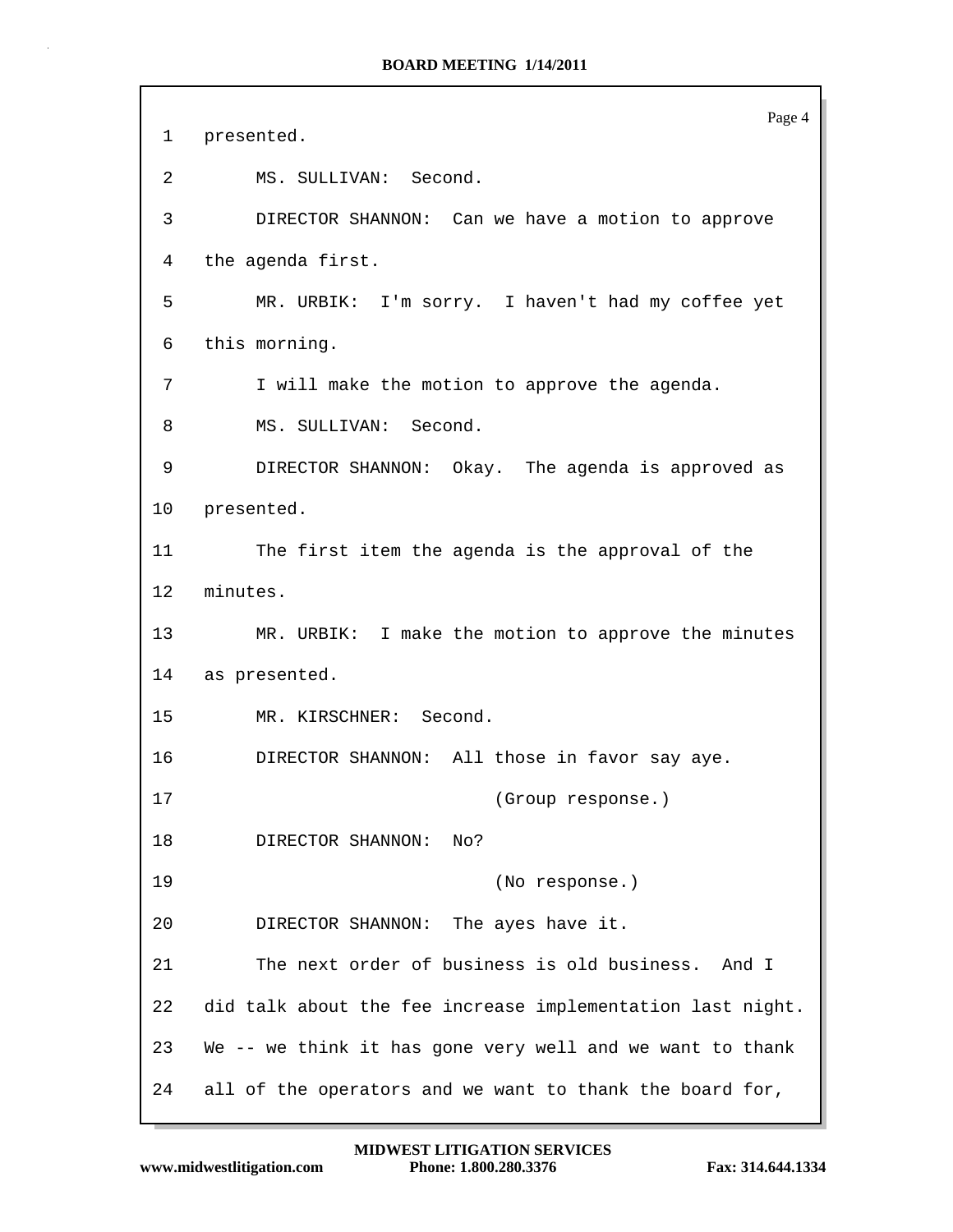|    | Page 5                                                      |
|----|-------------------------------------------------------------|
| 1  | you know, recognizing the needs of the agency to have       |
| 2  | additional resources so we could fill the fifth inspector   |
| 3  | position. Which, as we mentioned, Brian Brown began with    |
| 4  | the department the first of the year. And he will be in     |
| 5  | the Southern Region and is going through training right     |
| 6  | And we look forward to his working with all of you.<br>now. |
| 7  | And -- and you know we do think that the                    |
| 8  | revenues will raise approximately, you know, just based on  |
| 9  | estimates from last year about \$80,000. Which, you know,   |
| 10 | covers the cost of an inspector. So it has helped us and    |
| 11 | it did allow us to get approval to hire that vacant         |
| 12 | position that went vacant for a year. So we appreciate      |
| 13 | the board's and the operator's cooperation and              |
| 14 | understanding on that. It's never easy, but we do           |
| 15 | appreciate that.                                            |
| 16 | MS. SULLIVAN: And Marcia and the office getting             |
| 17 | everything changed over, too.                               |
| 18 | DIRECTOR SHANNON: Oh, yeah. A lot of work went into         |
| 19 | that. And -- and actually one of the things that we had     |
| 20 | to do because the -- the fees are in our rules and they     |
| 21 | are not in the statute is -- we are given statutory         |
| 22 | authority to adopt the fees. And -- and Sara worked with    |
| 23 | Marcia and Doug on getting the rules amended. So, Sara,     |
| 24 | if you want to give an update on where we are with the      |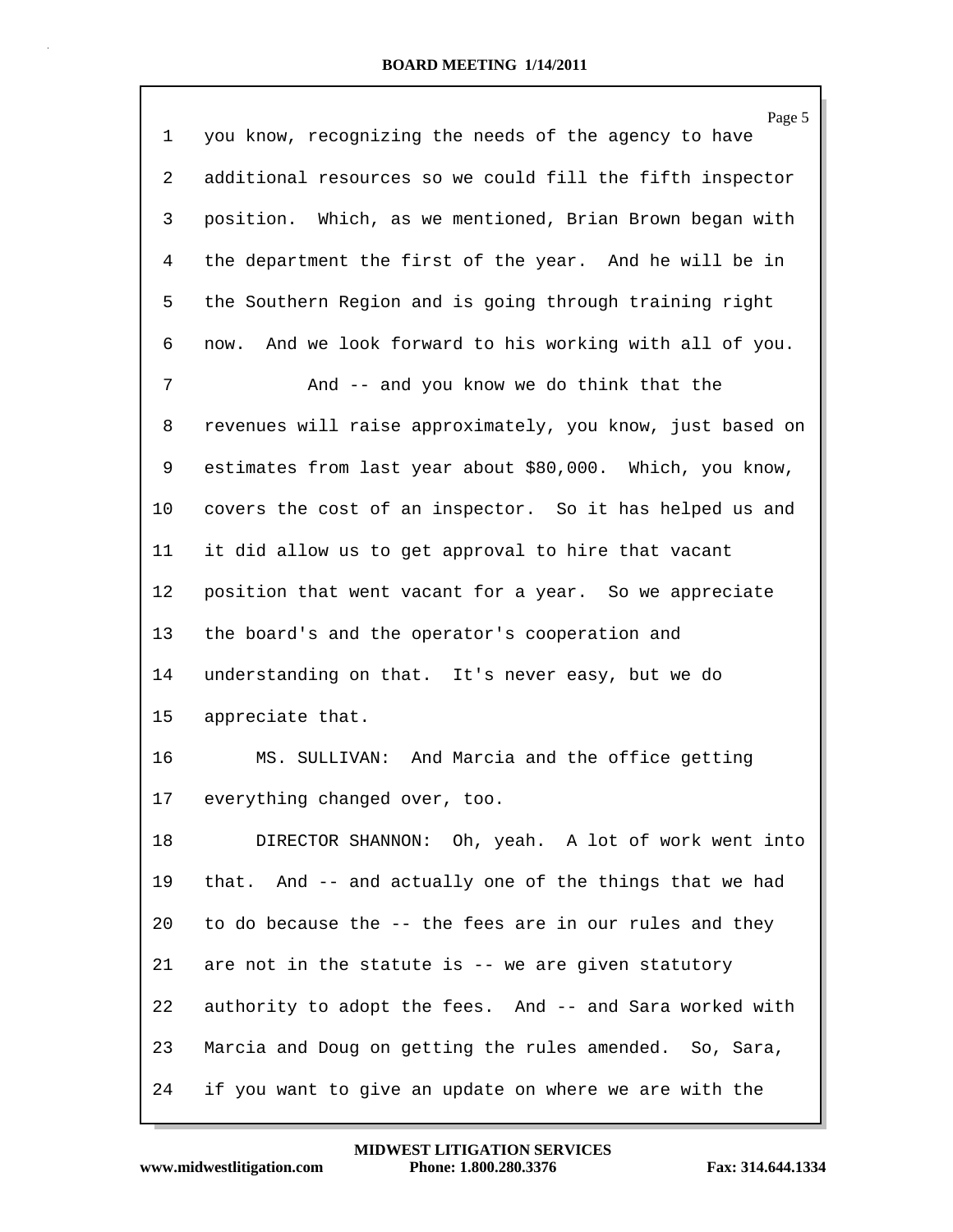1 rules, that would be great.

| 2  | MS. SCHERER: So as many of you know we had quite a       |
|----|----------------------------------------------------------|
| 3  | few meetings on this fee increase. And that's really the |
| 4  | substance of these rules minus a few definition changes  |
| 5. | for the coasters intermediate and coasters large.<br>We  |
| 6  | added those definitions I guess along with the fee       |
|    | increases.                                               |

8 They were filed in August. We had our second notices 9 come up in October. We didn't have any public comments 10 during the filing of the rules because we had dealt with 11 all of them prior to the public hearing. And then we had 12 our JCAR hearing on December the 14th where JCAR approved 13 our rules. And then effective as of December the 20th of 14 this year the rules went into place.

15 MS. SULLIVAN: Last year?

16 MS. SCHERER: Yeah. Sorry. It's 2010.

17 And then, as you all are also aware, the fee 18 increase -- even though the rules became effective 19 December the 20th, the fee increase starts January the 1st 20 of this year. So everybody that's operating this carnival 21 season will be subject to the new fees. 22 Did you already go over all of the amounts? 23 DIRECTOR SHANNON: Uh-huh. We went through that last 24 night.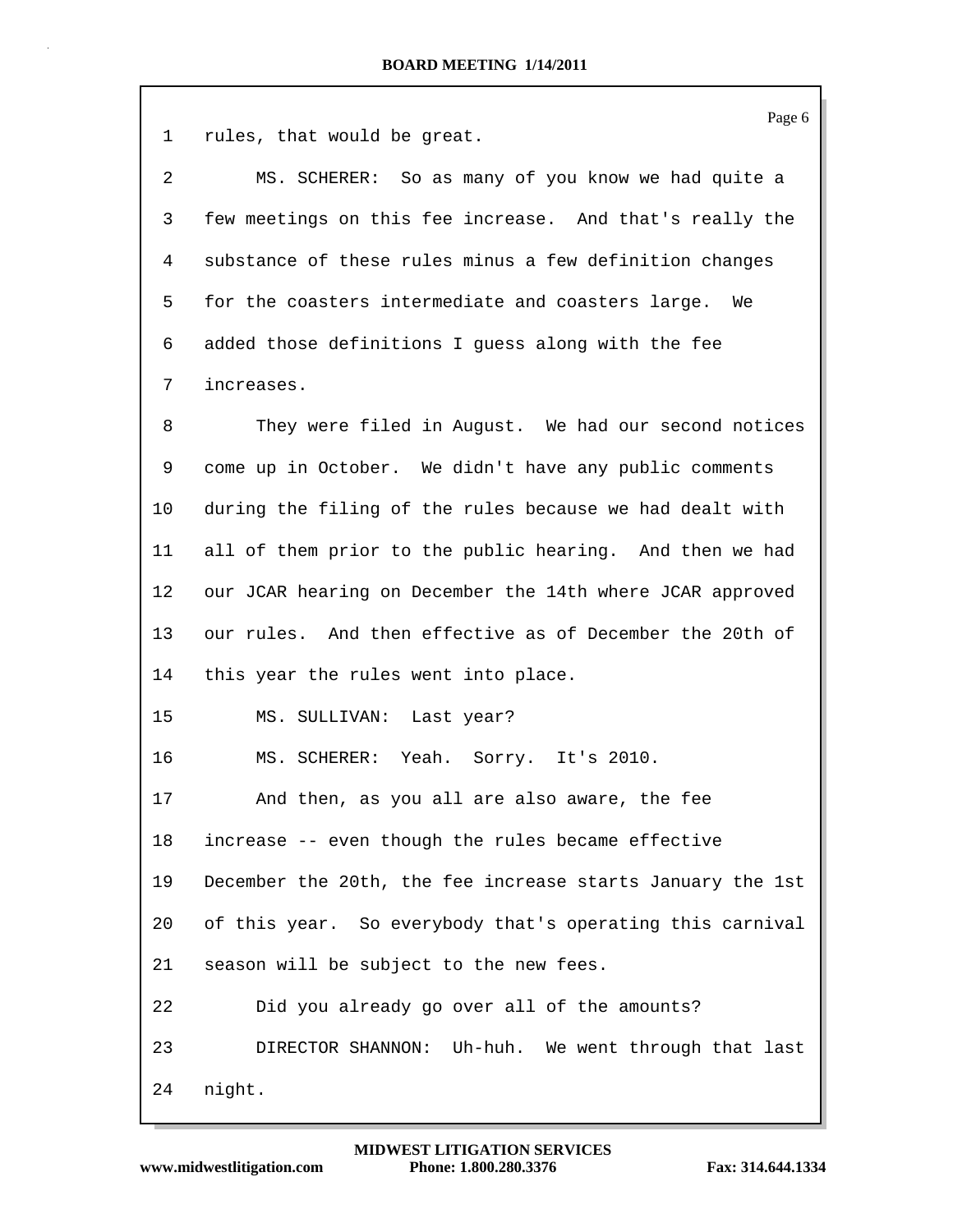| $\mathbf 1$ | Page 7<br>MS. SCHERER: Okay.                              |
|-------------|-----------------------------------------------------------|
| 2           | DIRECTOR SHANNON: And I think there is the pink           |
| 3           | sheets in everyone's binder that has those listed on      |
| 4           | there.                                                    |
| 5           | MR. URBIK: And it's also located in the brochure.         |
| 6           | DIRECTOR SHANNON: Yeah. And it is also located in         |
| 7           | the brochure as well.                                     |
| 8           | You know I think that we did a good job of informing      |
| 9           | the owners and operators of it. And Marcia and Doug say   |
| 10          | that we haven't had any issues with people submitting the |
| 11          | incorrect amount.                                         |
| 12          | A reminder again that our offices have moved. We are      |
| 13          | at our new office address in Springfield at -- it's 900   |
| 14          | South Spring. And we are no longer at One West Old        |
| 15          | Capitol. But it did not effect the phone numbers.         |
| 16          | Sara, are there any more rules or legislative updates     |
| 17          | with respect to the carnival and amusement --             |
| 18          | MS. SCHERER: No. We don't have anything at this           |
| 19          | time unless something pops up.                            |
| 20          | DIRECTOR SHANNON: We have no plans for any                |
| 21          | initiatives for the Carnival Amusement Ride Safety Act.   |
| 22          | So we will see if there are any others from outside       |
| 23          | forces. I don't know if there will be. We don't have any  |
| 24          | plans to do anything. We might -- we may look at, you     |

Ш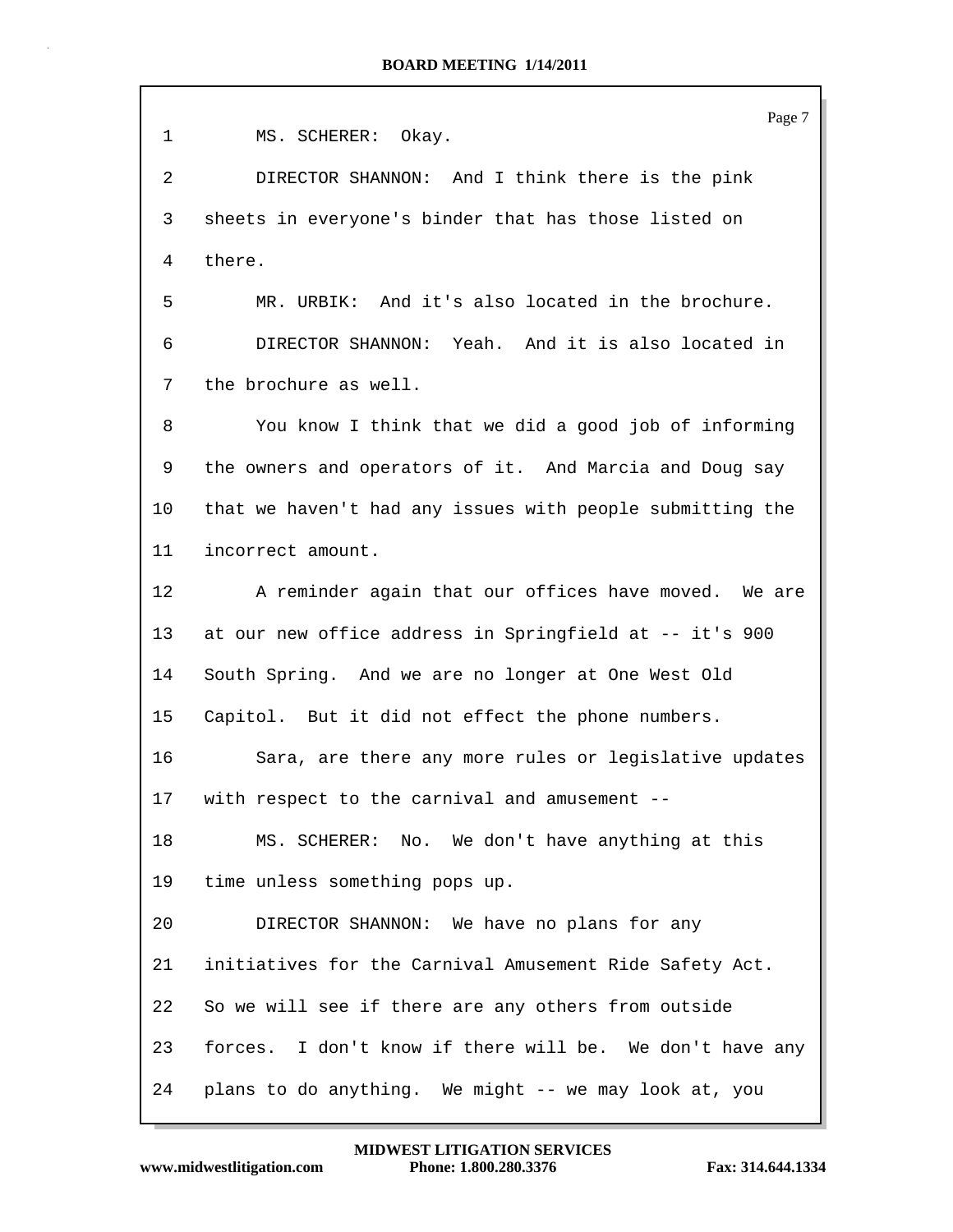| $\mathbf 1$ | Page 8<br>know, updating our standards again.              |
|-------------|------------------------------------------------------------|
|             |                                                            |
| 2           | MR. RATHBUN: Possibly.                                     |
| 3           | DIRECTOR SHANNON: But again we would be submitting a       |
| 4           | draft to the board for their consent before we did that    |
| 5           | saying that we are currently working on, but we do not     |
| 6           | need to keep on top of that. It might be quiet.            |
| 7           | MS. VAUGHN: Do the rules include the phone policy --       |
| 8           | the cell phone policy?                                     |
| 9           | DIRECTOR SHANNON:<br>No.                                   |
| 10          | MS. SCHERER: No.                                           |
| 11          | DIRECTOR SHANNON: It's just the fee increase.              |
| 12          | Okay. Well, thank you, Sara.                               |
| 13          | The next item is monster trucks.                           |
| 14          | MR. RATHBUN: Monster trucks. We are still                  |
| 15          | researching it. I'm still researching it. Quite honestly   |
| 16          | it took a secondary position with the move and everything. |
| 17          | Marcia has done everything from getting us dumpsters to    |
| 18          | phone lines. And I've been handling most of the            |
| 19          | paperwork. She's been handling the office. And with        |
| 20          | lacking an inspector, I was also out in the field a lot    |
| 21          | more than I have been in the past.                         |
| 22          | So what I did do for your reading pleasure is I went       |
| 23          | ahead and brought copies of the ASTM Standards relating to |
| 24          | the design and manufacturing. Which Patty probably knows   |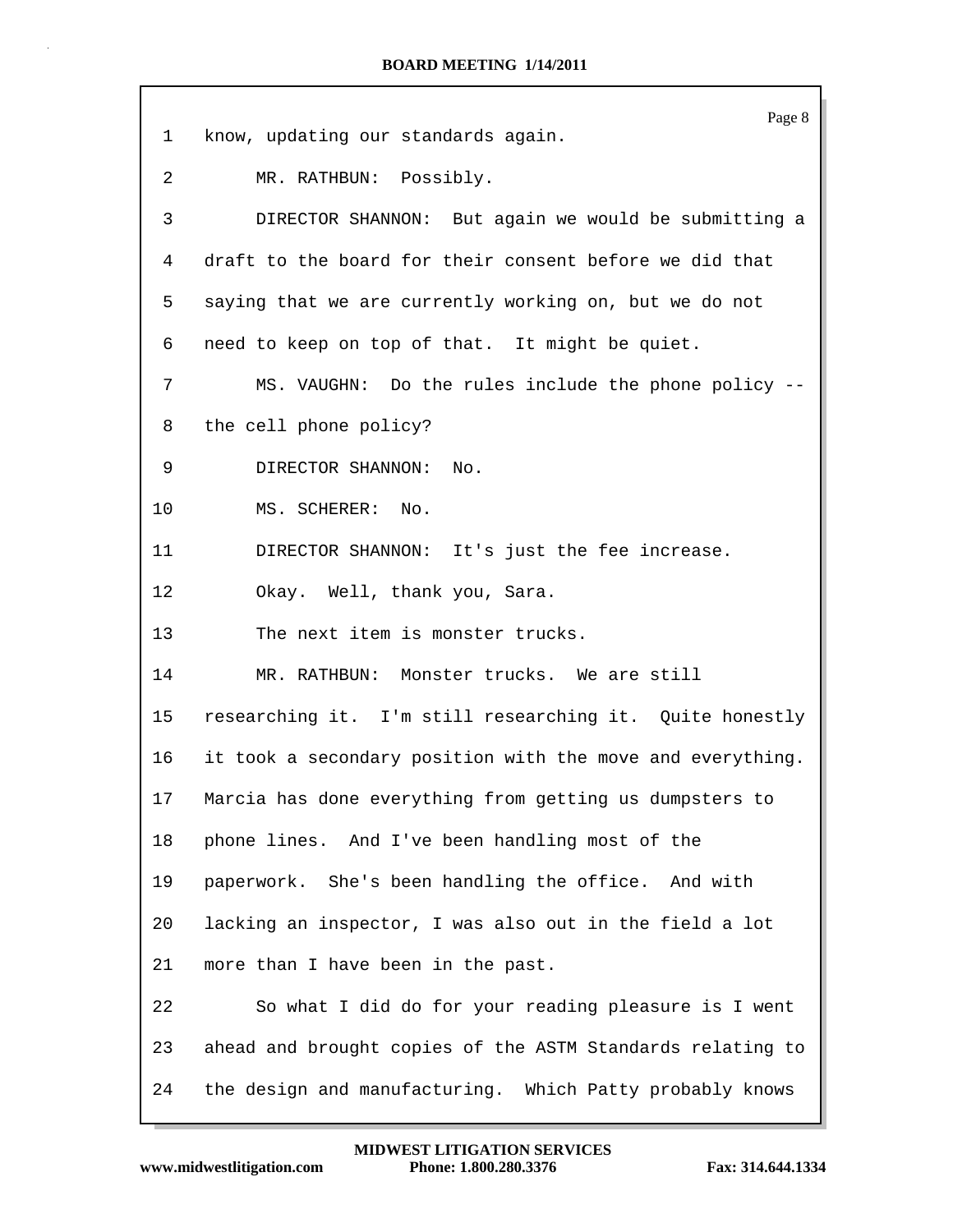|    | Page 9                                                    |
|----|-----------------------------------------------------------|
| 1  | by heart. And the operational requirements. And that      |
| 2  | way, when we take this back up, it will be a little       |
| 3  | fresher in everybody's mind for consideration.            |
| 4  | This is obviously the standards that we have adopted      |
| 5  | and used. And --                                          |
| 6  | DIRECTOR SHANNON: So this is generally for all            |
| 7  | amusement rides?                                          |
| 8  | MR. RATHBUN: Right.                                       |
| 9  | There were four items which were of consideration         |
| 10 | that were still before the board as I understand it. And  |
| 11 | it was the training requirements for the driver, the      |
| 12 | operation of the kill switch in an environment which was  |
| 13 | in the case of like the Hot Roller that was operating in  |
| 14 | an orchard and what would be the appropriate means to     |
| 15 | ensure if something happened to the driver that the truck |
| 16 | could be killed.                                          |
| 17 | The restraint system with side rails. You know after      |
| 18 | thinking about it I wasn't really thrilled about setting  |
| 19 | standards for the side rails simply because we are not    |
| 20 | manufacturers. And I don't think that it is in the best   |
| 21 | interest of the board to stipulate manufacturing          |
| 22 | requirements. So that's something we can continue to      |
| 23 | discuss.                                                  |
| 24 | But I will let you read these and then we can get         |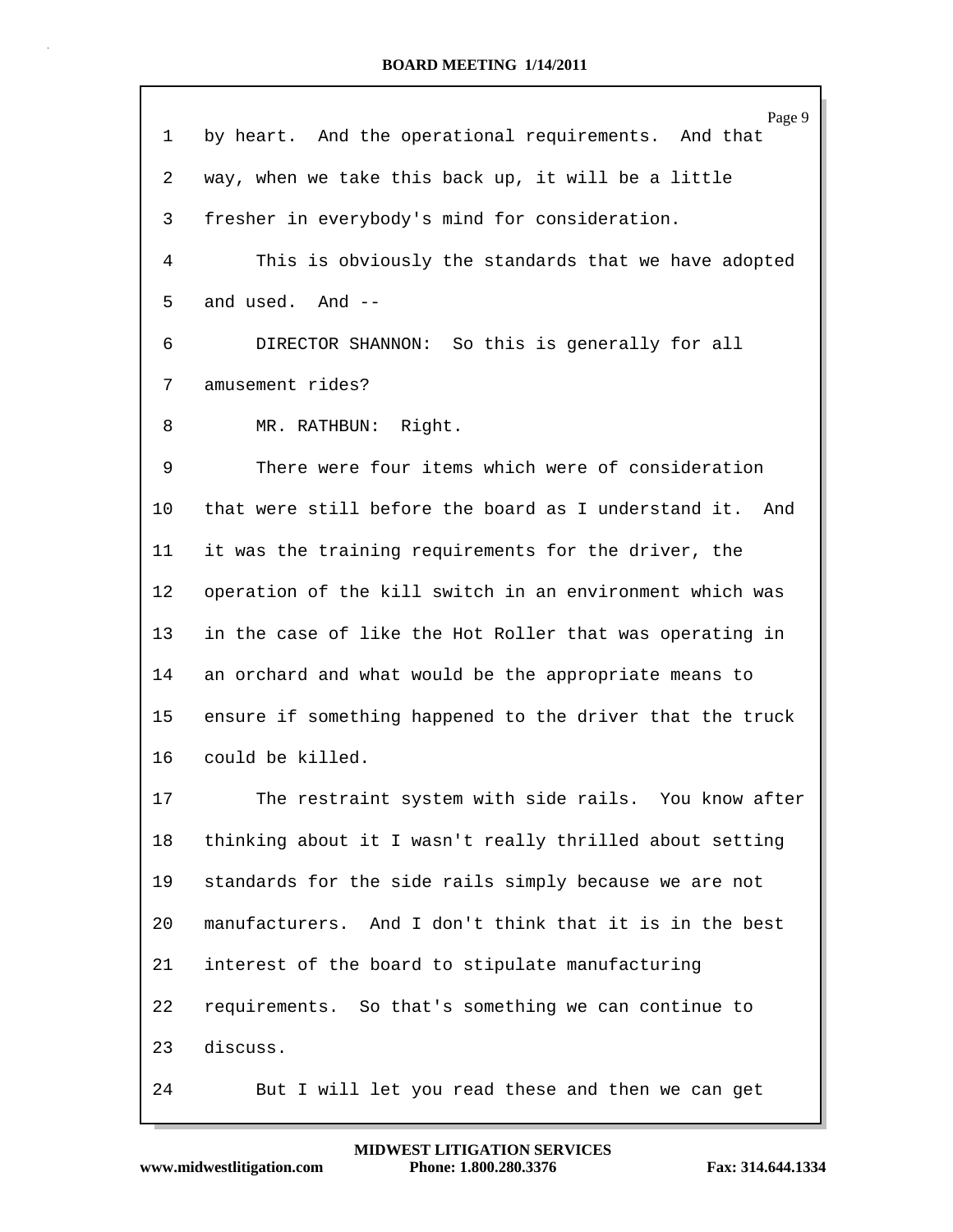|    | Page 10                                                    |
|----|------------------------------------------------------------|
| 1  | back to it and discuss this in further depth.              |
| 2  | MR. URBIK: Doug, as it pertains to monster trucks,         |
| 3  | typically these are built in a garage on a one-time basis, |
| 4  | sometimes two. If I need to manufacture a piece of steel   |
| 5  | to go into a leaf spring to elevate my truck, how do I, as |
| 6  | a garage mechanic, do that and qualify for these           |
| 7  | standards? What engineer do I go to, to get a piece of     |
| 8  | block steel into a leaf spring?                            |
| 9  | MR. RATHBUN: It is the manufacturer's requirement to       |
| 10 | set standards for their steel.                             |
| 11 | Correct?                                                   |
| 12 | MS. SULLIVAN: Uh-huh.                                      |
| 13 | MR. RATHBUN: He is in essence the manufacturer.            |
| 14 | MR. URBIK: He is, but if we are not going to be in         |
| 15 | the business of monitoring the manufacturing of a monster  |
| 16 | truck, how do we set standards for that manufacturing?     |
| 17 | MS. SULLIVAN: Well, the other issue is the design.         |
| 18 | Which is a whole separate standard. It's F2291. So the     |
| 19 | design standards actually discuss loads and strengths      |
| 20 | and -- and engineering requirements according to the       |
| 21 | current engineering practices. And it lists I don't know   |
| 22 | how many -- internationally and not just U.S. standards,   |
| 23 | but international standards. So a lot of it would be       |
| 24 | engineering according to that.                             |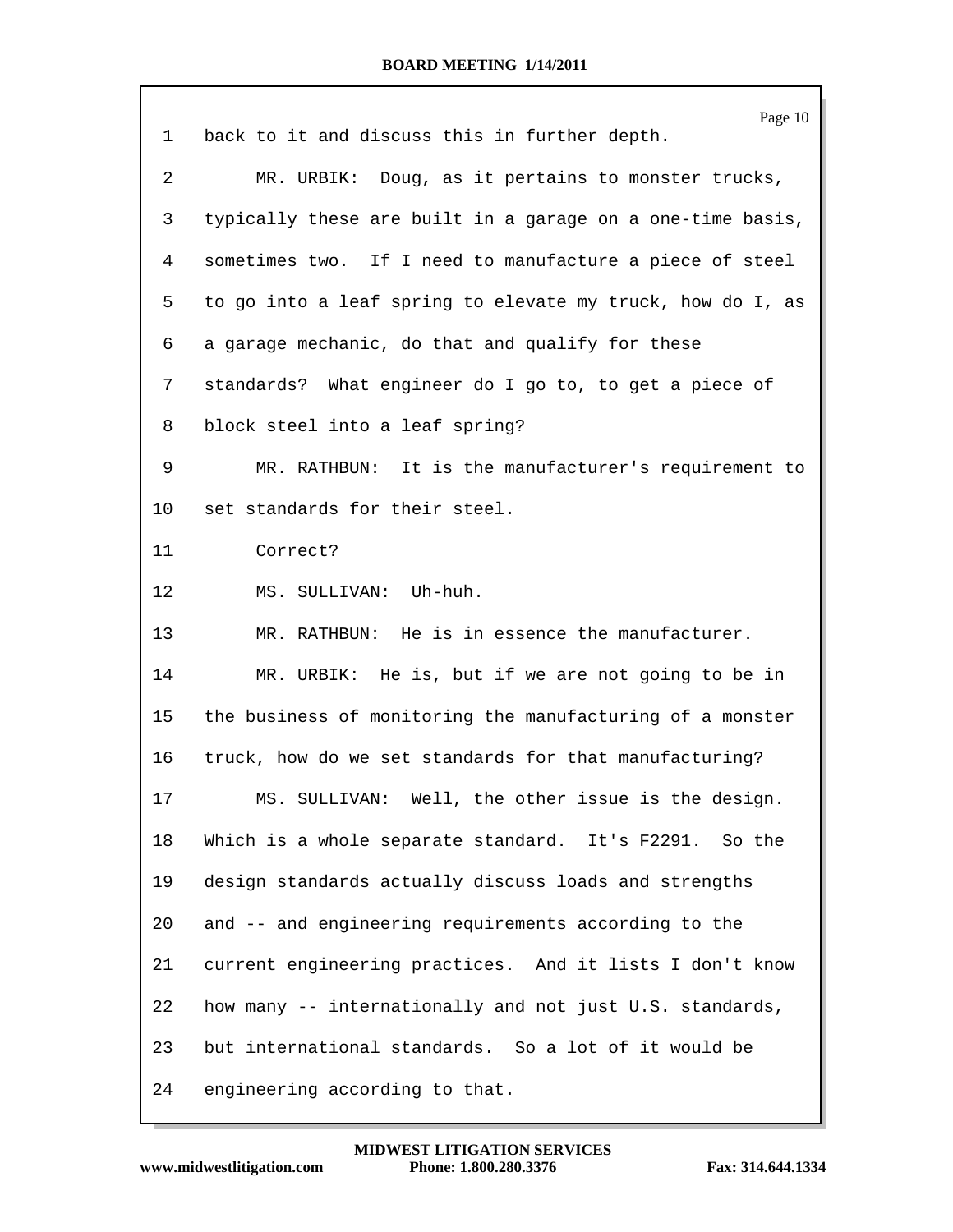|              | Page 11                                                      |
|--------------|--------------------------------------------------------------|
| $\mathbf{1}$ | And then the manufacturer part is basically the              |
| 2            | whole -- the whole -- $F1193$ is -- says -- I mean basically |
| 3            | it says that you must have a quality assurance program.      |
| 4            | You've got to -- you know you've got to have a documented    |
| 5            | quality assurance program.                                   |
| 6            | MR. URBIK: I need two pieces of steel --                     |
| 7            | MS. SULLIVAN: But if you start --                            |
| 8            | MR. URBIK: -- to raise the lift on my truck.                 |
| 9            | MS. SULLIVAN: But if you start manufacturing --              |
| 10           | MR. URBIK: Every time you modify from OEM, you are           |
| 11           | manufacturing?                                               |
| 12           | MS. SULLIVAN: It depends. If you are replacing               |
| 13           | piece for piece exactly what was there -- like you can       |
| 14           | replace the spring with a spring of the same number or you   |
| 15           | $know --$                                                    |
| 16           | MR. URBIK: But that's not the case when we are               |
| 17           | talking about a monster truck because we are modifying an    |
| 18           | existing vehicle.                                            |
| 19           | MS. SULLIVAN: I know. In that case, legitimately             |
| 20           | they are supposed to go back to the engineering standards    |
| 21           | and they really need an engineer to determine the proper     |
| 22           | loads and strengths for the application.                     |
| 23           | MR. URBIK: I'm just not sure how our inspectors              |
| 24           | would possibly -- especially with internal component parts   |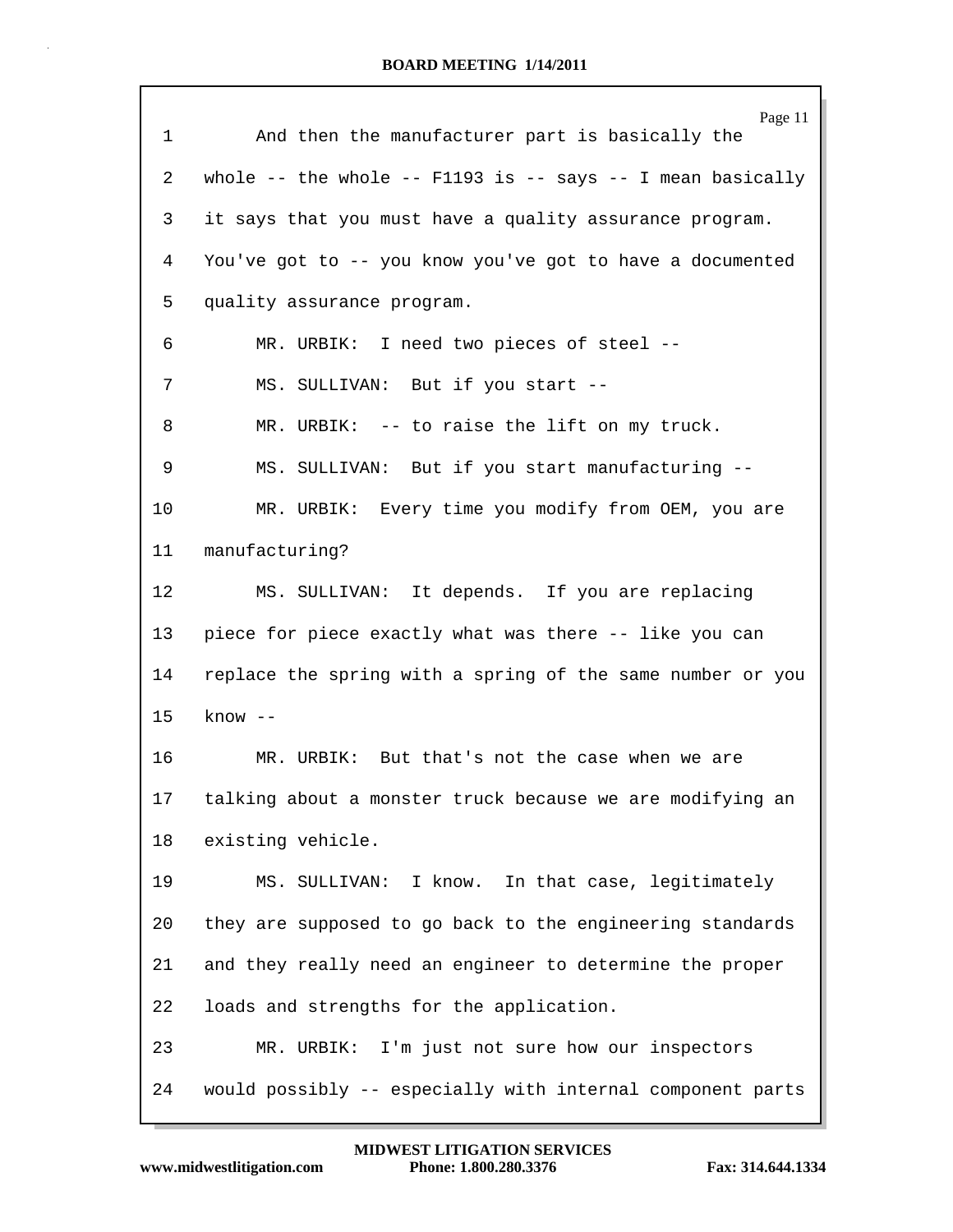| 1               | Page 12<br>that are not visible to the eye. Because we would have to |
|-----------------|----------------------------------------------------------------------|
| 2               | tear the truck apart to prove that.                                  |
| 3               | MS. SULLIVAN: No. What our inspectors would ask for                  |
| 4               | is to see that --                                                    |
| 5               | MR. URBIK: The paperwork on the block?                               |
| 6               | MS. SULLIVAN: -- the engineering stamp that it was                   |
| 7               | done to original specs.                                              |
| 8               | MR. URBIK: But if it's my truck, it's my original                    |
| 9               | specs.                                                               |
| 10              | MS. SULLIVAN: Well, but you would still have to have                 |
| 11              | an engineer stamp off that it was compliant with the loads           |
| 12              | and strengths part of F2291 for that application.                    |
| 13              | MR. URBIK: And I guess I agree with you that, that                   |
| 14              | should and can be done if I was in the business of                   |
| 15              | manufacturing trucks. I mean more than one.                          |
| 16              | MR. RATHBUN: That's largely the crux of the issue                    |
| 17 <sub>2</sub> | because -- I mean I actually called some engineering firms           |
| 18              | and it's like, well, what would you charge to do an                  |
| 19              | engineering study on a monster truck. Well, we won't                 |
| 20              | touch that. That's out of our purview because it's just              |
| 21              | not our specialty. And, therefore, they said, well, get              |
| 22              | an automotive specialty. But they wouldn't touch it                  |
| 23              | either because at this point it's not technically a truck.           |
| 24              | It's been modified.                                                  |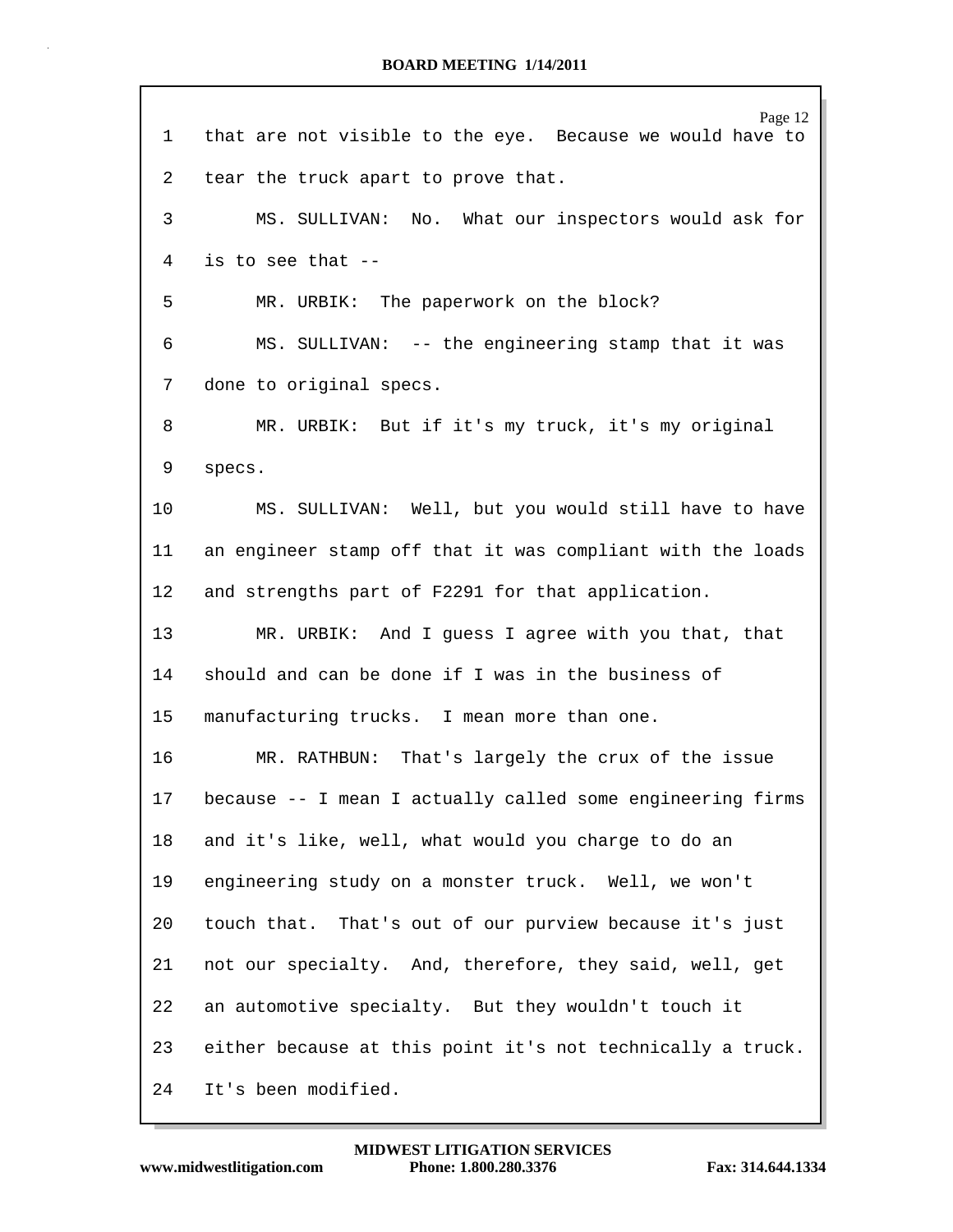| $\mathbf 1$ | Page 13<br>And I think that we discussed this at one point.<br>And |
|-------------|--------------------------------------------------------------------|
| 2           | that was the fact that, that individual is going to have a         |
| 3           | very, very hard time, if not an impossible time, getting           |
| 4           | an engineer to sign off on that. So we were faced -- the           |
| 5           | board -- you all were faced with the dilemma of do we just         |
| 6           | shut them down totally or do we work with them.                    |
| 7           | And, as I remember, the consensus was rather than                  |
| 8           | shut down every big truck in the state that we would work          |
| 9           | with them. Now is it realistic to expect an inspector to           |
| 10          | go in and look at that piece of steel? No. We will look            |
| 11          | at the overall structural integrity, seat belts, et                |
| 12          | cetera. But, A, the owner has the primary liability. Not           |
| 13          | that that's not our own goal, but it is a consideration.           |
| 14          | And that was one of the reasons that I went towards                |
| 15          | the Monster Truck Racing Association Standards because             |
| 16          | that was at least a standard that was currently being              |
| 17          | utilized. And it gave us some basis from which to begin            |
| 18          | to formulate an inspection program relative to monster             |
| 19          | trucks.                                                            |
| 20          | I mean truthfully any homemade ride in this state --               |
| 21          | and there are several -- we should shut down if we went            |
| 22          | straight by the ASTM because most of them do not have              |
| 23          | engineering standards. And I mean it's that way                    |
| 24          | nationwide.                                                        |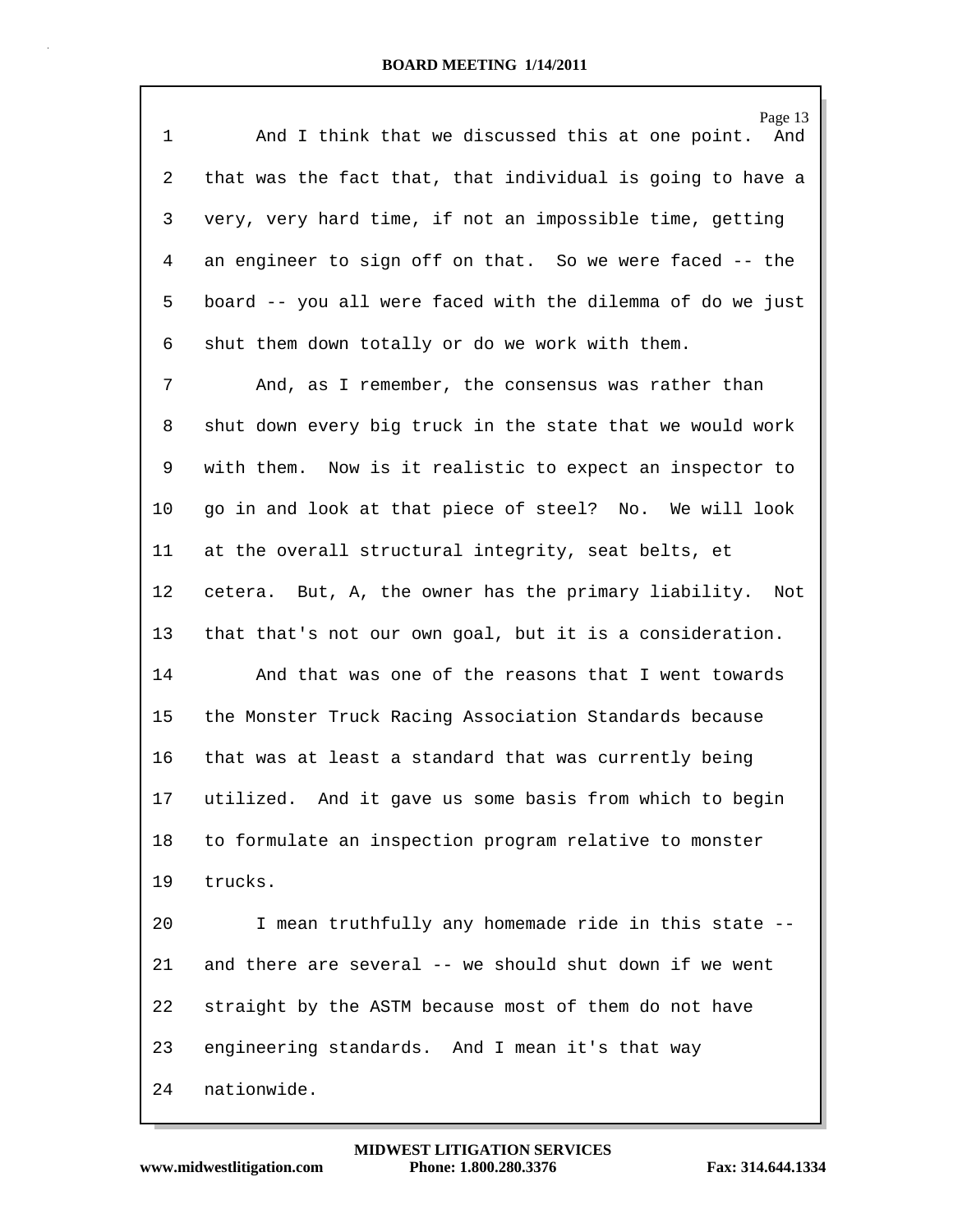|             | Page 14                                                    |
|-------------|------------------------------------------------------------|
| $\mathbf 1$ | MR. URBIK: So are we going to require it or ignore         |
| 2           | it?                                                        |
| 3           | MS. SULLIVAN: The other thing is a lot of the older        |
| 4           | rides were designed a number of years ago. And depending   |
| 5           | on whether or not they met standards at the time or if by  |
| 6           | now they have become service proven -- which is a term in  |
| 7           | ASTM standards -- then basically they get kind of          |
| 8           | grandfathered in. And it's legitimate.                     |
| 9           | MR. URBIK: Sure.                                           |
| 10          | MS. SULLIVAN: So if -- I mean if somebody built            |
| 11          | something in their backyard and it's run for five years to |
| 12          | the public and it hasn't had any issues or at least no     |
| 13          | issues that have not been mitigated, then -- then it's     |
| 14          | considered service proven.                                 |
| 15          | Plus, this -- the -- the current 2291 only went into       |
| 16          | effect in 2003. So if -- if something was built before     |
| 17          | that, then the old 1159 applies. Which is a much -- it's   |
| 18          | kind of like 2291. It's -- it's very, very basic.<br>It    |
| 19          | still does require, you know, things being done to         |
| 20          | engineering -- to accepted engineering practices.          |
| 21          | But you know it still is -- there is a service proven      |
| 22          | option in there that -- that would encompass a lot of the  |
| 23          | older rides. So essentially if, you know, inspectors go    |
| 24          | on to a lot and there is an older ride that somebody made  |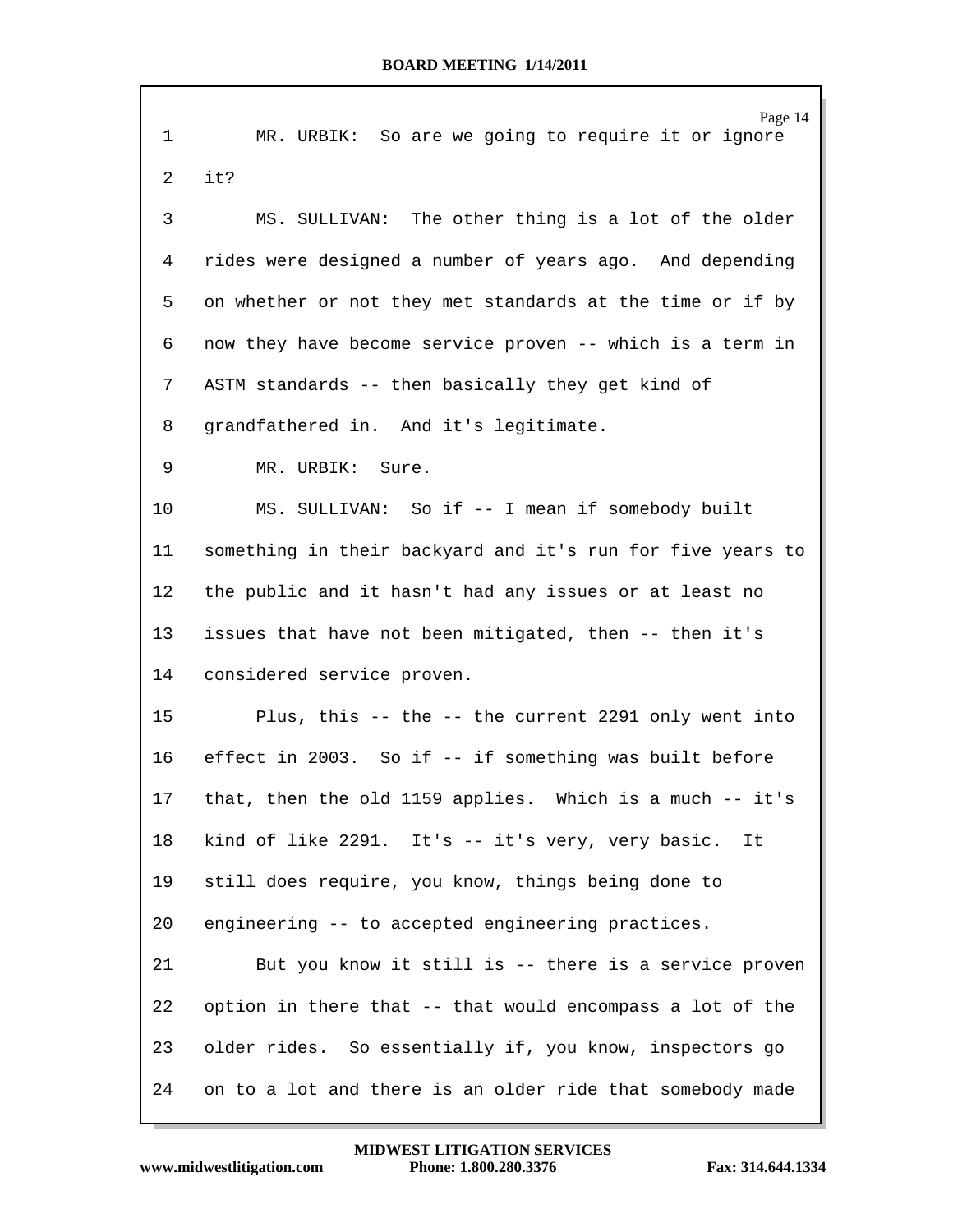|                 | Page 15                                                   |
|-----------------|-----------------------------------------------------------|
| 1               | in their garage 20 years ago, then that's acceptable.     |
| 2               | Now if they make it in their garage today, that's a       |
| 3               | whole different ball game. They would have to meet all of |
| 4               | the engineering standards. And -- and, if not, I would    |
| 5               | hope that -- that our inspectors would, you know, call in |
| 6               | to question whether -- whether it's appropriate.          |
| 7               | Now if $--$                                               |
| 8               | MR. URBIK: With that being the case, does that mean       |
| 9               | that any truck that was modified up until the day that    |
| $10 \,$         | this goes into -- that these new rules go into effect are |
| 11              | grandfathered in under the old standard?                  |
| 12              | MS. SULLIVAN: If they were modified before the old        |
| 13              | standard according to -- to --                            |
| 14              | MR. URBIK: Before the old standards and not the           |
| 15              | passage of any change that we do?                         |
| 16              | MS. SULLIVAN: The old standards have been in effect       |
| 17 <sub>2</sub> | since like 1980 something. I can't tell you exactly what  |
| 18              | year because they are basically updated every five years. |
| 19              | MR. URBIK: So if it's manufactured to that time,          |
| 20              | then it's grandfathered in and, after that time, new      |
| 21              | standards take effect?                                    |
| 22              | MS. SULLIVAN: Correct. I don't think that we have         |
| 23              | an issue with amusement rides that I know of.             |
| 24              | MR. RATHBUN:<br>No.                                       |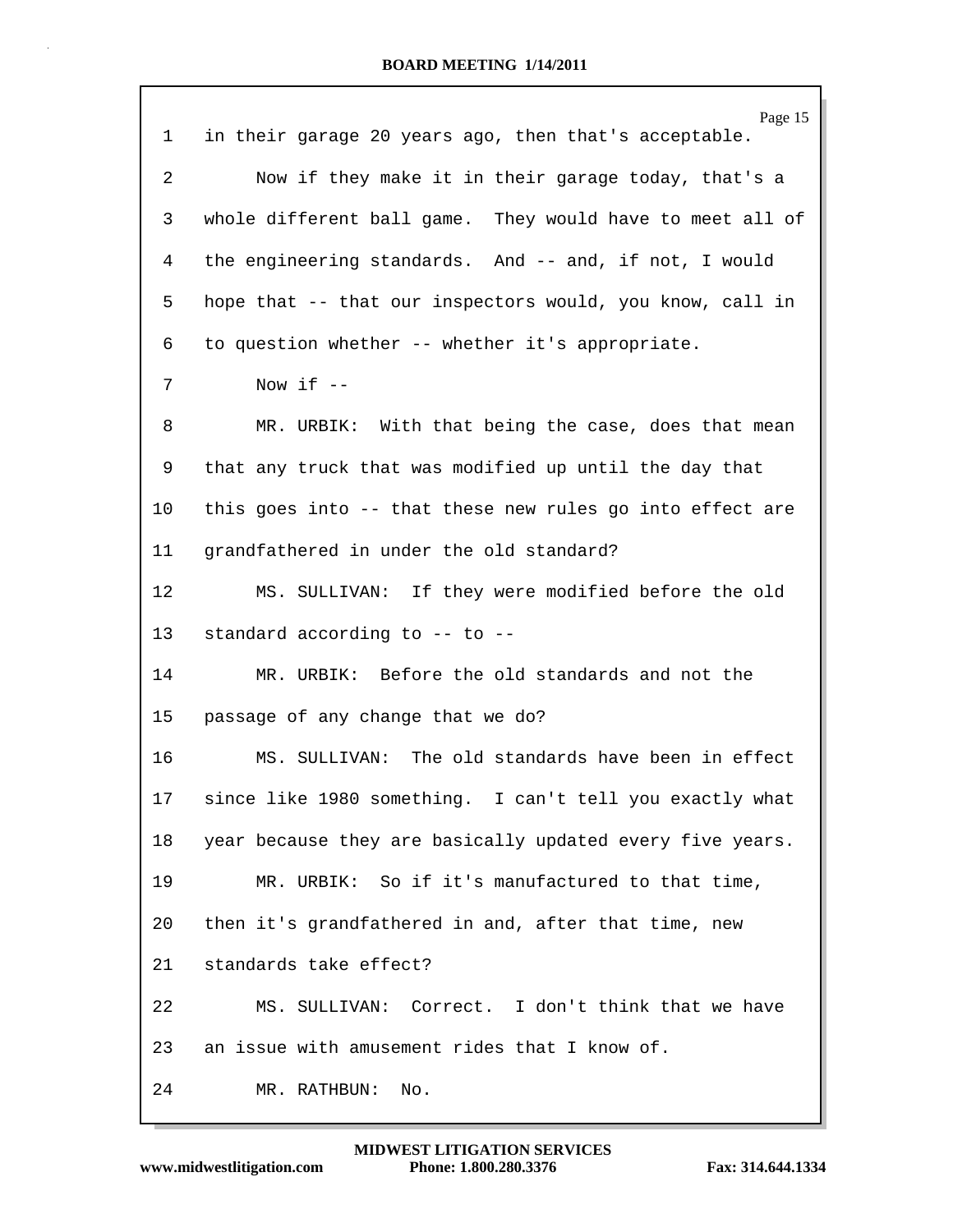|    | Page 16                                                    |
|----|------------------------------------------------------------|
| 1  | MS. SULLIVAN: But a monster truck -- see, there            |
| 2  | is -- there is -- they are remanufacturing them after      |
| 3  | 2003. So they would be --                                  |
| 4  | MR. URBIK: Held at higher standards?                       |
| 5  | MS. SULLIVAN: Held to the new standard.                    |
| 6  | And it could be $-$ - I mean if they are just putting a    |
| 7  | stronger spring in or something like that, then that would |
| 8  | be -- I don't know why they couldn't find an engineer to   |
| 9  | say yes, that's fine.                                      |
| 10 | Now, in some cases, you don't want a stronger              |
| 11 | something or other because whatever it is attached to then |
| 12 | would become the weak link and that could fail instead of  |
| 13 | the new piece. But that's -- you know that's why you get   |
| 14 | an engineer.                                               |
| 15 | And as far as, you know, monster trucks go, you            |
| 16 | know -- well, they are just tram trucks that people have   |
| 17 | modified for -- you know just to bring people from the     |
| 18 | from the parking lot to the event in many cases that they  |
| 19 | are attending.                                             |
| 20 | MR. URBIK: If we are going to require an engineer to       |
| 21 | design a safe monster truck, it's going to be made out of  |
| 22 | feather pillows.                                           |
| 23 | MS. SULLIVAN: No, not necessarily.                         |
| 24 | The issues that we talked about the<br>MR. KIRSCHNER:      |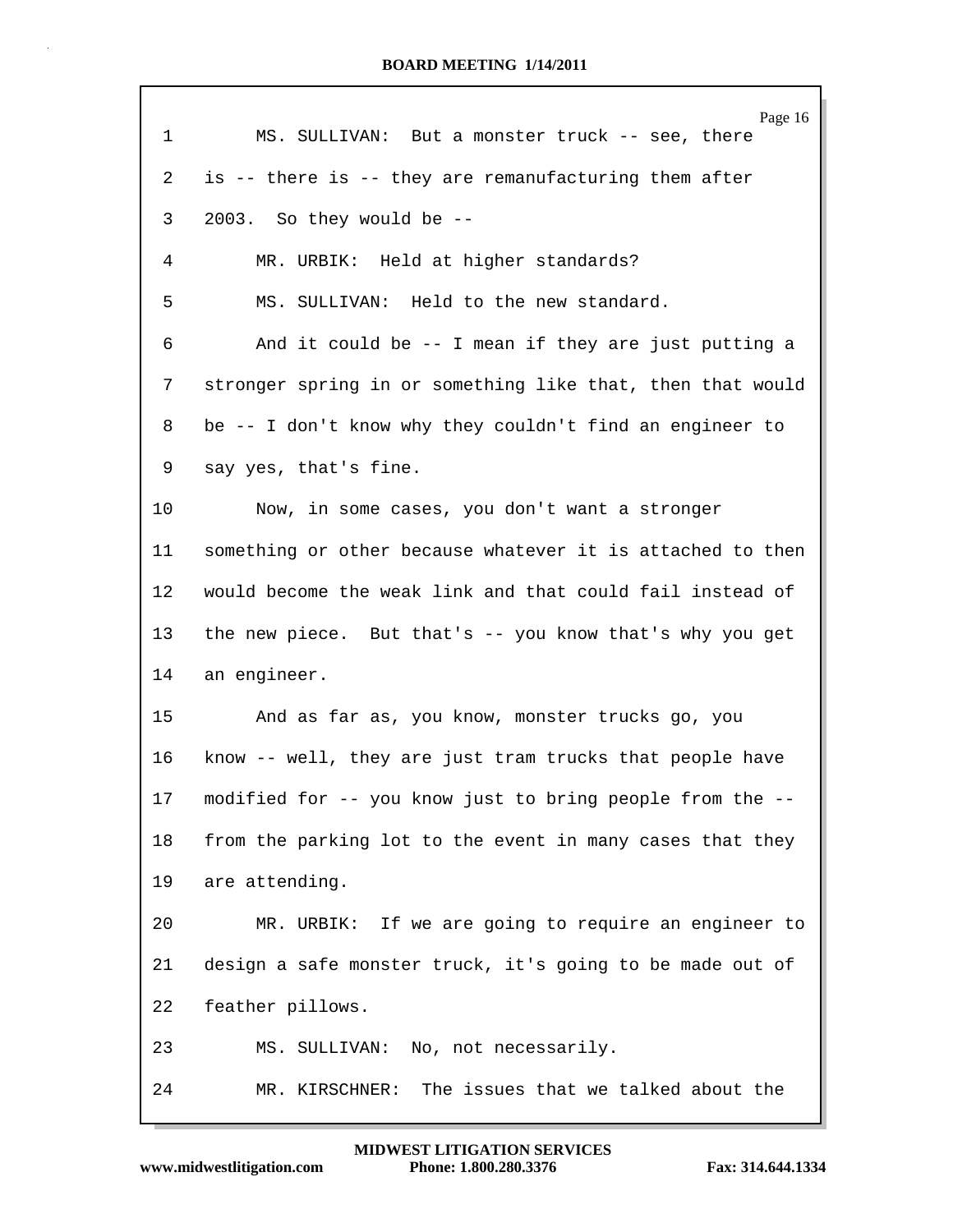| 1  | Page 17<br>last time were speed, turning radius, railings, seat |
|----|-----------------------------------------------------------------|
| 2  | belts, means of safe ingress and egress, ladders, stairs        |
| 3  | from -- that you have going up and down. What's more at         |
| 4  | issue is the integrity of the truck holding up rather than      |
| 5  | the purpose of the truck. Which is transporting people.         |
| 6  | So in the amusement sense is it safe.                           |
| 7  | MS. SULLIVAN: Well, will the restraints hold people             |
| 8  | in?                                                             |
| 9  | MR. URBIK: I understand all of that. My concern is              |
| 10 | that anytime you modify a product you become the                |
| 11 | manufacturer. So when Bill wants to put a Corvette hitch        |
| 12 | on his Corvette -- a Corvette hitch typically is not            |
| 13 | available out there. So he's got to take a Maserati             |
| 14 | trailer hitch and put it on his Corvette body. By               |
| 15 | modifying that, he becomes the manufacturer. Does he have       |
| 16 | to go -- to go to an engineering firm and get a stamp that      |
| 17 | his modification that he is doing to put a trailer hitch        |
| 18 | on his Corvette meets our standards now?                        |
| 19 | MS. SULLIVAN: I don't think that you would find                 |
| 20 | anybody who could weld a trailer hitch to a fiberglass          |
| 21 | body.                                                           |
| 22 | MR. URBIK: That's the engineering marvel.                       |
| 23 | MR. SPARKS: It is available. You can buy a                      |
| 24 | manufactured hitch for a Corvette. I beg to differ.             |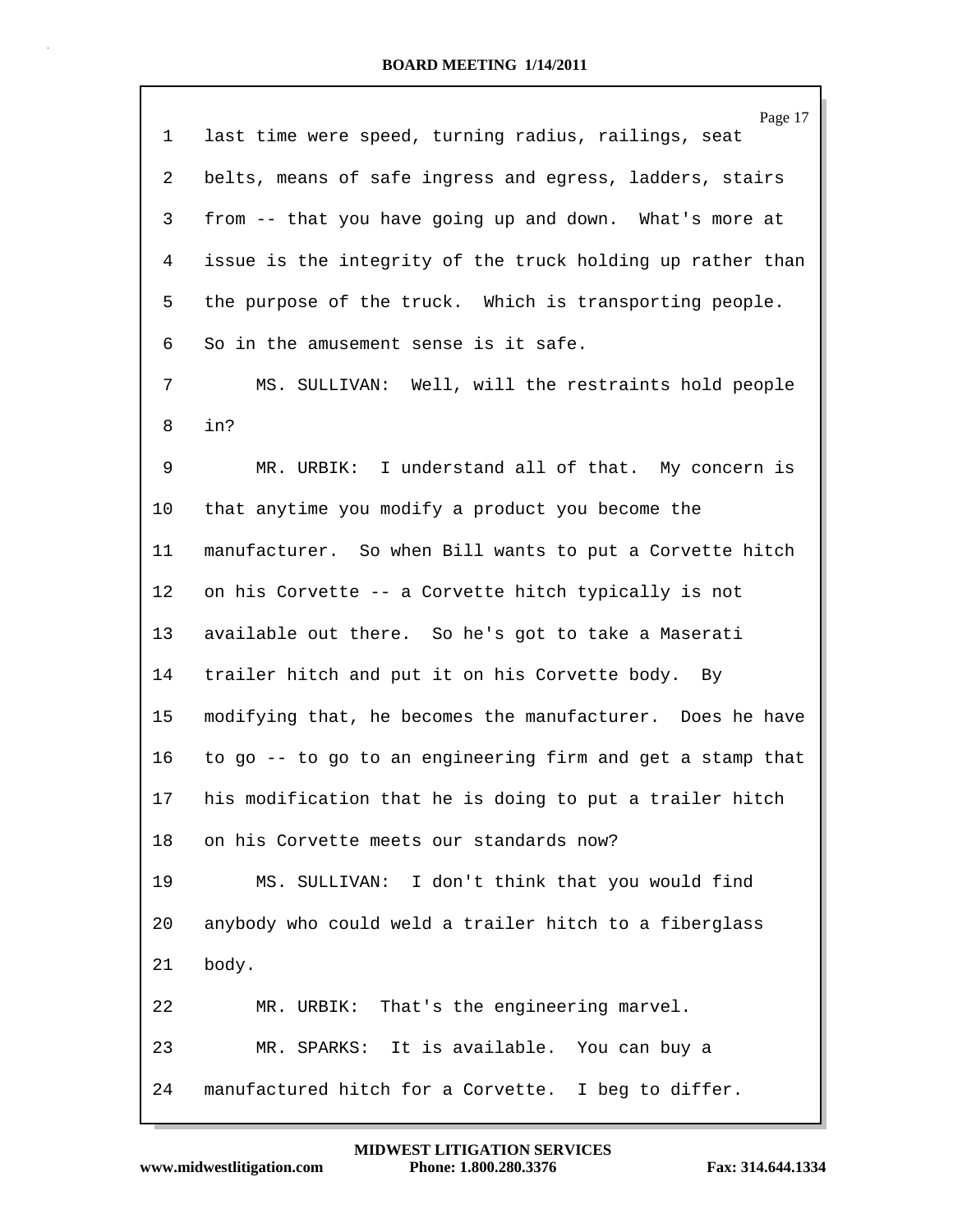|                | Page 18                                                    |
|----------------|------------------------------------------------------------|
| $\mathbf{1}$   | MR. URBIK: I wasn't soliciting a new industry, Bill.       |
| $\overline{2}$ | MR. SPARKS: And in that same respect, most of those        |
| 3              | monster trucks -- almost any component they use is         |
| 4              | available from an off-road manufacturer. I don't think     |
| 5              | that they go out and manufacturer 'em. For the majority    |
| 6              | of suspensions for their modification, they buy from       |
| 7              | approved off-road dealers and distributorships.            |
| 8              | MR. URBIK: If I was going to put a railing, for            |
| 9              | example, on the back of my truck and I decided to use a    |
| 10             | plumbing pipe. It's cheap and easily available. And I      |
| 11             | put up three rows of plumbing pipe. It's been engineered   |
| 12             | for the purpose of plumbing. It's not necessarily          |
| 13             | engineered for a four-year olds head to be batted about on |
| 14             | the top of it. Does that meet our standards?               |
| 15             | MS. SULLIVAN: No.                                          |
| 16             | MR. URBIK: The product itself has been engineered,         |
| 17             | but not for that particular purpose. Do I need to get an   |
| 18             | engineer to say I can put a plumbing pipe on the back of   |
| 19             | my truck?                                                  |
| 20             | MR. KIRSCHNER: We are talking about railings with          |
| 21             | respect to fall hazards. So does it meet the standards in  |
| 22             | terms of height and distance and in terms of your concern  |
| 23             | in terms of getting banged around and that it's safe.      |
| 24             | I'm using plumbing piping. Because it<br>MR. URBIK:        |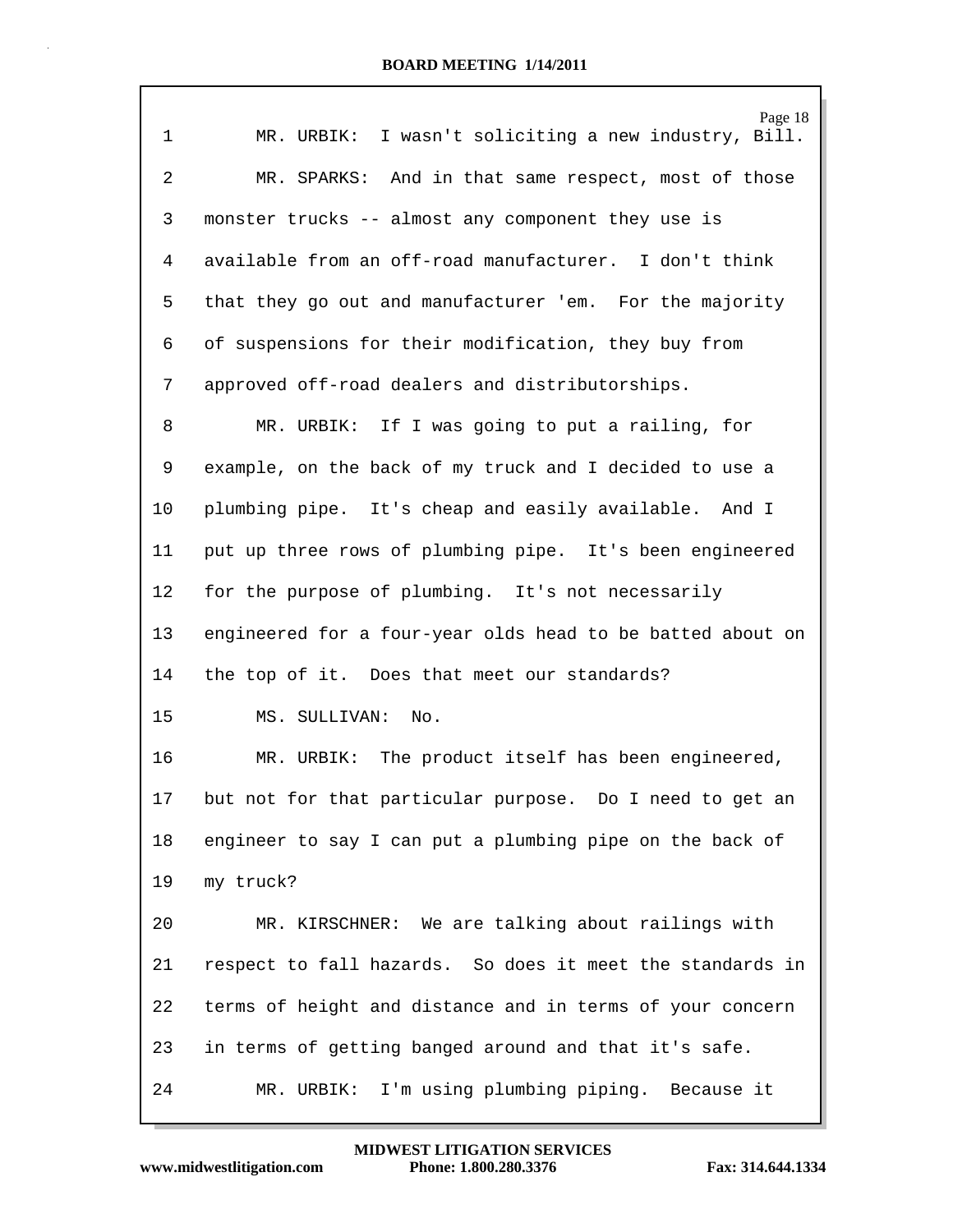| 1  | Page 19<br>was not designed for that purpose, this seemed to indicate |
|----|-----------------------------------------------------------------------|
| 2  | that we would then have to have an engineer sign off that             |
| 3  | those regular water pipe connections making a railing on              |
| 4  | the back of my pickup truck are sufficient for the purpose            |
| 5  | to which we wanted 'em to be and to have 'em sign off on              |
| 6  | it. That's what this is indicating; right?                            |
| 7  | MS. SULLIVAN: Uh-huh. That is what it is                              |
| 8  | indicating.                                                           |
| 9  | MR. RATHBUN: I would say that you would have to get                   |
| 10 | an engineer to sign off on it, yes. It doesn't                        |
| 11 | necessarily say that PVC pipe would be approved.                      |
| 12 | MR. URBIK: Even steel pipe. That's an example.<br>So                  |
| 13 | that it's not necessarily available at an off-road truck              |
| 14 | shop was my point, Bill.                                              |
| 15 | MR. SPARKS: (Nods affirmatively.)                                     |
| 16 | MS. SULLIVAN: The answer is yes, it has to have an                    |
| 17 | engineering approval.                                                 |
| 18 | MR. RATHBUN: Yes.                                                     |
| 19 | DIRECTOR SHANNON: And I think that this is one of                     |
| 20 | the dilemmas that we have with the monster trucks is that,            |
| 21 | you know, we have to either adopt the standards that --               |
| 22 | that the racing association has or $-$ -                              |
| 23 | MR. RATHBUN: Uh-huh.                                                  |
| 24 | DIRECTOR SHANNON: But I think that we were looking                    |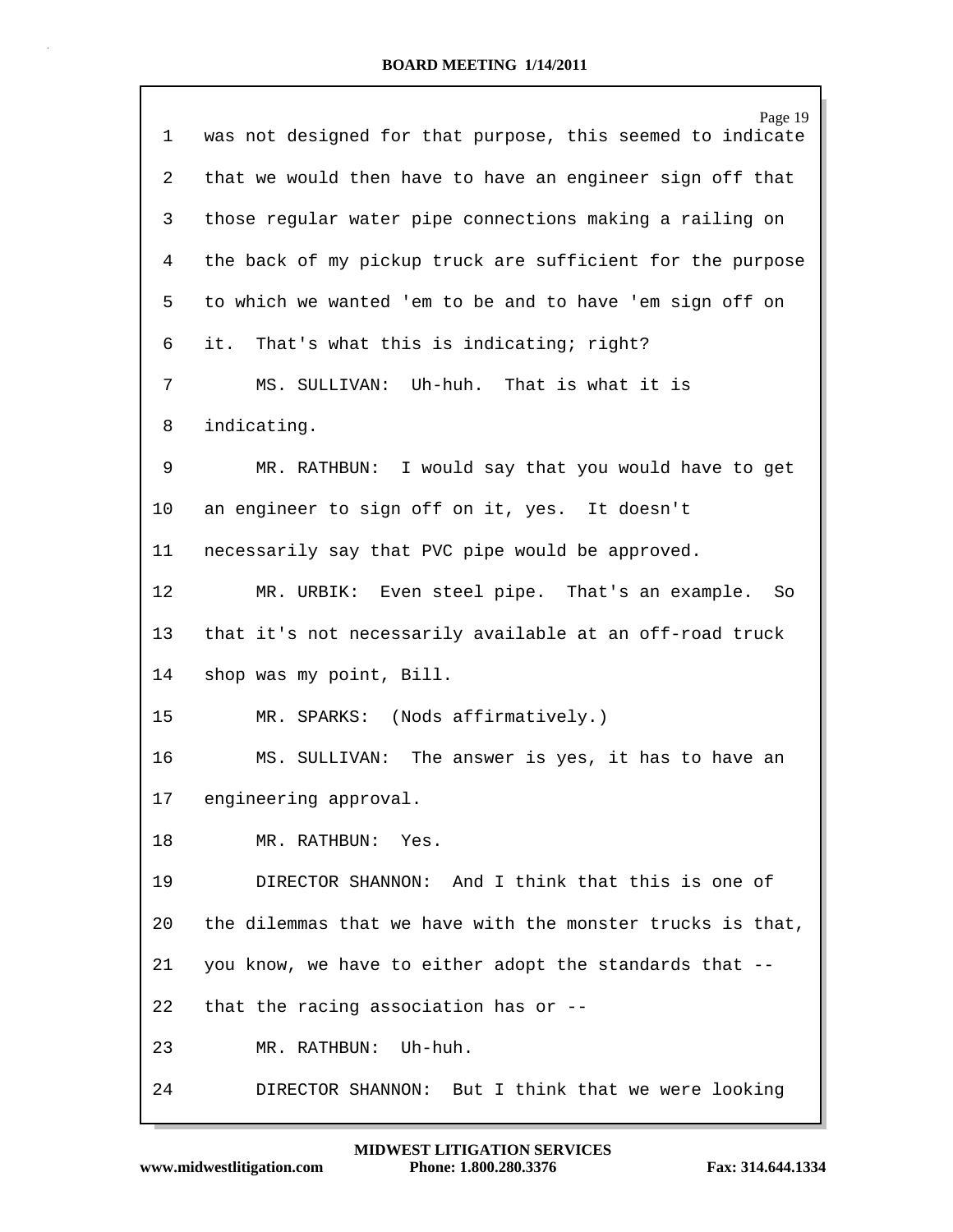| ı  | Page 20<br>at putting in additional standards because the racing |
|----|------------------------------------------------------------------|
| 2  | association is looking at it for racing.                         |
| 3  | MR. RATHBUN: And it didn't meet our needs especially             |
| 4  | for, like, training. They use their own drivers to do the        |
|    |                                                                  |
| 5  | evaluations and training. Which really doesn't work in           |
| 6  | our case based on the fact that the two we've mainly dealt       |
| 7  | with are -- there are only two of 'em.                           |
| 8  | Now we haven't looked under every rock yet, but --               |
| 9  | DIRECTOR SHANNON: We did ask some other states.                  |
| 10 | MR. RATHBUN: They look the other way.                            |
| 11 | DIRECTOR SHANNON: They are really not regulating                 |
| 12 | them. So I don't know if we -- if you've heard any               |
| 13 | discussion or not.                                               |
| 14 | MS. SULLIVAN: I have not. I have not. The -- the                 |
| 15 | new things are what they are developing the standards for.       |
| 16 | That's probably the most recent activity is the new ride         |
| 17 | activity.                                                        |
| 18 | MR. URBIK: If I buy plates for the vehicle --                    |
| 19 | MR. RATHBUN: You cannot.                                         |
| 20 | DIRECTOR SHANNON: License plates?                                |
| 21 | MR. URBIK: Yes.                                                  |
| 22 | MR. RATHBUN: They are not allowed on the road due to             |
| 23 | the dimensions. That's what in essence makes them a              |
| 24 | monster truck. Otherwise, they would fall under the              |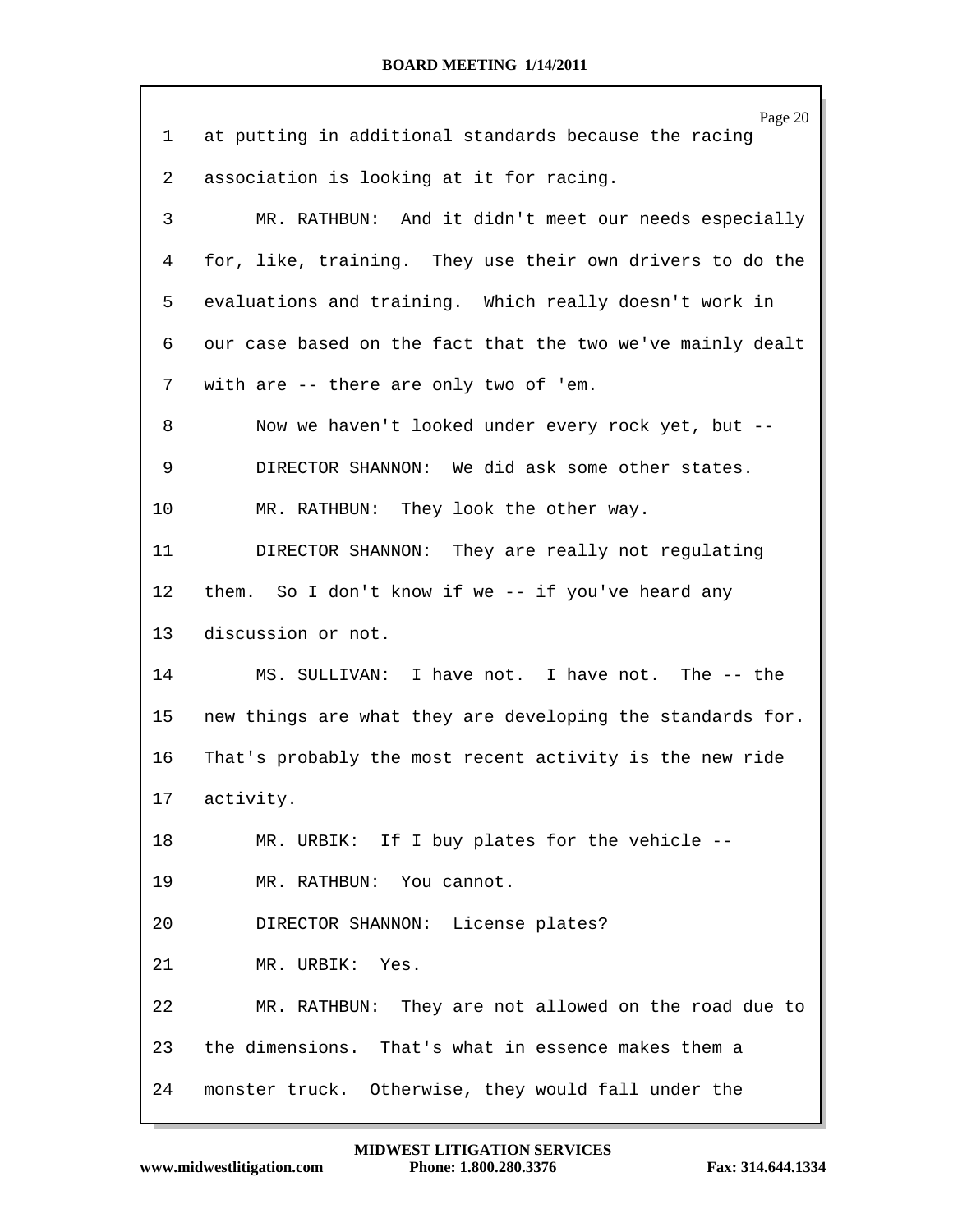| 1  | Page 21<br>auspices of the Secretary of State.             |
|----|------------------------------------------------------------|
| 2  | MR. URBIK: That's my point. If I can get around            |
|    |                                                            |
| 3  | them making them roadworthy -- not that you would drive it |
| 4  | on the road. But making it roadworthy and putting plates   |
| 5  | on it, does that take it out of our purview?               |
| 6  | MR. RATHBUN: Yes.                                          |
| 7  | MR. KIRSCHNER: And then it falls to the common             |
| 8  | carrier in essence.                                        |
| 9  | MR. RATHBUN: Uh-huh. Because amusement ride, under         |
| 10 | our definition, is any motorized device which is not       |
| 11 | licensed by the Secretary of State. I mean there is other  |
| 12 | things in there, too, but --                               |
| 13 | MR. URBIK: Sure.                                           |
| 14 | MS. SULLIVAN: It's difficult.                              |
| 15 | DIRECTOR SHANNON: We would be happy to have a              |
| 16 | working group if somebody would like to volunteer to -- to |
| 17 | work with Doug on this or --                               |
| 18 | MR. KIRSCHNER: I'll volunteer to work on that.             |
| 19 | MR. RATHBUN: Call me anytime.                              |
| 20 | MS. SULLIVAN: I'll be happy to help with it, but I         |
| 21 | would like to have the engineer on the board involved.     |
| 22 | DIRECTOR SHANNON: That's true. Good point. And we          |
| 23 | will be following up on that.                              |
| 24 | MS. SULLIVAN:<br>This is where we really do need that      |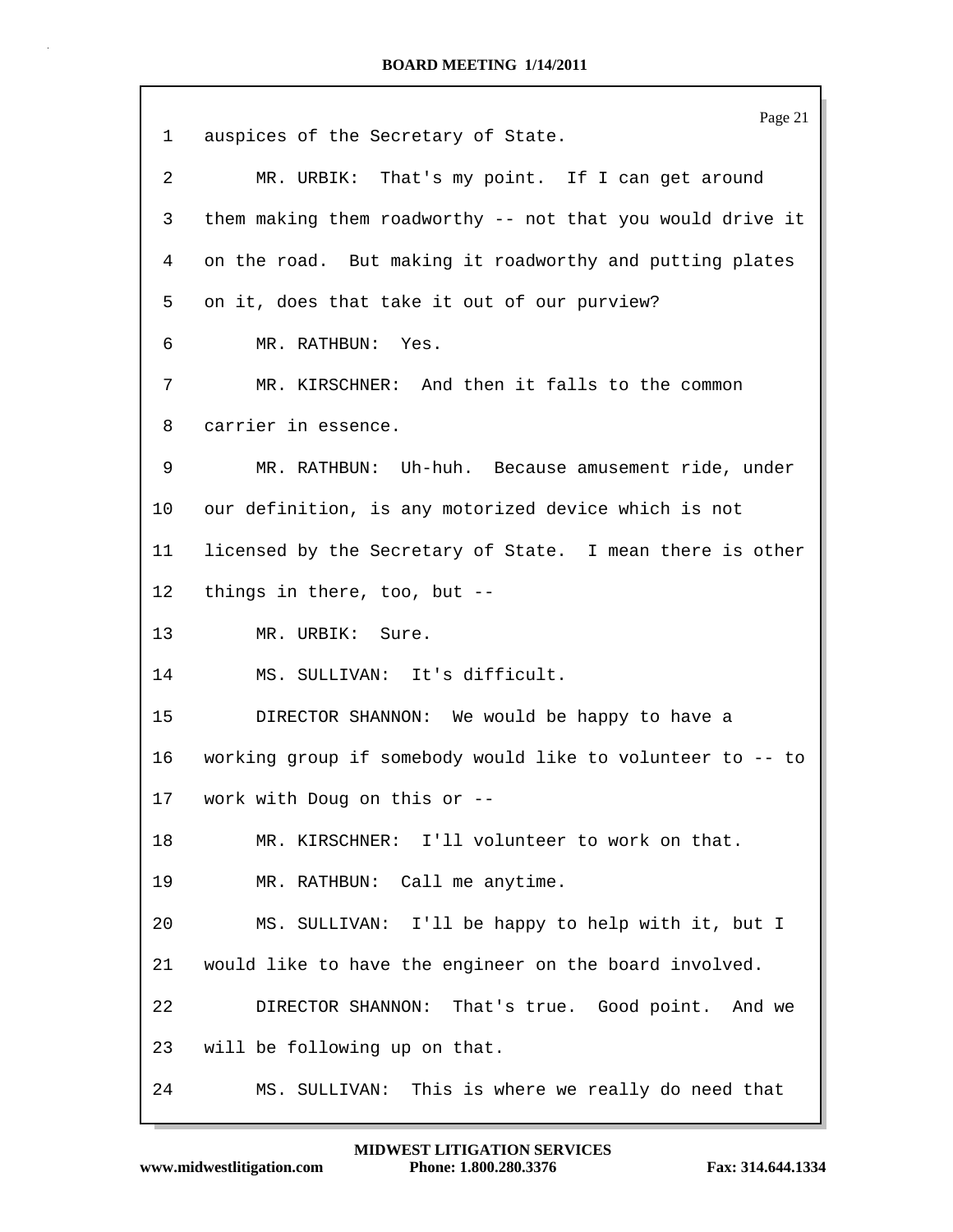Page 22 1 position filled. 2 DIRECTOR SHANNON: Agreed. Agreed. And we are 3 following up with the Governor's Office this month. 4 Probably next week. 5 MS. SULLIVAN: (Nods affirmatively.) 6 DIRECTOR SHANNON: He's been in for a week. 7 MS. SULLIVAN: Give him a week's time. 8 DIRECTOR SHANNON: Yes. 9 MR. RATHBUN: The next item is training, planned 10 outreach. I'm working with a sheriff's department in 11 Quincy -- the police department in Quincy -- excuse me. 12 I'm trying to get with them to set up a training. We had 13 an illegal operator over there who we have chased down. 14 And he -- actually, we got his application packet in 15 yesterday. So he did get the message that we were 16 serious. 17 But in the process one of the other legal operators 18 over there had been working closely with the police 19 department saying, hey, do something about this guy. And 20 so we've offered to go over and do training for them at 21 any time they would like. 22 As far as NAARSO, Brian is going to NAARSO and Bill 23 is going to NAARSO and Margaret is going to NAARSO and I'm 24 going to NAARSO. I think that I should say that Bill and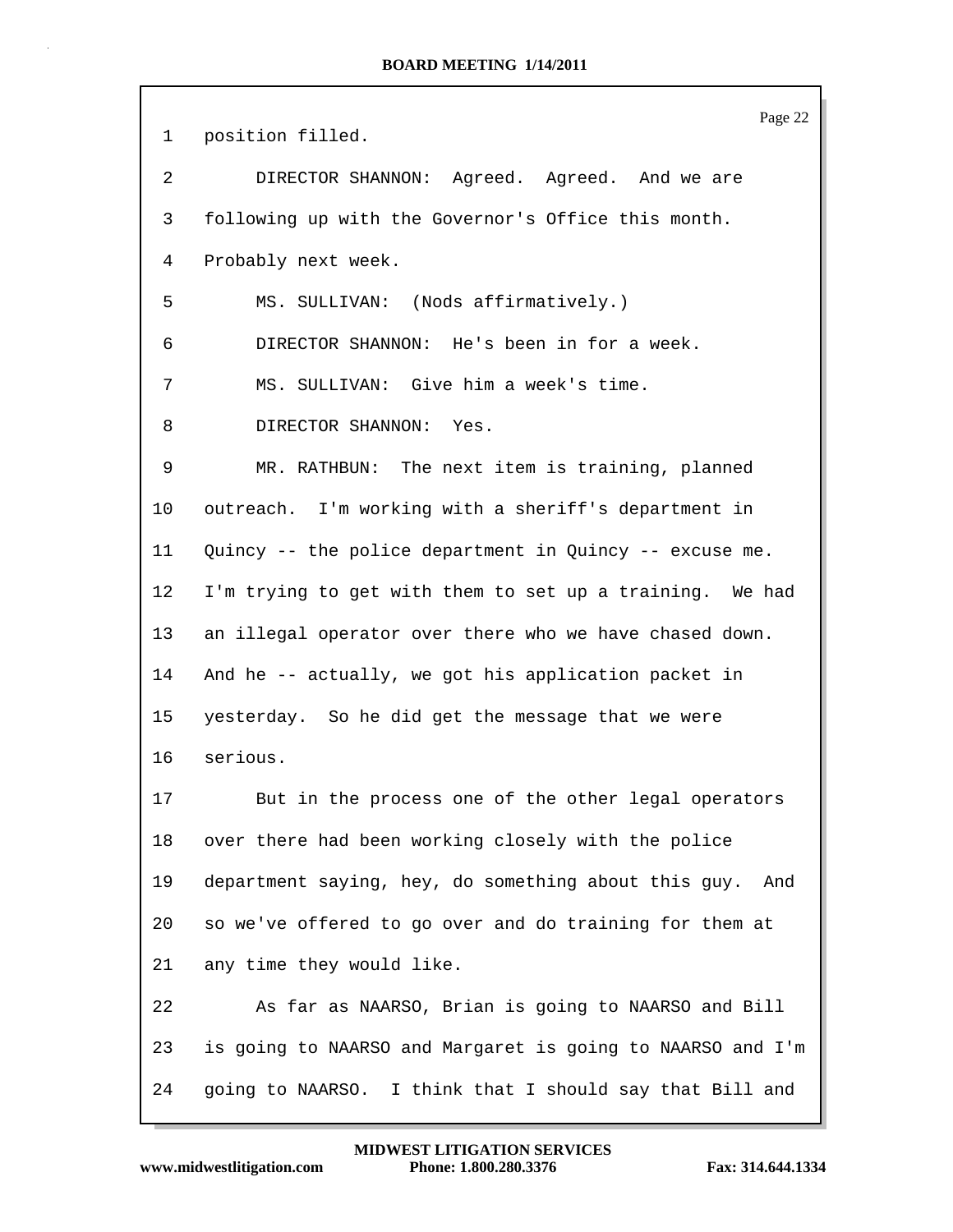| $\mathbf{1}$ | Page 23<br>Margaret and myself are paying for it ourself. And |
|--------------|---------------------------------------------------------------|
| 2            | Catherine is giving us the time to do it. Which is very       |
| 3            | much appreciated. And I think that, that says a lot for       |
| 4            | Bill and Margaret who care enough about their                 |
| 5            | certification to make sure that they keep 'em current. We     |
| 6            | have a dedicated staff and that's a perfect example right     |
| 7            | there of a couple of inspectors going the extra mile.         |
| 8            | MS. SULLIVAN: Are they driving down?                          |
| 9            | MR. RATHBUN: I believe that they are flying. It's             |
| 10           | basically at their expense. So it's their option, but I       |
| 11           | believe that they are both flying. That's a long drive        |
| 12           | from here.                                                    |
| 13           | MS. SULLIVAN: Well, yes, it is, but if we were going          |
| 14           | to -- because is the department paying for Brian?             |
| 15           | DIRECTOR SHANNON: We have to get approval from the            |
| 16           | Office of Management and Budget. And we were able to get      |
| 17           | approval for one inspector. They have, you know, very         |
| 18           | strong, you know, restrictions on any out-of-state travel.    |
| 19           | MS. SULLIVAN: Right. Well, I was just thinking if             |
| 20           | he got approval to drive down, all four could drive down      |
| 21           | together. At least it would cut the expenses.                 |
| 22           | MR. RATHBUN: Actually, my plane ticket was, like,             |
| 23           | \$200 on Southwest. It was pretty reasonable.                 |
| 24           | MS. SULLIVAN: I'm glad to hear that.                          |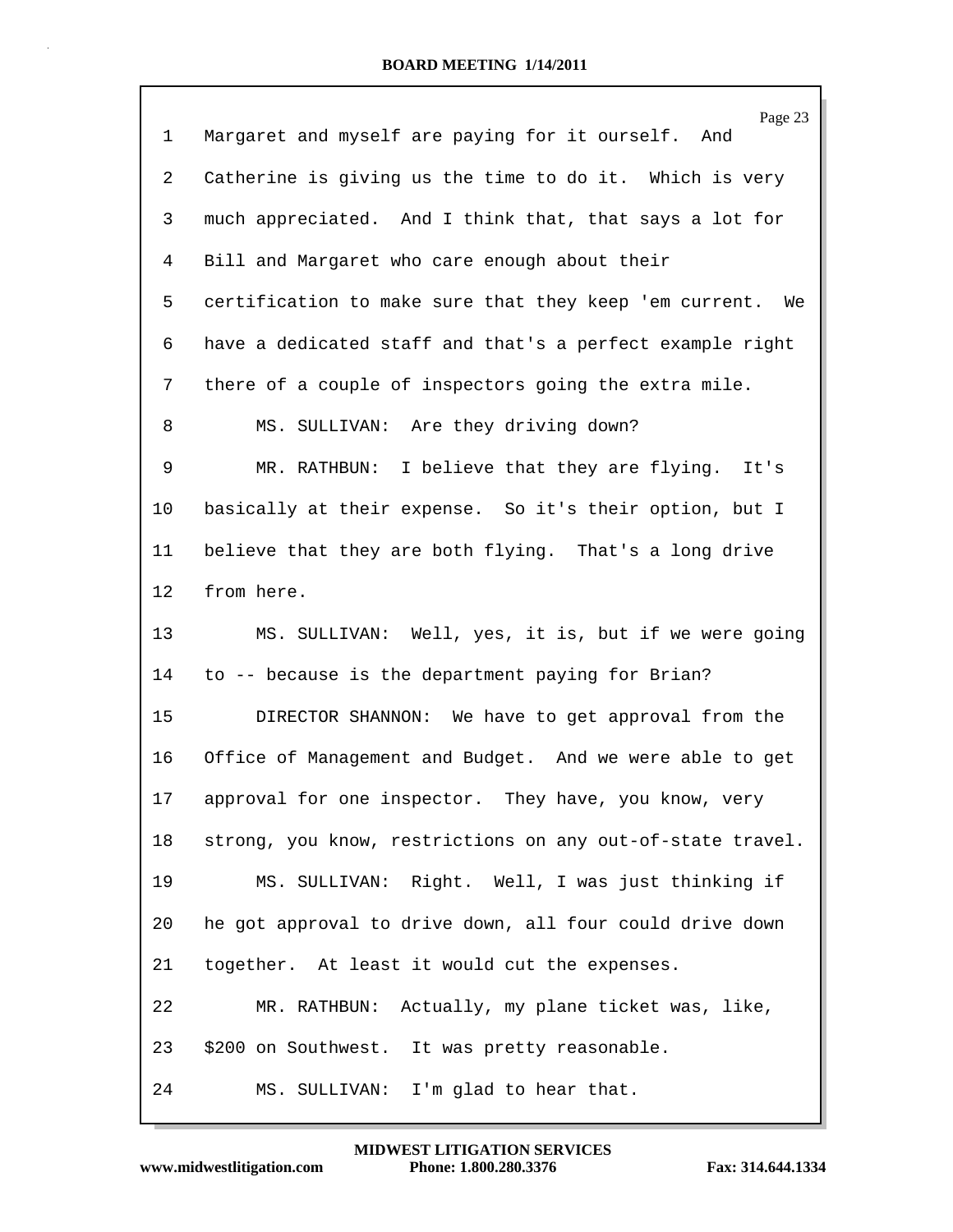|    | Page 24                                                   |
|----|-----------------------------------------------------------|
| 1  | MR. RATHBUN: It started out pretty far, but yeah, it      |
| 2  | wasn't that bad.                                          |
| 3  | DIRECTOR SHANNON: And the department is paying for        |
| 4  | the training.                                             |
| 5  | MR. RATHBUN: Yes. And the time and giving us the          |
| 6  | time.                                                     |
| 7  | MR. SPARKS: Is anybody getting tested?                    |
| 8  | MR. RATHBUN: Currently nobody is getting tested.          |
| 9  | Brian hasn't been in long enough to get tested. Bill and  |
| 10 | Margaret aren't ready to be tested for their levels.      |
| 11 | MS. SULLIVAN: But they have to be able to keep            |
| 12 | training.                                                 |
| 13 | MR. RATHBUN: They were both on the bubble as far as       |
| 14 | losing their certifications if they didn't get their      |
| 15 | training.                                                 |
| 16 | MS. SULLIVAN: Isn't it every two years?                   |
| 17 | MR. RATHBUN: Yes. Forty hours in every two years.         |
| 18 | So we are also planning in-house training. That's         |
| 19 | going to be in February. I'm working on getting teachers. |
| 20 | So if anybody wants to volunteer -- Patty, we would love  |
| 21 | to have you.                                              |
| 22 | MS. SULLIVAN: When in February?                           |
| 23 | MR. RATHBUN: We haven't set a date, but we are going      |
| 24 | to have it here in Springfield. So we would obviously be  |

 $\Gamma$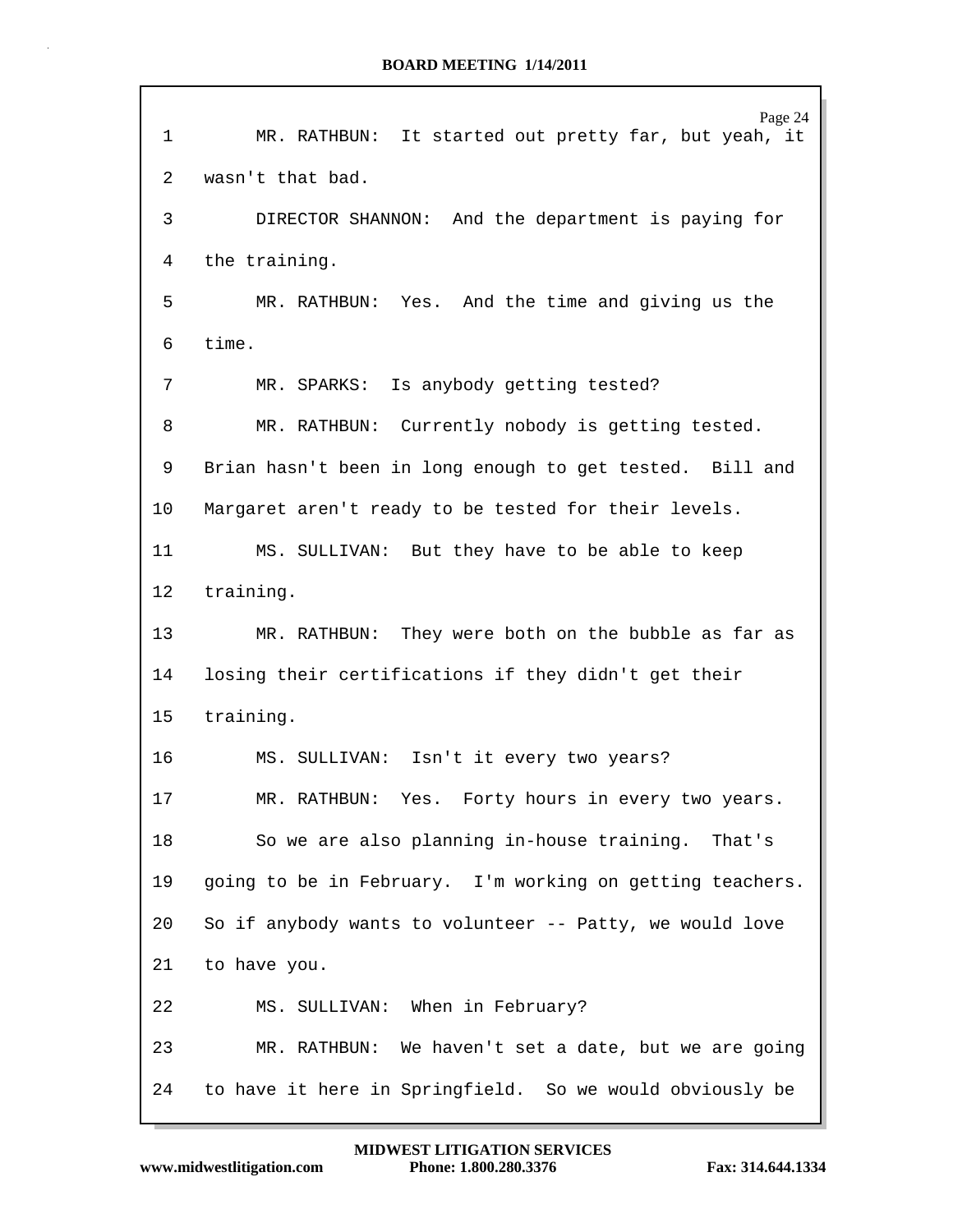Page 25 1 happy to work around your schedule. 2 MS. SULLIVAN: Well, I basically leave the 2nd and I 3 don't get back until the 21st literally. So if it's in 4 the last, you know, seven days of February, I would be 5 happy to do it. 6 MR. RATHBUN: Okay. 7 MS. SULLIVAN: Just let me know. 8 MR. RATHBUN: I will send you an e-mail. We are 9 banging out the details still, but if there is an 10 interest -- that's something that we want to do that we 11 haven't really done since I've been here is have a group 12 meeting for any length of time at all. 13 So we are looking at a couple of day training 14 sessions to bring everybody in that needs to overnight and 15 work on some consistencies and get processes and 16 procedures down because, with Brian being new here, he is 17 kind of being shuffled around to wherever we can do an 18 inspection because we want to give him as much field time 19 as possible before, you know, things break out in the 20 spring. 21 Obviously we are going to work with him as much as we 22 possibly can because there is a lot involved in this. And 23 Bill has been working with him in the office and giving 24 him guidance. I've been working with him. We are going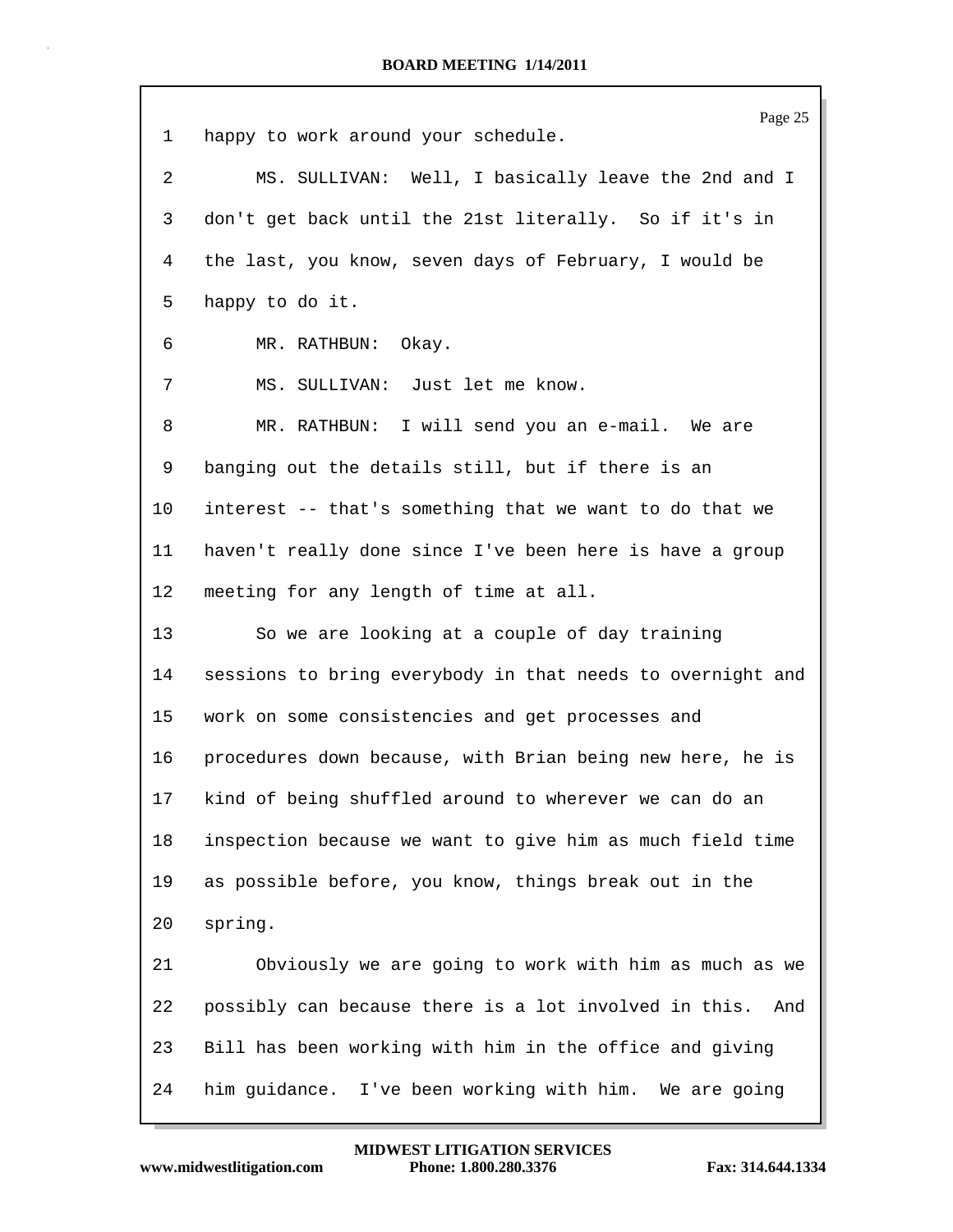Page 26 1 to be out in the field again this coming week for a few 2 days together. So we are working really hard to get Brian 3 up to speed as fast as possible so he can help us out this 4 year. 5 MS. SULLIVAN: I would also offer that if it's going 6 to be a couple of days, if they had time and wanted to 7 come over to our plant and actually see some of the things 8 that we discuss, you know I would be happy to plan that. 9 MR. RATHBUN: We are going to keep working out the 10 details -- 11 DIRECTOR SHANNON: Is your plant in Jacksonville? 12 MS. SULLIVAN: Uh-huh. Uh-huh. 13 MR. RATHBUN: That sounds wonderful. I've always 14 wanted to see it. 15 DIRECTOR SHANNON: And would that timeframe work if 16 it's like the end of February, the first of March? 17 MS. SULLIVAN: Sure. Yeah. 18 DIRECTOR SHANNON: All right. Thank you. 19 MR. RATHBUN: Spring press release. I don't have 20 one. It will come out in the spring. We are -- as I said 21 last night and as Bill pointed out earlier, we need to be 22 very public and vocal about the relationship between the 23 operators and the inspectors and that it is a teamwork 24 type of effort. And I think that we are trying very hard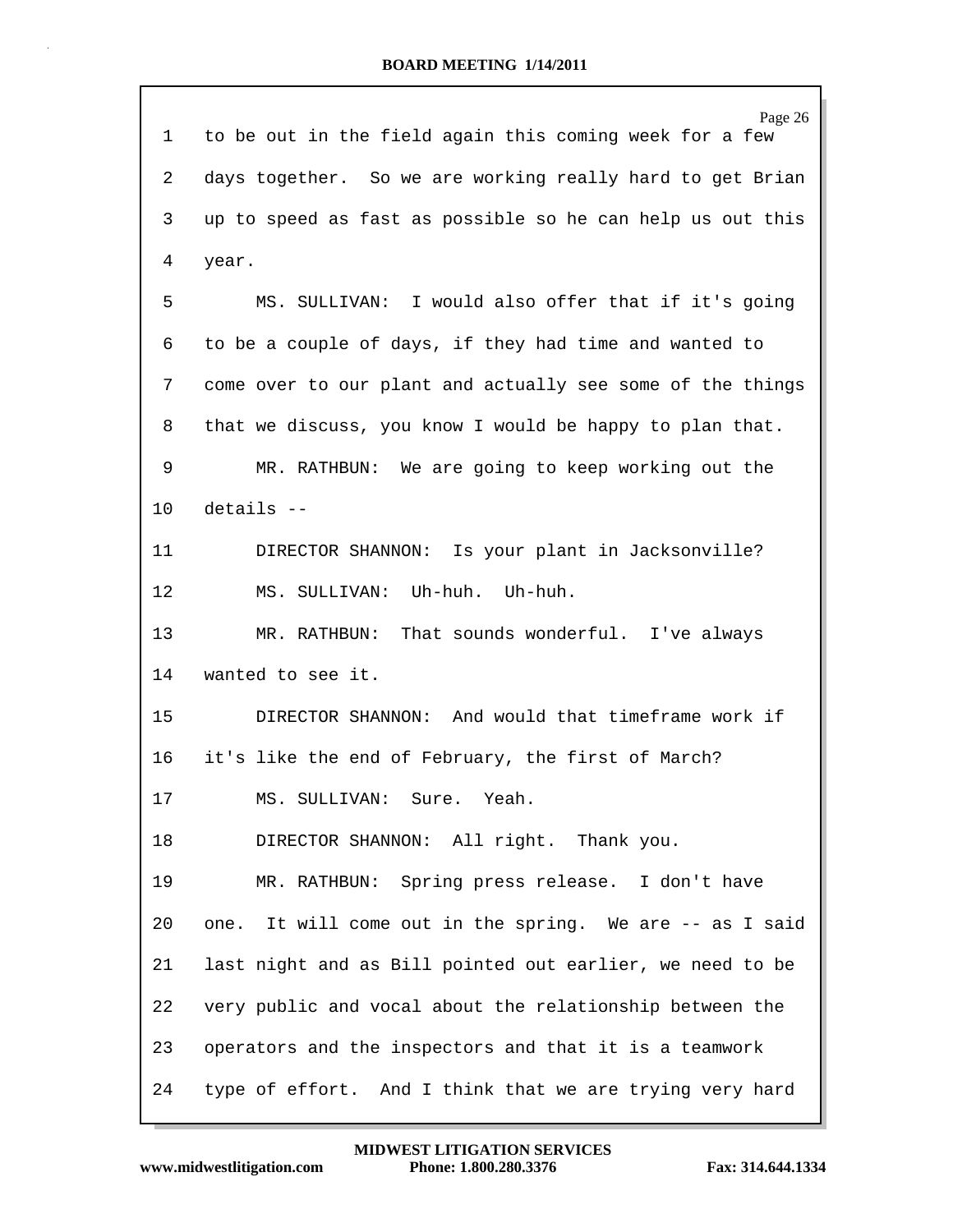| 1              | Page 27<br>to -- to promote that and -- and to make it known. |
|----------------|---------------------------------------------------------------|
| $\overline{2}$ | The haunted house update. We hit 'em hard this year.          |
| 3              | Last year we got off to a slow start on haunted houses.       |
| 4              | As you all know, haunted houses are indeed in the rules       |
| 5              | that we do inspect them. Unfortunately, last year we          |
| 6              | started in September and a lot of people were frustrated      |
| 7              | with us. Which I understand because we did some and we        |
| 8              | didn't do others. And we basically said, well, just count     |
| 9              | your blessings you didn't get got this year and we'll get     |
| 10             | you next year.                                                |
| 11             | And that's what we've done. And we went from about            |
| 12             | 25 to 75. And I think that with Brian being down south        |
| 13             | and the word getting out -- and I went to the training        |
| 14             | last year. We've worked very hard with the operators to       |
| 15             | get the word out.                                             |
| 16             | And this is kind of like the inflatables. You know            |
| 17             | once somebody is following the rules, it frustrates them      |
| 18             | when others are not. So we are now having more haunted        |
| 19             | houses coming to us saying what about Joe over here in        |
| 20             | Smithville you know, did you get him. And so the word is      |
| 21             | definitely spreading.                                         |
| 22             | I am very, very pleased with the way that it has              |
| 23             | worked out. I think that it has been one of the best          |
| 24             | initiatives for -- you know initiatives that we have          |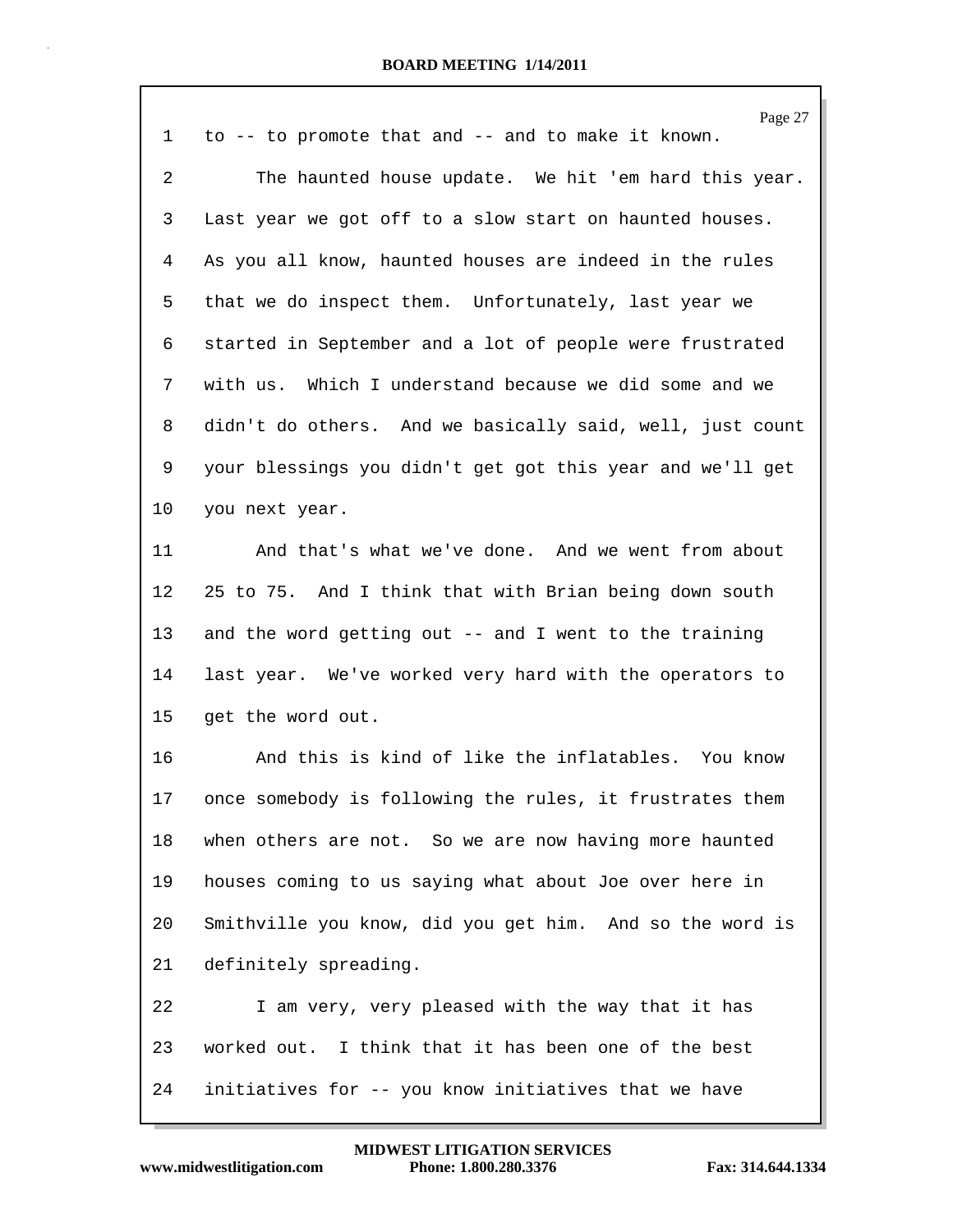| $\mathbf 1$ | Page 28<br>taken. We actually shut down through the -- through the |
|-------------|--------------------------------------------------------------------|
| 2           | local fire departments two haunted houses. And one of              |
| 3           | them had 350 bales of straw in it and no fire retardants           |
| 4           | whatsoever. And there was another one that the other fire          |
| 5           | chief said it was just a death trap. So I think that,              |
| 6           | that was a good force of action.                                   |
| 7           | I think that we've kind of worked the bugs out on the              |
| 8           | volunteer issues versus the pay. And everybody seems to            |
| 9           | not only be compliant, but very willing to comply. So              |
| 10          | I've had a lot of people say that I think that it's great          |
| 11          | that you are doing this. So it's -- in my opinion, it's            |
| 12          | had very positive results and it's had a very positive             |
| 13          | reception by the industry.                                         |
| 14          | DIRECTOR SHANNON: And with the haunted houses, we've               |
| 15          | been working with the fire departments on a couple of              |
| 16          | them.                                                              |
| 17          | MR. RATHBUN: Yeah. I did a training of about 50                    |
| 18          | firefighters up in Chicago. We covered ten or 15                   |
| 19          | different communities. We are trying to expand that.               |
| 20          | I've got another training due in the spring. I'm set to            |
| 21          | do one in the spring. I've told Brian if he can build up           |
| 22          | some business down south with some of the fire                     |
| 23          | departments, then that would be good. I know that Bill             |
| 24          | has worked with a lot of the people very closely in this           |

www.midwestlitigation.com Phone: 1.800.280.3376 Fax: 314.644.1334 **MIDWEST LITIGATION SERVICES**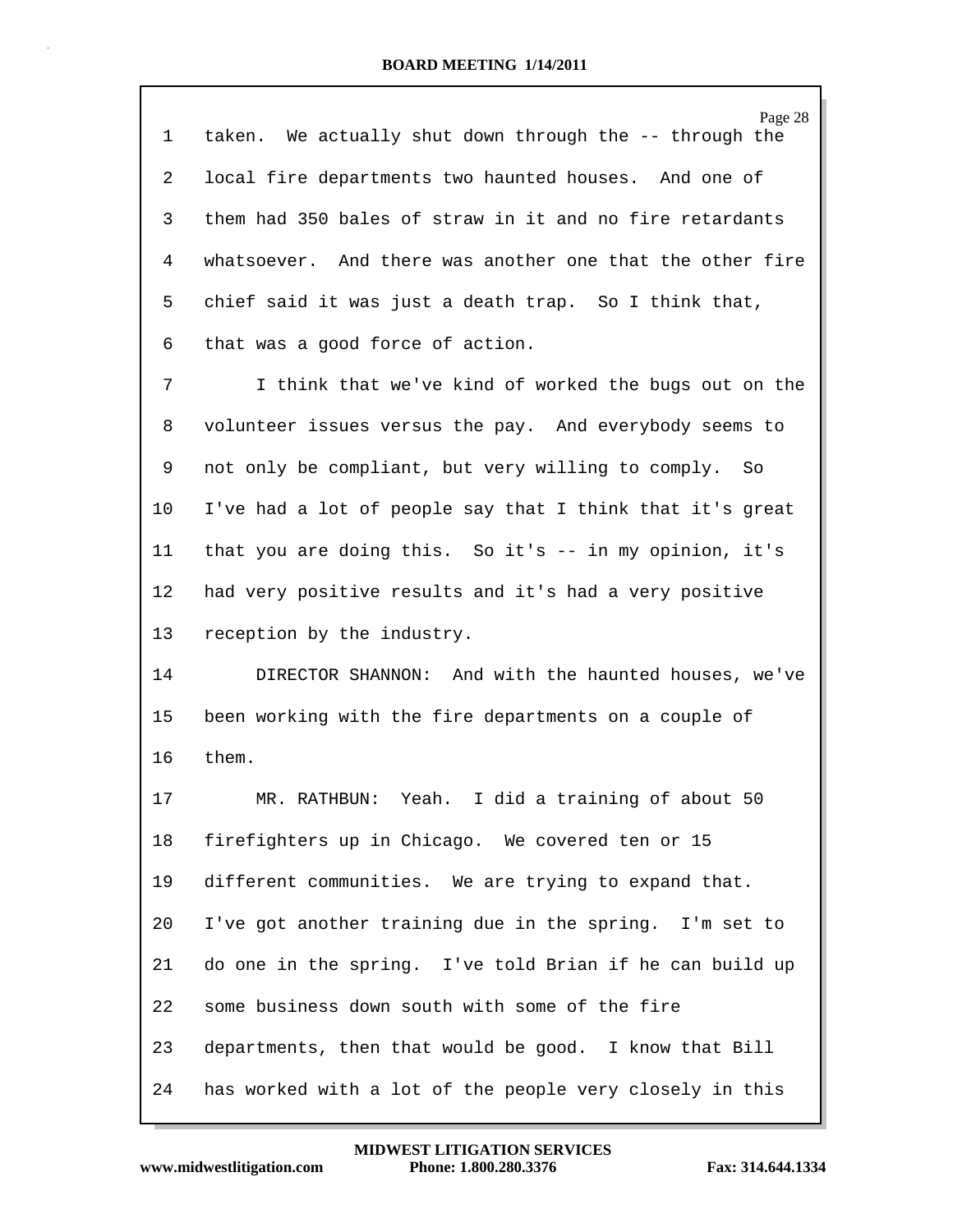| $\mathbf 1$ | Page 29<br>area. And he's got the ball rolling to a large degree. |
|-------------|-------------------------------------------------------------------|
| 2           | So all in all it's been extremely successful.                     |
| 3           | MS. SULLIVAN: Well, I think that the fire                         |
| 4           | departments are a great place to go to get help with that         |
| 5           | because it is inside and fire is our -- you know it is our        |
| 6           | biggest concern with haunted houses or any place that is          |
| 7           | enclosed. And it needs to have -- it needs to meet really         |
| 8           | almost the building code --                                       |
| 9           | MR. RATHBUN: Uh-huh.                                              |
| 10          | MS. SULLIVAN: -- to keep it safe.                                 |
| 11          | MR. RATHBUN: And we've worked out a really good                   |
| 12          | relationship with Lockport and the Kankakee fire                  |
| 13          | departments. They were one of the first to jump on board.         |
| 14          | And they've been a real source of good information for me         |
| 15          | personally. If I have a question, you know, I call them           |
| 16          | up and say, hey guys, you've been doing this a lot longer         |
| 17          | than I have, what do you think about this. And they quote         |
| 18          | me chapter and verse of the regs and this is why it's this        |
| 19          | way. And -- and it's been all around a very positive              |
| 20          | experience.                                                       |
| 21          | DIRECTOR SHANNON: And one thing you might want to                 |
| 22          | think about is in the sense we are occupational safety and        |
| 23          | health for work sites that our safety division would have         |
| 24          | a lot of contacts in the fire departments. Maybe that's           |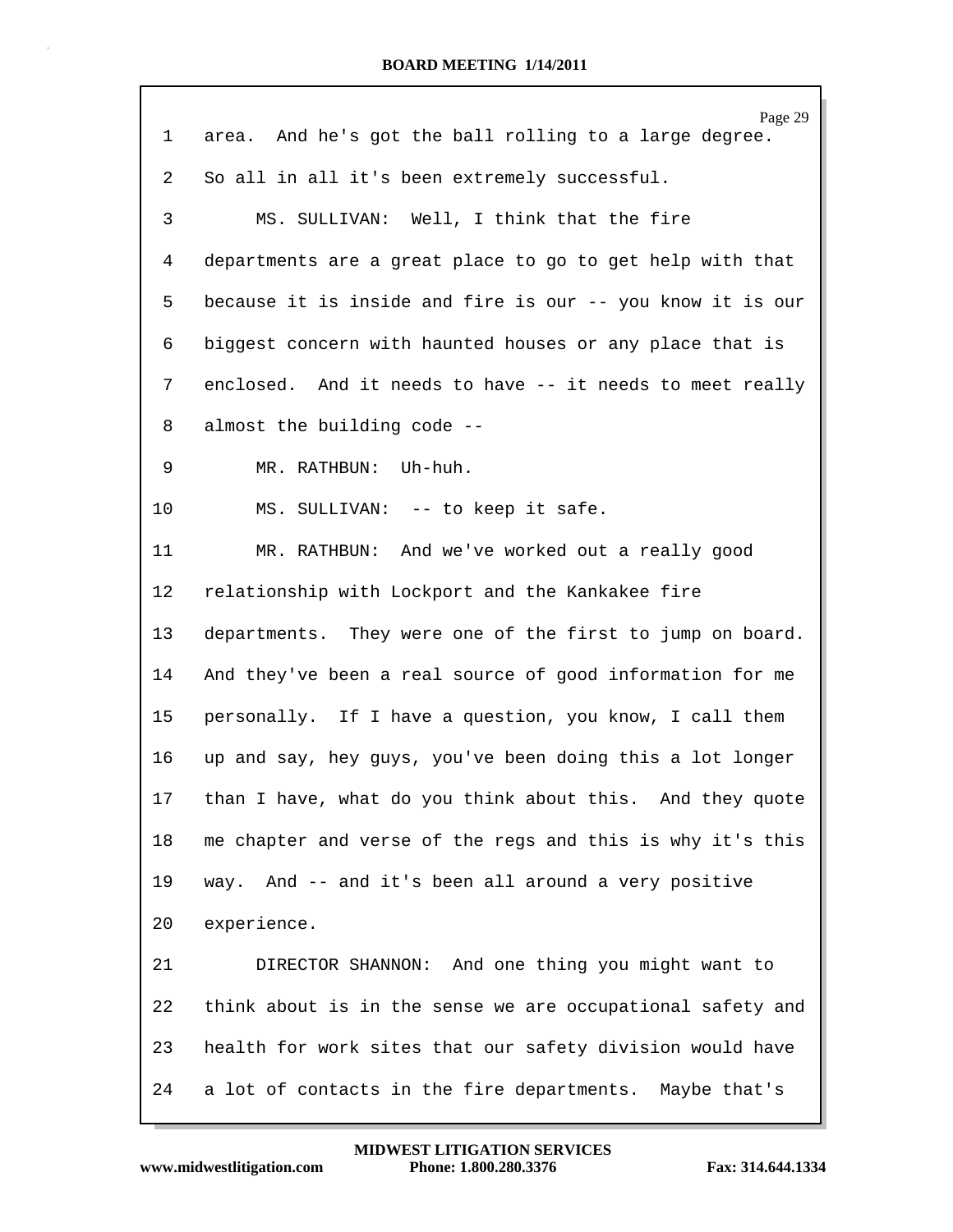| 1              | Page 30<br>something that the inspectors in these somewhat slower |
|----------------|-------------------------------------------------------------------|
| $\overline{a}$ | months of winter could be reaching out and maybe working          |
| 3              | with Cheryl in the safety division on trying to figure out        |
| 4              | who some key people are and reach out to them in the              |
| 5              | Southern Illinois Region or the Central Region because            |
| 6              | they deal with the fire departments all of the time.              |
| 7              | MR. RATHBUN: Okay. Other than that, the last item                 |
| 8              | on the agenda that I have is Wow Balls. And I don't know          |
| 9              | how many of you have had the opportunity to see these yet,        |
| 10             | but they are a new attraction. It's pretty much sweeping          |
| 11             | the nation. And they are showing up on midways.                   |
| 12             | They were -- they are very controversial to a certain             |
| 13             | sector. I know Pennsylvania did not allow them to                 |
| 14             | operate. But then the last time that I talked to Joe              |
| 15             | Philaromo (phonetic), he had totally reversed. And I              |
| 16             | don't know if it was due to a lawsuit. I know that there          |
| 17             | were a couple of lawsuits pending for -- for loss of              |
| 18             | wages.                                                            |
| 19             | I do know that I've done the math and a six foot                  |
| 20             | sphere holds as much air as a scuba tank. And I've been a         |
| 21             | diver for 25 years and I've been to 150 feet. And the             |
| 22             | maximum time you are in these things is for three minutes.        |
| 23             | So we do have a guest speaker. His name is Peter                  |
| 24             | Bogolin. Stand up. Go ahead and take over. He is an               |

**www.midwestlitigation.com Phone: 1.800.280.3376 Fax: 314.644.1334 MIDWEST LITIGATION SERVICES**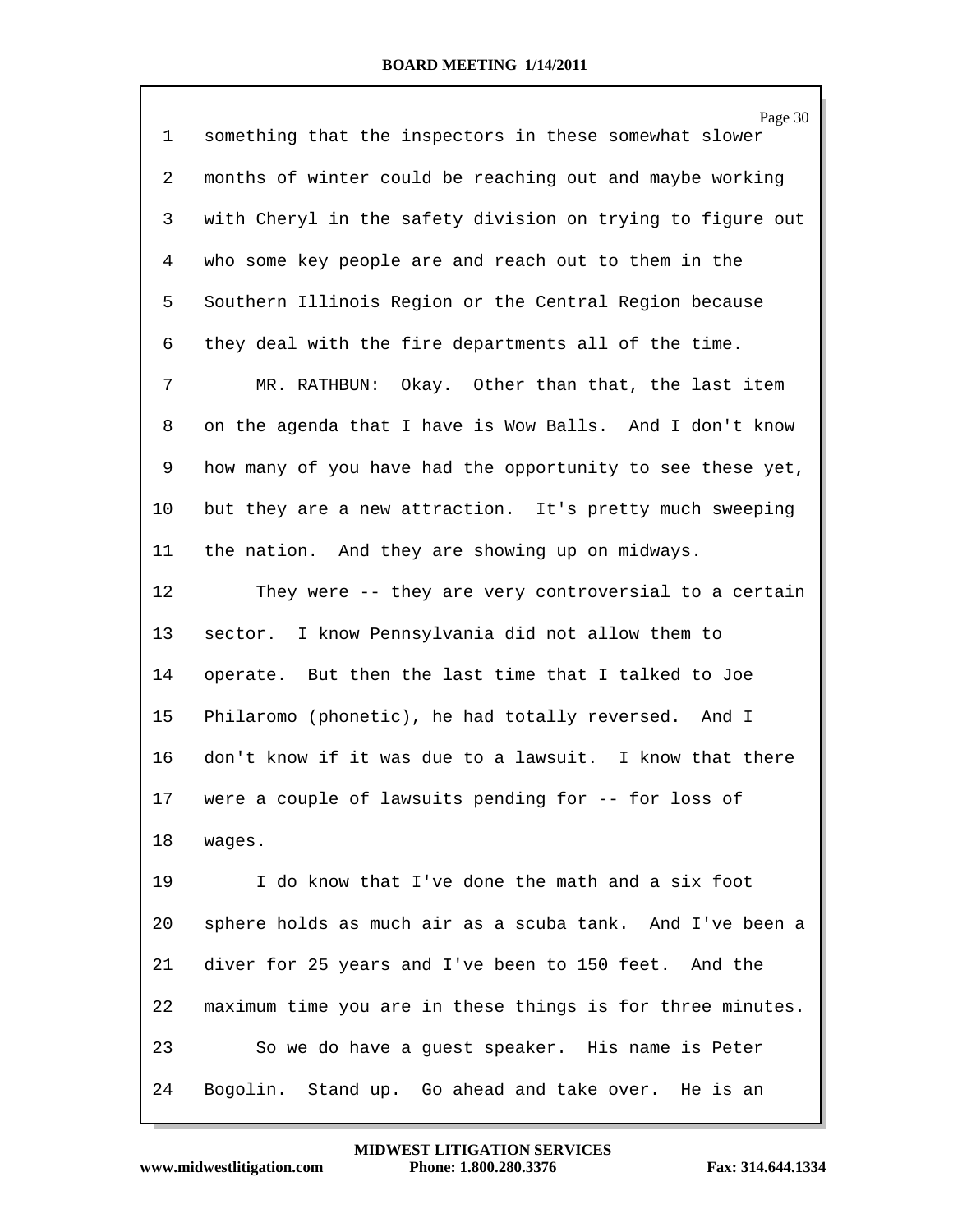| 1               | Page 31<br>operator. And for those of you who haven't seen 'em, I |
|-----------------|-------------------------------------------------------------------|
|                 |                                                                   |
| 2               | just want to give you the opportunity to -- to catch you          |
| 3               | up. So with no further ado.                                       |
| 4               | MR. BOGOLIN: We are here to talk to you about Wow                 |
| 5               | Ball, USA. We've been the operator for -- this is our             |
| 6               | third season. So we ended up in 2009 -- we did a lot of           |
| 7               | private venues in 2009 just to see what kind of interest          |
| 8               | there was. I believe that we were the second ones in the          |
| 9               | U.S. There was another operator in North or South                 |
| $10 \,$         | Carolina that was working on Broadway. The Boardwalk I            |
| 11              | think it's called. What is it called?                             |
| 12              | MRS. BOGOLIN: Something like that.                                |
| 13              | MR. BOGOLIN: Yeah, something like that. I don't                   |
| 14              | know.                                                             |
| 15 <sub>1</sub> | He has been operating for another year before us.<br>We           |
| 16              | actually seen this in -- we were at home in the                   |
| 17              | Philippines. My wife is from the Philippines. We saw it           |
| 18              | operating over there. My daughter tried it and thought it         |
| 19              | was a great time.                                                 |
| 20              | We came over here and found that there was one other              |
| 21              | person doing it. We started in 2009 and had great success         |
| 22              | in the private venue. And in 2010, last year, we took it          |
| 23              | on the road. We did about 30 events. We are pretty                |
| 24              | small.                                                            |

Г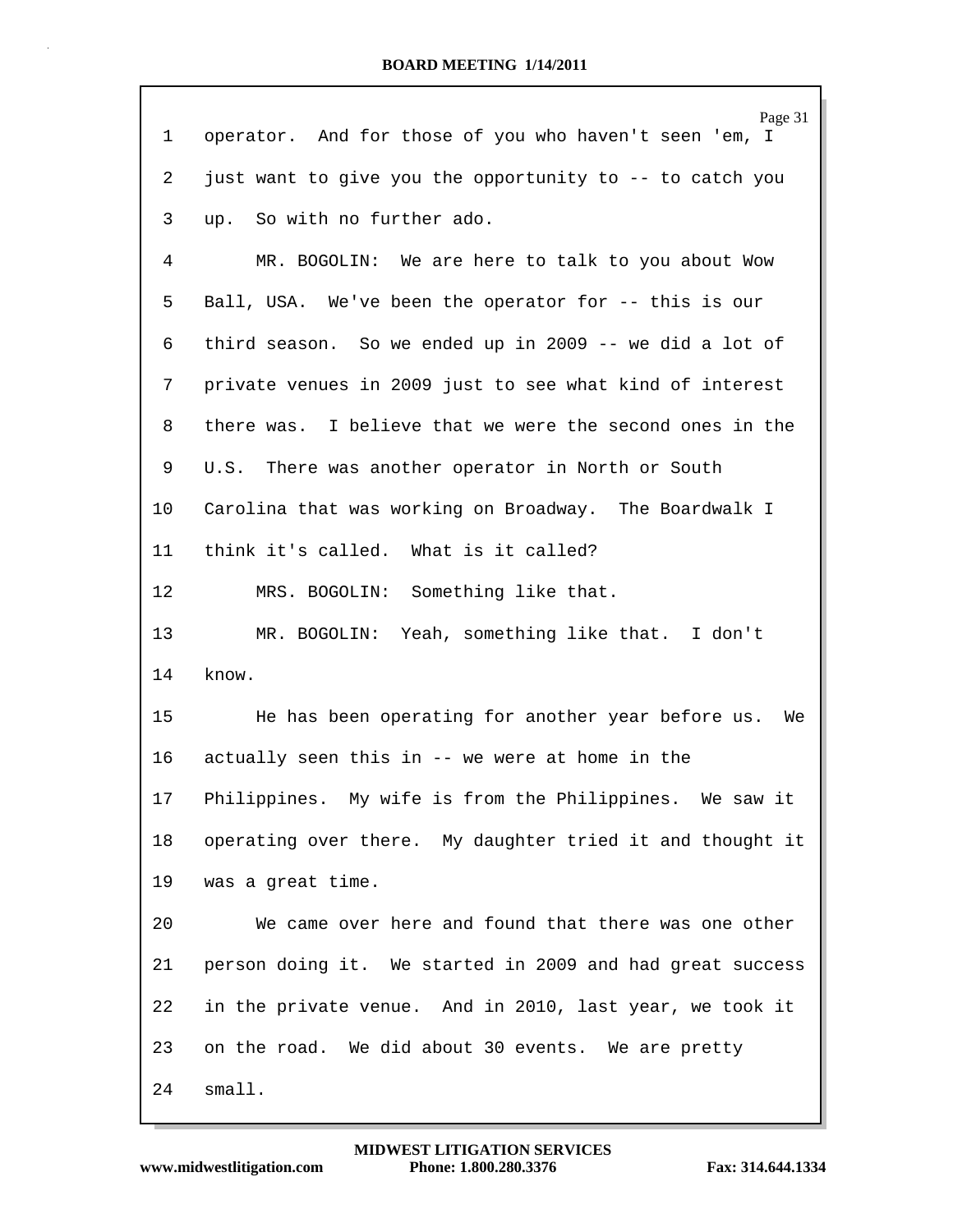Page 32 1 And there is several others now. There is probably 2 hundreds now. And there was like maybe five or ten at the 3 beginning of last year. And I think that there is about 4 over 150 to 200 of 'em out there now at least. That I 5 know of. And we did 15,000 rides last summer, 15 to 6 20,000 rides approximately.

7 Some of the things that the inspectors shared with me 8 in Springfield I had never seen before. So it was kind of 9 interesting to see how other operators were setting up and 10 how they were doing things and to see what were some of 11 the complaints or some of the injuries and some of the 12 issues that they were dealing with that we haven't dealt 13 with.

14 I don't know if that's because we were doing things 15 differently or because our balls were different. I know 16 that our balls are a little bit bigger. They hold more 17 air. We've done studies as to how much oxygen is in the 18 ball after a certain period of time. We try to use an 19 average person that goes through there on a daily basis 20 such as a 14-year old girl. And I didn't personally do 21 this study. My partner did. And we recorded the results 22 as far as oxygen content goes. And the one that was 23 really the one that we were concerned about was the carbon 24 dioxide.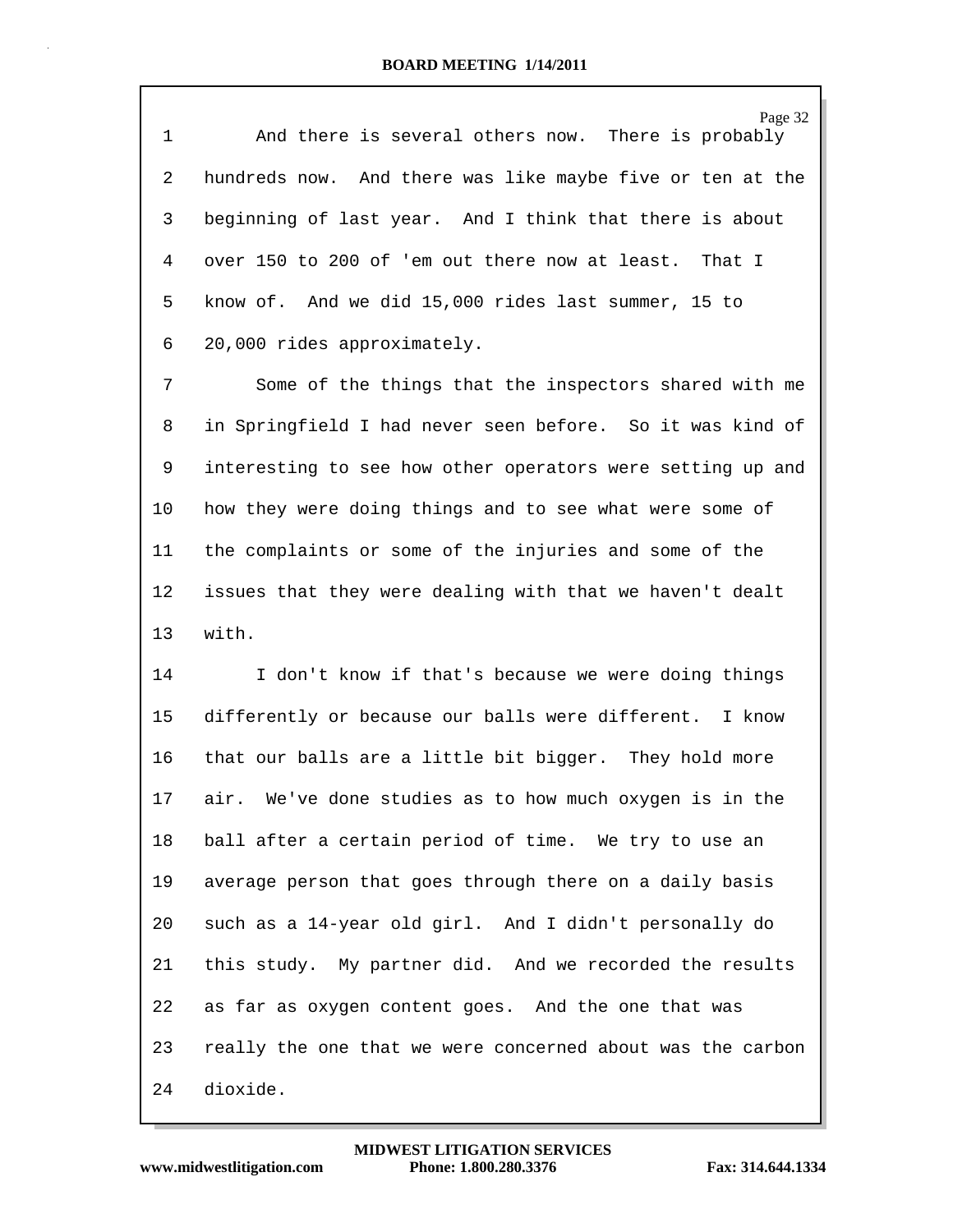|              | Page 33                                                   |
|--------------|-----------------------------------------------------------|
| $\mathbf{1}$ | The interesting thing that we've found out -- and you     |
| 2            | know it seems like it's logical and -- but we weren't     |
| 3            | really sure until we saw it. We knew carbon dioxide was   |
| 4            | being distributed inside this sealed ball. But on the     |
| 5            | other hand, oxygen was being taken out.                   |
| 6            | So when you are out in a room or outside that doesn't     |
| 7            | happen. It's when you are in an enclosed place that does  |
| 8            | happen. The oxygen content never became a factor.         |
| 9            | Actually, in the time -- by the time that there was too   |
| $10 \,$      | much carbon dioxide in the ball there was still plenty of |
| 11           | oxygen left inside. So that wasn't a factor.              |
| 12           | The factor was after 24 minutes the carbon dioxide        |
| 13           | got to a point of 5,000 parts per million. Which is the   |
| 14           | beginning stages of where it becomes harmful. So we       |
| 15           | had -- you know you got to take that into context with    |
| 16           | what kind of person is in there, what age they are, what  |
| 17           | kind of shape they are in.                                |
| 18           | And I have been in the balls. I'm 45-years old and        |
| 19           | not in the greatest shape in the world. And I can run     |
| 20           | around in there for five or ten minutes with no problem.  |
| 21           | My daughter is 12. We are planning on buying a carbon     |
| 22           | dioxide tester ourselves so we can have one.              |
| 23           | In the U.S. -- and you can do the studies. Based on       |
| 24           | everything that we've found, the biggest controversy that |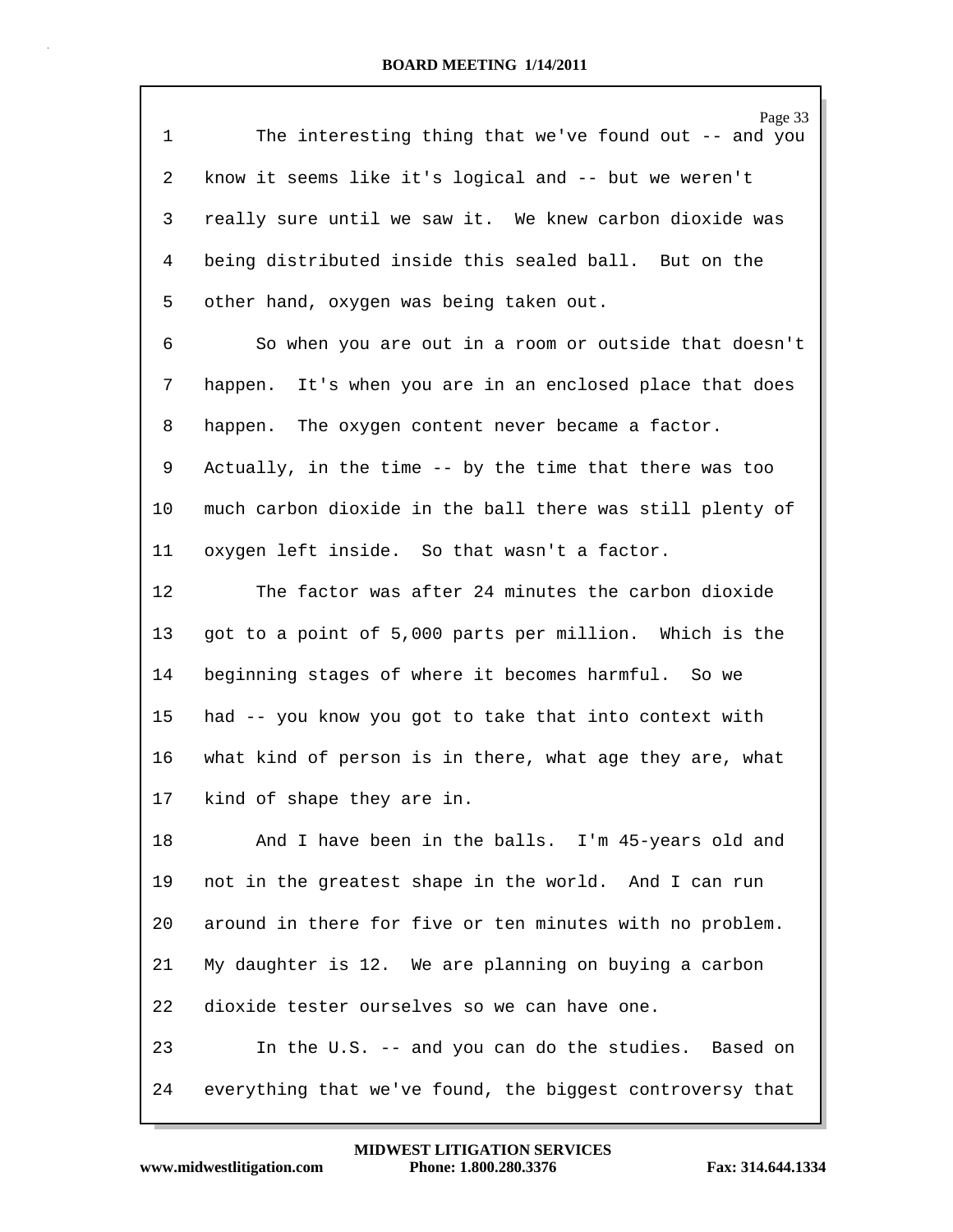Page 34 1 we've heard so far is the carbon dioxide content. And 2 from what my partner has done, it has put my mind at ease 3 anyway. I never really thought about it when we opened it 4 up.

5 The one issue that we saw -- we've seen other 6 operators at different locations. And one of the concerns 7 that we had is our -- we haven't seen an operation like 8 ours. We have a pool. We have a deck outside the pool 9 that we bring people up on the deck. It's a controlled 10 atmosphere where we can control the person coming into the 11 pool, pushing into the pool and pulling completely out of 12 the pool to completely deflating the pool and rotating the 13 balls inside and out.

14 And what we've seen is the people bring the ride to 15 the edge, open up the ball, it sinks in the pool and they 16 yank 'em out before the ball is completely deflated. They 17 will put the next person in, zip it back up and blow it 18 up. And I see that as a big challenge, you know, to 19 continuously replace the air in there.

20 The other challenge I saw is where a lot of people 21 were using leaf blowers at the edge of the pool, hand-held 22 leaf blowers to blow these things up while the people were 23 sitting inside the ball by the pool. And the leaf blower 24 became unplugged two feet from the pool where the water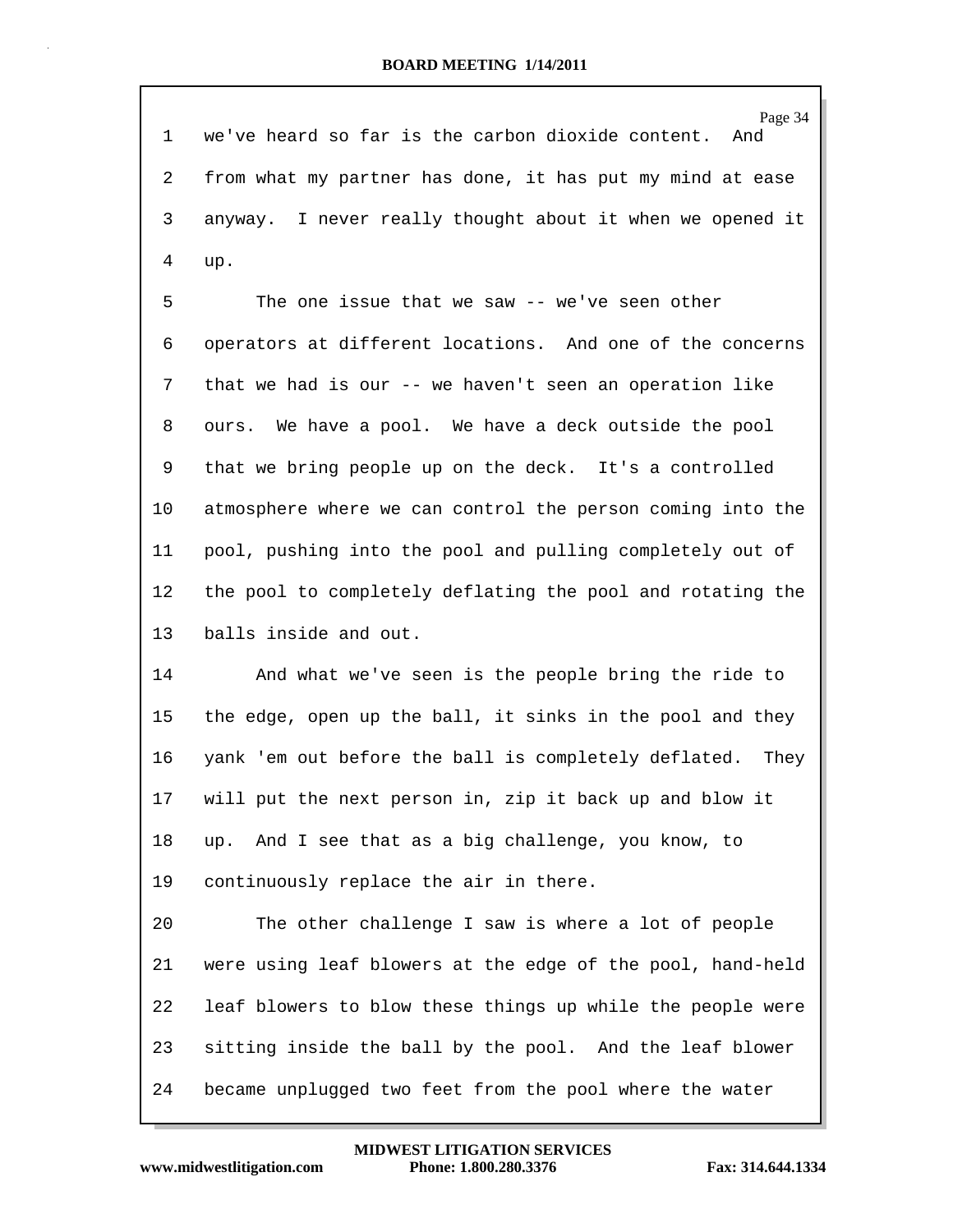| 1               | Page 35<br>was on the ground.                              |
|-----------------|------------------------------------------------------------|
| $\overline{a}$  | I've seen these things. I saw it on U Tube. I              |
| 3               | couldn't believe it. He was being interviewed on the       |
| $\overline{4}$  | newspapers -- oops, picked up the cord and plugged it back |
| 5               | in while it was sitting on the edge of the pool. Holy      |
| 6               | cow. This guy is nuts.                                     |
| 7               | We have an inflatable blower. We have a stationary         |
| 8               | shelf away from the pool. The electrical is wired up.      |
| 9               | It's got a drip line on it. We make sure that it's not     |
| 10              | gonna' interfere with the waterline.                       |
| 11              | We like the idea of -- you know we've seen other           |
| 12 <sub>2</sub> | operators with the same kind of pool that we have where    |
| 13              | they will inflate the ball outside of the pool and push    |
| 14              | 'em up and over the side. And when they bring it to the    |
| 15              | edge, they rest it on the edge. And it's a little bit      |
| 16              | easier where they have got two feet of this inflatable.    |
| 17              | And I've seen people go head first on the ground. That's   |
| 18              | why we use our platform. It's a lot easier to control the  |
| 19              | environment and keep down injuries.                        |
| 20              | I had a thing worked up and I forgot it. I had a           |
| 21              | whole thing I could hand out and everything. And we left   |
| 22              | at 4:30 this morning to get down here. So I forgot it.     |
| 23              | MR. KIRSCHNER: Did you have written up all of the          |
| 24              | safety precautions that you follow?                        |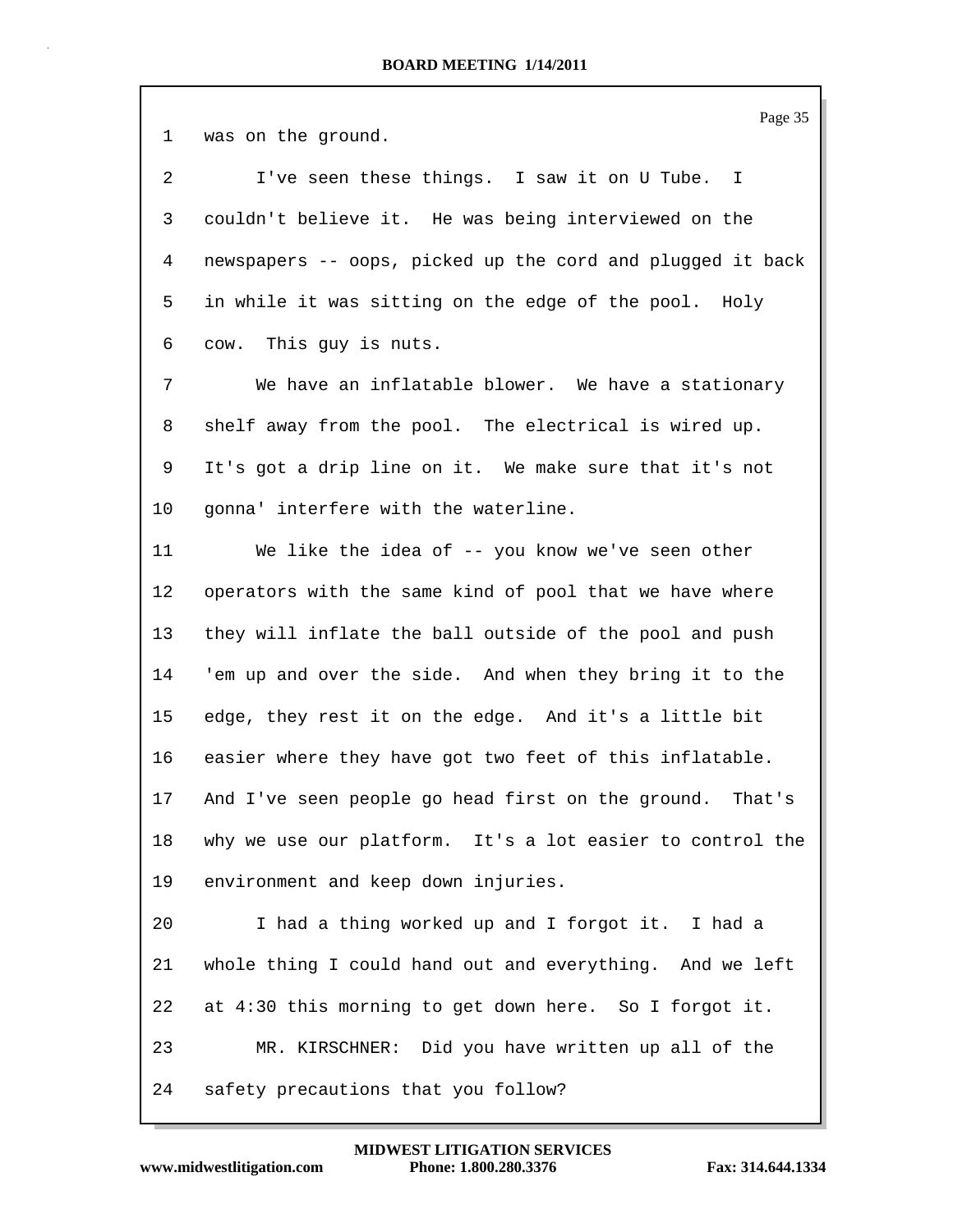| 1  | Page 36<br>MR. BOGOLIN: Yes. We do a risk assessment every |
|----|------------------------------------------------------------|
| 2  | year to make sure that we are updated. We do our own       |
| 3  | because it's fairly new and we wanted to make sure that we |
| 4  | were, you know, doing the right things just according to   |
| 5  | the guidelines as much as we possibly can. Especially      |
| 6  | where electricity is concerned.                            |
| 7  | And the platform thing was completely our idea. Our        |
| 8  | partner who is from the UK doesn't have one. And he does   |
| 9  | the side of the pool thing until he saw what we were       |
| 10 | doing. And he goes that's really cool. So he actually      |
| 11 | did it. He's been in business for four years.              |
| 12 | The great thing is is that I've heard stories from         |
| 13 | the inspectors -- from you guys -- that there were some    |
| 14 | problems and challenges with -- with people getting sick   |
| 15 | inside of the balls. Passing out. We haven't had an        |
| 16 | issue with that at all.                                    |
| 17 | We keep the rides -- we use timers on all of our           |
| 18 | rides. We have -- all of our balls are color coded.<br>We  |
| 19 | have a logbook to keep track of who is in what color and   |
| 20 | what time they started and what time they end. We've got   |
| 21 | five people on staff. Not at all times. If it's really     |
| 22 | slow, there is a minimum of three people.                  |
| 23 | I recommend at least one person for every three balls      |
| 24 | in the pool anymore because if you have less than that you |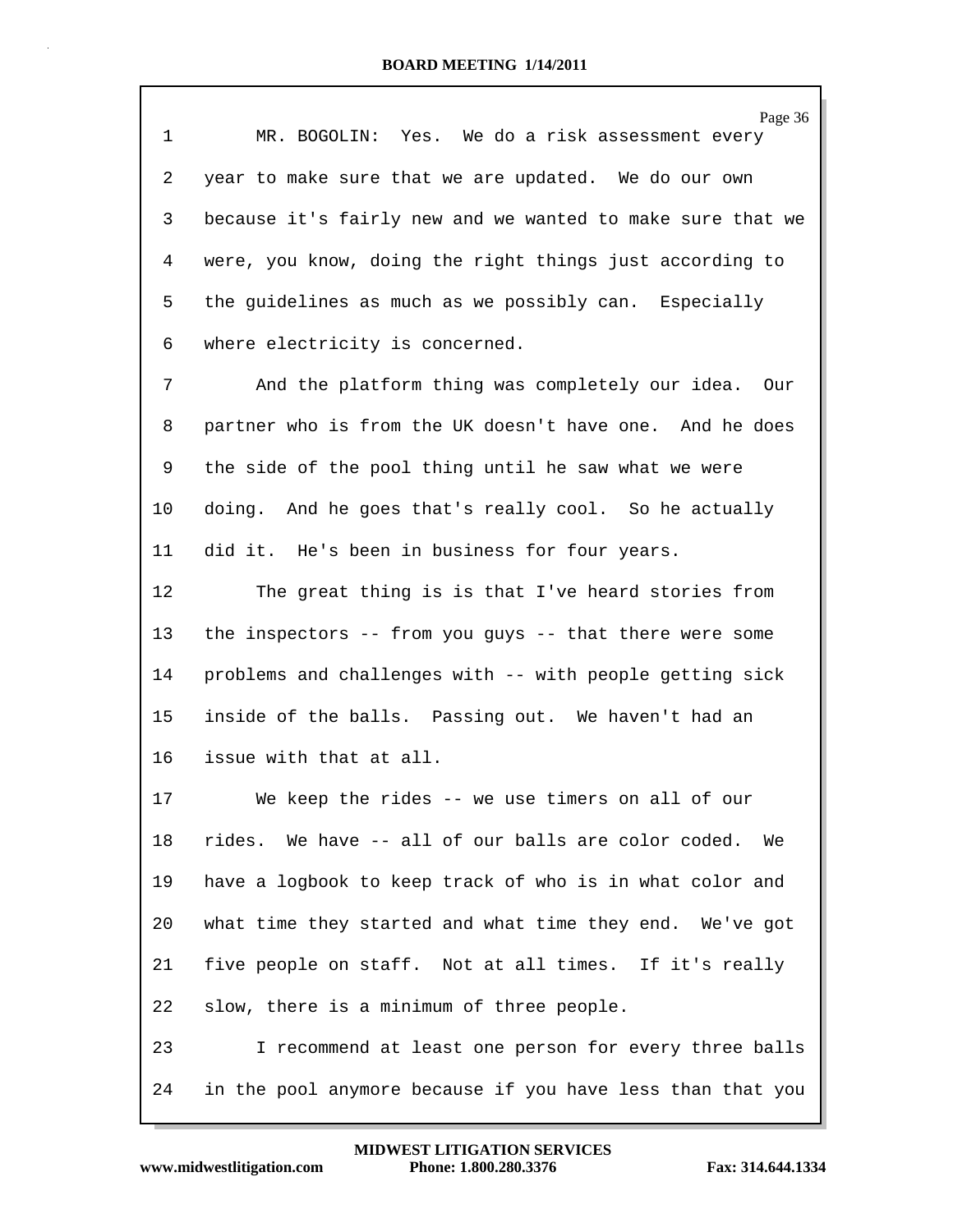| 1  | Page 37<br>can't keep watch. And people freak out in those things. |
|----|--------------------------------------------------------------------|
| 2  | And we have procedures in place if they freak out. They            |
| 3  | are to sit down and they are to raise their hands.<br>We           |
| 4  | have a guy in the pool. And he drags 'em out in five               |
| 5  | seconds. No problem. These are the kinds of things that            |
| 6  | I haven't seen.                                                    |
| 7  | I saw an operator that had 12 balls in the pool with               |
| 8  | one person loading. And that was it. And I thought what            |
| 9  | if three people want out. They can't get out right now.            |
| 10 | They can't -- people don't realize that they are                   |
| 11 | claustrophobic. They will go and get inside of these               |
| 12 | things and then they want out. Now that's happened.                |
| 13 | We had an issue with one guy that he got sick, but we              |
| 14 | found out later that he was not feeling well that morning          |
| 15 | and had a burrito just before he went in the thing. It's           |
| 16 | like -- when you are in this ball, it's like a roller              |
| 17 | coaster ride. You can bounce it up and down.<br>You are            |
| 18 | falling everywhere. And he didn't realize that it was              |
| 19 | going to be that kind of crazy. We got him out in time             |
| 20 | you know, before he did.                                           |
| 21 | But that was the only issue. And I investigated it                 |
| 22 | to find out why because I didn't want it to be something           |
| 23 | that was wrong with the balls and the CO2 and all of this          |
| 24 | other stuff. So I found that out.                                  |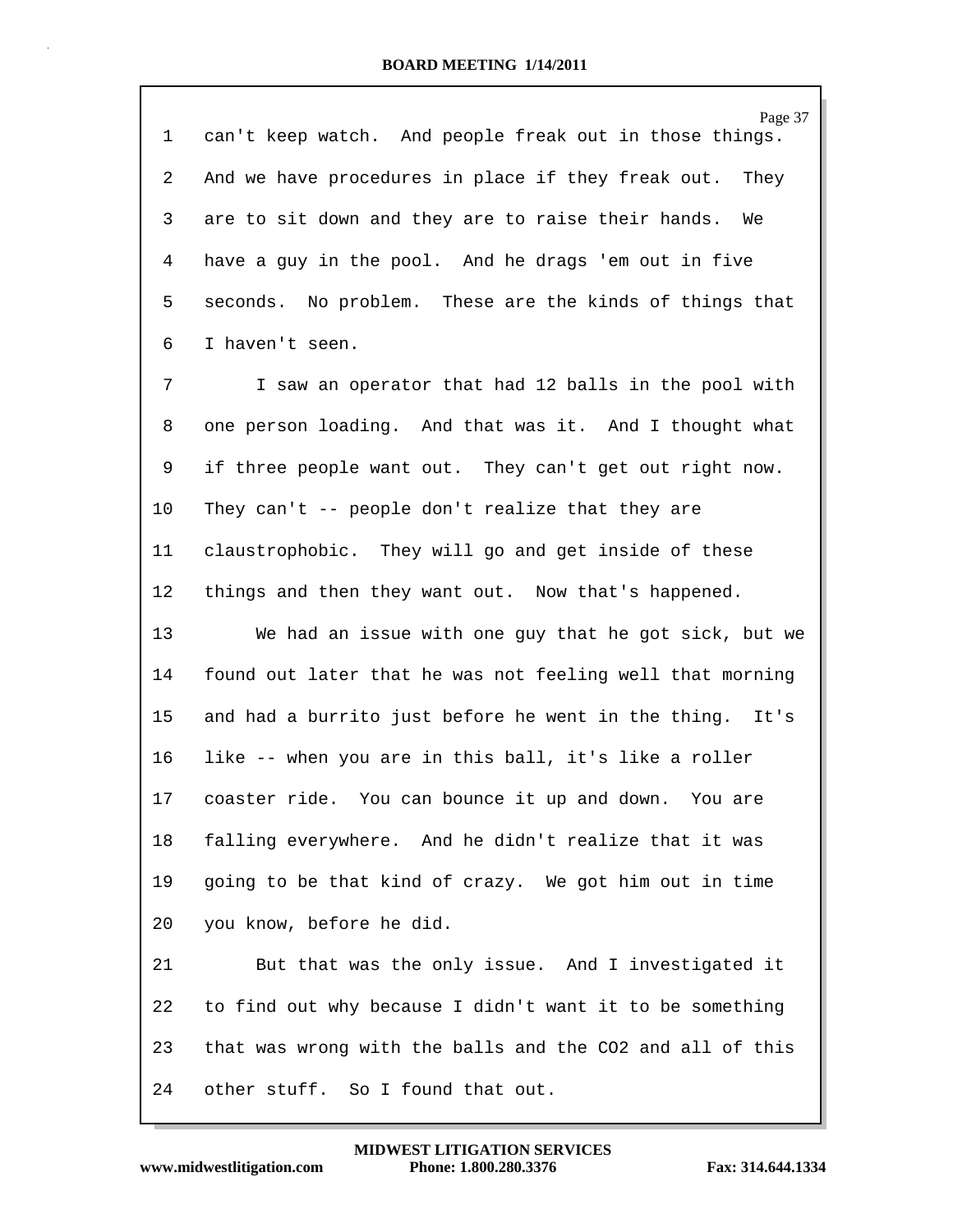| $\mathbf{1}$    | Page 38<br>We did have one lady -- one girl was -- when she got |
|-----------------|-----------------------------------------------------------------|
| 2               | out of the ball -- and it was a very, very hot day. And         |
| 3               | she was in there for probably three or four minutes. And        |
| 4               | she got out and felt a little dizzy. And she had a bottle       |
| 5               | of water. That was the end of that. That was the extent         |
| 6               | of any issues that we have ever had.                            |
| 7               | We've never had any complaints. The only complaints             |
| 8               | that we have had is that kid rode longer than mine and          |
| 9               | that kind of thing. Just the usual stuff.                       |
| 10              | MR. KIRSCHNER: One of our concerns is not the                   |
| 11              | operator who does it well, but the other operator who           |
| 12              | doesn't do it well and figuring out how to set up               |
| 13              | standards across the board.                                     |
| 14              | One of the things that you said is or that raised the           |
| 15 <sub>1</sub> | concern for me is the sinking hazard. You open it up            |
| 16              | while someone is in there and it collapses around them.         |
| 17              | Can you talk about that?                                        |
| 18              | MR. BOGOLIN: Yeah, I can.                                       |
| 19              | With most of the rides that we have seen, there                 |
| 20              | are -- it's the same with ours. The average age of the          |
| 21              | people that go in there are between eight and 14. This is       |
| 22              | our -- that's our main market right there. You get the          |
| 23              | younger ones in there.                                          |
| 24              | And then when $--$ when they $--$ I have seen the pools a       |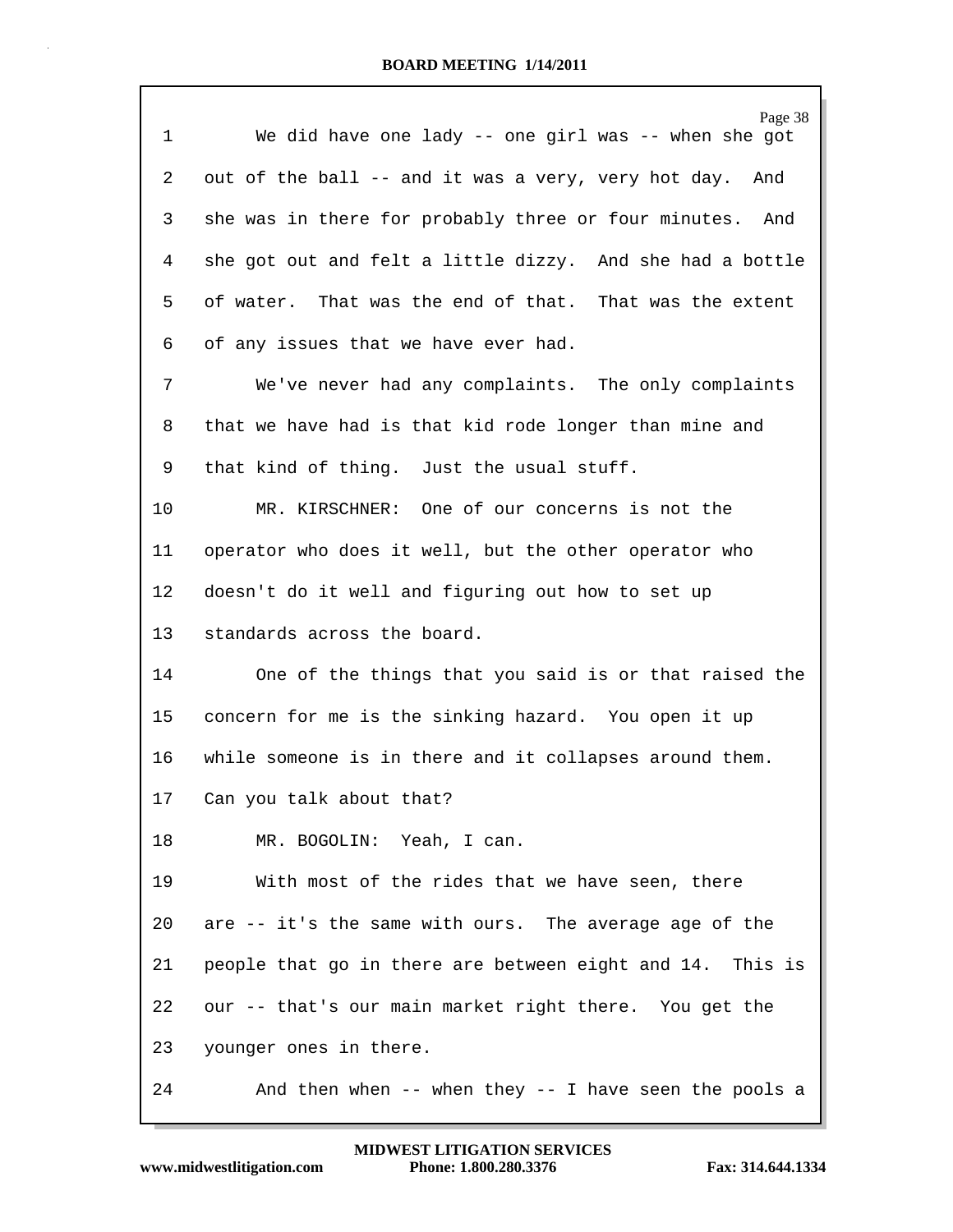| 1              | Page 39<br>couple of different ways. I have seen pools with a hard |
|----------------|--------------------------------------------------------------------|
| $\overline{a}$ | side with a cutout and the cutout is where they load and           |
| 3              | unload these kids. This is what I've seen mostly.                  |
| 4              | What they will do is they will bring the ball to the               |
| 5              | side of the pool, unzip it while it's still in the pool,           |
| 6              | help the person in the ball, they will sink immediately to         |
| 7              | the bottom of the pool while they are holding it. And              |
| 8              | this thing collapses around them. They zip it until there          |
| 9              | is this little hole so they can put the nozzle of their            |
| $10$           | leaf blower in and turn it on to inflate it to the top of          |
| 11             | the pool.                                                          |
| 12             | MR. KIRSCHNER: What are the depths of these pools?                 |
| 13             | MR. BOGOLIN: Ours is 18 inches. The hard side ones                 |
| 14             | I've seen filled to the top, three feet. And that causes           |
| 15             | another issue actually. If it's filled to the top, these           |
| 16             | balls are falling out of the pool when they are completely         |
| 17             | inflated. I've seen that happen while I was at the DuPage          |
| 18             | County Fair.                                                       |
| 19             | They had six inches between the top of the pool and                |
| 20             | the water. And there was a guy running around pushing the          |
| 21             | balls back in. And I'm thinking that's nuts, that's                |
| 22             | insane. I don't know if they took care of it or not. I             |
| 23             | don't know what happened, but I saw balls slipping out of          |
| 24             | the pool.                                                          |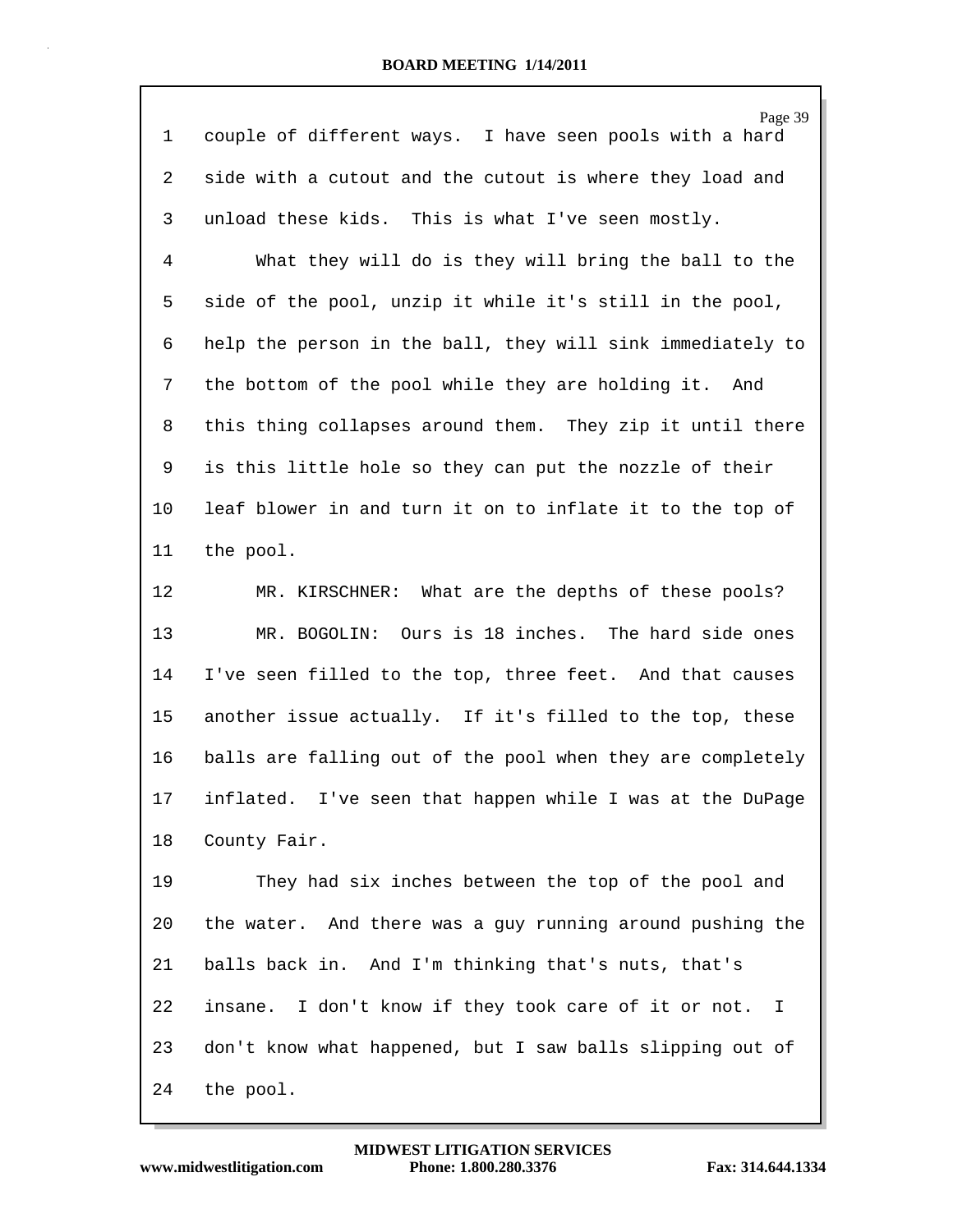|    | Page 40                                                    |
|----|------------------------------------------------------------|
| 1  | And then, of course, when they are done with the           |
| 2  | ride, the kids would -- the person in the pool would bring |
| 3  | them to the side and unzip it, grab the kid by the         |
| 4  | forearm, pull 'em out as fast as they can and then get the |
| 5  | next person in so they wouldn't have to refill it with air |
| 6  | again. Again, that's going to cause a problem.             |
| 7  | Good question by the way.                                  |
| 8  | MR. URBIK: Is Wow Ball the manufacturer or is that         |
| 9  | the generic name?                                          |
| 10 | MR. BOGOLIN: We have our own design.<br>The                |
| 11 | manufacturers are all from China right now. We --          |
| 12 | actually, my partner traveled to China and we contracted   |
| 13 | with a contractor out there to make our design the way     |
| 14 | that we wanted to.                                         |
| 15 | MR. URBIK: The Wow Ball is the generic name?               |
| 16 | MR. BOGOLIN:<br>It's our name.                             |
| 17 | DIRECTOR SHANNON: It's trademarked.                        |
| 18 | MR. BOGOLIN: Walk On Water Balls is the industry           |
| 19 | name, but Wow Balls is our name.                           |
| 20 | MR. RATHBUN: There is a manufacturer. Eurobungy is         |
| 21 | one of the leading manufacturers for basically the same    |
| 22 | items. They do have a pretty extensive manual -- owner's   |
| 23 | manual.                                                    |
| 24 | MR. BOGOLIN: They do.                                      |

Г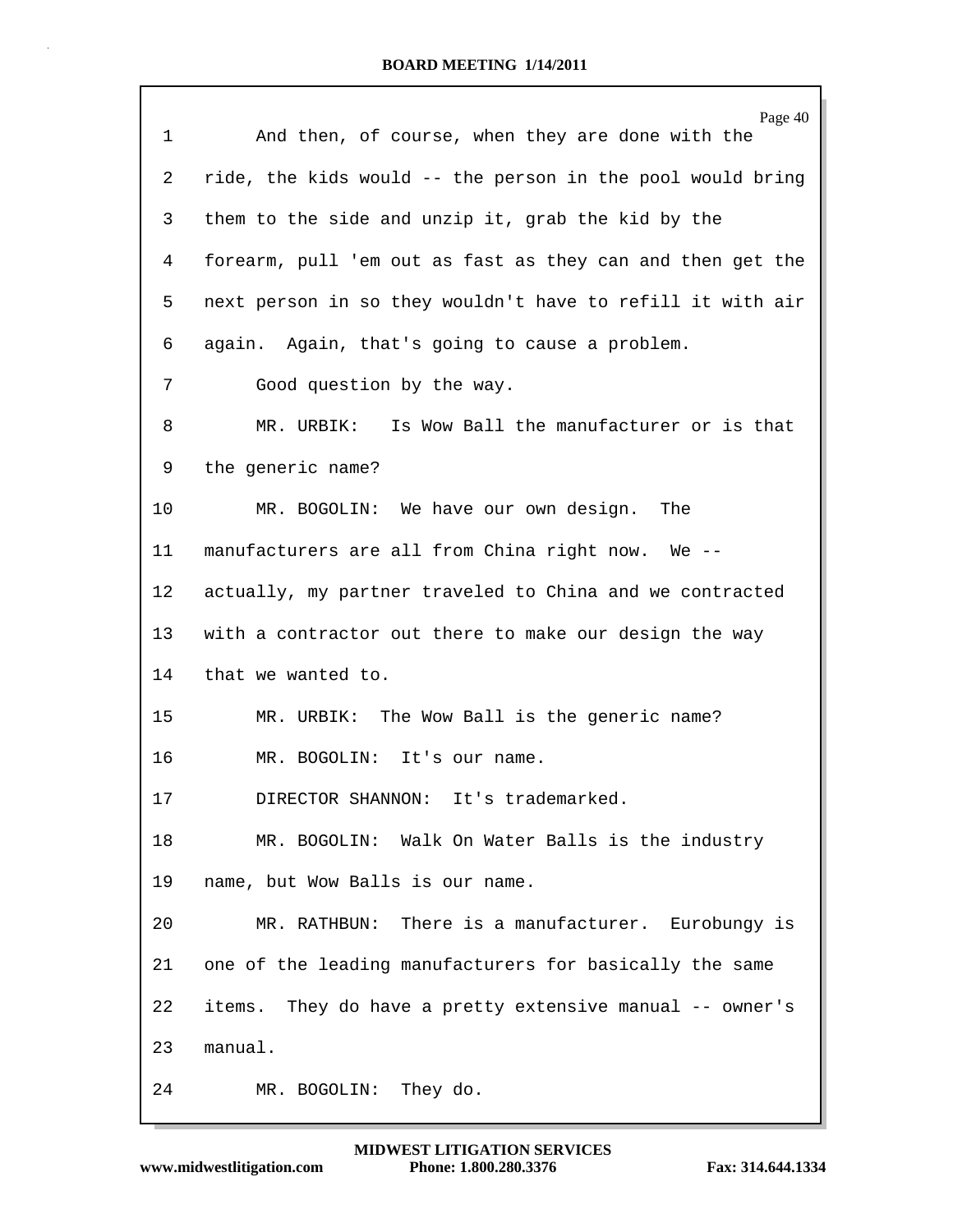Page 41 1 MR. RATHBUN: (Nods affirmatively.) 2 MR. BOGOLIN: You've seen it? 3 MR. RATHBUN: I have a copy of it. 4 MR. BOGOLIN: Very good. I could never get one from 5 'em. 6 MS. SULLIVAN: I have a question. You said that you 7 had a whole thing ready to bring with you. 8 MR. BOGOLIN: Yes. 9 MS. SULLIVAN: Would you still be willing to send 10 that -- 11 MR. BOGOLIN: Sure. I can e-mail it. Absolutely. 12 MS. SULLIVAN: -- to the department so they can send 13 it to all of us? 14 MR. BOGOLIN: The first was a CO2 study. And I don't 15 understand all of that to be honest, but the other half is 16 my presentation and -- but sure. Sure. 17 MS. SULLIVAN: I would be interested in what are your 18 procedures and what rules do you post and all of those 19 kinds of things because for all -- for all rides there are 20 operator procedures and things like that. And what you 21 need to post -- 22 MR. BOGOLIN: Right. 23 MS. SULLIVAN: -- as far as any kinds of warnings and 24 what the rules for the ride are. And so we would be very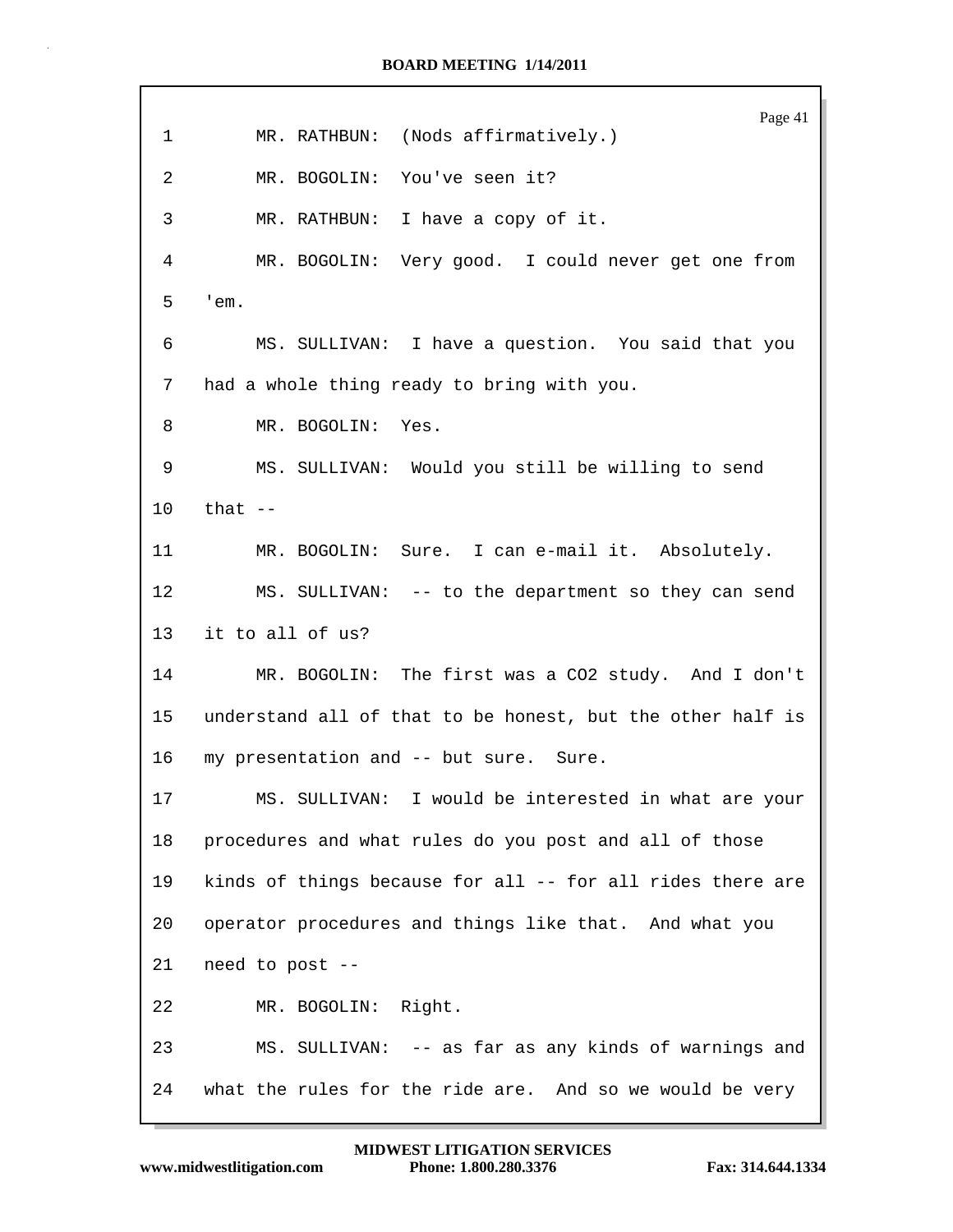|         | Page 42                                                    |
|---------|------------------------------------------------------------|
| 1       | interested in that because it's, you know, certainly a     |
| 2       | whole new industry.                                        |
| 3       | MR. BOGOLIN: It's an explosion. And you know a lot         |
| 4       | of organizations and carnivals that I have spoken to think |
| 5       | it's going to be a fad and it will be gone in a few years, |
| 6       | but I don't know if I see that happening. It's such a      |
| 7       | huge attraction right now. There is going to be always     |
| 8       | new kids that are going to be ready to ride next year that |
| 9       | couldn't ride last year. I think it will stick around for  |
| $10 \,$ | awhile.                                                    |
| 11      | MS. SULLIVAN: What's your height limit?                    |
| 12      | We don't have any. I am 6'3".<br>MR. BOGOLIN:              |
| 13      | MS. SULLIVAN: I mean for small kids. Do you have a         |
| 14      | minimum height?                                            |
| 15      | MR. BOGOLIN: You know what? We've had the                  |
| 16      | recommendation of our insurance company that was three     |
| 17      | years old and up. We're not sure about that. We are        |
| 18      | thinking that we are going to raise that to five years     |
| 19      | old. Actually three to five is iffy.                       |
| 20      | And it's not because we think that it's dangerous.         |
| 21      | It's because you are just scared when you get inside the   |
| 22      | ball. Whether it's controlled or not. That plastic comes   |
| 23      | around you and that's kind of a terrifying thing. He was   |
| 24      | three, but he has grown up with it. So he just dove in.    |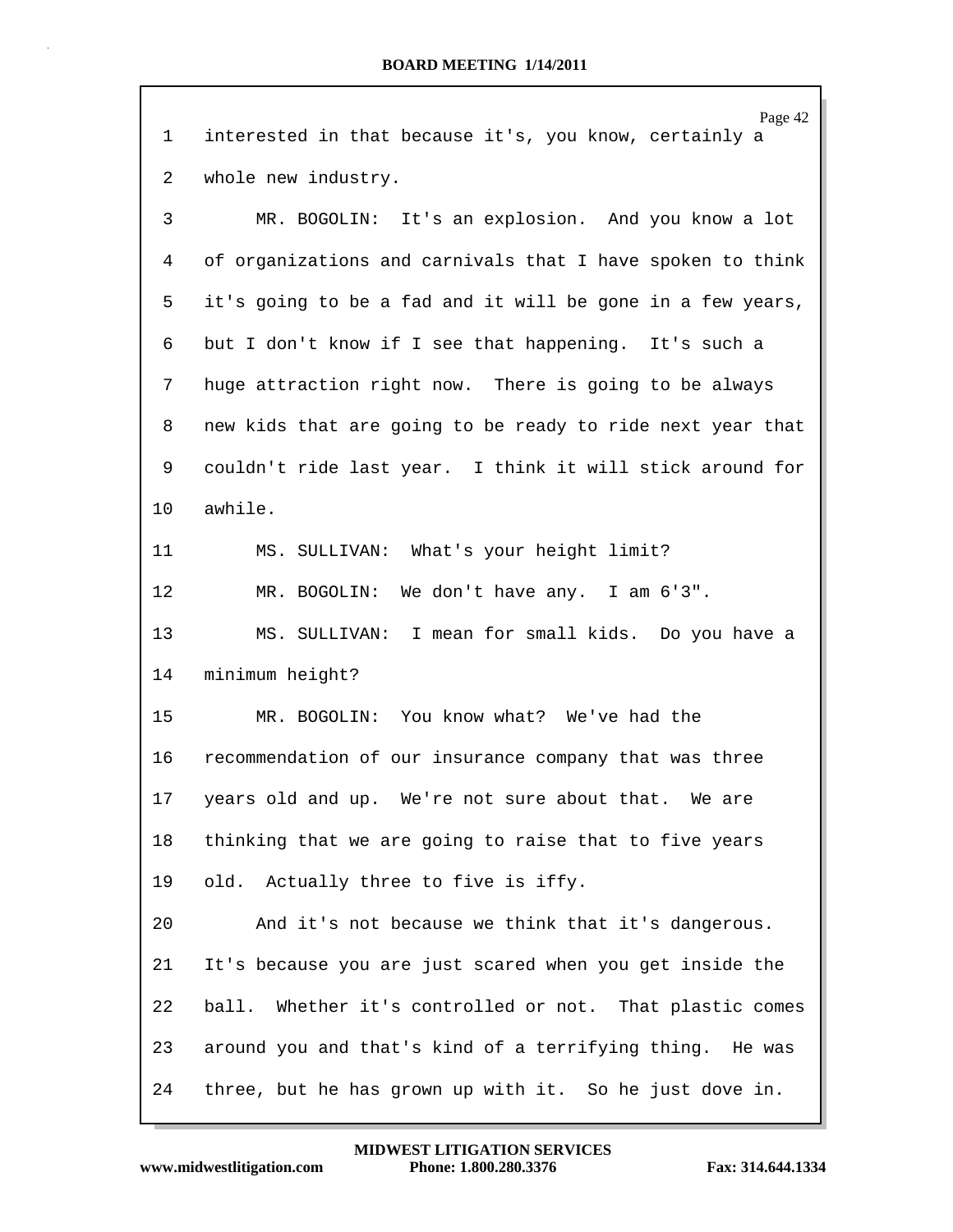|                | Page 43                                                    |
|----------------|------------------------------------------------------------|
| $\mathbf 1$    | And that was it.                                           |
| 2              | MR. URBIK: What about the hygienic part of that?           |
| 3              | MR. BOGOLIN: They need to be cleaned.                      |
| $\overline{4}$ | MR. URBIK: How do you control that? Are they               |
| 5              | cleaned every day or how do you get rid of the bugs that   |
| 6              | are in there especially when you are dealing with that age |
| 7              | group.                                                     |
| 8              | MR. BOGOLIN: We've been trying to work that out            |
| 9              | ourselves. And we've had people say clean that out after   |
| 10             | every ride. Well, it wouldn't be feasible or profitable    |
| 11             | to be quite honest. We would like to be able to do that,   |
| 12             | but there is not enough time when you've got a line 50     |
| 13             | deep or 100 deep. It's impossible to do.                   |
| 14             | We try to -- we pull balls at least once a day during      |
| 15             | the course of the day and clean 'em all out completely at  |
| 16             | the end of the day. And at the end of each event they are  |
| 17             | turned inside out and power washed.                        |
| 18             | We try to be as clean as we possibly can. We have          |
| 19             | procedures in place. If somebody has an open sore and it   |
| 20             | happens to get on the inside, we go out with rubber gloves |
| 21             | and antiseptic and everything and we clean those.          |
| 22             | So that's -- to answer your question, that's what we       |
| 23             | do for right now.                                          |
| 24             | MS. SULLIVAN: Do you use any just spray Lysol              |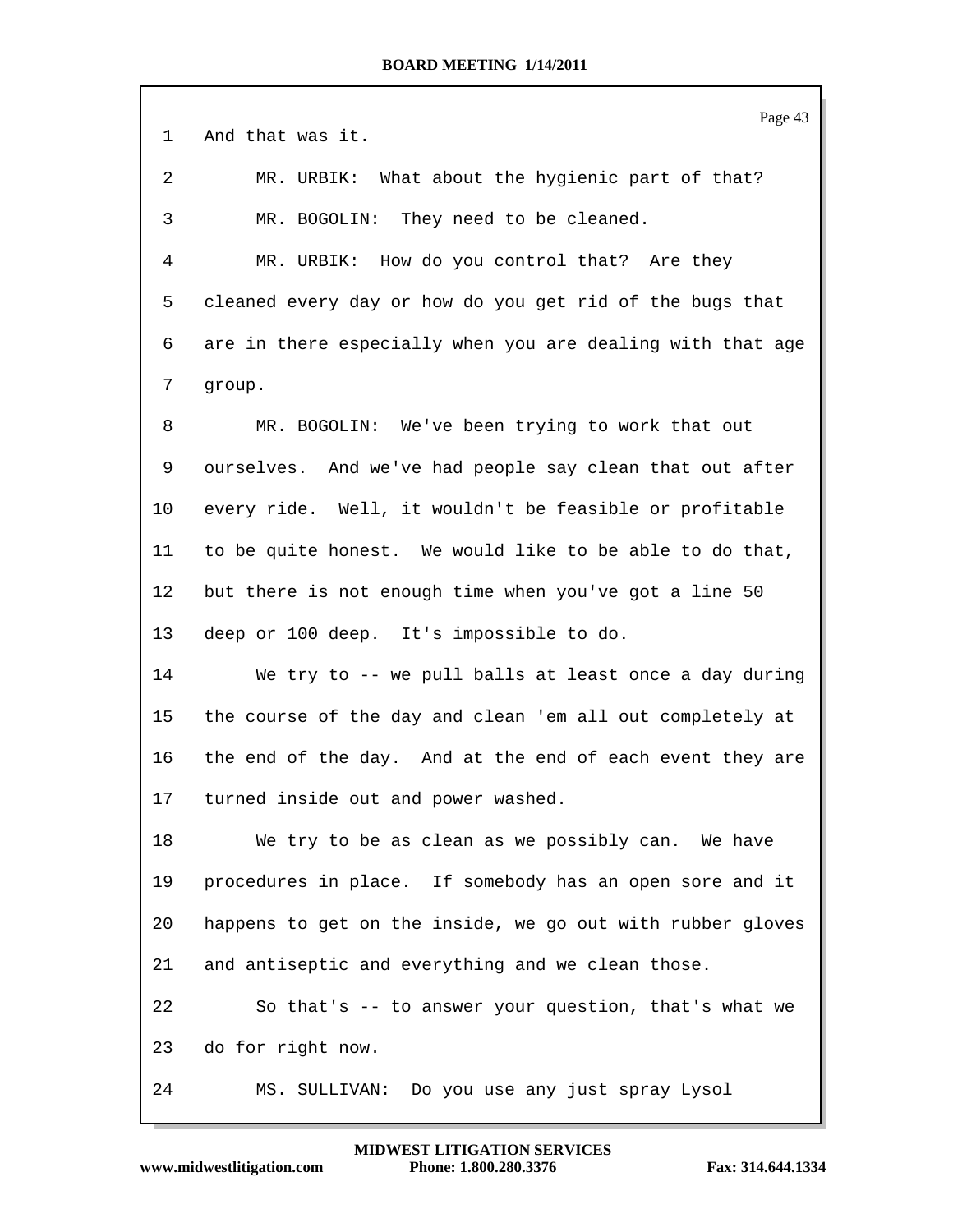Page 44 1 inside? 2 MR. BOGOLIN: We've tried a lot of different 3 products, but of all the products are supposed to kill 99 4 percent of the germs, some don't do as well, but others, 5 because of the material, leaves residue or kind of a 6 stinky smell basically. So we've been using that for 7 daily cleaning. But for the real washing, I don't know or 8 I don't remember the name. I think it's Clorox wipes. I 9 think. The wipes. Yeah, the disinfectant wipes. They 10 are great. 11 MR. KIRSCHNER: You don't want to fight one hazard 12 and create another. 13 MR. BOGOLIN: Right. Yeah. Yeah. So we want to -- 14 yeah, you don't want to get into a stinky ball first of 15 all. And if there is a residue, how is that going to 16 affect them. 17 MR. KIRSCHNER: How much time does it take to do the 18 power washing to clean it out? 19 MR. BOGOLIN: A few minutes. That doesn't take long. 20 You know maybe two or three minutes. 21 Is that about right? 22 MRS. BOGOLIN: Yeah. 23 MR. BOGOLIN: She does it most of the time. So -- 24 that's Jenny by the way.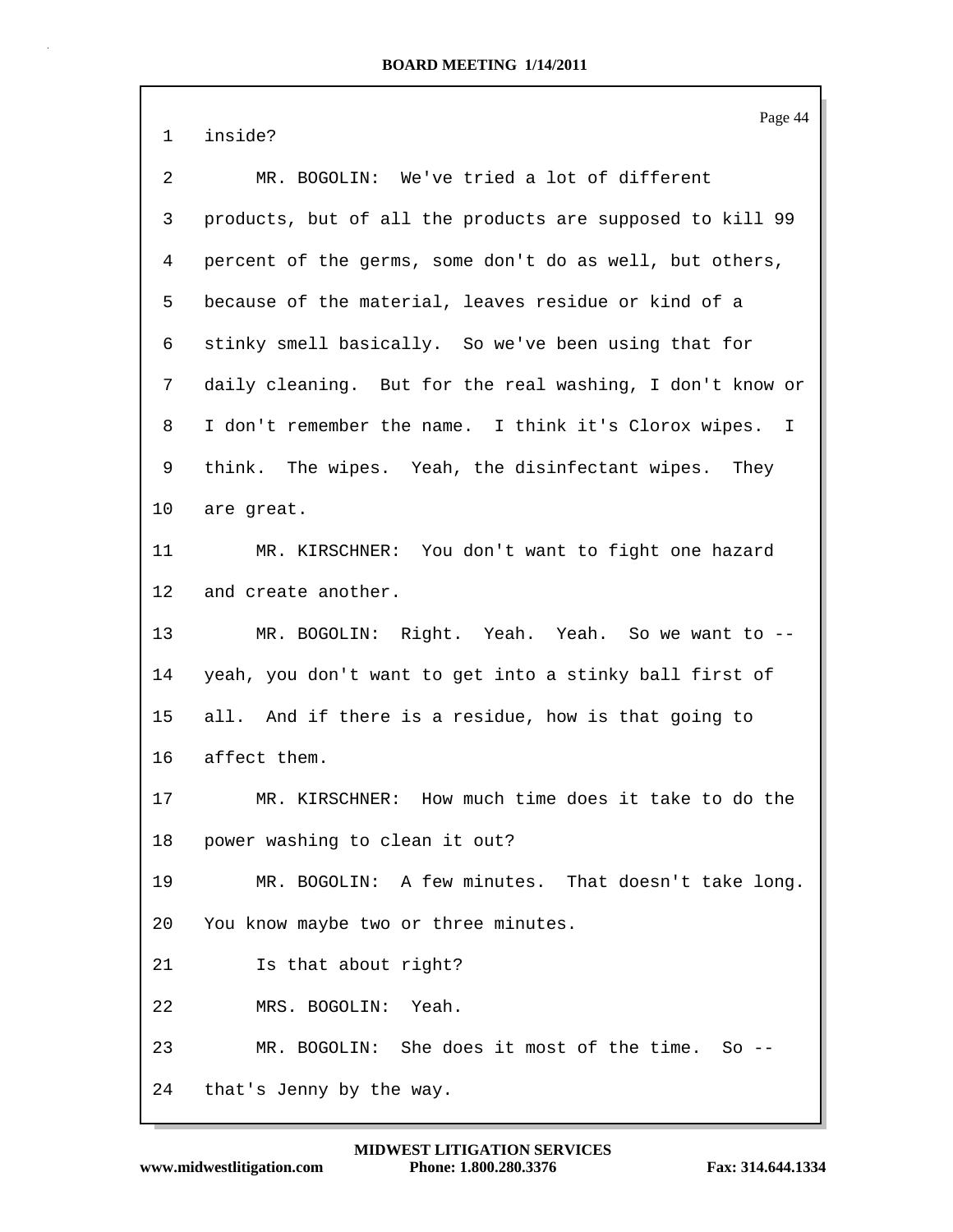|                | Page 45                                                    |
|----------------|------------------------------------------------------------|
| $\mathbf 1$    | Yeah, about two or three minutes per ball.                 |
| $\overline{2}$ | DIRECTOR SHANNON: Do you have to, you know -- like,        |
| 3              | do you have to wear a mask to do it safely? Do you have    |
| $\overline{4}$ | to be tested for it? Is there any sort of like -- what if  |
| 5              | people aren't necessarily well enough to have, you know,   |
| 6              | the oxygen? Do you -- like what about somebody with        |
| 7              | asthma or do you guys have restrictions?                   |
| 8              | MR. BOGOLIN: We have restrictions on autistics and         |
| 9              | asthmatics unless they are not on any kind of              |
| 10             | breathalyzer. If they are on any kind of a breathalyzer,   |
| 11             | we won't let 'em in. I feel bad about it, but yeah.        |
| 12             | But -- yeah, that and what was the other one? We have had  |
| 13             | problems with kids that come out and they feel really good |
| 14             | and it's a real bummer because we put those restrictions   |
| 15             | on there. And I put on there that it's on a case-by-case   |
| 16             | basis. But for the most part, I won't let 'em in.          |
| 17             | MS. SULLIVAN: It could be detrimental to them.             |
| 18             | MR. BOGOLIN: The asthmatics and the autistics. I           |
| 19             | mean to us, if they are fighting us, that could be a       |
| 20             | potentially harmful thing for the employees.               |
| 21             | MS. SULLIVAN: Well, they can hurt themselves trying        |
| 22             | to fight.                                                  |
| 23             | How do the parents respond to that?                        |
| 24             | They are not very nice. I had an<br>MR. BOGOLIN:           |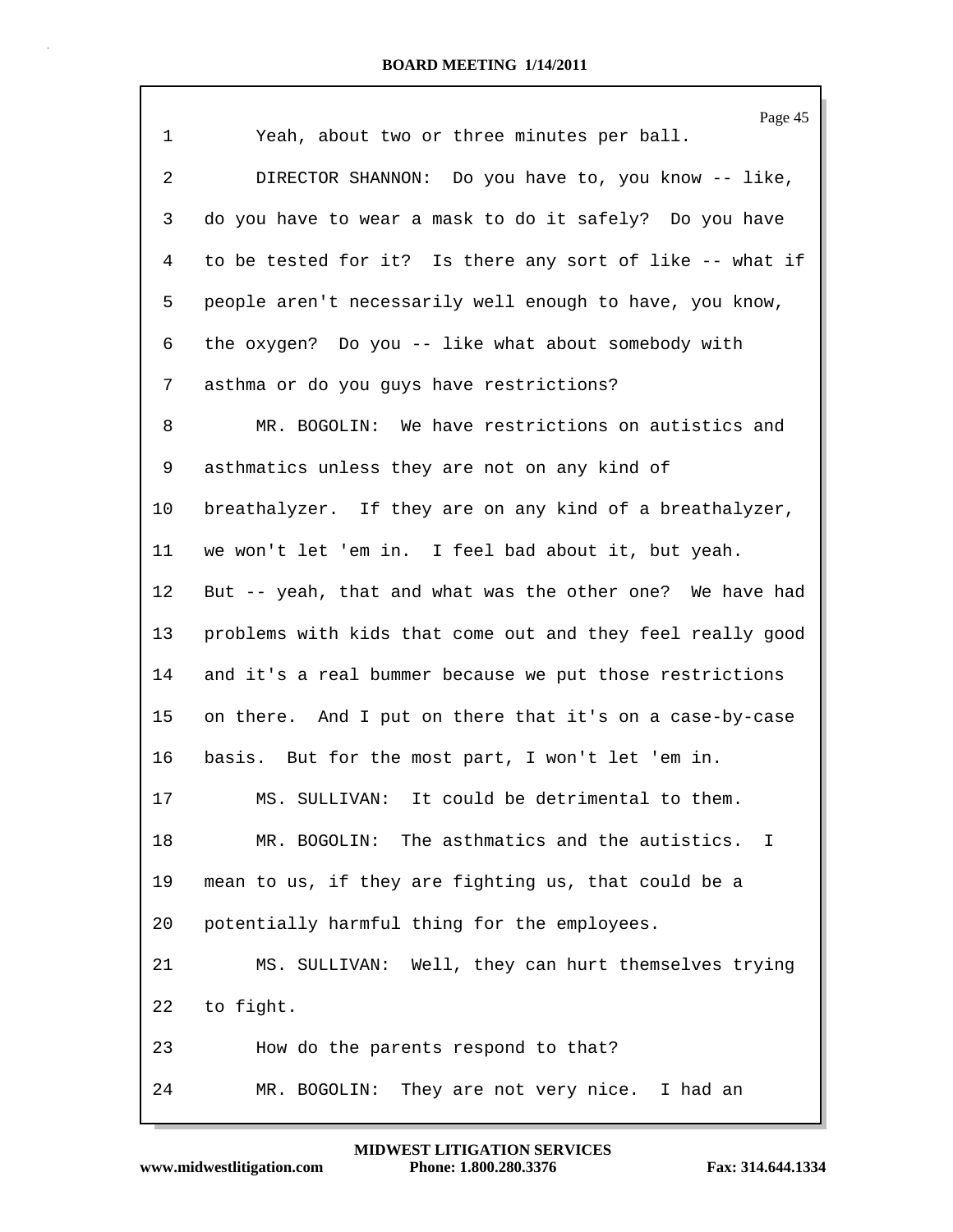Page 46 1 autistic guy on the platform that I am trying to get him 2 out with the zipper and he is literally at full speed 3 inside this thing hitting the side of the ball and trying 4 to get outside of the ball. And I just start screaming at 5 this kid to sit down. 6 And dad came up behind me screaming at me that he's 7 autistic and he should be special. I turned around -- and 8 I am a fairly nice person. I get along with just about 9 anybody. And I keep my cool very good. And I was going 10 to lose it with this guy. And the lady behind him said 11 then, well, he shouldn't have been in there. And I was 12 like thank you, lady. I didn't say a word. But we got 13 him out and he stormed off and that was the end of that. 14 So we've had people 86. We had an 85-year old lady 15 in there. 16 MR. KIRSCHNER: Do you have warnings posted? 17 MR. BOGOLIN: Yes. We've got a big warnings banner 18 and our safety regulations banner. 19 MR. KIRSCHNER: Can you provide us with a copy of 20 that as well? 21 MR. BOGOLIN: Yeah. I actually have 'em on my phone. 22 Are you looking for it? 23 MRS. BOGOLIN: Yeah. 24 MR. BOGOLIN: Yeah, I can do all of that stuff.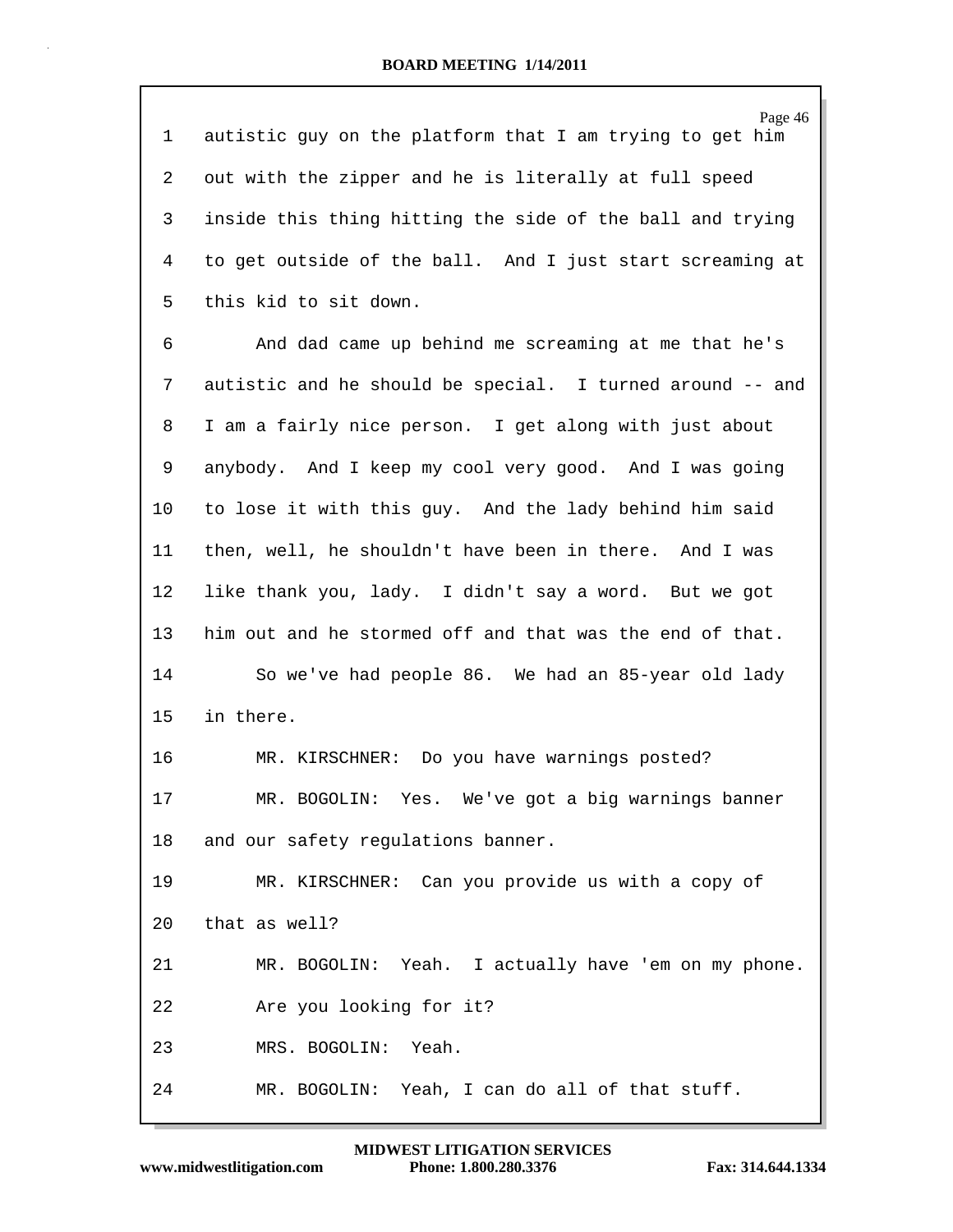Page 47 1 MR. RATHBUN: Do you want to see one blown up? 2 MR. BOGOLIN: Yeah, we brought one. 3 MS. SULLIVAN: Oh, cool. 4 DIRECTOR SHANNON: If you brought it in, we may as 5 well. 6 MR. BOGOLIN: You want to get in; right? 7 DIRECTOR SHANNON: No, I don't. I have a little bit 8 of claustrophobia issues. 9 MR. RATHBUN: My daughter has been in it and she 10 loves it. 11 MR. BOGOLIN: Has everyone seen it? 12 (Group negative response.) 13 MR. BOGOLIN: That's basically all it is right there 14 (indicates). 15 MS. SULLIVAN: You keep saying unzip. Where do you 16 unzip it? 17 MR. BOGOLIN: You will see. Have you seen it before? 18 It's amazing. 19 MS. SULLIVAN: I think that he brought their own 20 stuff. 21 MR. URBIK: One person at a time. 22 23 24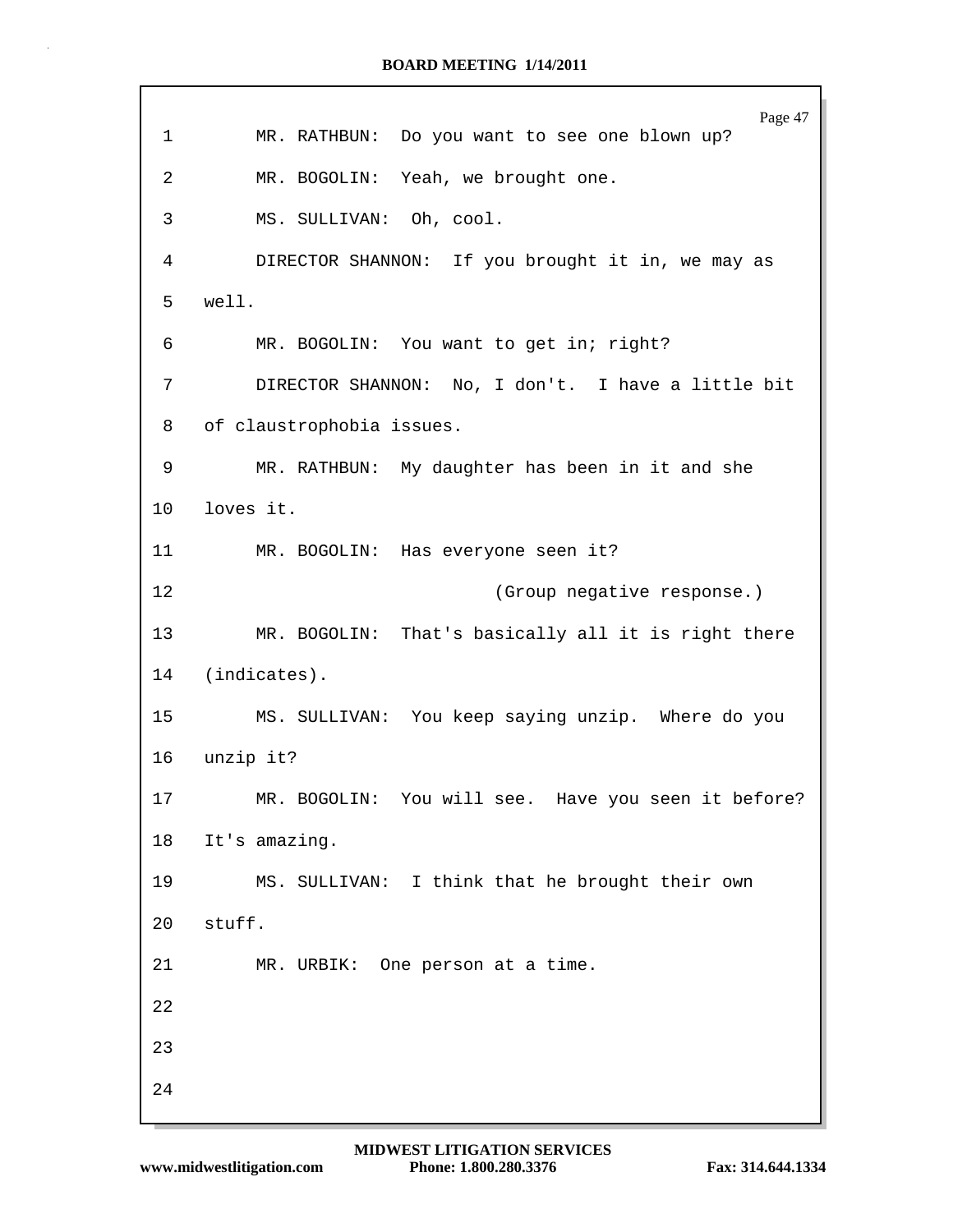| $\mathbf 1$ | Page 48<br>(At which time a short recess                   |
|-------------|------------------------------------------------------------|
| 2           | was taken for all parties                                  |
| 3           | present to observe the                                     |
| 4           | Wow Ball.)                                                 |
| 5           | DIRECTOR SHANNON: Thank you. We look forward to            |
| 6           | your information.                                          |
| 7           | MR. BOGOLIN: Yeah. Just e-mail you?                        |
| 8           | MR. RATHBUN: Yeah.                                         |
| 9           | MR. KIRSCHNER: Design wise have you seen any designs       |
| 10          | around the world that don't collapse around you once all   |
| 11          | of the air is out?                                         |
| 12          | MR. BOGOLIN: No, not at all.                               |
| 13          | MR. RATHBUN: That would be tough.                          |
| 14          | MR. BOGOLIN: I've seen some worse than these.              |
| 15          | Someone was talking in here about we've got an inner shell |
| 16          | and then they've got these tubes on it and an outer shell. |
| 17          | So it makes it more inflatable, but it is made out of a    |
| 18          | different material than this. And it's not as pliable.     |
| 19          | And when it does collapse, you've got all of these tubes   |
| 20          | around you. And that would freak me out. So --             |
| 21          | MS. SULLIVAN: The only thing that I could think of         |
| 22          | is tubes on the outside that you would inflate and they    |
| 23          | don't ever deflate.                                        |
| 24          | We have an extra person on the deck.<br>MR. BOGOLIN:       |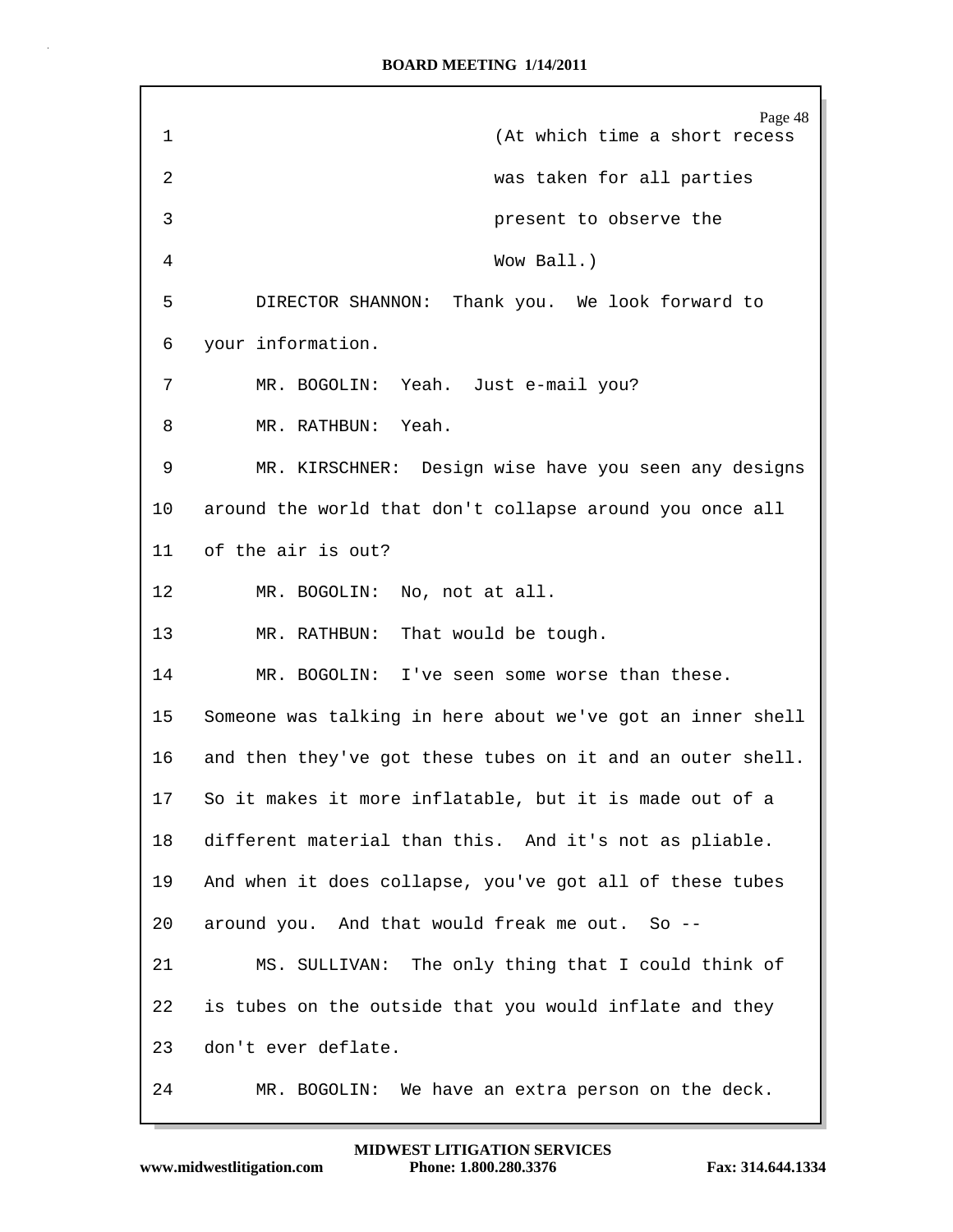| 1               | Page 49<br>So when she's filling it up -- she is the one that usually |
|-----------------|-----------------------------------------------------------------------|
| 2               | does that -- the other person holds it up so it doesn't               |
| 3               | fall around them. It makes it easier for us, too. We are              |
| 4               | not fighting with 'em. We are not fighting with the                   |
| 5               | zipper.                                                               |
| 6               | MS. SULLIVAN: I thought it was a very nice                            |
| 7               | demonstration.                                                        |
| 8               | MR. BOGOLIN: Thank you.                                               |
| 9               | MS. SULLIVAN: And you did a good job walking down                     |
| $10 \,$         | the hall, too.                                                        |
| 11              | MRS. BOGOLIN: You can hear a person talking from                      |
| 12              | inside of the ball, too.                                              |
| 13              | MR. BOGOLIN: If they say I want out, you can get to                   |
| 14              | the ball.                                                             |
| 15              | MR. BOGOLIN: And we have a sign. If you want to get                   |
| 16              | out, you are to sit down and waive your hands. We'll see              |
| 17 <sub>2</sub> | you. We've got plenty of people out there. But safety is              |
| 18              | our number one issue. The real big key is making sure --              |
| 19              | you know making sure that there is enough people working              |
| 20              | to take care of the riders.                                           |
| 21              | That's our biggest thing right there. 'Cause when                     |
| 22              | you -- everything else we can manage. We can do something             |
| 23              | different. We can build a deck or make it more safe.<br>But           |
| 24              | when the riders are in the pool, that's the most                      |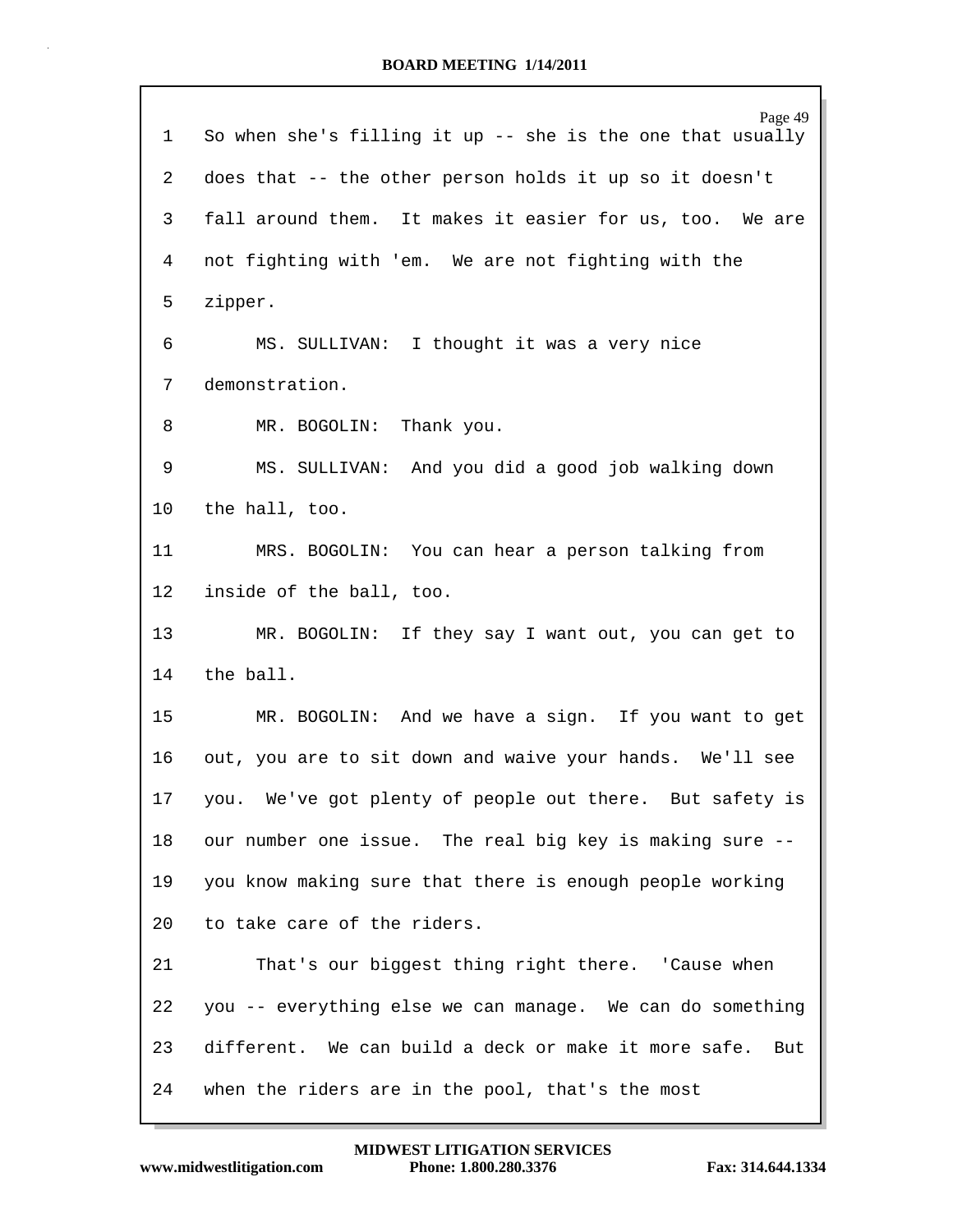Page 50 1 important. 2 MS. SULLIVAN: My question -- and this is the first 3 time that I've really seen one of these. 4 MR. BOGOLIN: Yeah. 5 MS. SULLIVAN: And my thought is you sound like 6 you've got a really good handle on it. You are a 7 responsible operator. My concern is lack of training for 8 people that are working for operators that aren't as 9 concerned because there is where the problem is going to 10 be. 11 MR. BOGOLIN: Yeah, I agree. We have a pretty strict 12 training program. We only have one operation, but we are 13 planning on expanding this year. So that's a concern of 14 ours. Are we going to have people on site working the 15 location that don't care as much as we did? It's going to 16 happen. Absolutely. But we have a crew last year that 17 we've bonded with. They've almost become a part of our 18 family. They are ready to work this year. And we will 19 make 'em crew chiefs. 20 MS. SULLIVAN: You have to have a degree of maturity 21 to be involved with this. High school kids would worry 22 me. 23 MR. BOGOLIN: Can you hire someone off of the street 24 to do this job? No problem. If they are not properly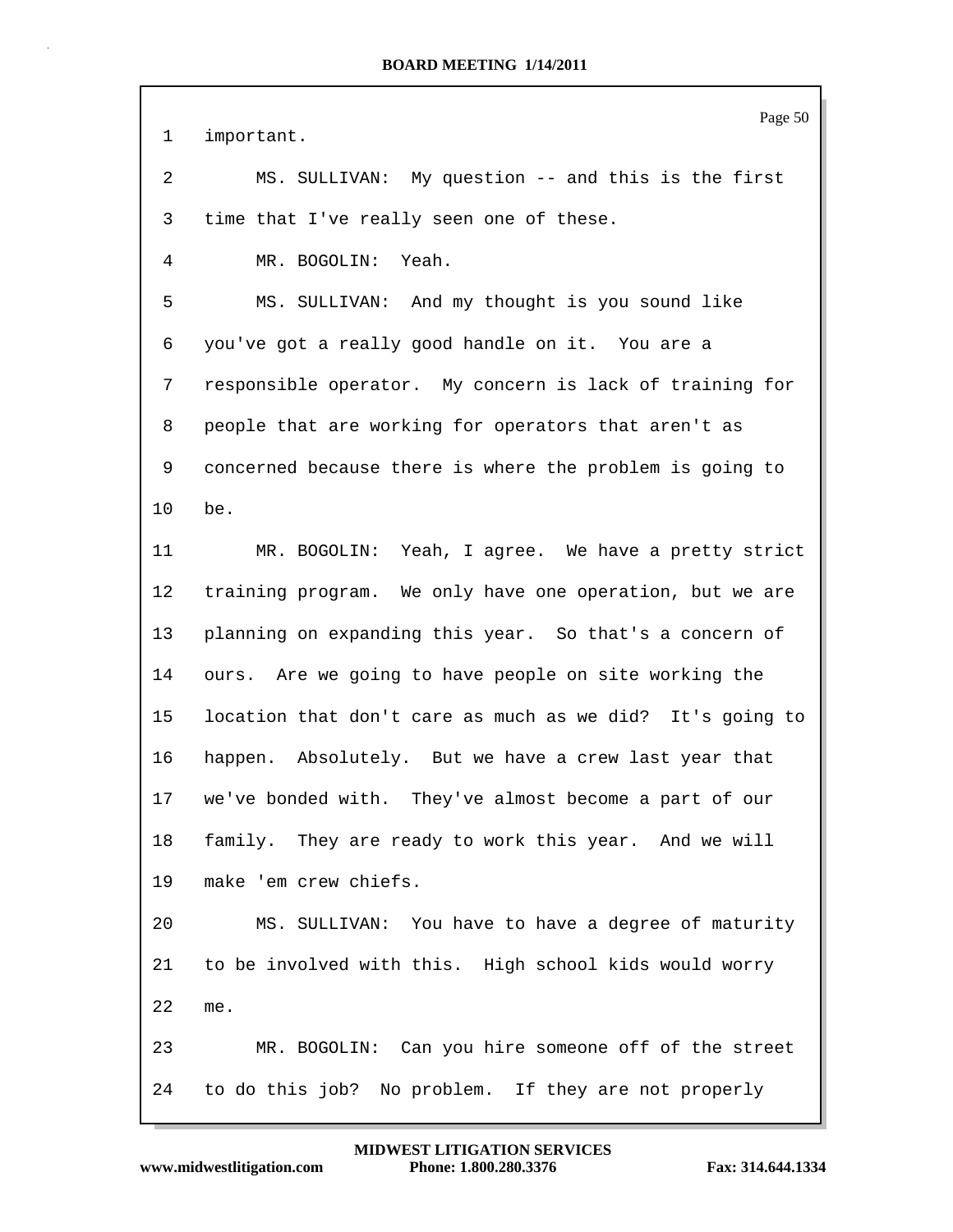|             | Page 51                                                      |
|-------------|--------------------------------------------------------------|
| $\mathbf 1$ | trained and supervised by somebody who cares, it's going     |
| 2           | to be a problem, one. If I can find that U Tube video        |
| 3           | again -- I found it once. If I can find it again, I'll       |
| 4           | send you the link to that one where the guy was using the    |
| 5           | leaf blower and it unplugged and he was like, whoops.<br>And |
| 6           | the guy interviewing him asked how many balls are in the     |
| 7           | pool. About 12. How many people to run this thing? Two.      |
| 8           | Twelve balls in the pool with two people. Basically one      |
| 9           | person is watching because the other person is taking        |
| 10          | money and taking tickets and loading and unloading people.   |
| 11          | So one person was in the pool. And in the background you     |
| 12          | can see her playing around with one ball, one person.<br>And |
| 13          | there is 11 around her. You got to have more people than     |
| 14          | that. So yeah I know where you are coming from.              |
| 15          | Is that one person in the pool?<br>MS. SULLIVAN:             |
| 16          | Yeah.<br>MR. BOGOLIN:                                        |
| 17          | What was your ratio to in the pool<br>MR. KIRSCHNER:         |
| 18          | versus on deck?                                              |
| 19          | MR. BOGOLIN: One person is in the pool. Three                |
| 20          | people are on the deck. And they are above everything.       |
| 21          | So they can see the whole pool. And if they are in the       |
| 22          | center, these people are three feet above 'em. They can't    |
| 23          | see everything. So we've got a person loading. We've got     |
| 24          | a person in the middle and a person unloading.               |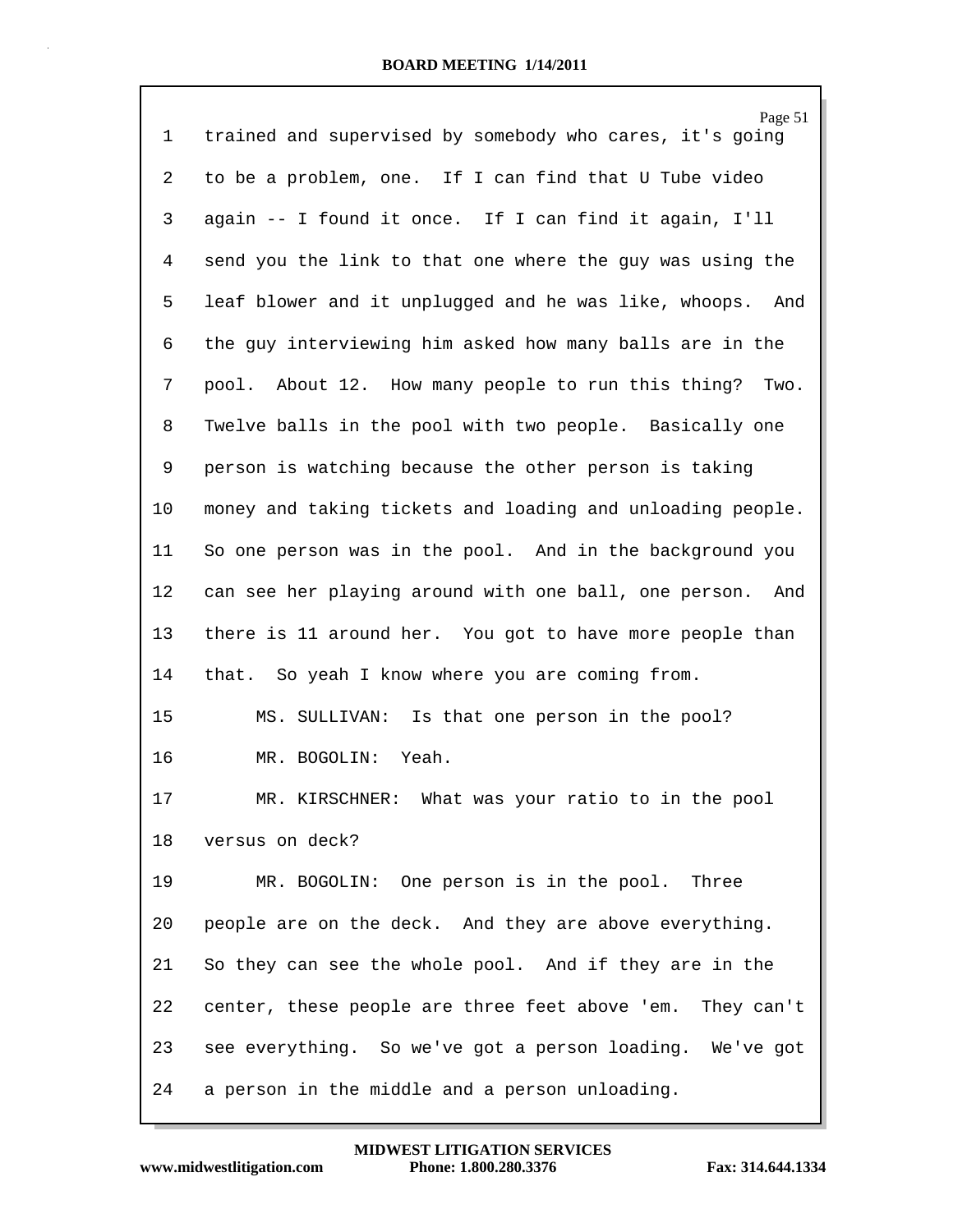| $\mathbf 1$ | Page 52<br>MRS. BOGOLIN: Five people.                        |
|-------------|--------------------------------------------------------------|
| 2           | MR. BOGOLIN: One person collects the money and keeps         |
| 3           | track of times.                                              |
| 4           | MRS. BOGOLIN: We have lots of eyes.                          |
| 5           | MR. SPARKS: What do you charge?                              |
| 6           | MR. BOGOLIN: It's \$6.00 per ride.                           |
| 7           | MR. KIRSCHNER: Is it a three-minute ride?                    |
| 8           | MR. BOGOLIN: Three minutes. We say three minutes,            |
| 9           | but it usually happens to be around four.                    |
| 10          | MR. SZERLETICH: And because they were so new the             |
| 11          | inspectors went around and observed them quite a bit.<br>And |
| 12          | I found a nice shady area.                                   |
| 13          | MS. BOGOLIN: We didn't even know that somebody was           |
| 14          | timing us.                                                   |
| 15          | MR. SZERLETICH: They were very systematic in how             |
| 16          | they -- they had a good system down. They were very          |
| 17          | systematic in moving people in and out. He had a guy in      |
| 18          | the pool you know? And they did a good job. And I was        |
| 19          | really impressed.                                            |
| 20          | MR. BOGOLIN: Thanks.                                         |
| 21          | We -- actually, we did Maricopia County Fair last            |
| 22          | year. It was our first event out in the public out in        |
| 23          | Phoenix, Arizona. And they had hired an inspector out        |
| 24          | there to help everyone. It's fairly small. They have got     |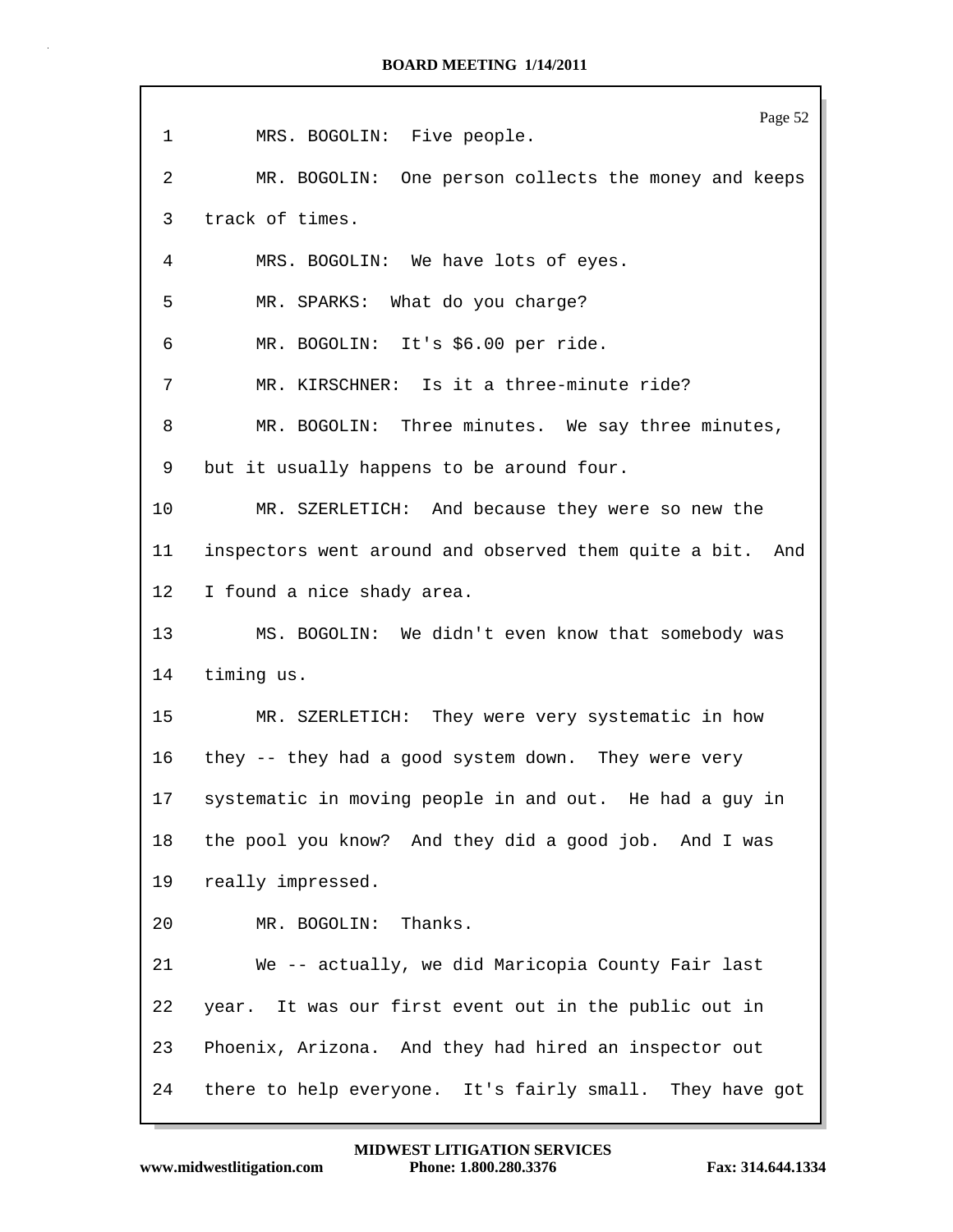|             | Page 53                                                    |
|-------------|------------------------------------------------------------|
| $\mathbf 1$ | forty to 60,000 people. It was pretty small.               |
| 2           | But they hired an inspector who actually walks -- you      |
| 3           | know he -- he wasn't there to inspect -- well, he was      |
| 4           | there also to inspect, but he was also there to train      |
| 5           | people on how to set this up. I spent two or three hours   |
| 6           | with this guy. He had seen it once before. He was fairly   |
| 7           | new with it.                                               |
| 8           | He walked around the whole site. And his stuff was         |
| 9           | mostly electric. And he was making sure of the boundaries  |
| 10          | around there and somebody getting in the pool after hours. |
| 11          | Things like that. And I am taking notes like crazy.        |
| 12          | And when I met you it was a completely different           |
| 13          | thing. Where are your log books, where are your training   |
| 14          | manuals and stuff that the other guy never talked about.   |
| 15          | So it's been cool to meet up with both views and put them  |
| 16          | into learning. As far as I've seen -- I'm trying to be     |
| 17          | the best one out there.                                    |
| 18          | MR. KIRSCHNER: You set up your own pool?                   |
| 19          | MR. BOGOLIN: No. We set up our own -- we have got a        |
| 20          | 25-foot inflatable pool.                                   |
| 21          | MR. KIRSCHNER: Do you treat the water?                     |
| 22          | MR. BOGOLIN: It depends on how long the event is.          |
| 23          | At the State Fair, we treated it, yeah. If it's a one-day  |
| 24          | event, no. It's in and we're out. So --                    |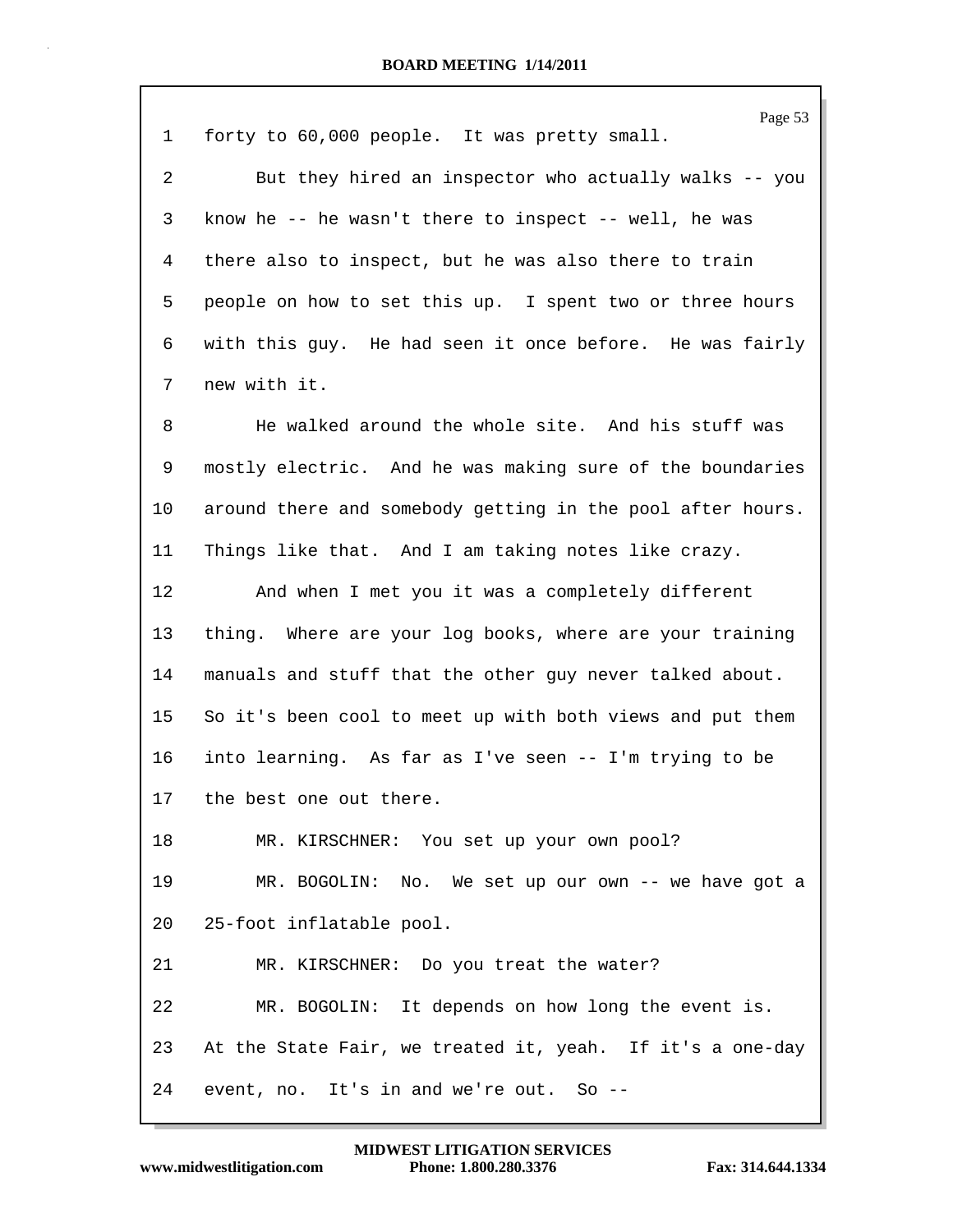|              | Page 54                                                   |
|--------------|-----------------------------------------------------------|
| $\mathbf{1}$ | MR. BROWN: Do you have any trouble with two Wow           |
| 2            | Balls knocking heads?                                     |
| 3            | MRS. BOGOLIN: The balls bounce.                           |
| 4            | MR. BOGOLIN: My daughter and I try to do the things       |
| 5            | that everyone comes up with. We get inside there -- when  |
| 6            | someone said that they could knock someone out of the     |
| 7            | pool, we got in there and tried it. There was no way. We  |
| 8            | couldn't do it with our pool. With inflatable sides, it   |
| 9            | can't be done.                                            |
| 10           | We would go to people's locations -- to their house.      |
| 11           | And they are concerned that someone is going to knock     |
| 12           | themself out. And we did it as much as we possibly could. |
| 13           | I tried running into the side. And these balls bounce     |
| 14           | right off of it. They bounce right off.                   |
| 15           | I've tried everything that I could to try to hit          |
| 16           | myself on the edge of the pool. I know it sounds silly.   |
| 17           | But I couldn't do it. But we have precautions in place    |
| 18           | for the private events anyway. But 99 percent of the time |
| 19           | we are using our own pool. So --                          |
| 20           | MR. URBIK: But you could put it into a commercial         |
| 21           | swimming pool?                                            |
| 22           | MR. BOGOLIN: We've had it at a YMCA and at rec            |
| 23           | centers.                                                  |
| 24           | Individual homeowners?<br>MR. URBIK:                      |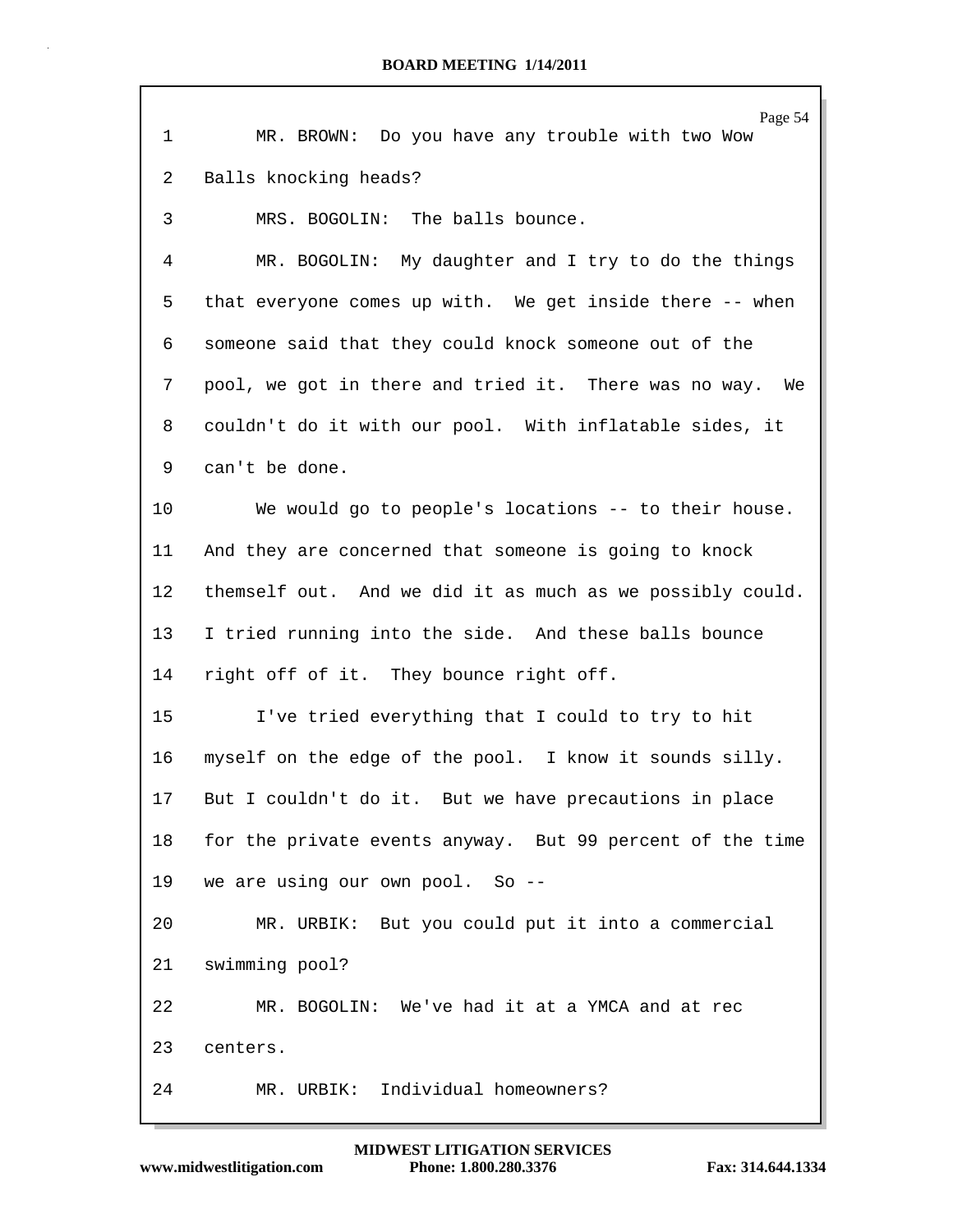| 1  | Page 55<br>MR. BOGOLIN: Yeah. Backyard pools for birthday |
|----|-----------------------------------------------------------|
| 2  | parties. Our whole first season was like that. We did a   |
| 3  | lot of birthday parties and community -- well, we didn't  |
| 4  | do any community events the first year. We did a couple   |
| 5  | of campgrounds and lake stuff. Lakes are fun. That's a    |
| 6  | whole different ball game. You are talking about tying    |
| 7  | 'em off with ropes and having a post in the ground.       |
| 8  | Making sure that they weren't drifting out and away.      |
| 9  | MS. SULLIVAN: That gives a whole new meaning to a         |
| 10 | float trip.                                               |
| 11 | MR. BOGOLIN: We've tried to do a lot of different         |
| 12 | things. We've had 'em tied behind ski boats in the lake.  |
| 13 | We've had 'em in backyard pools. That's all our personal  |
| 14 | stuff.                                                    |
| 15 | MS. SULLIVAN: Have you taken 'em down a river?            |
| 16 | MR. BOGOLIN: Depends on how long you would be in          |
| 17 | there                                                     |
| 18 | MR. OWENS: How about Niagra Falls? Would you take         |
| 19 | it over the falls?                                        |
| 20 | MS. SULLIVAN: No thanks.                                  |
| 21 | MR. BOGOLIN: Yeah.                                        |
| 22 | Are there any other questions?                            |
| 23 | (No response.)                                            |
| 24 | DIRECTOR SHANNON: Thank you.                              |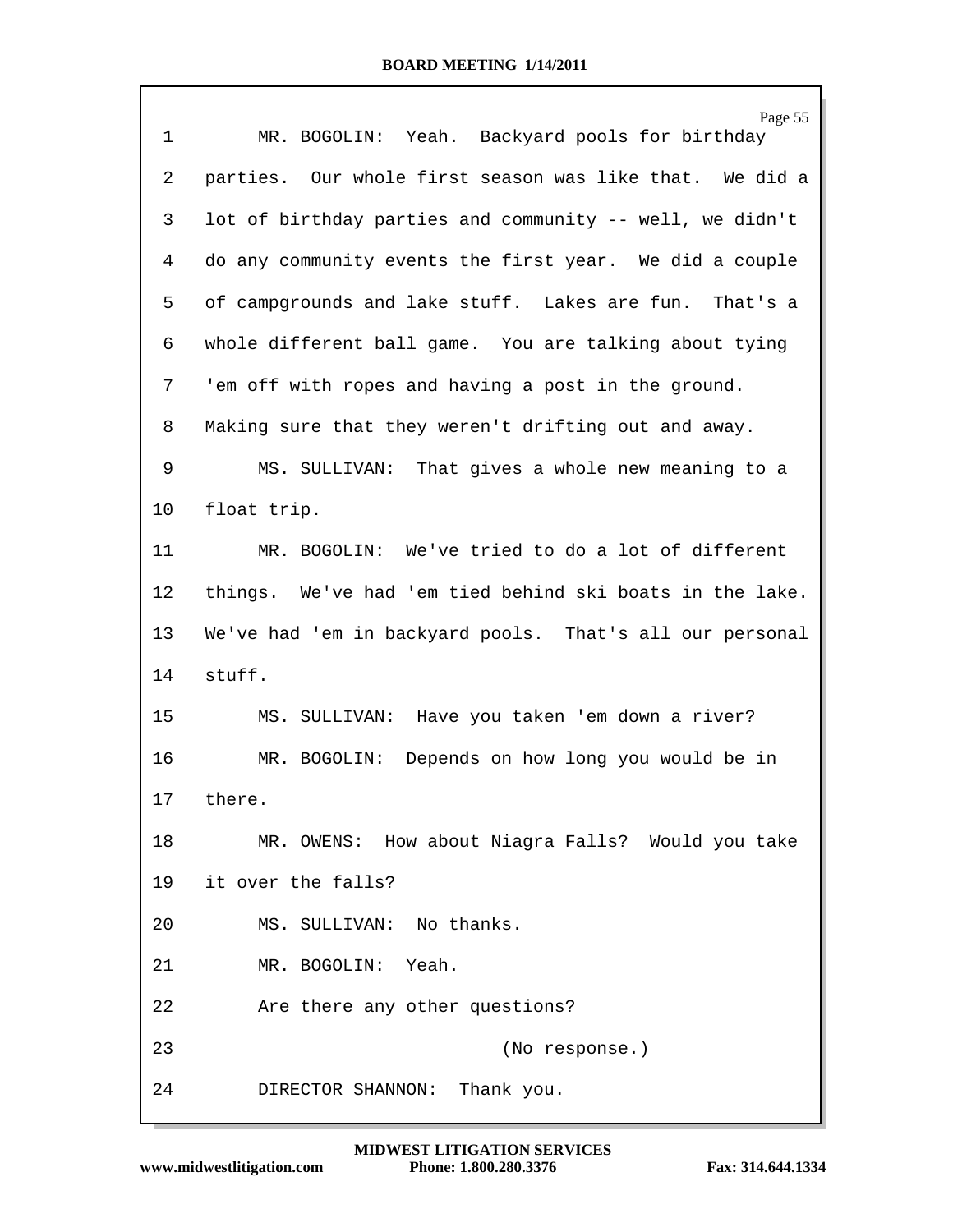| 1  | Page 56<br>MS. SULLIVAN: We really appreciate you coming. |
|----|-----------------------------------------------------------|
| 2  | MR. BOGOLIN: If there are anymore questions, I'll         |
| 3  | send Doug -- he's got my contact information. If you have |
| 4  | anything else, just let me know.                          |
| 5  | DIRECTOR SHANNON: Thank you.                              |
| 6  | MS. SULLIVAN: All right.                                  |
| 7  | MR. BOGOLIN: My pleasure.                                 |
| 8  | (At which time, the Bogolin                               |
| 9  | family exits the board                                    |
| 10 | $meeting.$ )                                              |
| 11 | DIRECTOR SHANNON: So, Doug, is that it?                   |
| 12 | MR. RATHBUN: That's it for me.                            |
| 13 | DIRECTOR SHANNON: Are there any questions for Doug?       |
| 14 | MR. URBIK: (Nods head no.)                                |
| 15 | MS. SULLIVAN: (Nods head no.)                             |
| 16 | DIRECTOR SHANNON: Thank you.                              |
| 17 | Well, the next item on the agenda is any new              |
| 18 | business.                                                 |
| 19 | And one thing, Patty, is that you had asked about the     |
| 20 | penalties that we have imposed. And --                    |
| 21 | MS. SULLIVAN: Well, I have -- as I was reading            |
| 22 | through this, I was really happy to see all of the        |
| 23 | inflatable stop orders and penalties because I know that  |
| 24 | they try to get in under the radar and not -- and not be  |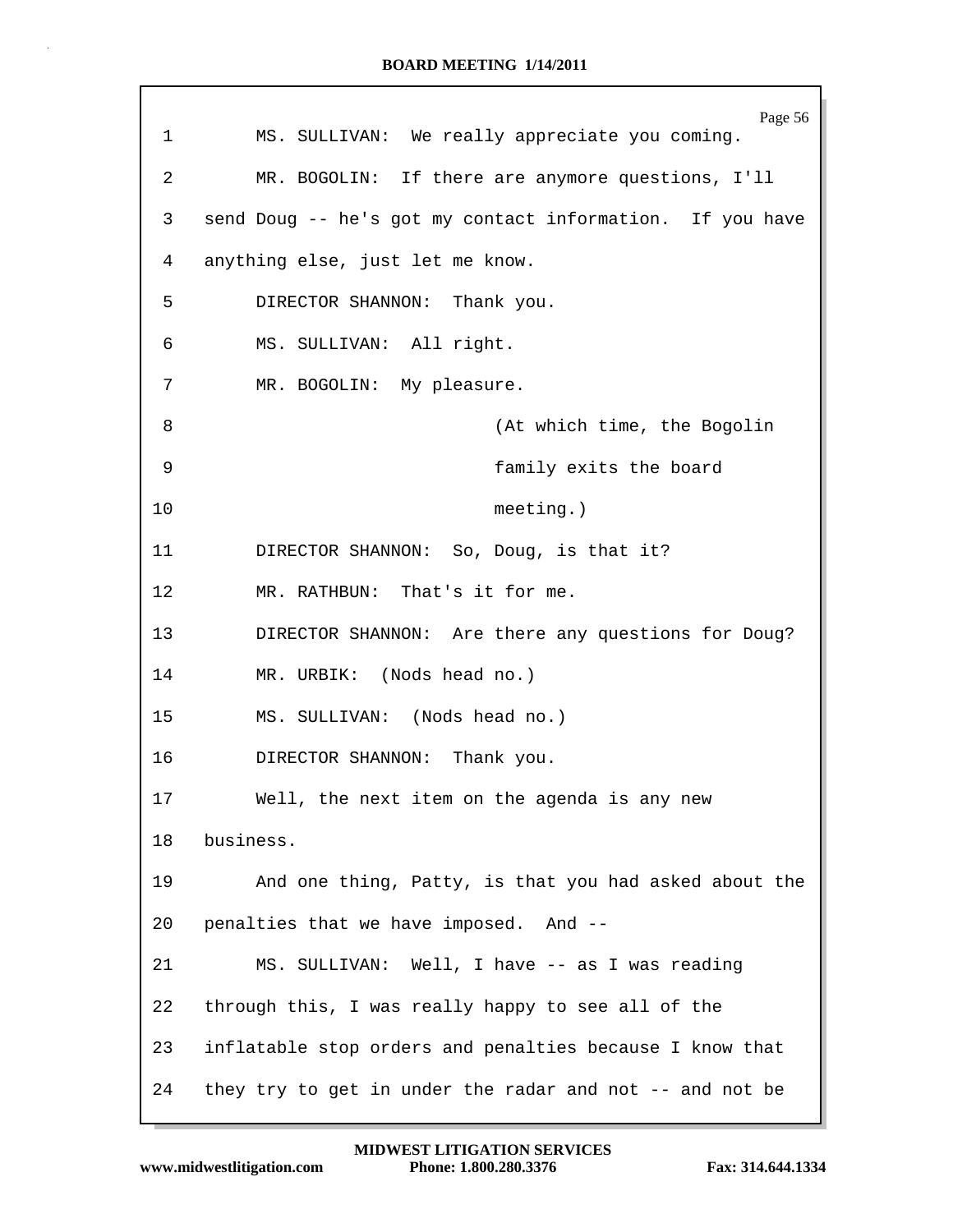Page 57 1 registered and -- and paid for. And so I was real happy 2 to see those things. 3 DIRECTOR SHANNON: And we think that once the word 4 gets out -- I think that it has gotten out that we've got 5 the statutory authority since the summer of 2009. And 6 thanks to the board's, you know, support for that, to 7 impose penalties if somebody is operating without a permit 8 because before it was just criminal. And it's really hard 9 to get the courts to deal with this type of issue. And we 10 thought that civil penalties might be more effective. 11 And, in 2010, we actually had one inflatable that was 12 on the table that -- we had an inflatable company that had 13 eight inflatables. And we fined them \$20,000. And they 14 actually paid the \$20,000. We gave them an opportunity as 15 provided for in the statute to -- first, we sent out a 16 letter saying that we were investigating it and we gave 17 them an opportunity to, you know, respond to the 18 allegations. And we met with them in person. There were 19 two of 'em. I think there were two companies that we met 20 with. And they understand. And I don't think that we 21 will ever have a problem with them again. 22 MS. JOINER: And, Patty, keep in mind that this is a 23 company that I have had problems with for years. They 24 knew what they had to do and deliberately did not do it.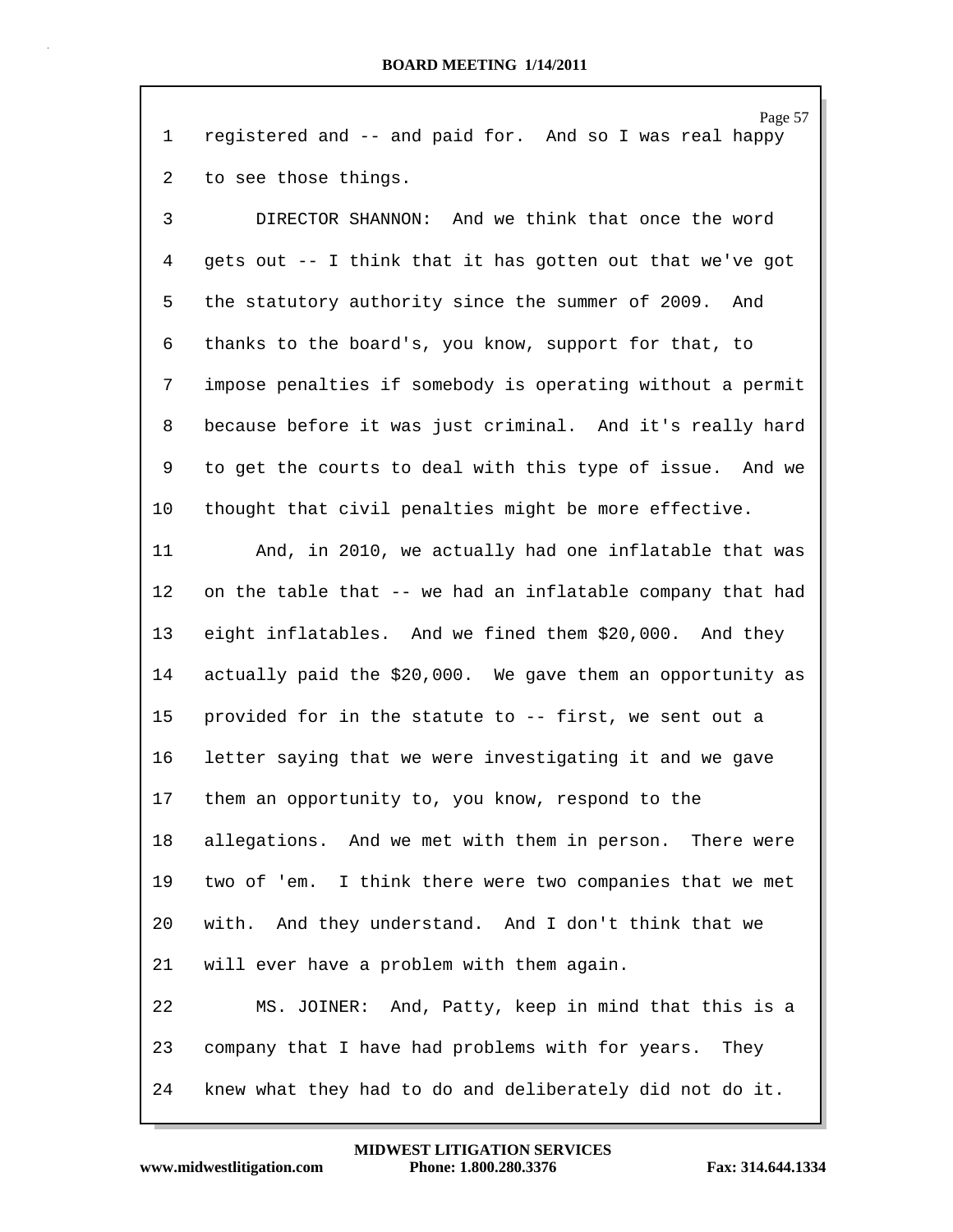| $\mathbf{1}$    | Page 58<br>MS. SULLIVAN: They were trying to fly under the |
|-----------------|------------------------------------------------------------|
| 2               | radar.                                                     |
| 3               | MS. JOINER: Well, they knew that they couldn't be          |
| 4               | fined.                                                     |
| 5               | They thought that they knew.<br>MS. SULLIVAN:              |
| 6               | DIRECTOR SHANNON: In prior years.                          |
| 7               | MR. RATHBUN: This was a major festival that they           |
| 8               | were doing, too. We get so many calls about illegal        |
| 9               | operators. It's ridiculous. But it's legitimate. Don't     |
| 10              | mistake what I just said. But it's frustrating for us      |
| 11              | because if they say, well, so and so set up at, you know,  |
| 12              | Sue's festival, then, you know, it's really hard for us to |
| 13 <sup>°</sup> | get an inspector over there to put a stop order on 'em or  |
| 14              | to get a work order.                                       |
| 15              | And the way that it's working now is we basically say      |
| 16              | that we know this to be true and it's up to you to prove   |
| 17              | us wrong. And a lot of times that's just it. Oh, you       |
| 18              | caught me, but I really didn't know and I'm sorry. And     |
| 19              | then we work with 'em. But those -- like Marcia said, she  |
| 20              | had talked to this company many, many times. And the       |
| 21              | gentleman even admitted it. He said yeah, you've said      |
| 22              | that a lot. And it's like, well, you know how generous     |
| 23              | can we be?                                                 |
| 24              | Well, and I think that, that is very<br>MS. SULLIVAN:      |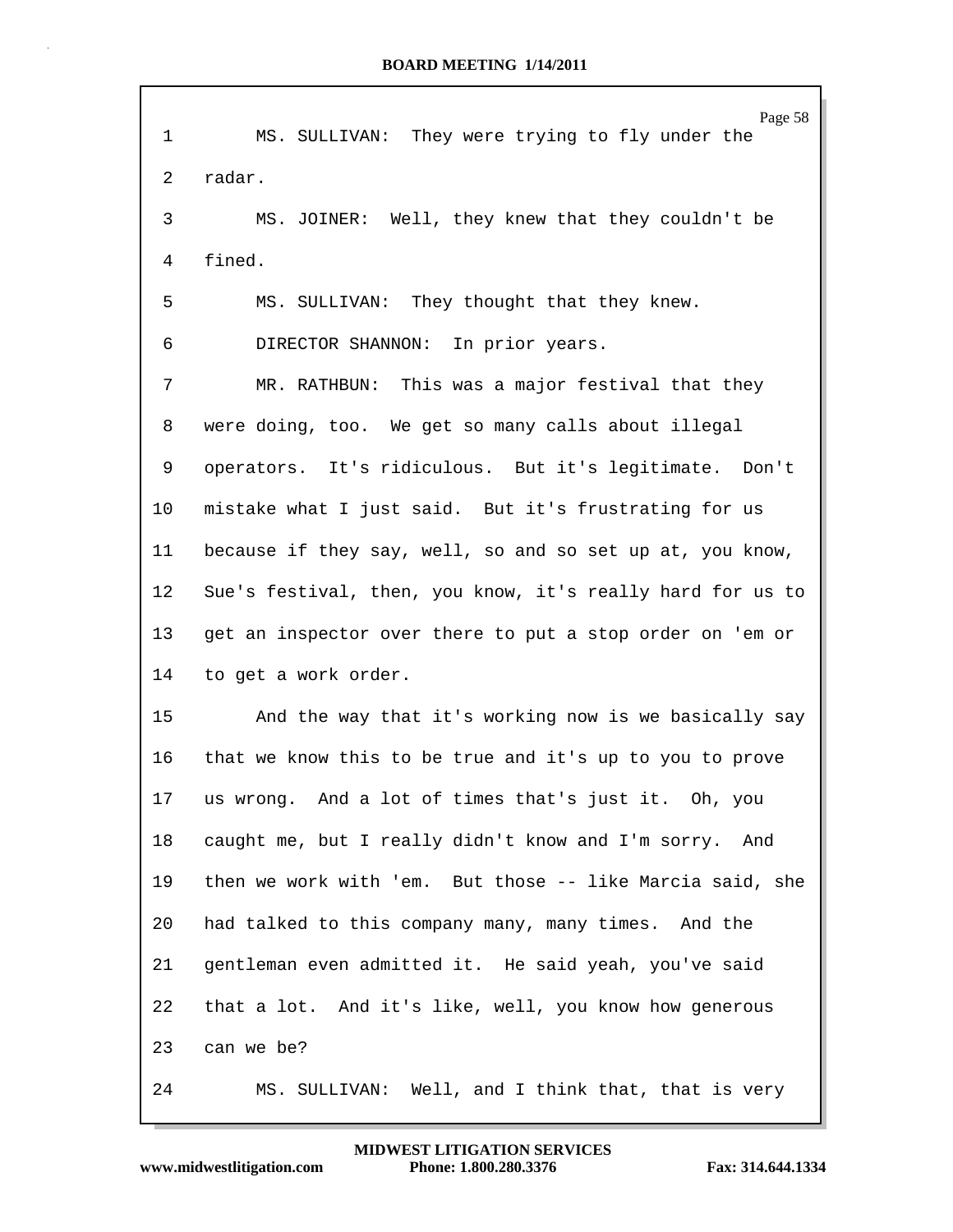| 1              | Page 59<br>fair because I -- I think that, you know, people like Bill |
|----------------|-----------------------------------------------------------------------|
|                |                                                                       |
| $\overline{a}$ | and everybody are people that pay and get properly                    |
| 3              | registered. They shouldn't have to see somebody else                  |
| 4              | getting away for free and not being inspected. That's                 |
| 5              | an -- I mean that -- I think that, that -- that's a public            |
| 6              | safety issue when they are not. So I'm glad to see that.              |
| 7              | I'm very happy to see that.                                           |
| 8              | MR. URBIK: Do the inspectors have the ability to                      |
| 9              | resolve the problem on the spot if they find somebody that            |
| 10             | was not permitted to write a permit right then and there              |
| 11             | and collect the fee and pay the inspection fee?                       |
| 12             | MR. RATHBUN: They do, but they do it through the                      |
| 13             | And the reason why is what I just said. Say Bill<br>office.           |
| 14             | finds somebody that's operating without permits. He will              |
| 15             | call Marcia and say I've got Joe Smith here and Marcia has            |
| 16             | a book this thick (indicates) of letters that she has sent            |
| 17             | out to operators that we have basically caught before.                |
| 18             | And that was kind of their free pass of here is your                  |
| 19             | letter, now you know the law, get permitted. Bill will                |
| 20             | call us and say I've got Joe here, is he in your book.                |
| 21             | Basically we have warned him. And if Marcia says no and               |
| 22             | if Joe says I didn't know, Bill will give him the proper              |
| 23             | paperwork to get him compliant.                                       |
| 24             | DIRECTOR SHANNON:<br>And permit him that day.                         |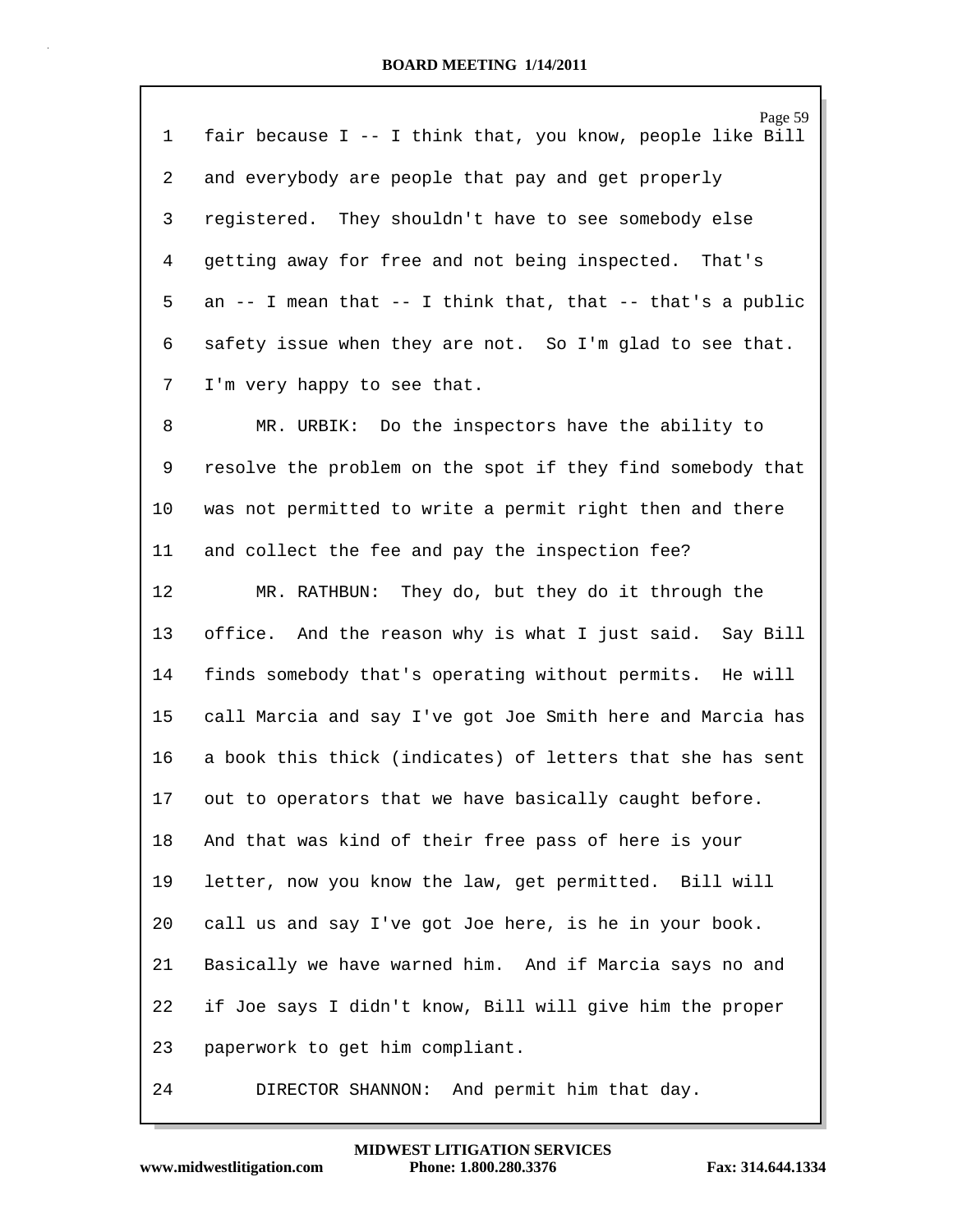Page 60 1 MR. RATHBUN: Right. On the spot. Provided that 2 they can provide the appropriate insurance and meet all of 3 the requirements. 4 The other option is if Marcia says I have called 'em 5 three times and written 'em and I have e-mailed 'em and 6 can we fine 'em, I will go to Catherine and say this is 7 the situation that we have, they've been warned many times 8 and I think that we should fine 'em. And if everything 9 checks out to be true and they have a chance to present 10 themselves and give their side of the story and say no 11 that really wasn't me or that was another company or to 12 say yeah, that it was me, yeah, we will fine them. But 13 then we will also work to get them permitted. 14 DIRECTOR SHANNON: If there is extenuating 15 circumstances, we hear them out. Most of the ones that 16 are on the list are the ones that were ultimately -- I 17 mean whether they were fined or not, they were ultimately 18 permitted. Once they paid the fines, paid the permit 19 fees, the annual permit and inspection fees, they were 20 ultimately allowed to operate once they got into 21 compliance. 22 MR. RATHBUN: Correct. 23 DIRECTOR SHANNON: So do any of the board members 24 have any questions? Is there anything else that you want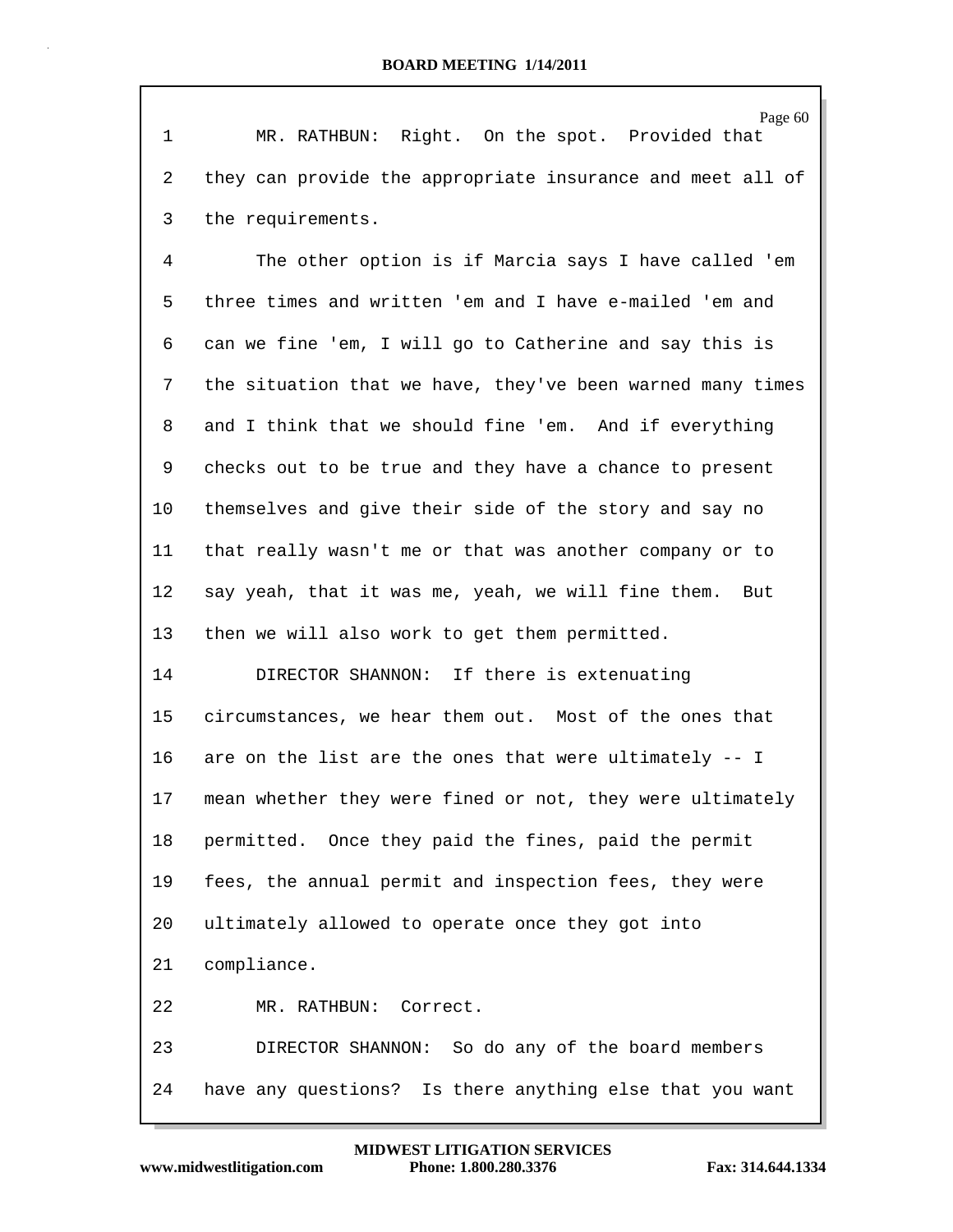| $\mathbf 1$    | Page 61<br>to discuss relative to this?                    |
|----------------|------------------------------------------------------------|
| $\overline{2}$ | MS. SULLIVAN: Well, I was just interested in, like,        |
| 3              | what's the basic philosophy when the operator or when you  |
| 4              | or the inspectors go out to say Fancy Amusements if they   |
| 5              | find something that's not compliant? Do you tell 'em       |
| 6              | right then and give 'em a chance to bring it into          |
| 7              | compliance while you are there and then not have to write  |
| 8              | anything up? Or does it have to be -- you know I guess     |
| 9              | what kind of a stand do we take as far as working with     |
| 10             | 'em, you know, because most of the carnivals already know  |
| 11             | about all of the getting registered and becoming compliant |
| 12             | that way? But if you find something --                     |
| 13             | MR. RATHBUN: Our first effort is to work with them         |
| 14             | you know? The times in my mind where the rubber meets the  |
| 15             | road is basically the same thing of they were asked to fix |
| 16             | this, they were asked again to fix this and it's still not |
| 17             | fixed. Then we have an issue.                              |
| 18             | MS. SULLIVAN: Uh-huh.                                      |
| 19             | MR. RATHBUN: And it's -- usually it's not a stop           |
| 20             | order, but it's an inspector standing there saying you are |
| 21             | not opening this ride until this is fixed.                 |
| 22             | And one example is -- you know Bill told me this.          |
| 23             | And I don't know who it was. But he had been told to weld  |
| 24             | something and he didn't do it. He was told again to weld   |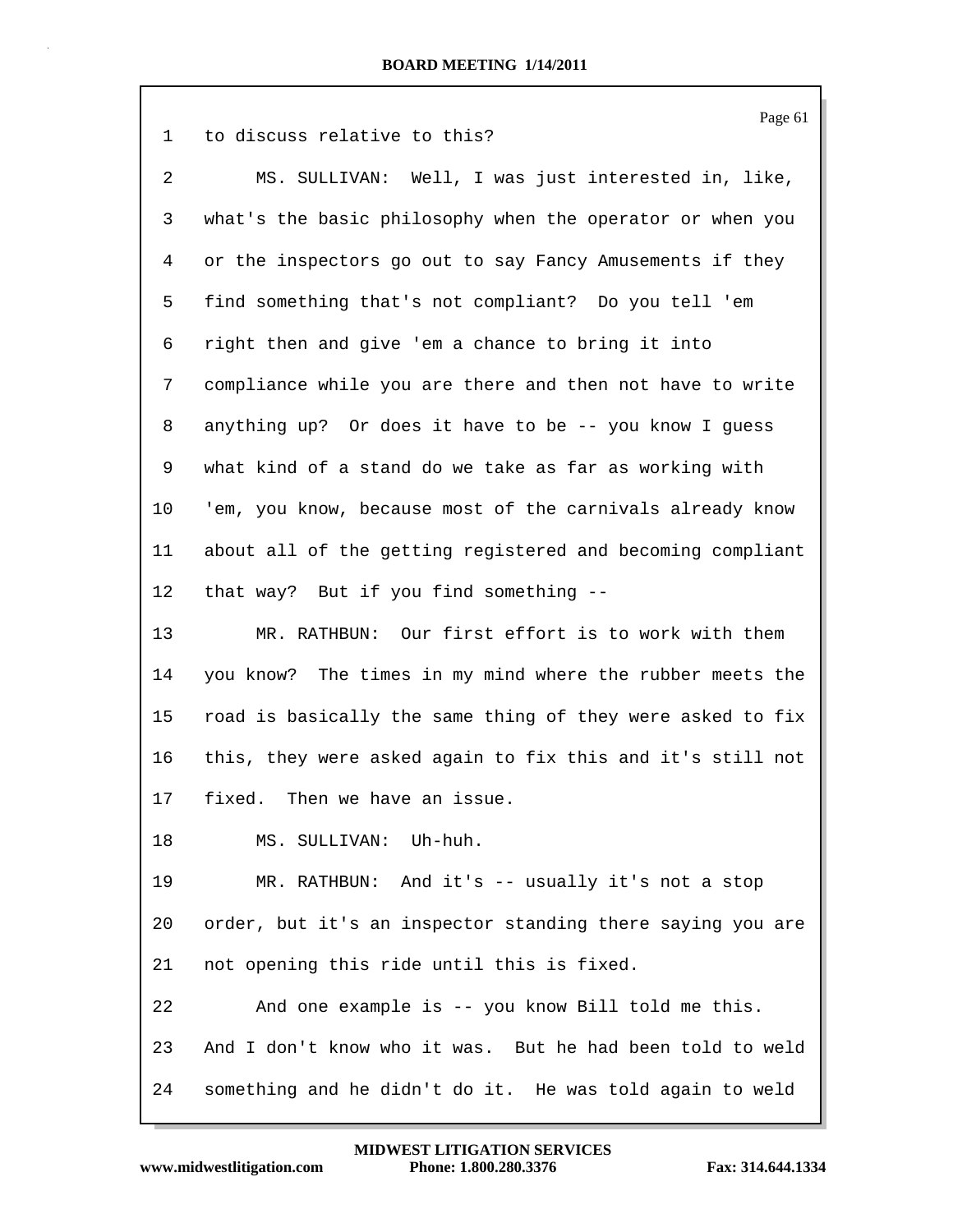| 1  | Page 62<br>it and he didn't do it. The third time he was welding in |
|----|---------------------------------------------------------------------|
| 2  | the rain because Bill said I've told you, you've been               |
|    |                                                                     |
| 3  | warned twice, you blew me off and we now have an issue and          |
| 4  | I'm not going to walk away again because I can't trust              |
| 5  | your word.                                                          |
| 6  | And I realize that there are a lot of circumstances.                |
| 7  | You know maybe their trucks got bogged down in the mud.             |
| 8  | There is a lot of things that happen on the road. And I             |
| 9  | think that everybody that's an inspector understands that.          |
| 10 | And we try to go the extra mile. If it's a matter of                |
| 11 | safety that's at issue, it's got to be fixed.                       |
| 12 | And you know one of the things that I've been telling               |
| 13 | Brian is that's the hard part of this job. How do you               |
| 14 | know when to or how much time to give 'em because you want          |
| 15 | to be fair to both sides. But neither do you want to walk           |
| 16 | away from something that you've told them three times to            |
| 17 | fix and they are blowing you off.                                   |
| 18 | DIRECTOR SHANNON: Nor do you want someone to be                     |
| 19 | injured because you allowed a ride or an attraction to              |
| 20 | operate that's not safe.                                            |
| 21 | MR. RATHBUN: Right.                                                 |
| 22 | MS. SULLIVAN: Right.                                                |
| 23 | MR. RATHBUN: And I guess my feeling is that I don't                 |
| 24 | know if -- if we've written any stop orders for that, it's          |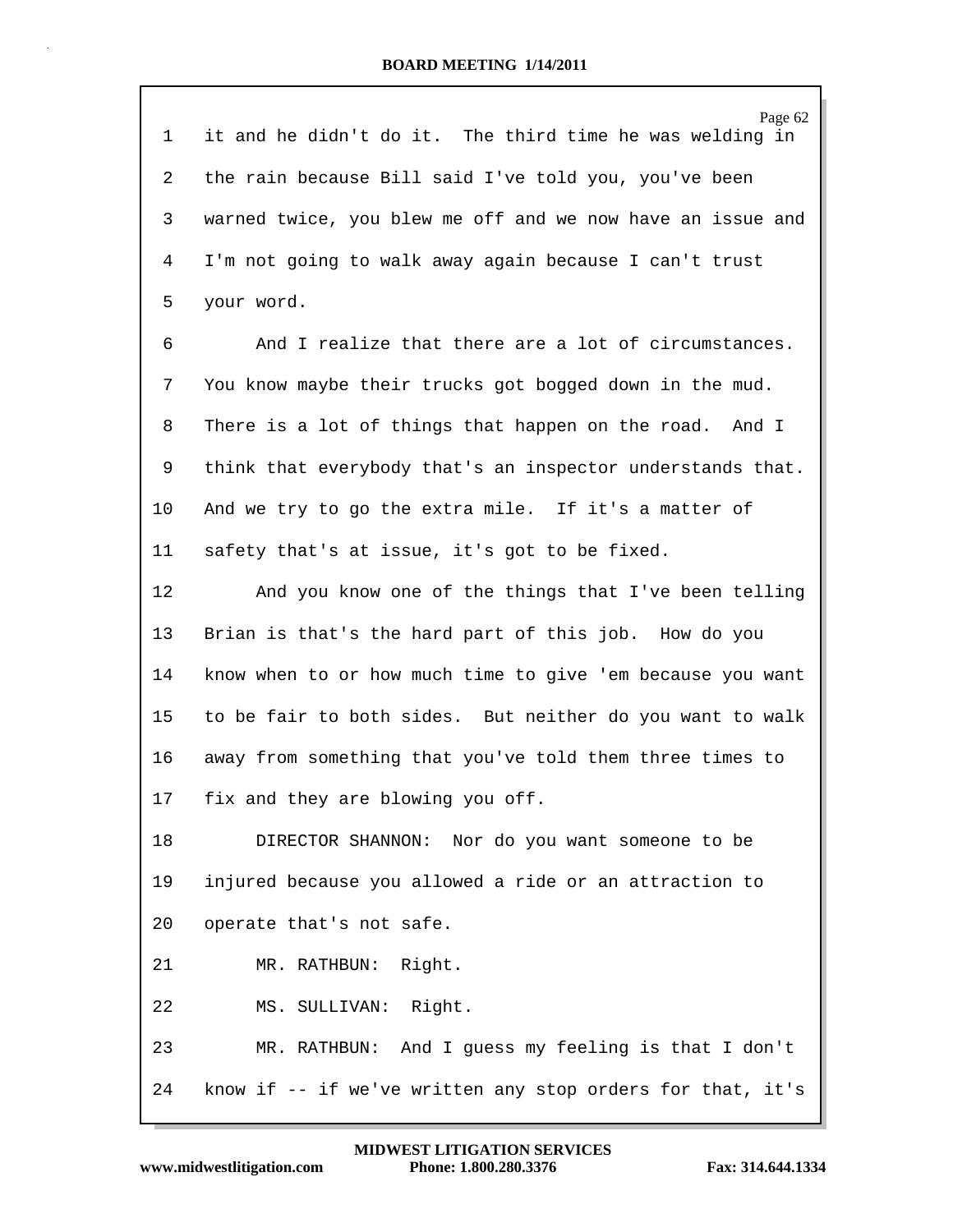| 1  | Page 63<br>more of you are just not opening tonight until this is |
|----|-------------------------------------------------------------------|
| 2  | fixed. And I mean with you -- a perfect example of this           |
| 3  | is when I was at a show and I had a problem because they          |
| 4  | have -- all of the bolts on their Scrambler were the wrong        |
| 5  | bolts. And obviously our first choice is to go to the             |
| 6  | manufacturer and say, hey, will you give them a day or            |
| 7  | will you not. Because in my mind that was a critical              |
| 8  | safety issue. They were the wrong bolts. And we all knew          |
| 9  | it. And you said, no, don't let 'em run it, we are going          |
| 10 | to get 'em the bolts tomorrow. And they've got to replace         |
| 11 | them. And that's what we did.                                     |
| 12 | And so that wasn't a stop order. I could have                     |
| 13 | written one and I would have been morally write and               |
| 14 | legally right because everybody admitted that they were           |
| 15 | the wrong bolts. But to my way of thinking, I came down           |
| 16 | the next day again to get them open after you had gotten          |
| 17 | them the correct bolts. And it wasn't a stop order. It            |
| 18 | was just a no, you are not running until this issue is            |
| 19 | resolved.                                                         |
| 20 | MS. SULLIVAN: Okay.                                               |
| 21 | MR. RATHBUN: And I feel like that I was fair because              |
| 22 | I took your wisdom. And if I had been by myself and I             |
| 23 | couldn't have gotten ahold of somebody with you, I                |
| 24 | probably would have written a stop order because there was        |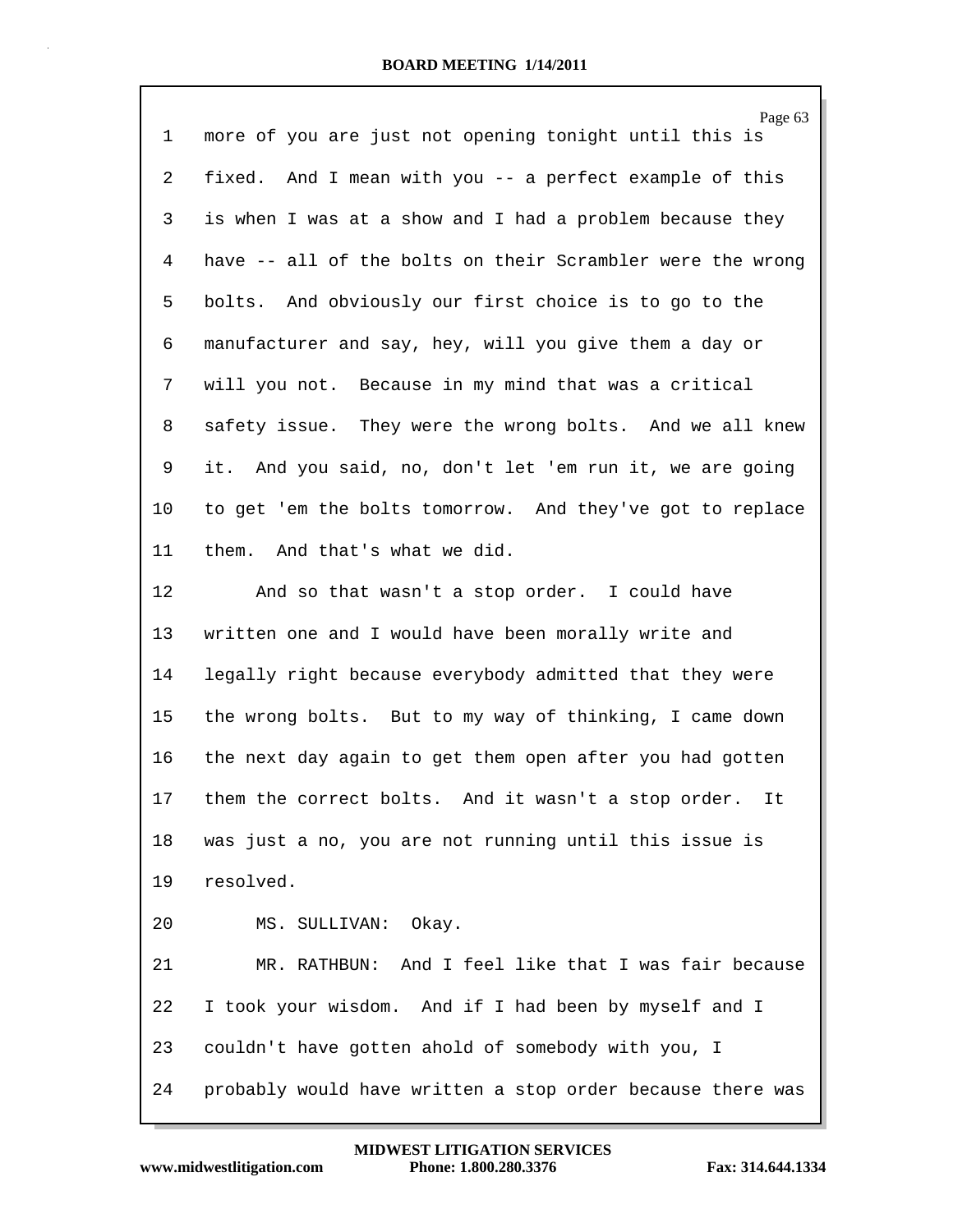| $\mathbf 1$ | Page 64<br>no doubt that those were the wrong bolts. And I wasn't |
|-------------|-------------------------------------------------------------------|
| 2           | going to walk away and let that operate knowing that those        |
| 3           | were the wrong bolts and it being so critical.                    |
| 4           | MS. SULLIVAN: Well, and as a manufacturer, we                     |
| 5           | appreciate that because if it's something that we haven't         |
| 6           | tested and we don't know to be -- to have integrity for           |
| 7           | that application, we don't want it to run because, you            |
| 8           | know, it might look like it would be fine and it might be         |
| 9           | okay, but if we haven't tested it and can't say that this         |
| 10          | is appropriate for this application and it has the                |
| 11          | strength to hold, then I certainly don't want it running.         |
| 12          | MR. RATHBUN: To the best of my knowledge, any                     |
| 13          | permits we have suspended were based on the fact that me          |
| 14          | and or the division, however you want to word it -- I know        |
| 15          | the problem is there and it is wrong. The person on the           |
| 16          | other side of the -- the operator says yes, it is wrong           |
| 17          | and we both agree. And I say I'm not willing to let this          |
| 18          | run. And we both agree that something is majorly wrong            |
| 19          | here.                                                             |
| 20          | Another example I can give you is the NDTs that the               |
| 21          | companies regulated. One of the companies was getting             |
| 22          | them done at an auto shop. That was totally unacceptable.         |
| 23          | And he admitted yes, now that you've pointed this out, I          |
| 24          | see where we've been making the mistake and we want to get        |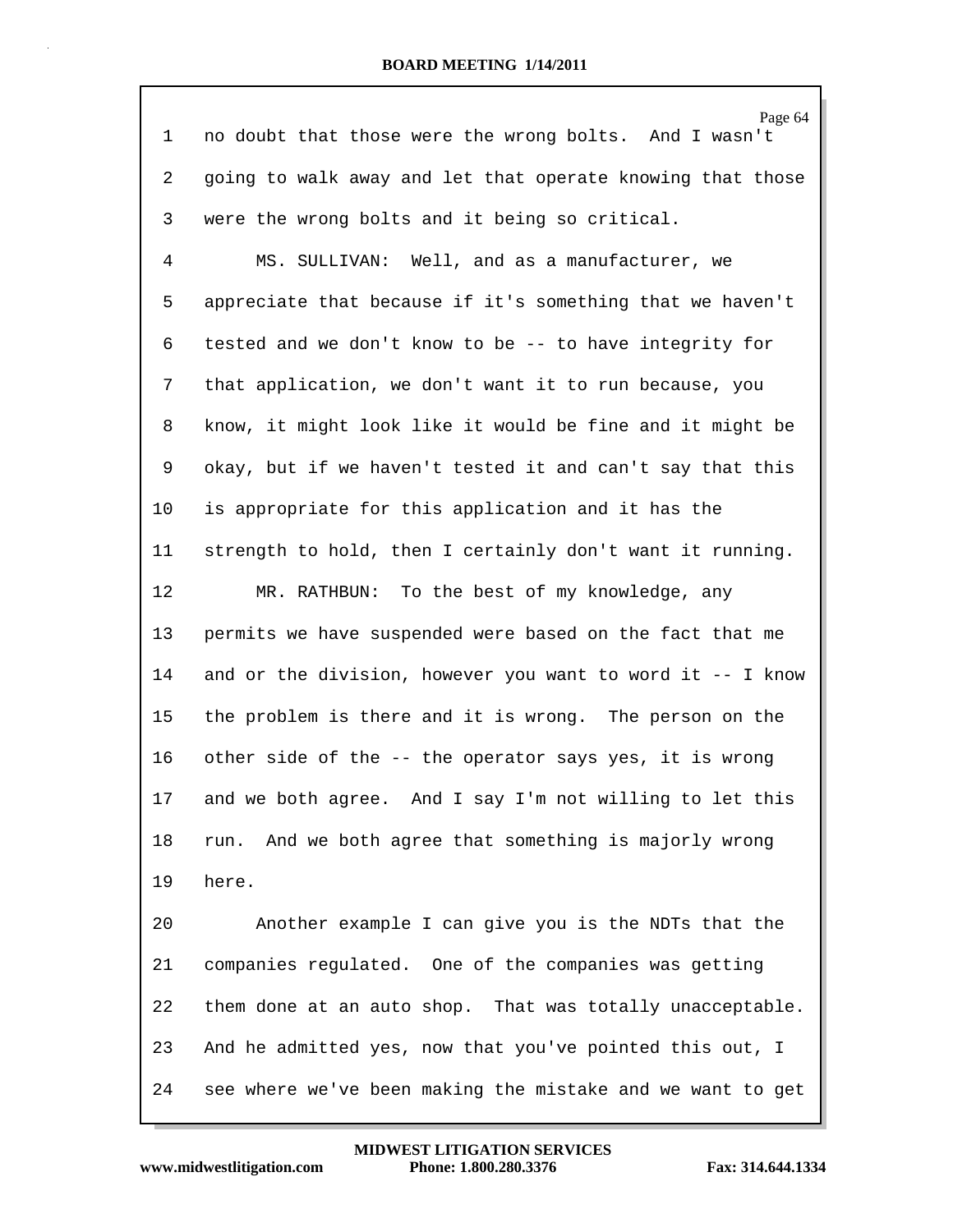| 1  | Page 65<br>this corrected for our benefit as well.        |
|----|-----------------------------------------------------------|
| 2  | And so we said, you know, we are going to put it in       |
| 3  | writing so there is no discussion and so that we all know |
| 4  | that this is what we agreed on. And we didn't fine 'em.   |
| 5  | We didn't do anything. We just said your permit is        |
| 6  | suspended and, you know, get it fixed.                    |
| 7  | And the same thing with the cliff hangers. We know        |
| 8  | that there is a problem because the manufacturer told us  |
| 9  | so. And, therefore, the resolution is very easy. And      |
| 10 | we've sent them stop orders. But Catherine has to make    |
| 11 | the decision to fine or not to fine. And obviously it's   |
| 12 | not the operator's fault. We just want to make it clear   |
| 13 | and alert them that this is a requirement and all you've  |
| 14 | got to do is to send us this paperwork.                   |
| 15 | DIRECTOR SHANNON: But you are not to operate until        |
| 16 | we do.                                                    |
| 17 | MR<br>RATHBUN: But you are not to operate. So I think     |
| 18 | that we try very hard to meet the operators halfway and   |
| 19 | still go home to where we can sleep at night.             |
| 20 | MS. SULLIVAN: Oh, by the way, this is just an FYI.        |
| 21 | MR. RATHBUN: What did we miss?                            |
| 22 | MS. SULLIVAN: Well, you still have the Eli Bridge         |
| 23 | NDT requirement. It's Number 35. And -- and that's --     |
| 24 | basically that was a one-time thing. And so everybody has |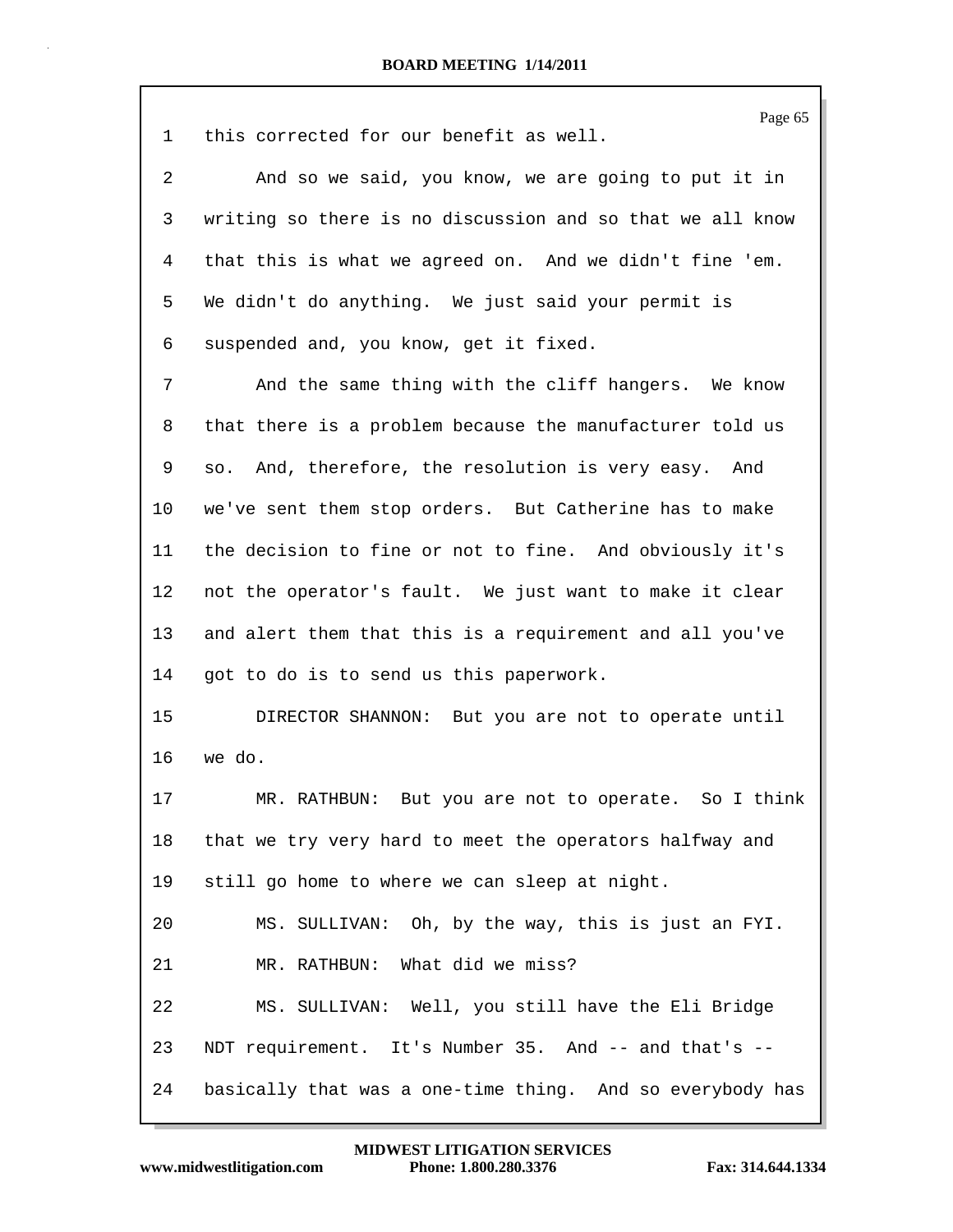| $\mathbf{1}$ | Page 66<br>replaced those bolts by now.                    |
|--------------|------------------------------------------------------------|
| 2            | MR. RATHBUN: We can get rid of it?                         |
| 3            | MS. SULLIVAN: Yeah. And you just have to change 'em        |
| 4            | every five years or if they start wearing because we did   |
| 5            | send out a bulletin to replace that.                       |
| 6            | MR. RATHBUN: Well, and one of the things that we are       |
| 7            | doing is that we are upgrading our -- our computer system  |
| 8            | so that we can better track things like that to where if   |
| 9            | an item has multiple NDTs like the Wave Swinger has 30     |
| 10           | different NDT requirements for 30 years. And we haven't    |
| 11           | been able to track that so well.                           |
| 12           | Don is currently upgrading our system. And in a year       |
| 13           | or two we can get the bugs out and get all of the data     |
| 14           | entered. That will be the hard part. But we will be --     |
| 15           | we will be much better able to track things like some of   |
| 16           | the ARM rides have to have their bolts changed every two   |
| 17           | years.                                                     |
| 18           | DIRECTOR SHANNON: So that the inspector in the field       |
| 19           | who comes up on the ride will know.                        |
| 20           | MS. SULLIVAN: Right. And they know that well. And          |
| 21           | lots of the manufacturers will -- we will stamp a year on  |
| 22           | a handle or a bolt if there is a requirement to change it. |
| 23           | DIRECTOR SHANNON: Well, is there any other new             |
| 24           | business?                                                  |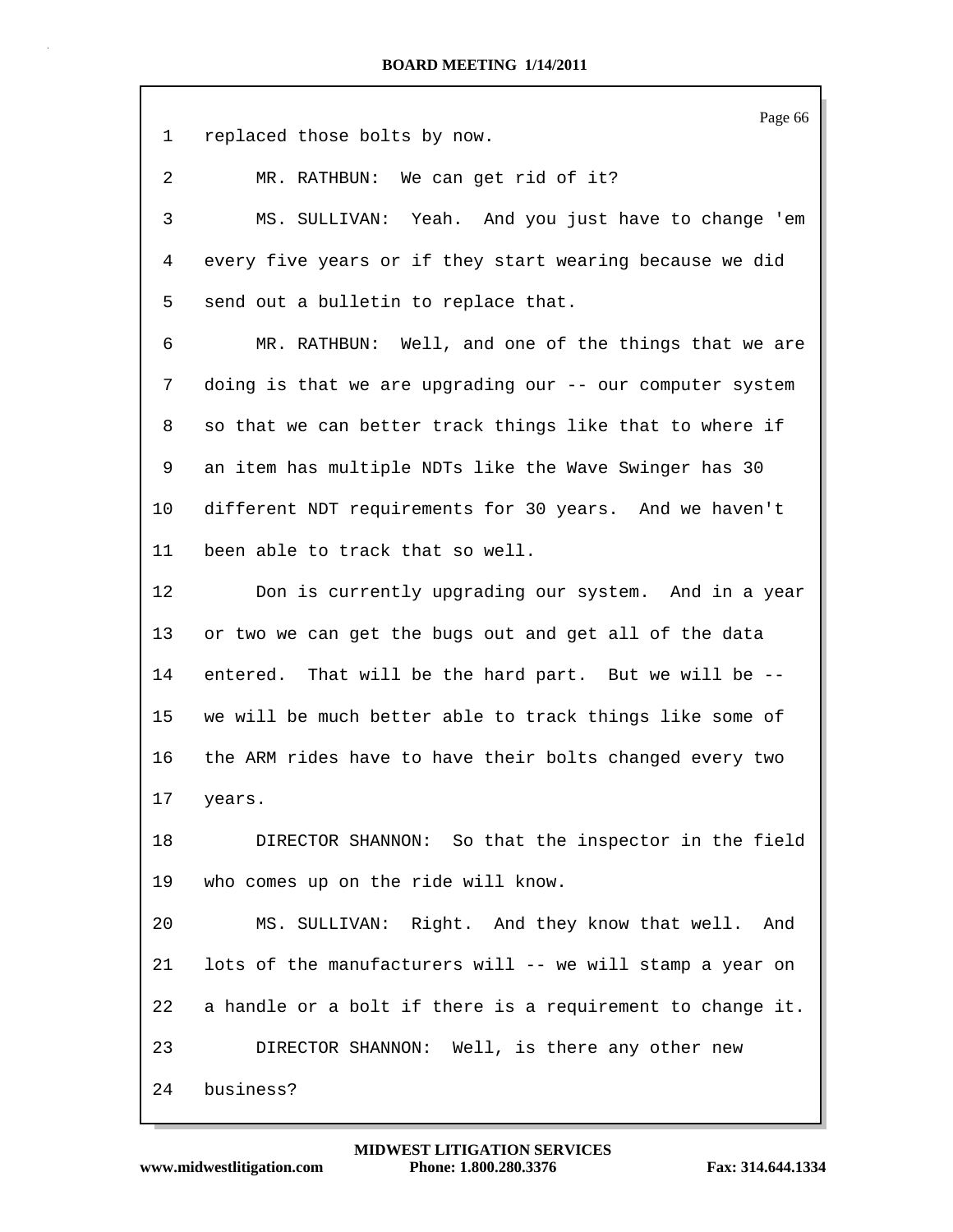|    | Page 67                                                   |
|----|-----------------------------------------------------------|
| 1  | MR. URBIK: Did you want to look at that language in       |
| 2  | the code?                                                 |
| 3  | MR. KIRSCHNER: Sure. We talked a little bit about         |
| 4  | some outdated language in the insurance requirements.     |
| 5  | Maybe we -- we can sit down and redraft a proposal and    |
| 6  | clean it up and get it up to date with the way that       |
| 7  | insurance is currently written. It doesn't really comport |
| 8  | with policies at this time.                               |
| 9  | DIRECTOR SHANNON: What section.                           |
| 10 | MR. KIRSCHNER: Section 2-14.                              |
| 11 | DIRECTOR SHANNON: Okay.                                   |
| 12 | MR. KIRSCHNER: There were a couple things. One has        |
| 13 | in there a personal limit of 100,000. Commercial policies |
| 14 | are written all as 1,000,000 per occurrence and then with |
| 15 | an aggregate. So we can play with that language to bring  |
| 16 | it up to date.                                            |
| 17 | DIRECTOR SHANNON: Okay. Great. So you will be             |
| 18 | working with Tony on that?                                |
| 19 | MR. KIRSCHNER: Yes.                                       |
| 20 | DIRECTOR SHANNON: Okay. Well, we will look for that       |
| 21 | and maybe discuss it at the next board meeting.           |
| 22 | Okay.<br>MR. KIRSCHNER:                                   |
| 23 | DIRECTOR SHANNON: If -- it might be too late. I           |
| 24 | don't know if they -- we were thinking we would try to do |

 $\mathsf{r}$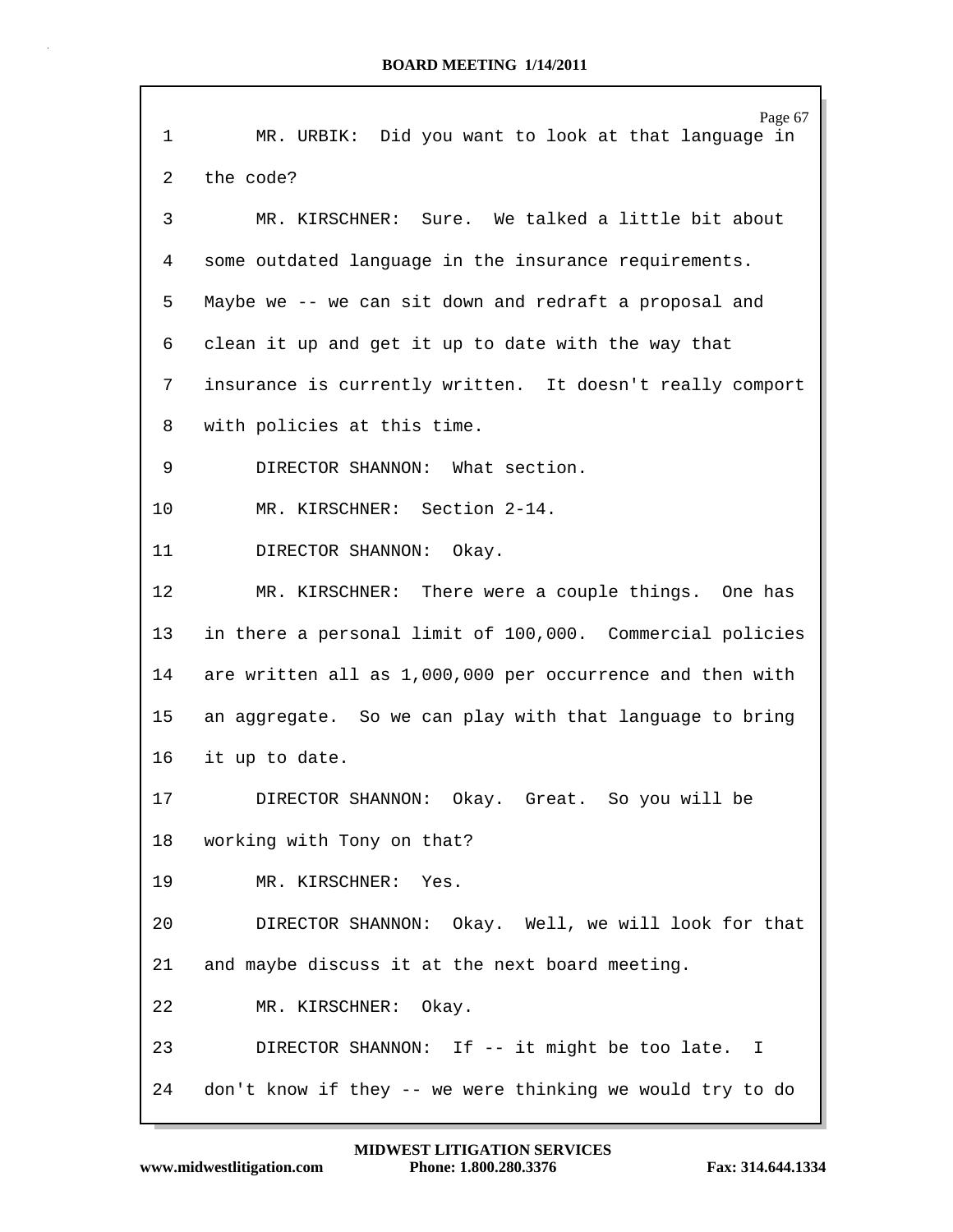| $\mathbf{1}$ | Page 68<br>it this session. I don't know the legislative reference |
|--------------|--------------------------------------------------------------------|
| 2            | bureau deadline. Is it in February? Were you thinking              |
| 3            | this session or next session?                                      |
| 4            | MR. KIRSCHNER: It doesn't make a difference.                       |
| 5            | MR. URBIK: It's not critical. It's just really                     |
| 6            | sloppily written.                                                  |
| 7            | MR. KIRSCHNER: And it creates confusion to the                     |
| 8            | operators when you have \$100,000 policy limit and the             |
| 9            | legislature says it is 1,000,000.                                  |
| 10           | MS. VAUGHN: You can get us the language and we can                 |
| 11           | get it going for this year?                                        |
| 12           | DIRECTOR SHANNON: Yeah. The only thing that I would                |
| 13           | want to make sure of on this is that you are sure that the         |
| 14           | regulated community had an opportunity before they become          |
| 15           | subjected to it to review it. So -- but we can -- and I            |
| 16           | think that we would have to change our rules, too.                 |
| 17           | Marcia?                                                            |
| 18           | MS. JOINER: I think so.                                            |
| 19           | DIRECTOR SHANNON: We mirror the language in our                    |
| 20           | rules. So it might be something that we just would be              |
| 21           | better off giving you a little more time on so we -- so we         |
| 22           | can pursue it during the next legislative session or even          |
| 23           | in the veto session.                                               |
| 24           | Thank you. We will look forward to that.                           |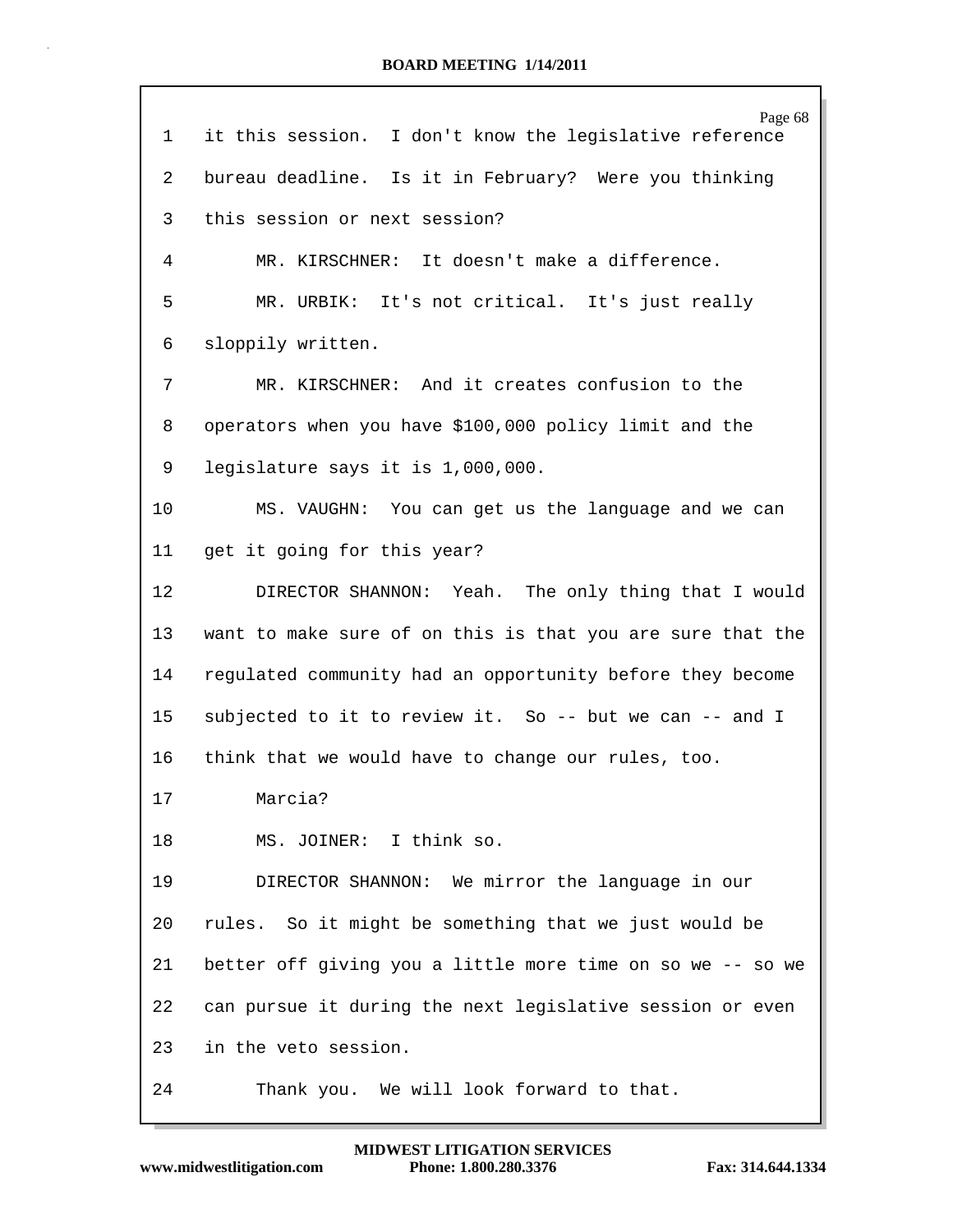| 1  | Page 69<br>Is there any other new business or should we move on |
|----|-----------------------------------------------------------------|
| 2  | to our board discussion and other business. And one of          |
| 3  | those items that we have is that we need to schedule our        |
|    |                                                                 |
| 4  | next board meeting. Certainly we are open to looking at         |
| 5. | scheduling it more northern for those who have to travel        |
| 6  | in fairness. We can do it in Chicago. Anthony has               |
| 7  | offered his office where we did have one of the meetings        |
| 8  | that we had this year. It is very conveniently located.         |
| 9  | MR. URBIK: Lockport.                                            |
| 10 | DIRECTOR SHANNON: We can do it at the shooting                  |
| 11 | range.                                                          |
| 12 | MS. SULLIVAN: We will bring our guns then.                      |
| 13 | DIRECTOR SHANNON: But I have asked folks if there               |
| 14 | were any particular dates that they wanted us to avoid, to      |
| 15 | let us know. I mean we've generally looked at I think May       |
| 16 | or June.                                                        |
| 17 | Haven't we, Marcia?                                             |
| 18 | MS. JOINER: (Nods affirmatively.)                               |
| 19 | More into June.                                                 |
| 20 | DIRECTOR SHANNON: More into June.                               |
| 21 | We are required to have two meetings annually.<br>So            |
| 22 | it's -- does June look good for folks?                          |
| 23 | MS. SULLIVAN: (Nods affirmatively.)                             |
| 24 | MR. URBIK: (Nods affirmatively.)                                |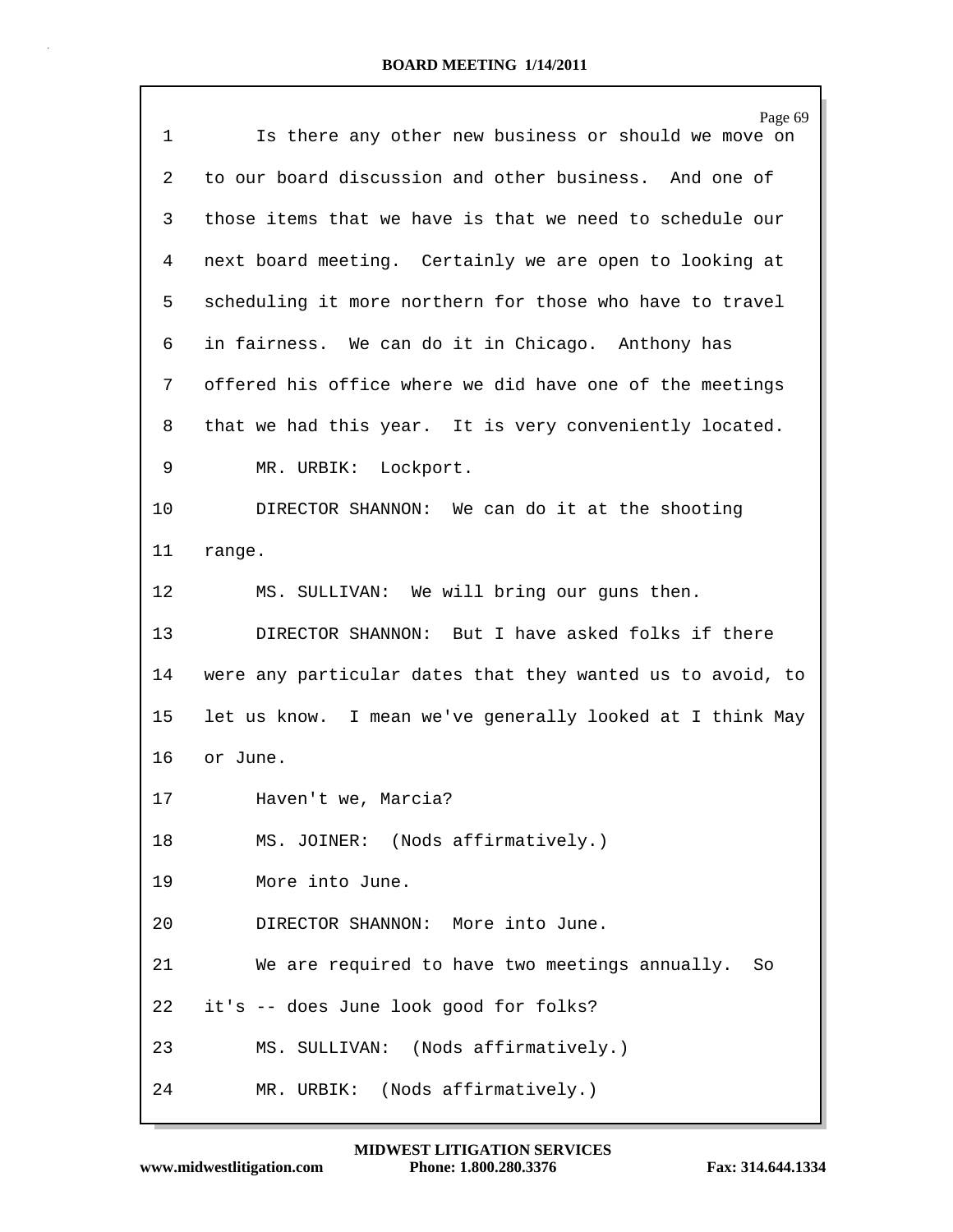| 1               | Page 70<br>MR. KIRSCHNER: If you avoid the 16th and the 17th, |
|-----------------|---------------------------------------------------------------|
| 2               | that would be fine.                                           |
| 3               | MS. JOINER: I'm sorry. What did you say, Dan?                 |
| 4               | MR. KIRSCHNER: If you avoid the 16th and the 17th.            |
| 5               | DIRECTOR SHANNON: Yeah. That is a graduation month            |
| 6               | for anybody who has any people that are graduating.           |
| 7               | MS. SULLIVAN: So definitely avoid the first full two          |
| 8               | weeks of June.                                                |
| 9               | DIRECTOR SHANNON: Okay. We will avoid the first two           |
| 10              | weeks of June. We will try not to get too close to the        |
| 11              | 4th of July.                                                  |
| 12 <sup>°</sup> | MR. SPARKS: Yes, please.                                      |
| 13              | DIRECTOR SHANNON: Yeah. Okay. Well, we'll look at             |
| 14              | some dates and locations and we will send out an e-mail to    |
| 15              | the board members and see how those work.                     |
| 16              | MS. SULLIVAN: Okay.                                           |
| 17              | MR. URBIK: Okay.                                              |
| 18              | MS. SULLIVAN: Just out of curiosity has Dan Driskill          |
| 19              | commented or responded?                                       |
| 20              | DIRECTOR SHANNON: Marcia got an e-mail from him               |
| 21              | yesterday.                                                    |
| 22              | MS. JOINER: He is in Florida.                                 |
| 23              | MS. SULLIVAN: Okay. Well, I would think that -- you           |
| 24              | know he is the official operator person.                      |

Г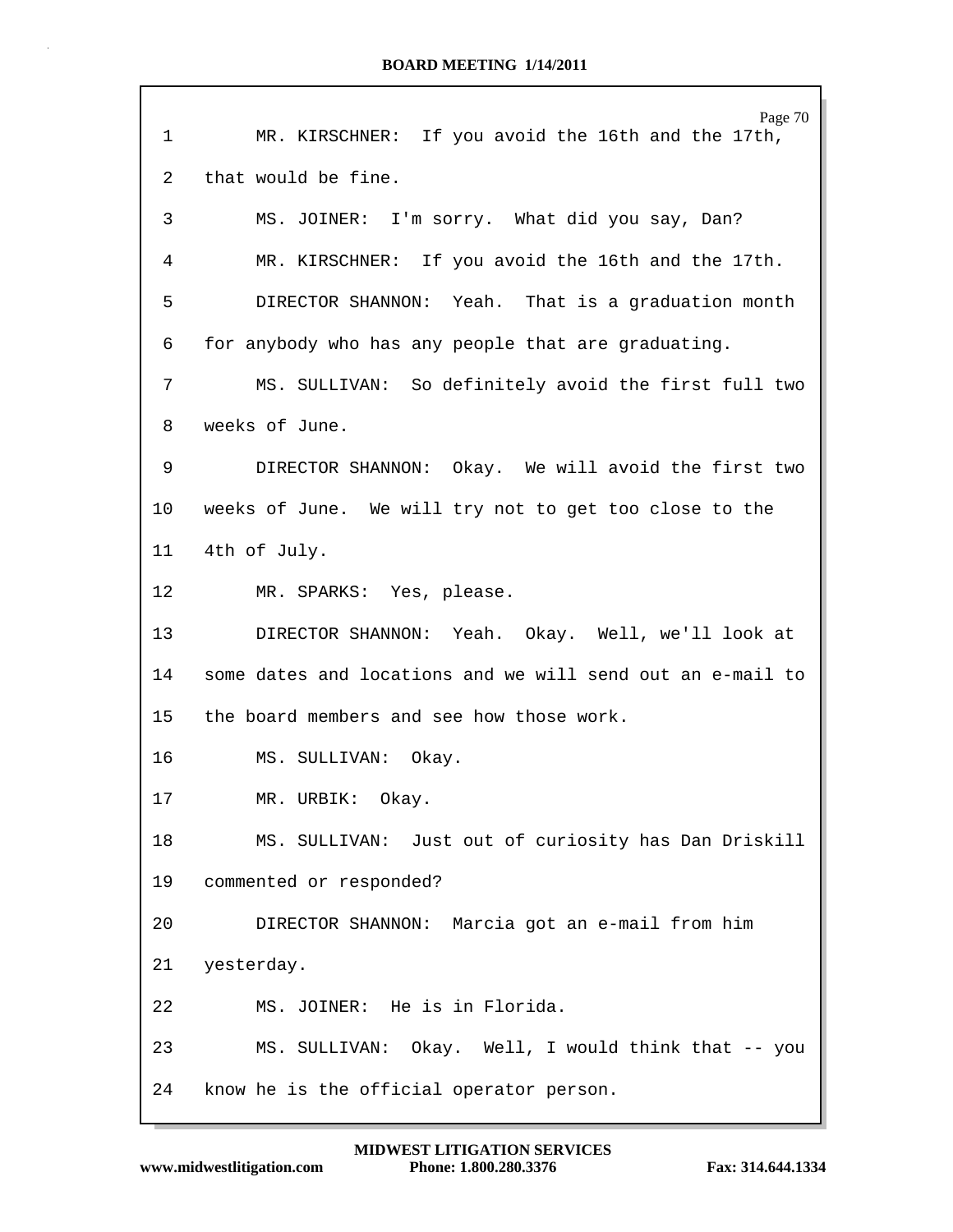| $\mathbf 1$ | Page 71<br>DIRECTOR SHANNON: Yeah. Uh-huh.                |
|-------------|-----------------------------------------------------------|
| 2           | MS. SULLIVAN: And we just haven't seen him for some       |
| 3           | time. And it would be nice, you know, to have him here.   |
| 4           | Or if he really --                                        |
| 5           | DIRECTOR SHANNON: He is too busy.                         |
| 6           | MS. SULLIVAN: If he is too busy, then give up the         |
| 7           | seat and let's get somebody else in here.                 |
| 8           | DIRECTOR SHANNON: We can reach out to him. And            |
| 9           | certainly if any of you have a relationship with him, you |
| $10 \,$     | can reach out to him probably.                            |
| 11          | We would like to know, I guess, of people's interests     |
| 12          | to serve before we reach out to the Governor's Office     |
| 13          | about reappointments. And, again, Marcia will get an      |
| 14          | e-mail out maybe next week to all of you about how to     |
| 15          | reapply if you need to reapply and even if you have       |
| 16          | already reapplied on that web site. And so we have some   |
| 17          | questions to ask the Governor's Office of Boards and      |
| 18          | Commissions. But we also would like to know if people     |
| 19          | have an interest. And so maybe that e-mail would have a   |
| 20          | response obviously if you reapply. But we will check in   |
| 21          | with people.                                              |
| 22          | MS. SULLIVAN: Well, I would just like to see him          |
| 23          | here. Bill is here every time. Why not get him on the     |
| 24          | board?                                                    |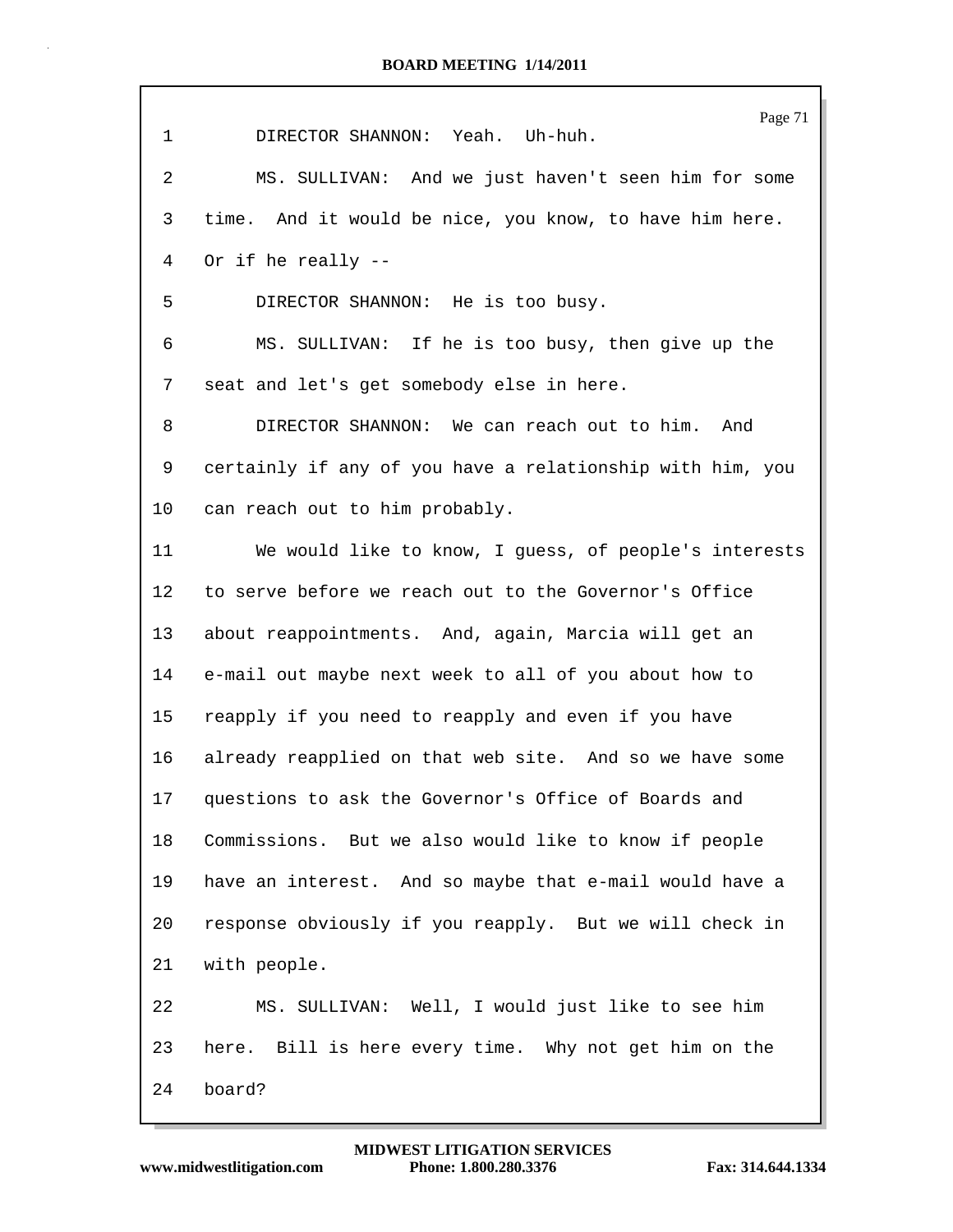|             | Page 72                                                    |
|-------------|------------------------------------------------------------|
| $\mathbf 1$ | MR. JOHNSON: Thank you.                                    |
| 2           | MR. OWENS: He's getting ready to take over OABA.           |
| 3           | MS. SULLIVAN: Either Dan needs to -- I mean I feel         |
| 4           | like Dan needs to decide that he wants to be on the board  |
| 5           | and will participate or not.                               |
| 6           | DIRECTOR SHANNON: Okay.                                    |
| 7           | MS. SULLIVAN: I would like to know.                        |
| 8           | DIRECTOR SHANNON: We will tell him you said that.          |
| 9           | MS. SULLIVAN: Well, I don't mind saying that to him.       |
| 10          | MR. URBIK: I was going to ask about some interest          |
| 11          | from somebody from the ski industry.                       |
| 12          | DIRECTOR SHANNON: Yeah. We talked about that.              |
| 13          | MR. URBIK: That was one of their complaints that           |
| 14          | they have no representation.                               |
| 15          | MS. SULLIVAN: Have they applied?                           |
| 16          | MS. JOINER: But they haven't applied.                      |
| 17          | MR. URBIK: Exactly.                                        |
| 18          | DIRECTOR SHANNON: And we have a lot of spots that          |
| 19          | don't have a specific person. There is a public spot.      |
| 20          | For the public spot, we wouldn't have to change the        |
| 21          | statute in order for them to be represented on the board.  |
| 22          | MR. URBIK: Right.                                          |
| 23          | MS. SULLIVAN: And I have one other question. I've          |
| 24          | long wondered why we are called the Carnival and Amusement |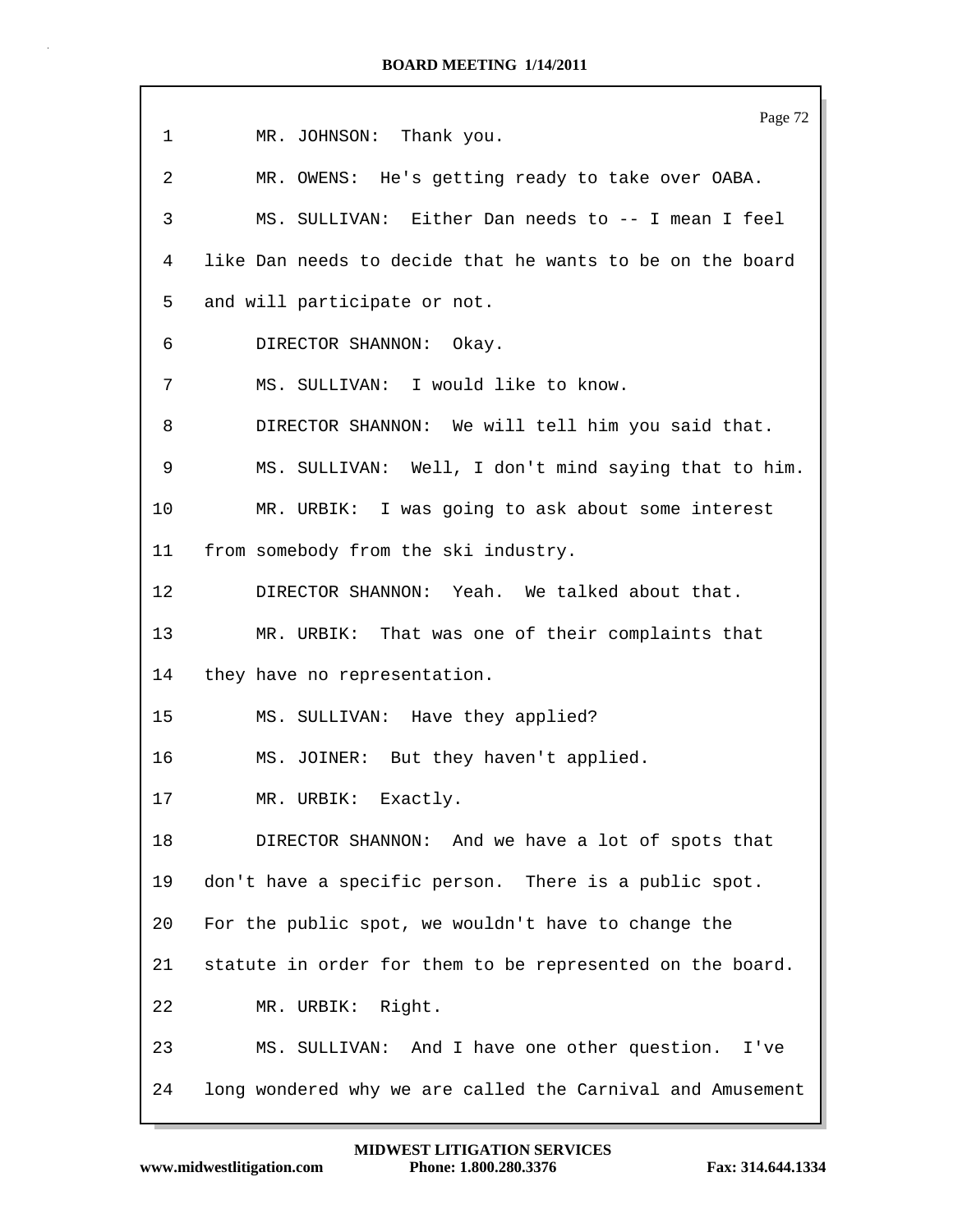| 1               | Page 73<br>Safety Board when we also have jurisdiction over parks. |
|-----------------|--------------------------------------------------------------------|
| $\overline{2}$  | MS. VAUGHN: Well, that is in the statute; correct?                 |
| 3               | The act covers parks you know? The act, itself.                    |
| 4               | DIRECTOR SHANNON: Amusement parks you mean?                        |
| 5               | MS. SULLIVAN: Uh-huh.                                              |
| 6               | MS. JOINER: Yeah.                                                  |
| 7               | MS. SULLIVAN: It's a huge misnomer. It's not just                  |
| 8               | carnivals. It's parks, too.                                        |
| 9               | MR. URBIK: It's Carnival and Amusement.                            |
| $10 \,$         | MS. JOINER: If you look at the definitions, it                     |
| 11              | covers all of that regardless if it's called carnival and          |
| 12              | amusement or carnival and amusement park. You are just             |
| 13              | saying it shouldn't be called Amusement or Carnival and            |
| 14              | Amusement Ride Safety Act? You want to add park?                   |
| 15              | DIRECTOR SHANNON: Well, it's called the Carnival and               |
| 16              | Amusement Ride Safety Act. I don't know who wrote this             |
| 17 <sub>2</sub> | back in 1985. The legislature. But I think it's been               |
| 18              | that way since.                                                    |
| 19              | MR. URBIK: We need a better acronym.                               |
| 20              | DIRECTOR SHANNON: Yeah. I like CARSA.                              |
| 21              | MS. SULLIVAN: And it is good. I just wondered if                   |
| 22              | anybody else had -- well, or if the parks resent having to         |
| 23              | be called the Carnival and Amusement Safety Ride Act.              |
| 24              | DIRECTOR SHANNON: But it's Carnival and Amusement                  |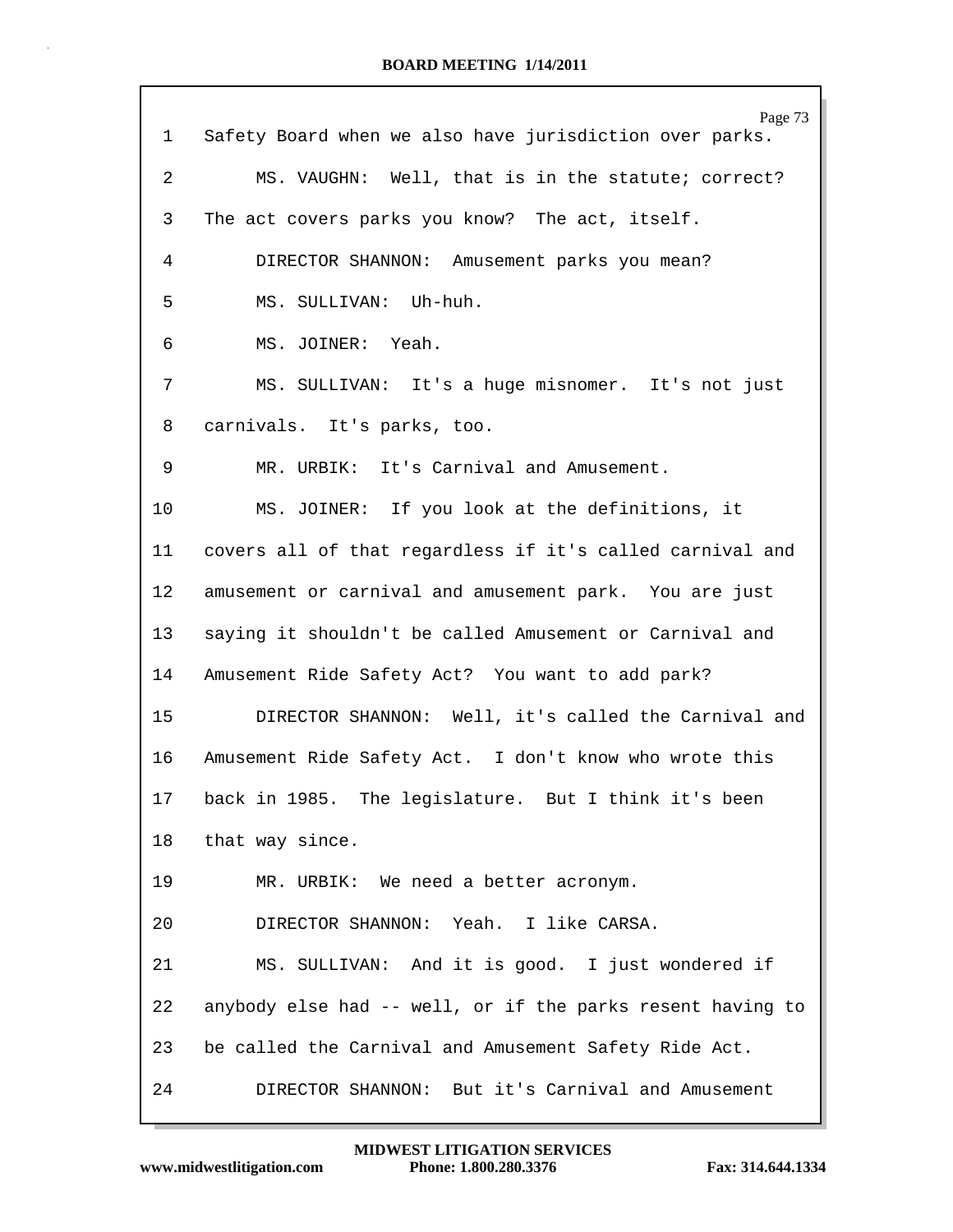Page 74 1 Safety Ride Act. 2 MR. URBIK: Have you gotten feedback from the parks 3 saying that they hate us because of our name? 'Cause 4 Carnival Ride and Amusement Park would be CRAP. 5 MS. SULLIVAN: Very good. 6 MR. KIRSCHNER: Be careful. 7 MS. SULLIVAN: Well, we don't want that. 8 MS. JOINER: And technically there are amusement 9 rides in that park. 10 MS. SULLIVAN: Correct. I would agree with that, but 11 they are not carnival rides. 12 MS. JOINER: Carnival and amusement rides. 13 MR. KIRSCHNER: Do you have an ulterior motive here? 14 MS. SULLIVAN: No. That was just something that I 15 wondered about. 16 DIRECTOR SHANNON: (Shrugs shoulders.) 17 MS. SULLIVAN: I mean -- 18 DIRECTOR SHANNON: All right. Well, is there any 19 other further business to come before the board? 20 (No response.) 21 DIRECTOR SHANNON: If not -- 22 MR. OWENS: Can I ask one thing? 23 DIRECTOR SHANNON: Yes. 24 MR. OWENS: If anybody would like to become a member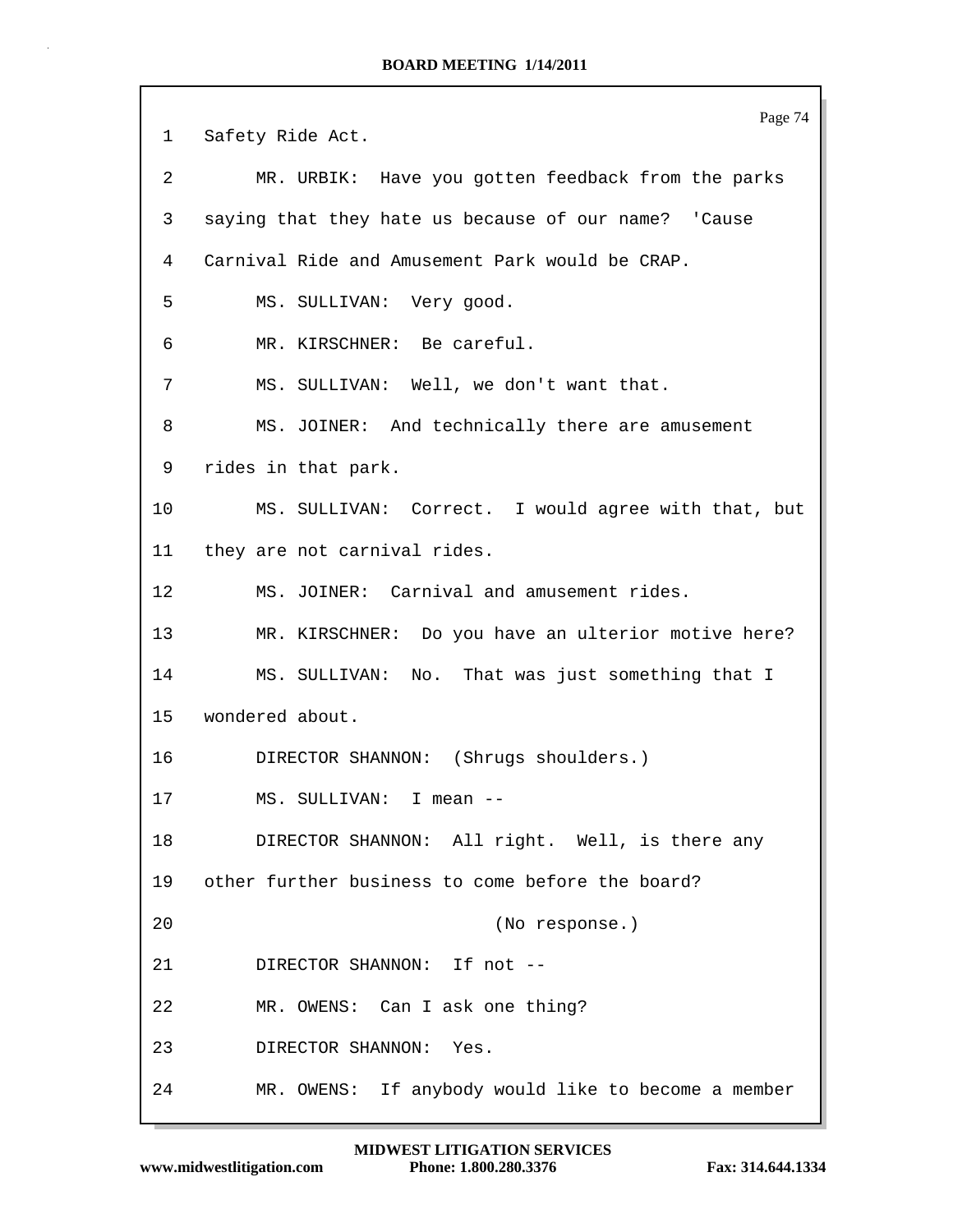| ı  | Page 75<br>of OABA, I have got some membership cards. It's a hell of |
|----|----------------------------------------------------------------------|
| 2  | an -- it's -- it's a heck of an organization. And a lot              |
| 3  | of the stuff that we are talking about here are things               |
| 4  | that we discuss in other states thankfully. So it might              |
| 5  | be a really good idea for some of you to become members.             |
| 6  | Those are just my thoughts. Okay?                                    |
| 7  | DIRECTOR SHANNON: Thank you. All right.                              |
| 8  | MR. JOHNSON: That's the second time that they heard                  |
| 9  | that.                                                                |
| 10 | DIRECTOR SHANNON: Would someone like to make a                       |
| 11 | motion to adjourn?                                                   |
| 12 | MS. SULLIVAN: I would make a motion to adjourn.                      |
| 13 | MR. URBIK: I second it.                                              |
| 14 | DIRECTOR SHANNON: All in favor say aye.                              |
| 15 | (Group response.)                                                    |
| 16 | DIRECTOR SHANNON:<br>No?                                             |
| 17 | (No response.)                                                       |
| 18 | Thank you very much. We are<br>DIRECTOR SHANNON:                     |
| 19 | adjourned.                                                           |
| 20 | (Hearing concluded                                                   |
| 21 | at 10:30 A.M.)                                                       |
| 22 |                                                                      |
| 23 |                                                                      |
| 24 |                                                                      |

Г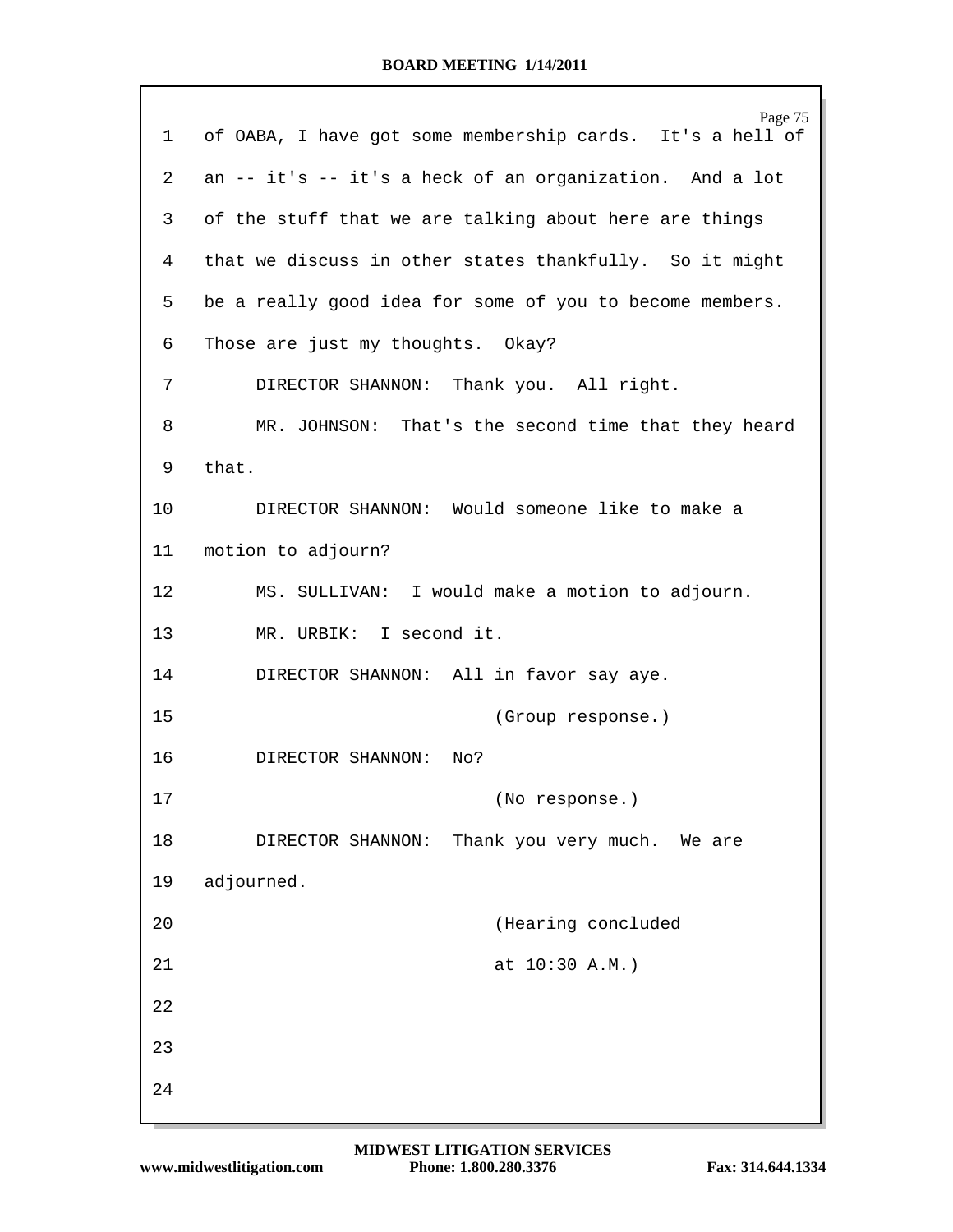|             |                                                            | Page 76                                          |
|-------------|------------------------------------------------------------|--------------------------------------------------|
| $\mathbf 1$ | STATE OF ILLINOIS<br>$\mathcal{C}$                         |                                                  |
|             | $\mathcal{L}$                                              | SS.                                              |
| 2           | COUNTY OF SANGAMON<br>$\mathcal{C}$                        |                                                  |
| 3           |                                                            |                                                  |
| 4           |                                                            | I, CYNTHIA M. SMITH, do hereby certify that I am |
| 5           | a Certified Shorthand Reporter and Notary Public in and    |                                                  |
| 6           | for the County of Sangamon and State of Illinois, and that |                                                  |
| 7           | I reported in shorthand the proceedings had in connection  |                                                  |
| 8           | with the above-entitled cause on January 14, 2011, and     |                                                  |
| 9           | that the foregoing is a true and accurate translation of   |                                                  |
| 10          | my shorthand notes so taken.                               |                                                  |
| 11          |                                                            |                                                  |
| 12          |                                                            |                                                  |
| 13          |                                                            |                                                  |
| 14          |                                                            |                                                  |
| 15          |                                                            |                                                  |
| 16          |                                                            |                                                  |
|             |                                                            |                                                  |
| $17$        |                                                            | Certified Shorthand Reporter                     |
|             |                                                            | and Notary Public                                |
| 18          |                                                            | CSR #084-003540                                  |
| 19          |                                                            |                                                  |
| 20          |                                                            |                                                  |
| 21          |                                                            |                                                  |
| 22          |                                                            |                                                  |
| 23          |                                                            |                                                  |
| 24          |                                                            |                                                  |
|             |                                                            |                                                  |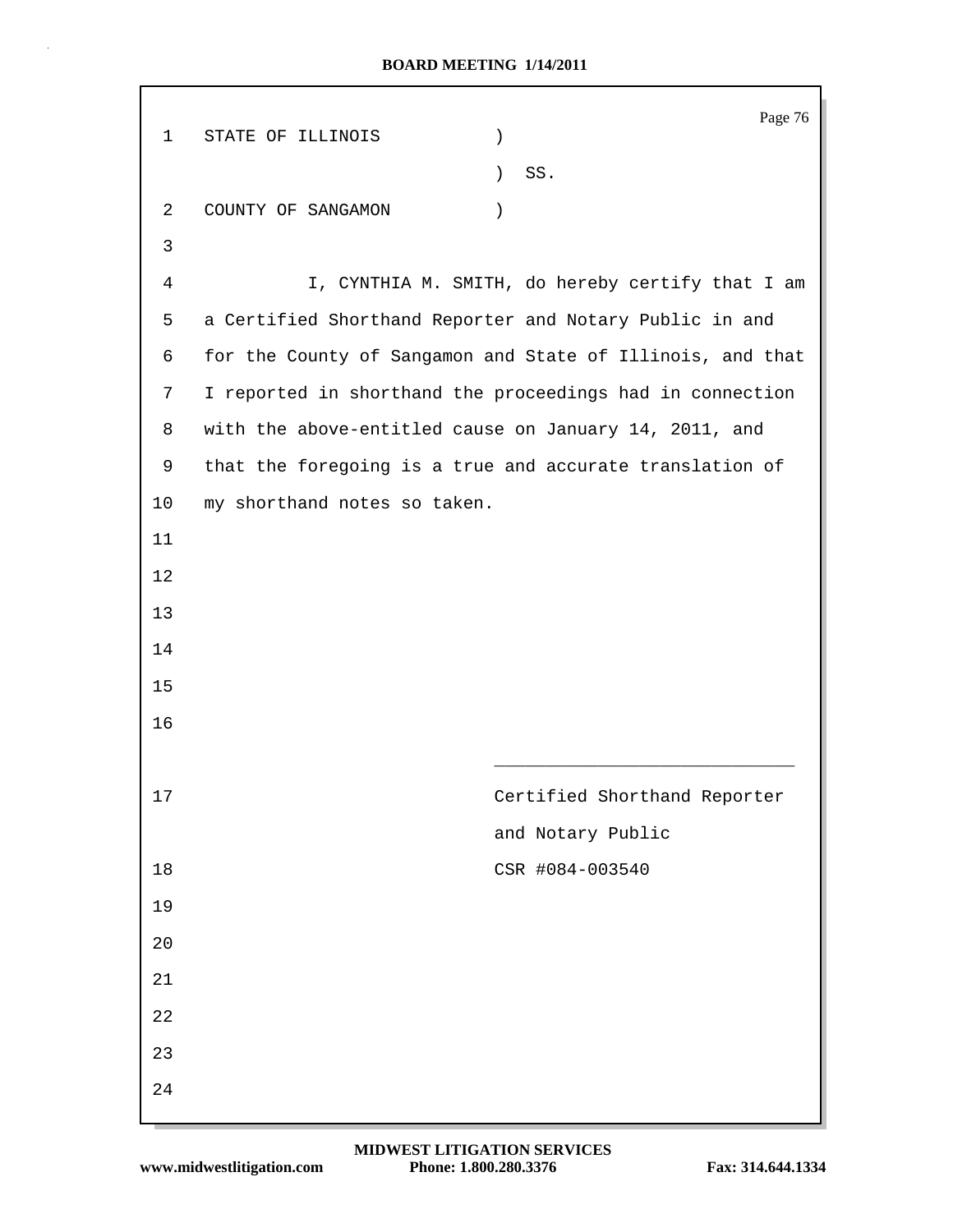| A                       | 69:23,24                | anymore 36:24 56:2     | <b>authority</b> 5:22 57:5 | 34:24                       |
|-------------------------|-------------------------|------------------------|----------------------------|-----------------------------|
| ability 59:8            | after 9:17 15:20        | anything $7:18,24$     | autistic 46:1,7            | <b>become</b> 14:6 16:12    |
| able 23:16 24:11        | 16:2 32:18 33:12        | 56:4 60:24 61:8        | autistics 45:8,18          | 17:10 50:17 68:14           |
| 43:11 66:11,15          | 43:9 53:10 63:16        | 65:5                   | auto 64:22                 | 74:24 75:5                  |
| about 4:22 5:9 9:18     | again 7:12 8:1,3        | anytime 17:10          | automotive 12:22           | becomes $17:15$             |
| 9:18 11:17 16:24        | 26:1 40:6,6 51:3,3      | 21:19                  | available 17:13,23         | 33:14                       |
| 18:13,20 22:19          | 57:21 61:16,24          | anyway 34:3 54:18      | 18:4,10 19:13              | becoming 61:11              |
| 23:4 26:22 27:11        | 62:4 63:16 71:13        | apart 12:2             | average 32:19 38:20        | <b>before</b> 8:4 9:10      |
| 27:19 28:17 29:17       | age 33:16 38:20         | <b>APPEARANCES</b>     | avoid 69:14 70:1,4,7       | 14:16 15:12,14              |
| 29:22 31:4,23           | 43:6                    | 2:1                    | 70:9                       | 25:19 31:15 32:8            |
| 32:3,23 34:3            | agency 5:1              | <b>Appeared 2:5</b>    | aware 6:17                 | 34:16 37:15,20              |
| 38:17 42:17 43:2        | agenda 3:5,18,20,23     | application 11:22      | away 35:8 55:8 59:4        | 47:17 53:6 57:8             |
| 44:21 45:1,6,11         | 4:4,7,9,11 30:8         | 12:12 22:14 64:7       | 62:4,16 64:2               | 59:17 68:14 71:12           |
| 46:8 48:15 51:7         | 56:17                   | 64:10                  | awhile $42:10$             | 74:19                       |
| 53:14 55:6,18           | aggregate 67:15         | applied 72:15,16       | aye 4:16 75:14             | beg 17:24                   |
| 56:19 58:8 61:11        | ago 14:4 15:1           | applies 14:17          | ayes $4:20$                | began 5:3                   |
| 67:3 71:13,14           | agree 12:13 50:11       | appreciate $5:12,15$   | A.M 1:10 3:2 75:21         | begin $13:17$               |
| 72:10,12 74:15          | 64:17,18 74:10          | 56:1 64:5              |                            | beginning 32:3              |
| 75:3                    | agreed 22:2,2 65:4      | appreciated 23:3       | B                          | 33:14                       |
| above 51:20,22          | ahead 8:23 30:24        | appropriate 9:14       | back 9:2 10:1 11:20        | behalf 2:5                  |
| above-entitled 76:8     | ahold 63:23             | 15:6 60:2 64:10        | 18:9,18 19:4 25:3          | <b>behind</b> 46:6,10       |
| <b>Absolutely 41:11</b> | air 30:20 32:17         | approval $4:11$ $5:11$ | 34:17 35:4 39:21           | 55:12                       |
| 50:16                   | 34:19 40:5 48:11        | 19:17 23:15,17,20      | 73:17                      | being 3:16 13:16            |
| acceptable 15:1         | alert 65:13             | approve 3:23,24 4:3    | background 51:11           | 14:19 15:8 25:16            |
| accepted 14:20          | allegations 57:18       | 4:7,13                 | backyard 14:11             | 25:17 27:12 33:4            |
| according 10:20,24      | allow 5:11 30:13        | approved 4:9 6:12      | 55:1,13                    | 33:5 35:3 59:4              |
| 15:13 36:4              | allowed 20:22 60:20     | 18:7 19:11             | bad 24:2 45:11             | 64:3                        |
| accurate 76:9           | 62:19                   | approximately 5:8      | bales $28:3$               | <b>believe</b> 23:9,11 31:8 |
| acronym 73:19           | almost 18:3 29:8        | 32:6                   | <b>ball</b> 15:3 29:1 31:5 | 35:3                        |
| across 38:13            | 50:17                   | area 29:1 52:12        | 32:18 33:4,10              | <b>belts</b> 13:11 17:2     |
| act 7:21 73:3,3,14      | along 6:6 46:8          | Arizona 52:23          | 34:15,16,23 35:13          | benefit 65:1                |
| 73:16,23 74:1           | already 6:22 61:10      | <b>ARM 66:16</b>       | 37:16 38:2 39:4,6          | <b>best 9:20 27:23</b>      |
| action 28:6             | 71:16                   | around 18:23 21:2      | 40:8,15 42:22              | 53:17 64:12                 |
| activity 20:16,17       | always 26:13 42:7       | 25:1,17 29:19          | 44:14 45:1 46:3,4          | better 66:8,15 68:21        |
| actually 5:19 10:19     | amazing 47:18           | 33:20 38:16 39:8       | 48:4 49:12,14              | 73:19                       |
| 12:17 22:14 23:22       | amended 5:23            | 39:20 42:9,23          | 51:12 55:6                 | between 26:22               |
| 26:7 28:1 31:16         | amendments 3:19         | 46:7 48:10,10,20       | <b>balls</b> 30:8 32:15,16 | 38:21 39:19                 |
| 33:9 36:10 39:15        | amount 7:11             | 49:3 51:12,13          | 33:18 34:13 36:15          | big 13:8 34:18              |
| 40:12 42:19 46:21       | amounts 6:22            | 52:9,11 53:8,10        | 36:18,23 37:7,23           | 46:17 49:18                 |
| 52:21 53:2 57:11        | amusement $1:3\,3:4$    | arrived 3:4            | 39:16,21,23 40:18          | <b>bigger</b> 32:16         |
| 57:14                   | 7:17,21 9:7 15:23       | asked 51:6 56:19       | 40:19 43:14 51:6           | <b>biggest</b> 29:6 33:24   |
| add 73:14               | 17:6 21:9 72:24         | 61:15,16 69:13         | 51:8 54:2,3,13             | 49:21                       |
| added 6:6               | 73:4,9,12,12,13         | assessment 36:1        | banged 18:23               | <b>Bilandic 2:3</b>         |
| additional 5:2 20:1     | 73:14,16,23,24          | <b>Assistant</b> 2:13  | banging 25:9               | <b>Bill</b> 1:17 2:12 3:11  |
| address $7:13$          | 74:4,8,12               | association 13:15      | <b>banner</b> 46:17,18     | 17:11 18:1 19:14            |
| adjourn 75:11,12        | <b>Amusements 61:4</b>  | 19:22 20:2             | <b>based</b> 5:8 20:6      | 22:22,24 23:4               |
| adjourned 75:19         | annual $60:19$          | assurance $11:3,5$     | 33:23 64:13                | 24:9 25:23 26:21            |
| Administrative          | annually 69:21          | asthma $45:7$          | <b>basic</b> $14:1861:3$   | 28:23 59:1,13,19            |
| 2:13                    | another 28:4,20         | asthmatics 45:9,18     | basically 11:1,2           | 59:22 61:22 62:2            |
| admitted 58:21          | 31:9,15 39:15           | <b>ASTM 8:23 13:22</b> | 14:7 15:18 23:10           | 71:23                       |
| 63:14 64:23             | 44:12 60:11 64:20       | 14:7                   | 25:2 27:8 40:21            | <b>binder</b> 3:5 7:3       |
| ado 31:3                | answer 19:16 43:22      | atmosphere 34:10       | 44:6 47:13 51:8            | birthday $55:1,3$           |
| adopt 5:22 19:21        | <b>Anthony</b> 1:16 2:2 | attached 16:11         | 58:15 59:17,21             | <b>bit</b> 32:16 35:15 47:7 |
| adopted 9:4             | 3:13 69:6               | attending 16:19        | 61:15 65:24                | 52:11 67:3                  |
| affect 44:16            | antiseptic 43:21        | attraction 30:10       | <b>basis</b> $10:3$ 13:17  | blessings 27:9              |
| affirmatively 19:15     | anybody 17:20 24:7      | 42:7 62:19             | 32:19 45:16                | blew $62:3$                 |
| 22:5 41:1 69:18         | 24:20 46:9 70:6         | August 6:8             | <b>batted</b> 18:13        | <b>block</b> 10:8 12:5      |
|                         | 73:22 74:24             | auspices 21:1          | became 6:18 33:8           | blow 34:17,22               |

MIDWEST LITIGATION SERVICES Phone: 1.800.280.3376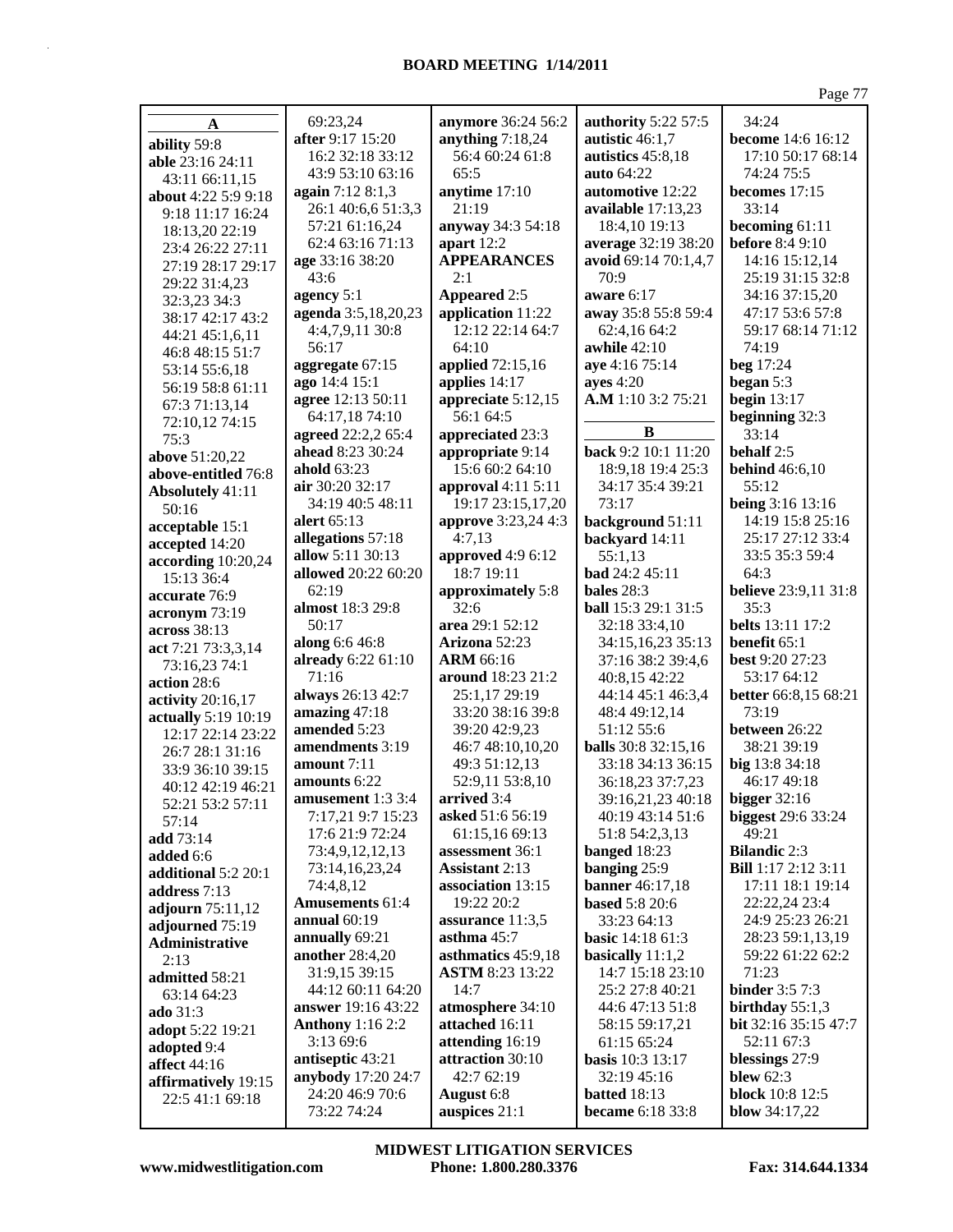| <b>blower</b> 34:23 35:7        | bring 16:17 25:14            | <b>CARSA 73:20</b>                     | close 70:10                       | consent 8:4                             |
|---------------------------------|------------------------------|----------------------------------------|-----------------------------------|-----------------------------------------|
| 39:10 51:5                      | 34:9,14 35:14                | case 9:13 11:16,19                     | closely 22:18 28:24               | consideration 9:3,9                     |
| <b>blowers</b> 34:21,22         | 39:4 40:2 41:7               | 15:8 20:6                              | coaster 37:17                     | 13:13                                   |
| blowing $62:17$                 | 61:6 67:15 69:12             | cases 16:10,18                         | coasters 6:5,5                    | considered 14:14                        |
| <b>blown</b> 47:1               | Broadway 31:10               | case-by-case 45:15                     | code 29:8 67:2                    | consistencies 25:15                     |
| board 1:5,18 3:4,19             | brochure 7:5,7               | catch $31:2$                           | coded 36:18                       | contact 56:3                            |
| 4:24 8:4 9:10,21                | <b>brought</b> 8:23 47:2,4   | <b>Catherine</b> 1:15 3:15             | coffee 4:5                        | contacts 29:24                          |
| 13:5 21:21 29:13                | 47:19                        | 23:2 60:6 65:10                        | collapse 48:10,19                 | content 32:22 33:8                      |
| 38:13 56:9 60:23                | <b>Brown</b> 2:13 5:3        | caught 58:18 59:17                     | collapses 38:16 39:8              | 34:1                                    |
| 67:21 69:2,4                    | 54:1                         | cause 40:6 49:21                       | collect 59:11                     | context 33:15                           |
| 70:15 71:24 72:4                | bubble 24:13                 | 74:3 76:8                              | collects 52:2                     | continue 9:22                           |
| 72:21 73:1 74:19                | <b>Budget 23:16</b>          | causes 39:14                           | color 36:18,19                    | continuously 34:19                      |
| <b>Boards</b> 71:17             | bugs 28:7 43:5               | cell 8:8                               | come 6:9 26:7,20                  | contracted 40:12                        |
| <b>Boardwalk</b> 31:10          | 66:13                        | center $51:22$                         | 45:13 74:19                       | contractor 40:13                        |
| <b>board's</b> 5:13 57:6        | build 28:21 49:23            | centers 54:23                          | comes 3:5 42:22                   | control 34:10 35:18                     |
| boats $55:12$                   | building $2:3$ 29:8          | Central 30:5                           | 54:5 66:19                        | 43:4                                    |
| <b>body</b> 17:14,21            | <b>built</b> 10:3 14:10,16   | certain 30:12 32:18                    | coming 26:1 27:19                 | controlled 34:9                         |
| bogged $62:7$                   | bulletin 66:5                | certainly $42:1$ 64:11                 | 34:10 51:14 56:1                  | 42:22                                   |
| <b>Bogolin 30:24 31:4</b>       | bummer $45:14$               | 69:4 71:9                              | commented 70:19                   | controversial 30:12                     |
| 31:12,13 36:1                   | bureau 68:2                  | certification 23:5                     | comments 6:9                      | controversy 33:24                       |
| 38:18 39:13 40:10               | burrito 37:15                | certifications 24:14                   | commercial 54:20                  | conveniently 69:8                       |
| 40:16,18,24 41:2                | business $4:21,21$           | Certified 76:5,17                      | 67:13                             | cool 36:10 46:9 47:3                    |
| 41:4,8,11,14,22                 | 10:15 12:14 28:22            | certify 76:4                           | <b>Commissions</b> 71:18          | 53:15                                   |
| 42:3,12,15 43:3,8               | 36:11 56:18 66:24            | cetera 13:12                           | common 21:7                       | cooperation 5:13                        |
| 44:2,13,19,22,23                | 69:1,2 74:19                 | challenge 34:18,20                     | communities 28:19                 | copies 8:23                             |
| 45:8,18,24 46:17                | busy 71:5,6                  | challenges 36:14                       | community 55:3,4                  | copy 41:3 46:19                         |
| 46:21,23,24 47:2                | buy 17:23 18:6<br>20:18      | chance 60:9 61:6                       | 68:14                             | cord 35:4                               |
| 47:6,11,13,17                   |                              | change 15:15 66:3<br>66:22 68:16 72:20 | companies 57:19<br>64:21,21       | correct 10:11 15:22<br>60:22 63:17 73:2 |
| 48:7,12,14,24<br>49:8,11,13,15  | buying $33:21$               | changed 5:17 66:16                     | company 42:16                     | 74:10                                   |
| 50:4,11,23 51:16                | $\mathbf C$                  | changes 3:19 6:4                       | 57:12,23 58:20                    | corrected 65:1                          |
| 51:19 52:1,2,4,6,8              | call 3:6 15:5 21:19          | chapter 29:18                          | 60:11                             | <b>Corvette</b> 17:11,12                |
| 52:13,20 53:19,22               | 29:15 59:15,20               | charge 12:18 52:5                      | complaints 32:11                  | 17:12,14,18,24                          |
| 54:3,4,22 55:1,11               | called 12:17 31:11           | chased 22:13                           | 38:7,7 72:13                      | $\cos t 5:10$                           |
| 55:16,21 56:2,7,8               | 31:11 60:4 72:24             | cheap 18:10                            | completely 34:11,12               | <b>Counsel 2:2</b>                      |
| <b>bolt</b> 66:22               | 73:11,13,15,23               | check 71:20                            | 34:16 36:7 39:16                  | count $27:8$                            |
| <b>bolts</b> 63:4,5,8,10,15     | calls 58:8                   | checks 60:9                            | 43:15 53:12                       | County 39:18 52:21                      |
| 63:17 64:1,3 66:1               | came 31:20 46:6              | Cheryl 30:3                            | compliance 60:21                  | 76:2,6                                  |
| 66:16                           | 63:15                        | Chicago 2:4 28:18                      | 61:7                              | couple 23:7 25:13                       |
| <b>bonded</b> 50:17             | campgrounds 55:5             | 69:6                                   | compliant 12:11                   | 26:6 28:15 30:17                        |
| book 59:16,20                   | Capital 1:9                  | chief 2:2 28:5                         | 28:9 59:23 61:5                   | 39:1 55:4 67:12                         |
| <b>books</b> 53:13              | Capitol 2:16 7:15            | chiefs 50:19                           | 61:11                             | course 40:1 43:15                       |
| both 23:11 24:13                | carbon 32:23 33:3            | China 40:11,12                         | comply 28:9                       | courts 57:9                             |
| 53:15 62:15 64:17               | 33:10,12,21 34:1             | choice 63:5                            | component 11:24                   | covered 28:18                           |
| 64:18                           | cards $75:1$                 | circumstances                          | 18:3                              | covers 5:10 73:3,11                     |
| bottle 38:4                     | care 23:4 39:22              | 60:15 62:6                             | comport 67:7                      | cow 35:6                                |
| bottom 39:7                     | 49:20 50:15                  | civil 57:10                            | computer 66:7                     | CO2 37:23 41:14                         |
| <b>bounce</b> 37:17 54:3        | careful 74:6                 | claustrophobia                         | concern 17:9 18:22                | <b>CRAP 74:4</b>                        |
| 54:13,14                        | cares $51:1$                 | 47:8                                   | 29:6 38:15 50:7                   | crazy 37:19 53:11                       |
| boundaries 53:9                 | carnival 1:3 3:4             | claustrophobic                         | 50:13                             | create 44:12                            |
| <b>break</b> 25:19              | 6:20 7:17,21                 | 37:11                                  | concerned 32:23                   | creates 68:7                            |
| breathalyzer 45:10              | 72:24 73:9,11,12             | clean 43:9,15,18,21                    | 36:6 50:9 54:11                   | crew 50:16,19                           |
| 45:10                           | 73:13,15,23,24               | 44:18 67:6                             | concerns 34:6 38:10               | criminal 57:8                           |
| <b>Brian</b> 2:13 5:3           | 74:4,11,12                   | cleaned $43:3,5$                       | concluded 75:20                   | critical 63:7 64:3                      |
| 22:22 23:14 24:9                | carnivals 42:4               | cleaning 44:7                          | confusion 68:7<br>connection 76:7 | 68:5                                    |
| 25:16 26:2 27:12<br>28:21 62:13 | 61:10 73:8<br>Carolina 31:10 | clear $65:12$<br>cliff 65:7            | connections 19:3                  | Crowne 1:8<br>crux 12:16                |
| Bridge 65:22                    | carrier 21:8                 | Clorox 44:8                            | consensus 13:7                    | CSR 2:18 76:18                          |
|                                 |                              |                                        |                                   |                                         |

**www.midwestlitigation.com Phone: 1.800.280.3376 Fax: 314.644.1334 MIDWEST LITIGATION SERVICES**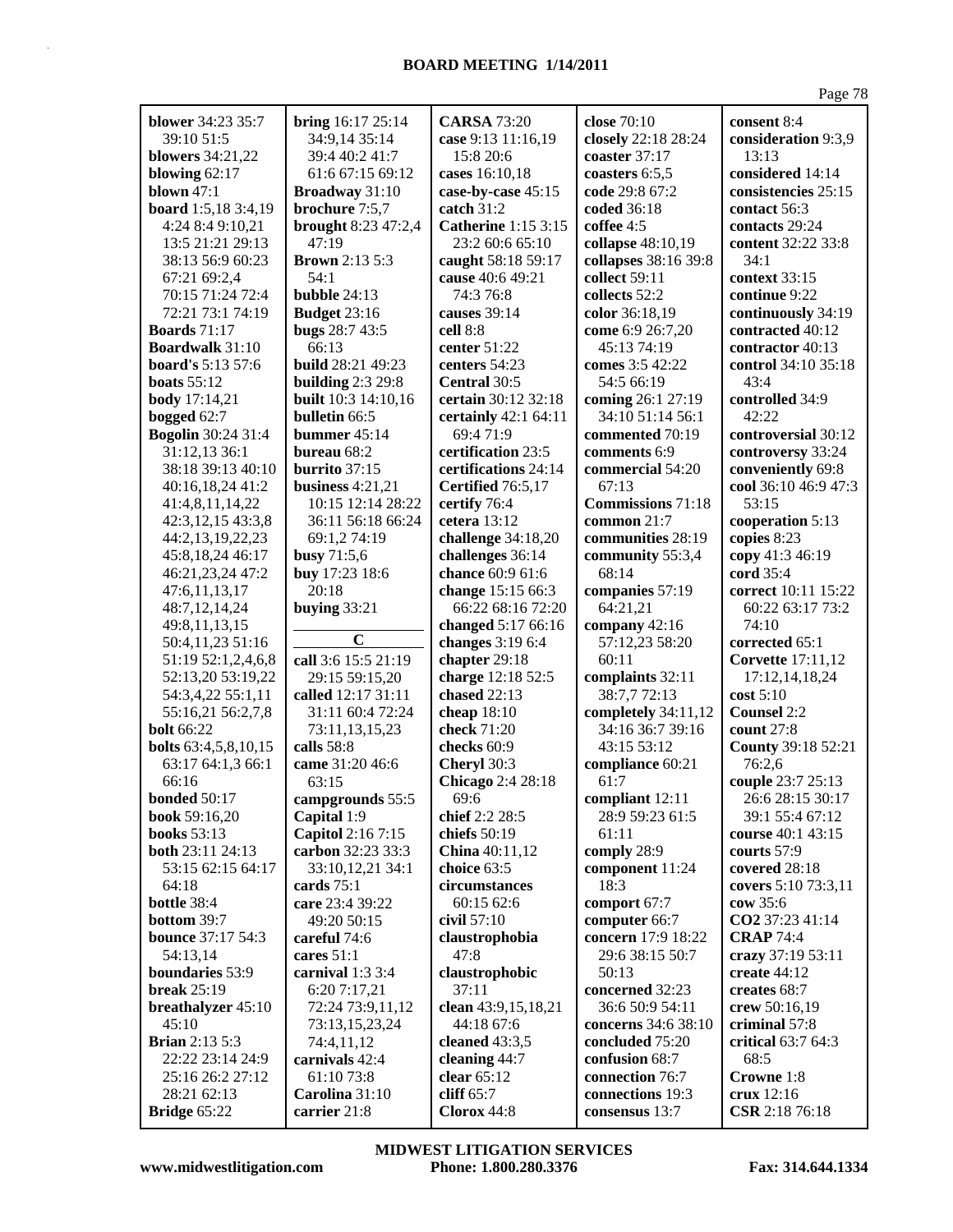|                          |                             |                      |                     | Page 79             |
|--------------------------|-----------------------------|----------------------|---------------------|---------------------|
| curiosity 70:18          | 28:15,23 29:4,13            | discussed 13:1       | edge 34:15,21 35:5  | et 13:11            |
| current 10:21 14:15      | 29:24 30:6                  | discussion 20:13     | 35:15,15 54:16      | Eurobungy 40:20     |
| 23:5                     | depending 14:4              | 65:3 69:2            | effect 7:15 14:16   | evaluations 20:5    |
| currently 8:5 13:16      | depends 11:12               | disinfectant 44:9    | 15:10,16,21         | even 6:18 19:12     |
|                          |                             |                      |                     |                     |
| 24:8 66:12 67:7          | 53:22 55:16                 | distance 18:22       | effective 6:13,18   | 52:13 58:21 68:22   |
| cut 23:21                | depth $10:1$                | distributed 33:4     | 57:10               | 71:15               |
| cutout 39:2,2            | depths 39:12                | distributorships     | effort 26:24 61:13  | event 16:18 43:16   |
| <b>Cynthia</b> 2:18 76:4 | design 8:24 10:17           | 18:7                 | egress 17:2         | 52:22 53:22,24      |
| $C-13002:4$              | 10:19 16:21 40:10           | diver 30:21          | eight 38:21 57:13   | events 31:23 54:18  |
|                          | 40:13 48:9                  | division 1:3 29:23   | either 12:23 19:21  | 55:4                |
| D                        | designed 14:4 19:1          | 30:3 64:14           | 72:3                | ever 38:6 48:23     |
| <b>dad</b> 46:6          | designs 48:9                | dizzy 38:4           | electric 53:9       | 57:21               |
| daily 32:19 44:7         | details 25:9 26:10          | documented 11:4      | electrical 35:8     | every 11:10 13:8    |
| Dan 3:9 70:3,18          | determine 11:21             | doing 17:17 28:11    | electricity 36:6    | 15:18 20:8 24:16    |
| 72:3,4                   | detrimental 45:17           | 29:16 31:21 32:10    | elevate 10:5        | 24:17 36:1,23       |
| dangerous 42:20          | developing 20:15            | 32:14 36:4,10        | Eli 65:22           | 43:5,10 66:4,16     |
| Daniel 1:17              | device $21:10$              | 58:8 66:7            | em 18:5 19:5,5 20:7 | 71:23               |
| <b>data</b> 66:13        | <b>differ</b> 17:24         | <b>Don</b> 66:12     | 23:5 27:2 31:1      | everybody 6:20      |
| date 24:23 67:6,16       | difference 68:4             | done 8:17 12:7,14    | 32:4 34:16 35:14    | 25:14 28:8 59:2     |
| dates 69:14 70:14        | <b>different</b> 15:3 28:19 | 14:19 25:11 27:11    | 37:4 40:4 41:5      | 62:9 63:14 65:24    |
| daughter 31:18           | 32:15 34:6 39:1             | 30:19 32:17 34:2     | 43:15 45:11,16      | everybody's 9:3     |
| 33:21 47:9 54:4          | 44:2 48:18 49:23            | 40:1 54:9 64:22      | 46:21 49:4 50:19    | everyone 47:11      |
| day 15:9 25:13 38:2      | 53:12 55:6,11               | doubt $64:1$         | 51:22 55:7,12,13    | 52:24 54:5          |
| 43:5,14,15,16            | 66:10                       | Doug 2:11 5:23 7:9   | 55:15 57:19 58:13   | everyone's 7:3      |
| 59:24 63:6,16            | differently 32:15           | 10:2 21:17 56:3      | 58:19 60:4,5,5,6,8  | everything 5:17     |
| days 25:4 26:2,6         | difficult 21:14             | 56:11,13             | 61:5,6,10 62:14     | 8:16,17 33:24       |
| deadline 68:2            | dilemma 13:5                | <b>dove</b> 42:24    | 63:9,10 65:4 66:3   | 35:21 43:21 49:22   |
| deal 30:6 57:9           | dilemmas 19:20              | down 13:6,8,21 17:3  | employees 45:20     | 51:20,23 54:15      |
| dealers 18:7             | dimensions 20:23            | 22:13 23:8,20,20     | enclosed 29:7 33:7  | 60:8                |
| dealing 32:12 43:6       | dioxide 32:24 33:3          | 25:16 27:12 28:1     | encompass 14:22     | everywhere 37:18    |
| dealt 6:10 20:6          | 33:10,12,22 34:1            | 28:22 35:19,22       | end 26:16 36:20     | exactly 11:13 15:17 |
| 32:12                    | <b>Director</b> 1:15 3:3,9  | 37:3,17 46:5 49:9    | 38:5 43:16,16       | 72:17               |
| death $28:5$             | 3:11, 13, 15, 22 4: 3       | 49:16 52:16 55:15    | 46:13               | example 18:9 19:12  |
| December 6:12,13         | 4:9,16,18,20 5:18           | 62:7 63:15 67:5      | ended 31:6          | 23:6 61:22 63:2     |
| 6:19                     | 6:23 7:2,6,20 8:3           | draft $8:4$          | engineer 10:7 11:21 | 64:20               |
| decide 72:4              | 8:9,11 9:6 19:19            | drags $37:4$         | 12:11 13:4 16:8     | excuse 22:11        |
| decided 18:9             | 19:24 20:9,11,20            | drifting 55:8        | 16:14,20 18:18      | existing 11:18      |
| decision 65:11           | 21:15,22 22:2,6,8           | drip 35:9            | 19:2,10 21:21       | exits 56:9          |
| deck 34:8,9 48:24        | 23:15 24:3 26:11            | Driskill 70:18       | engineered 18:11    | expand 28:19        |
| 49:23 51:18,20           | 26:15,18 28:14              | drive 21:3 23:11,20  | 18:13,16            | expanding 50:13     |
| dedicated 23:6           | 29:21 40:17 45:2            | 23:20                | engineering 10:20   | expect 13:9         |
| deep 43:13,13            | 47:4,7 48:5 55:24           | driver 9:11,15       | 10:21,24 11:20      | expense 23:10       |
| definitely 27:21         | 56:5,11,13,16               | drivers 20:4         | 12:6, 17, 19 13:23  | expenses 23:21      |
| 70:7                     | 57:3 58:6 59:24             | driving 23:8         | 14:20,20 15:4       | experience 29:20    |
| definition $6:4$ 21:10   | 60:14,23 62:18              | due 20:22 28:20      | 17:16,22 19:17      | explosion 42:3      |
| definitions 6:6          | 65:15 66:18,23              | 30:16                | enough 23:4 24:9    | extensive 40:22     |
| 73:10                    | 67:9,11,17,20,23            | dumpsters 8:17       | 43:12 45:5 49:19    | extent 38:5         |
| deflate 48:23            | 68:12,19 69:10,13           | DuPage 39:17         | ensure 9:15         | extenuating 60:14   |
| deflated 34:16           | 69:20 70:5,9,13             | during 6:10 43:14    | entered 66:14       | extra 23:7 48:24    |
| deflating 34:12          | 70:20 71:1,5,8              | 68:22                | entertain 3:22      | 62:10               |
| degree 29:1 50:20        | 72:6,8,12,18 73:4           |                      | environment 9:12    | extremely 29:2      |
| deliberately 57:24       | 73:15,20,24 74:16           | E                    | 35:19               | eye 12:1            |
| demonstration 49:7       | 74:18,21,23 75:7            | each 43:16           | especially 11:24    | eyes 52:4           |
| department 1:3 2:3       | 75:10,14,16,18              | earlier 26:21        | 20:3 36:5 43:6      | e-mail 25:8 41:11   |
| 2:5 5:4 22:10,11         | Dirksen 1:9                 | ease 34:2            | essence 10:13 20:23 | 48:7 70:14,20       |
| 22:19 23:14 24:3         | discuss $9:23$ 10:1,19      | easier 35:16,18 49:3 | 21:8                | 71:14,19            |
| 41:12                    | 26:8 61:1 67:21             | easily 18:10         | essentially 14:23   | e-mailed 60:5       |
| departments 28:2         | 75:4                        | easy 5:14 65:9       | estimates 5:9       |                     |
|                          |                             |                      |                     |                     |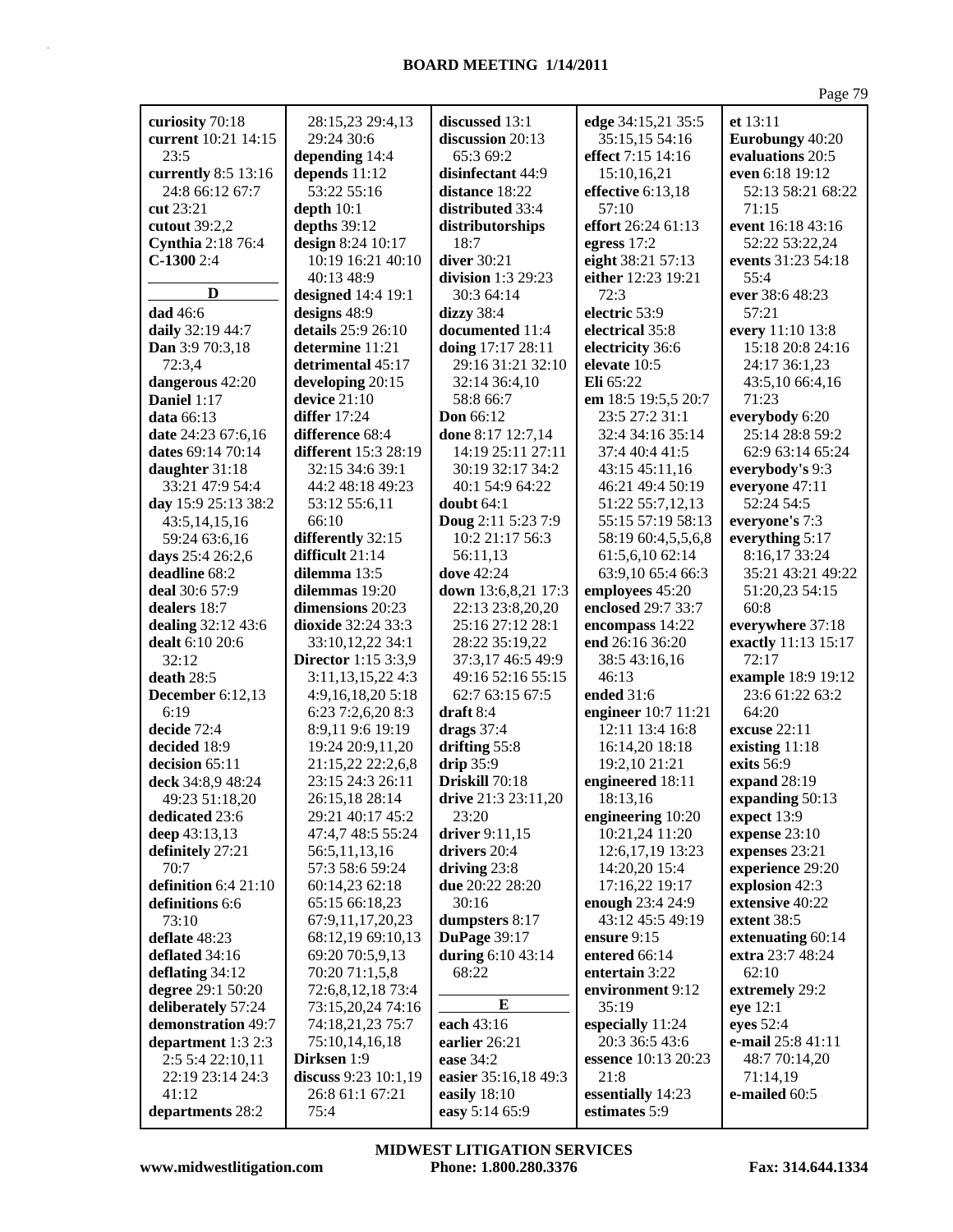| $\mathbf F$              | 37:22 51:2,3 59:9     | 31:17 34:2,24              | 23:7,13 24:19,23         | happen $33:7,8$      |
|--------------------------|-----------------------|----------------------------|--------------------------|----------------------|
|                          | 61:5,12               | 35:8 36:8,12,13            | 25:21,24 26:5,9          | 39:17 50:16 62:8     |
| faced 13:4,5             | finds 59:14           | 40:11 41:4 49:11           | 37:19 40:6 42:5,7        | happened 9:15        |
| fact 13:2 20:6 64:13     | fine 16:9 60:6,8,12   | 51:14 62:16 70:20          | 42:8,18 44:15            | 37:12 39:23          |
| factor 33:8,11,12        | 64:8 65:4,11,11       | 72:11,11 74:2              | 46:9 50:9,14,15          | happening 42:6       |
| fad $42:5$               | 70:2                  | frustrated 27:6            | 51:1 54:11 62:4          | happens 43:20 52:9   |
| fail 16:12               | fined 57:13 58:4      | frustrates 27:17           | 63:9 64:2 65:2           | happy 21:15,20       |
| fair 39:18 52:21         | 60:17                 | frustrating 58:10          | 68:11 72:10              | 25:1,5 26:8 56:22    |
| 53:23 59:1 62:15         | fines 60:18           | full 46:2 70:7             | gone 4:23 42:5           | 57:1 59:7            |
| 63:21                    | fire 28:2,3,4,15,22   | fun $55:5$                 | gonna 35:10              | hard 13:3 26:2,24    |
| fairly 36:3 46:8         | 29:3,5,12,24 30:6     | further 10:1 31:3          | good 7:8 21:22 28:6      | 27:2,14 39:1,13      |
| 52:24 53:6               | firefighters 28:18    | 74:19                      | 28:23 29:11,14           | 57:8 58:12 62:13     |
| fairness 69:6            | firm $17:16$          | FYI 65:20                  | 40:7 41:4 45:13          | 65:18 66:14          |
| fall 18:21 20:24         | firms 12:17           | F1193 11:2                 | 46:9 49:9 50:6           | harmful 33:14        |
| 49:3                     | first 3:18 4:4,11 5:4 | F2291 10:18 12:12          | 52:16,18 69:22           | 45:20                |
| falling 37:18 39:16      | 26:16 29:13 35:17     |                            | 73:21 74:5 75:5          | hate $74:3$          |
| falls 21:7 55:18,19      | 41:14 44:14 50:2      | G                          | gotten 57:4 63:16        | haunted 27:2,3,4,18  |
| family 50:18 56:9        | 52:22 55:2,4          | game 15:3 55:6             | 63:23 74:2               | 28:2,14 29:6         |
| <b>Fancy 61:4</b>        | 57:15 61:13 63:5      |                            | Governor's 22:3          | having 3:4 27:18     |
| far 16:15 22:22 24:1     | 70:7,9                | garage 10:3,6 15:1<br>15:2 | 71:12,17                 | 55:773:22            |
| 24:13 32:22 34:1         | five $3:16$ 14:11     | gave 13:17 57:14,16        | $graph 40:3$             | hazard 38:15 44:11   |
| 41:23 53:16 61:9         | 15:18 32:2 33:20      | generally 9:6 69:15        | graduating 70:6          | hazards 18:21        |
| fast 26:3 40:4           | 36:21 37:4 42:18      | generic 40:9,15            | graduation 70:5          | head 18:13 35:17     |
| fault $65:12$            | 42:19 52:1 66:4       | generous 58:22             | grandfathered 14:8       | 56:14,15             |
| favor 4:16 75:14         | fix 61:15,1662:17     | gentleman 58:21            | 15:11,20                 | heads $54:2$         |
| feasible 43:10           | fixed 61:17,21        | germs 44:4                 | great 6:1 28:10 29:4     | health 29:23         |
| feather 16:22            | 62:11 63:2 65:6       | gets 57:4                  | 31:19,21 36:12           | hear 23:24 49:11     |
| <b>February</b> 24:19,22 | float $55:10$         | getting 5:16,23 8:17       | 44:10 67:17              | 60:15                |
| 25:4 26:16 68:2          | Florida 70:22         | 13:3 18:23 24:7,8          | greatest 33:19           | heard 20:12 34:1     |
| fee 4:22 6:3,6,17,19     | fly $58:1$            | 24:19 27:13 36:14          | ground 35:1,17           | 36:12 75:8           |
| 8:11 59:11,11            | flying $23:9,11$      | 53:10 59:4 61:11           | 55:7                     | hearing 1:8 3:1 6:11 |
| feedback 74:2            | folks 69:13,22        | 64:21 72:2                 | group 4:17 21:16         | 6:12 75:20           |
| feel 45:11,13 63:21      | <b>follow</b> 35:24   | girl 32:20 38:1            | 25:11 43:7 47:12         | heart $9:1$          |
| 72:3                     | following 21:23       | give 5:24 22:7 25:18       | 75:15                    | heck 75:2            |
| feeling 37:14 62:23      | 22:3 27:17            | 31:2 59:22 60:10           | grown 42:24              | height 18:22 42:11   |
| fees 5:20,22 6:21        | foot 30:19            | 61:6 62:14 63:6            | guess 6:6 12:13 61:8     | 42:14                |
| 60:19,19                 | <b>force</b> 28:6     | 64:20 71:6                 | 62:23 71:11              | held 1:8 16:4,5      |
| feet 30:21 34:24         | forces 7:23           | given $5:21$               | guest 30:23              | hell 75:1            |
| 35:16 39:14 51:22        | forearm 40:4          | gives $55:9$               | guidance 25:24           | help 21:20 26:3      |
| <b>felt</b> 38:4         | foregoing 76:9        | giving 23:2 24:5           | guidelines 36:5          | 29:4 39:6 52:24      |
| festival 58:7,12         | forgot 35:20,22       | 25:23 68:21                | guns $69:12$             | helped $5:10$        |
| few 6:3,4 26:1 42:5      | formulate 13:18       | glad 23:24 59:6            | guy 22:19 35:6 37:4      | her 51:12,13         |
| 44:19                    | forty 24:17 53:1      | gloves 43:20               | 37:13 39:20 46:1         | hey 22:19 29:16      |
| fiberglass 17:20         | forward 5:6 48:5      | go 6:22 10:5,7 11:20       | 46:10 51:4,6             | 63:6                 |
| field 8:20 25:18         | 68:24                 | 13:10 14:23 15:10          | 52:17 53:6,14            | <b>High 50:21</b>    |
| 26:1 66:18               | found 31:20 33:1,24   | 16:15 17:16,16             | guys 29:16 36:13         | higher $16:4$        |
| fifth $5:2$              | 37:14,24 51:3         | 18:5 22:20 29:4            | 45:7                     | him $22:7 25:18,21$  |
| fight 44:11 45:22        | 52:12                 | 30:24 35:17 37:11          |                          | 25:23,24,24 27:20    |
| fighting $45:19$ $49:4$  | four 9:9 23:20        | 38:21 43:20 54:10          | $\bf H$                  | 37:19 46:1,10,13     |
| 49:4                     | 36:11 38:3 52:9       | 60:6 61:4 62:10            | half 41:15               | 51:6 59:21,22,23     |
| figure 30:3              | four-year $18:13$     | 63:5 65:19                 | halfway 65:18            | 59:24 70:20 71:2     |
| figuring $38:12$         | freak $37:1,248:20$   | goal 13:13                 | hall 49:10               | 71:3,8,9,10,22,23    |
| filed $6:8$              | free $59:4,18$        | goes 15:10 32:19,22        | hand 33:5 35:21          | 72:8,9               |
| filing $6:10$            | fresher 9:3           | 36:10                      | <b>handle</b> 50:6 66:22 | hire 5:11 50:23      |
| fill 5:2                 | from 5:9 7:22 8:17    | going 5:5 10:14            | handling $8:18,19$       | hired 52:23 53:2     |
| filled 22:1 39:14,15     | 11:10 13:17 16:17     | 13:2 14:1 16:20            | <b>hands</b> $37:349:16$ | hit 27:2 54:15       |
| filling $49:1$           | 16:18 17:3 18:4,6     | 16:21 17:3 18:8            | hand-held 34:21          | hitch $17:11,12,14$  |
| find 16:8 17:19          | 23:12,15 27:11        | 22:22,23,23,24             | hangers 65:7             | 17:17,20,24          |

**www.midwestlitigation.com Phone: 1.800.280.3376 Fax: 314.644.1334 MIDWEST LITIGATION SERVICES**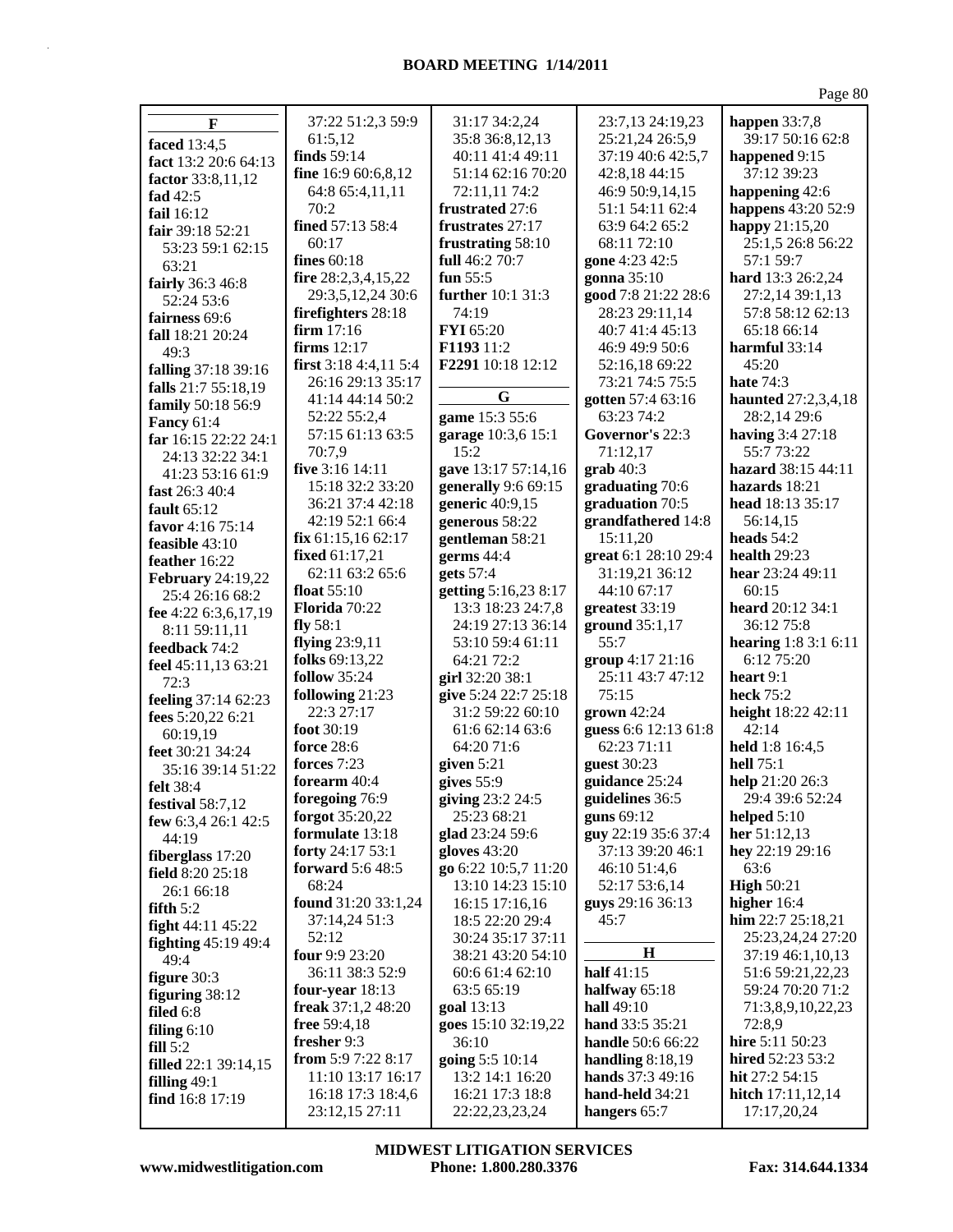| hitting 46:3                                  | 56:23 57:11,12                            | 25:22 50:21                                 | 36:17,19 37:1                         | 72:7 73:3,16                  |
|-----------------------------------------------|-------------------------------------------|---------------------------------------------|---------------------------------------|-------------------------------|
| hold 17:7 32:16                               | inflatables 27:16                         | in-house $24:18$                            | 46:9 47:15 57:22                      | knowing 64:2                  |
| 64:11                                         | 57:13                                     | issue 10:17 12:16                           | keeps 52:2                            | knowledge 64:12               |
| <b>holding</b> 17:4 39:7                      | inflate 35:13 39:10                       | 15:23 17:4 34:5                             | key 30:4 49:18                        | known $27:1$                  |
| holds 30:20 49:2                              | 48:22                                     | 36:16 37:13,21                              | kid 38:8 40:3 46:5                    | knows 8:24                    |
| <b>hole</b> 39:9                              | inflated 39:17                            | 39:15 49:18 57:9                            | kids 39:3 40:2 42:8                   |                               |
| <b>Holy</b> 35:5                              | information 29:14                         | 59:6 61:17 62:3                             | 42:13 45:13 50:21                     | L                             |
| home 31:16 65:19                              | 48:6 56:3                                 | 62:11 63:8,18                               | <b>kill</b> $9:12\,44:3$              | Labor 1:3 2:3,5               |
| homemade 13:20                                | informing 7:8                             | <b>issues</b> 7:10 14:12,13                 | killed $9:16$                         | lack 50:7                     |
| homeowners 54:24<br><b>honest</b> 41:15 43:11 | ingress 17:2<br>initiatives 7:21          | 16:24 28:8 32:12<br>38:647:8                | kind 14:7,18 25:17<br>27:16 28:7 31:7 | lacking 8:20<br>ladders 17:2  |
| honestly 8:15                                 | 27:24,24                                  | item 3:18 4:11 8:13                         | 32:8 33:16,17                         | lady 38:1 46:10,12            |
| hope $15:5$                                   | injured 62:19                             | 22:9 30:7 56:17                             | 35:12 37:19 38:9                      | 46:14                         |
| hot 9:13 38:2                                 | injuries 32:11 35:19                      | 66:9                                        | 42:23 44:5 45:9                       | lake 55:5,12                  |
| hour $1:103:3$                                | inner 48:15                               | items 9:9 40:22 69:3                        | 45:10 59:18 61:9                      | <b>Lakes</b> 55:5             |
| hours 24:17 53:5,10                           | insane 39:22                              |                                             | kinds $37:541:19,23$                  | language $67:1,4,15$          |
| house 27:2 54:10                              | inside 29:5 33:4,11                       | $\bf J$                                     | <b>Kirschner</b> 1:17 3:9             | 68:10,19                      |
| houses 27:3,4,19                              | 34:13,23 36:15                            | J1:16                                       | 3:10,21 4:15                          | large 6:5 29:1                |
| 28:2,14 29:6                                  | 37:11 42:21 43:17                         | Jacksonville 26:11                          | 16:24 18:20 21:7                      | largely $12:16$               |
| huge 42:7 73:7                                | 43:20 44:1 46:3                           | <b>January</b> 1:8 6:19                     | 21:18 35:23 38:10                     | LaSalle 2:4                   |
| hundreds 32:2                                 | 49:12 54:5                                | 76:8                                        | 39:12 44:11,17                        | last 4:22 5:9 6:15,23         |
| hurt 45:21                                    | inspect 27:5 53:3,4                       | <b>JCAR</b> 6:12,12                         | 46:16,19 48:9                         | 17:1 25:4 26:21               |
| hygienic 43:2                                 | inspected 59:4                            | <b>Jenny 44:24</b>                          | 51:17 52:7 53:18                      | 27:3,5,14 30:7,14             |
|                                               | inspection $1:3$ 13:18                    | job 7:8 49:9 50:24                          | 53:21 67:3,10,12                      | 31:22 32:3,5 42:9             |
| I                                             | 25:18 59:11 60:19                         | 52:18 62:13                                 | 67:19,22 68:4,7                       | 50:16 52:21                   |
| idea 35:11 36:7 75:5                          | inspector $2:12,13$                       | <b>Joe</b> 27:19 30:14                      | 70:1,4 74:6,13                        | late 67:23                    |
| iffy $42:19$                                  | 5:2,10 8:20 13:9                          | 59:15,20,22                                 | knew 33:3 57:24                       | later 37:14                   |
| ignore 14:1                                   | 23:17 52:23 53:2                          | JOHNSON 72:1                                | 58:3,5 63:8                           | law $59:19$                   |
| <b>illegal</b> 22:13 58:8                     | 58:13 61:20 62:9<br>66:18                 | 75:8                                        | knock 54:6,11                         | lawsuit 30:16                 |
|                                               |                                           |                                             |                                       |                               |
| <b>Illinois</b> 1:2,10 2:3,4                  |                                           | <b>Joiner</b> 2:13 57:22                    | knocking 54:2                         | lawsuits 30:17                |
| 2:16,18 30:5 76:1                             | inspectors 11:23                          | 58:3 68:18 69:18                            | know 5:1,7,8,9 6:2                    | leading $40:21$               |
| 76:6                                          | 12:3 14:23 15:5                           | 70:3,22 72:16                               | 7:8,23 8:1 9:17                       | leaf 10:5,8 34:21,22          |
| immediately 39:6                              | 23:7 26:23 30:1                           | 73:6,10 74:8,12                             | 10:21 11:4,15,19                      | 34:23 39:10 51:5              |
| implementation                                | 32:7 36:13 52:11                          | <b>July 70:11</b>                           | 14:19,21,23 15:5                      | learning 53:16                |
| 4:22                                          | 59:8 61:4                                 | <b>jump</b> 29:13                           | 15:23 16:8,13,15                      | least 13:16 14:12             |
| important 50:1                                | instead 16:12                             | June 69:16,19,20,22                         | 16:16,17 19:21                        | 23:21 32:4 36:23              |
| impose 57:7                                   | insurance 42:16                           | 70:8,10                                     | 20:12 23:17,18                        | 43:14<br>leave $25:2$         |
| imposed 56:20                                 | 60:2 67:4,7<br>integrity 13:11 17:4       | jurisdiction 73:1                           | 25:4,7,19 26:8<br>27:4,16,20,24       | leaves 44:5                   |
| impossible 13:3<br>43:13                      | 64:6                                      | just 5:8 8:11 10:22<br>11:23 12:20 13:5     | 28:23 29:5,15                         | left $33:11\,35:21$           |
| impressed 52:19                               | interest 9:21 25:10                       | 16:6, 16, 17 23:19                          | 30:8,13,16,16,19                      | legal 2:2 22:17               |
| inches 39:13,19                               | 31:7 71:19 72:10                          | 25:7 27:8 28:5                              | 31:14 32:5,14,15                      | legally $63:14$               |
| include 8:7                                   | interested 41:17                          | 31:2,7 36:4 37:15                           | 33:2,15 34:18                         | legislative $2:127:16$        |
| incorrect 7:11                                | 42:1 61:2                                 | 38:9 42:21,24                               | 35:11 36:4 37:20                      | 68:1,22                       |
| increase 4:22 6:3,18                          | interesting 32:9                          | 43:24 46:4,8 48:7                           | 39:22,23 42:1,3,6                     | legislature 68:9              |
| 6:19 8:11                                     | 33:1                                      | 56:4 57:8 58:10                             | 42:15 44:7,20                         | 73:17                         |
| increases 6:7                                 | interests 71:11                           | 58:17 59:13 61:2                            | 45:2,5 49:19                          | legitimate 14:8 58:9          |
| indeed 27:4                                   | interfere 35:10                           | 63:1,18 65:5,12                             | 51:14 52:13,18                        | legitimately 11:19            |
| indicate 19:1                                 | intermediate 6:5                          | 65:20 66:3 68:5                             | 53:3 54:16 56:4                       | length $25:12$                |
| indicates 47:14                               | internal 11:24                            | 68:20 70:18 71:2                            | 56:23 57:6,17                         | less 36:24                    |
| 59:16                                         | international 10:23                       | 71:22 73:7,12,21                            | 58:11,12,16,18,22                     | let 9:24 25:7 45:11           |
| indicating 19:6,8                             | internationally                           | 74:14 75:6                                  | 59:1,19,22 61:8                       | 45:16 56:4 63:9               |
| individual 13:2                               | 10:22                                     | K                                           | 61:10,10,14,22,23                     | 64:2,17 69:15                 |
| 54:24                                         | interviewed 35:3                          |                                             | 62:7,12,14,24                         | letter $57:1659:19$           |
| <b>industry</b> 18:1 28:13                    | interviewing 51:6                         | Kankakee 29:12                              | 64:6,8,14 65:2,3,6                    | letters 59:16<br>let's $71:7$ |
| 40:18 42:2 72:11<br>inflatable $35:7,16$      | investigated 37:21<br>investigating 57:16 | <b>KATHERINE 2:2</b><br>keep 8:6 23:5 24:11 | 65:7 66:19,20<br>67:24 68:1 69:15     | levels $24:10$                |
| 48:17 53:20 54:8                              | involved 21:21                            | 26:9 29:10 35:19                            | 70:24 71:3,11,18                      | liability 13:12               |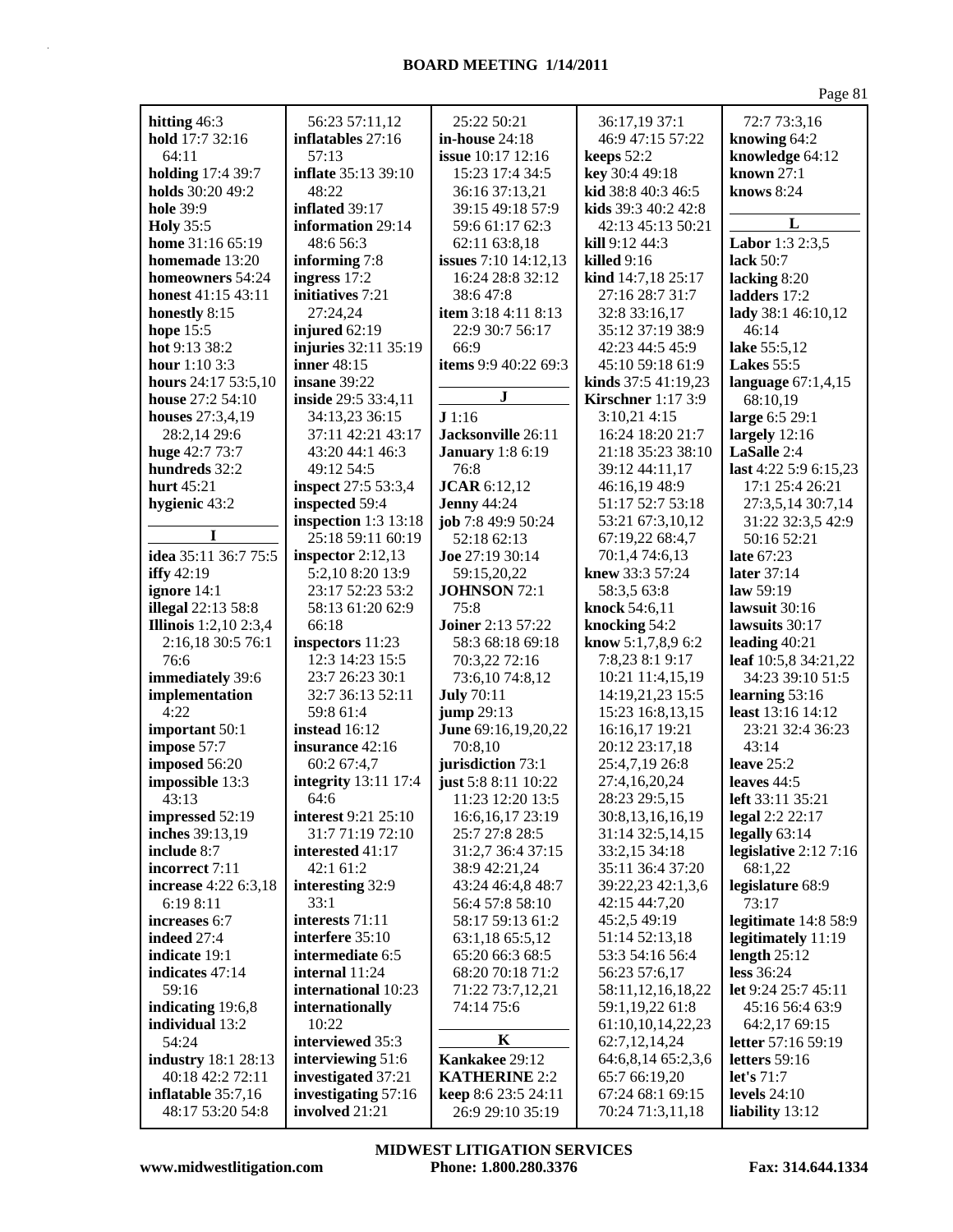| Liaison 2:12                         | 73:10                                  | 8:24 9:21 10:15                        | <b>MIDWEST 2:15</b>                  | much 14:17 23:3                        |
|--------------------------------------|----------------------------------------|----------------------------------------|--------------------------------------|----------------------------------------|
| License 2:19 20:20                   | looked 20:8 69:15                      | 10:16 11:9,11                          | might 7:24 8:6                       | 25:18,21 30:10,20                      |
| licensed 21:11                       |                                        | 12:15                                  | 29:21 57:10 64:8                     | 32:17 33:10 36:5                       |
| lift $11:8$                          | looking 19:24 20:2<br>25:13 46:22 69:4 | many 6:2 10:22                         |                                      |                                        |
| like 9:13 11:13                      | lose $46:10$                           |                                        | 64:8 67:23 68:20<br>75:4             | 44:17 50:15 54:12                      |
| 12:18 14:18 15:17                    |                                        | 16:18 30:9 51:6,7                      | mile 23:7 62:10                      | 62:14 66:15 75:18<br>mud 62:7          |
|                                      | losing $24:14$                         | 58:8,20,20 60:7                        | million 33:13                        |                                        |
| 16:7 20:4 21:16<br>21:21 22:21 23:22 | loss 30:17<br>lot 5:18 8:20 10:23      | <b>March</b> 26:16<br>Marcia 2:13 5:16 | mind 9:3 34:2 57:22                  | multiple 66:9<br>must 11:3             |
| 26:16 27:16 31:12                    |                                        | 5:23 7:9 8:17                          | 61:14 63:7 72:9                      | myself 23:1 54:16                      |
| 31:13 32:2 33:2                      | 14:3,22,24 16:18<br>23:3 25:22 27:6    | 58:19 59:15,15,21                      | mine 38:8                            | 63:22                                  |
| 34:7 35:11 37:16                     | 28:10,24 29:16,24                      | 60:4 68:17 69:17                       | minimum 36:22                        |                                        |
| 37:16 41:20 43:11                    | 31:6 34:20 35:18                       | 70:20 71:13                            | 42:14                                | $\mathbb N$                            |
| 45:2,4,6 46:12                       | 42:3 44:2 55:3,11                      | Margaret 22:23                         | minus 6:4                            | <b>NAARSO</b> 22:22,22                 |
| 50:5 51:5 53:11                      | 58:17,22 62:6,8                        | 23:1,4 24:10                           | minutes 3:24 4:12                    | 22:23,23,24                            |
| 53:11 55:2 58:19                     | 72:18 75:2                             | Maricopia 52:21                        | 4:13 30:22 33:12                     | name 30:23 40:9,15                     |
| 58:22 59:1 61:2                      | lots 52:4 66:21                        | market 38:22                           | 33:20 38:3 44:19                     | 40:16,19,19 44:8                       |
| 63:21 64:8 66:8,9                    | love $24:20$                           | <b>marvel</b> 17:22                    | 44:20 45:1 52:8,8                    | 74:3                                   |
| 66:15 71:11,18,22                    | loves $47:10$                          | Maserati 17:13                         | mirror $68:19$                       | nation 30:11                           |
| 72:4,7 73:20                         | <b>Lysol 43:24</b>                     | $\text{mask } 45:3$                    | misnomer 73:7                        | nationwide 13:24                       |
| 74:24 75:10                          |                                        | material 44:5 48:18                    | miss $65:21$                         | <b>NDT</b> 65:23 66:10                 |
| limit 42:11 67:13                    | M                                      | <b>math</b> 30:19                      | mistake 58:10 64:24                  | <b>NDTs</b> 64:20 66:9                 |
| 68:8                                 | M 1:15 2:18 76:4                       | matter $62:10$                         | mitigated 14:13                      | necessarily 16:23                      |
| line 35:9 43:12                      | made 14:24 16:21                       | maturity 50:20                         | modification 17:17                   | 18:12 19:11,13                         |
| lines $8:18$                         | 48:17                                  | maximum 30:22                          | 18:6                                 | 45:5                                   |
| link 16:12 51:4                      | main 38:22                             | may 7:24 47:4                          | modified 12:24 15:9                  | need 8:6 10:4 11:6                     |
| list $60:16$                         | mainly 20:6                            | 69:15                                  | 15:12 16:17                          | 11:21 18:17 21:24                      |
| listed 7:3                           | major 58:7                             | maybe 29:24 30:2                       | modify 11:10 17:10                   | 26:21 41:21 43:3                       |
| lists $10:21$                        | majority 18:5                          | 32:2 44:20 62:7                        | modifying 11:17                      | 69:3 71:15 73:19                       |
| literally 25:3 46:2                  | majorly 64:18                          | 67:5,21 71:14,19                       | 17:15                                | needs 5:1 20:3                         |
| <b>LITIGATION</b> 2:15               | make 4:7,13 15:2                       | mean 11:2 12:15,17                     | money 51:10 52:2                     | 25:14 29:7,7 72:3                      |
| little 9:2 32:16                     | 23:5 27:1 35:9                         | 13:20,23 14:10                         | monitoring 10:15                     | 72:4                                   |
| 35:15 38:4 39:9                      | 36:2,3 40:13                           | 15:8 16:6 21:11                        | monster 8:13,14                      | negative 47:12                         |
| 47:7 67:3 68:21                      | 49:23 50:19 65:10                      | 42:13 45:19 59:5                       | 10:2,15 11:17                        | neither $62:15$                        |
| load 39:2                            | 65:12 68:4,13                          | 60:17 63:2 69:15                       | 12:19 13:15,18                       | never 5:14 32:8                        |
| loading 37:8 51:10                   | 75:10,12                               | 72:3 73:4 74:17                        | 16:1,15,21 18:3                      | 33:8 34:3 38:7                         |
| 51:23                                | makes 20:23 48:17                      | meaning 55:9                           | 19:20 20:24                          | 41:4 53:14                             |
| loads 10:19 11:22                    | 49:3                                   | means 9:14 17:2                        | month 22:3 70:5                      | new 6:21 7:13 15:10                    |
| 12:11                                | making 19:3 21:3,4                     | mechanic 10:6                          | months 30:2                          | 15:20 16:5,13                          |
| <b>local</b> 28:2                    | 49:18,19 53:9                          | meet 15:3 18:14,21                     | morally 63:13                        | 18:1 20:15,16                          |
| <b>located</b> 3:5 7:5,6             | 55:8 64:24                             | 20:3 29:7 53:15                        | more $7:168:21$                      | 25:1630:1036:3                         |
| 69:8                                 | manage 49:22                           | 60:2 65:18                             | 12:15 17:3 27:18                     | 42:2,8 52:10 53:7                      |
| location 50:15                       | Management 23:16                       | meeting 1:5,9 25:12                    | 32:16 48:17 49:23                    | 55:9 56:17 66:23                       |
| <b>locations</b> 34:6 54:10<br>70:14 | Manager 2:11<br>manual 40:22,23        | 56:10 67:21 69:4<br>meetings 6:3 69:7  | 51:13 57:10 63:1<br>68:21 69:5,19,20 | 69:1                                   |
| Lockport 29:12                       | manuals $53:14$                        | 69:21                                  | morning 4:6 35:22                    | newspapers 35:4<br>next 4:21 8:13 22:4 |
| 69:9                                 | manufacture 10:4                       | meets 17:18 61:14                      | 37:14                                | 22:9 27:10 34:17                       |
| log 53:13                            | manufactured                           | member 74:24                           | most 8:18 13:22                      | 40:5 42:8 56:17                        |
| logbook 36:19                        | 15:19 17:24                            | members 1:18 3:16                      | 18:2 20:16 38:19                     | 63:16 67:21 68:3                       |
| logical 33:2                         | manufacturer                           | 3:19 60:23 70:15                       | 44:23 45:16 49:24                    | 68:22 69:4 71:14                       |
| long 23:11 24:9                      | 10:13 11:1 17:11                       | 75:5                                   | 60:15 61:10                          | <b>Niagra 55:18</b>                    |
| 44:19 53:22 55:16                    | 17:15 18:4,5 40:8                      | membership 75:1                        | mostly 39:3 53:9                     | nice 45:24 46:8 49:6                   |
| 72:24                                | 40:20 63:6 64:4                        | mentioned 5:3                          | motion 3:22,24 4:3                   | 52:12 71:3                             |
| longer 7:14 29:16                    | 65:8                                   | message 22:15                          | 4:7,13 75:11,12                      | night 4:22 6:24                        |
| 38:8                                 | manufacturers 9:20                     | met 14:5 53:12                         | <b>motive</b> 74:13                  | 26:21 65:19                            |
| look 5:6 7:24 13:10                  | 40:11,21 66:21                         | 57:18,19                               | motorized 21:10                      | nobody $24:8$                          |
| 13:10 20:10 48:5                     | manufacturer's                         | <b>Michael 2:3</b>                     | move 8:16 69:1                       | <b>Nods</b> 19:15 22:5                 |
| 64:8 67:1,20                         | 10:9                                   | middle 51:24                           | moved 7:12                           | 41:1 56:14,15                          |
| 68:24 69:22 70:13                    | manufacturing                          | midways 30:11                          | moving $52:17$                       | 69:18,23,24                            |
|                                      |                                        |                                        |                                      |                                        |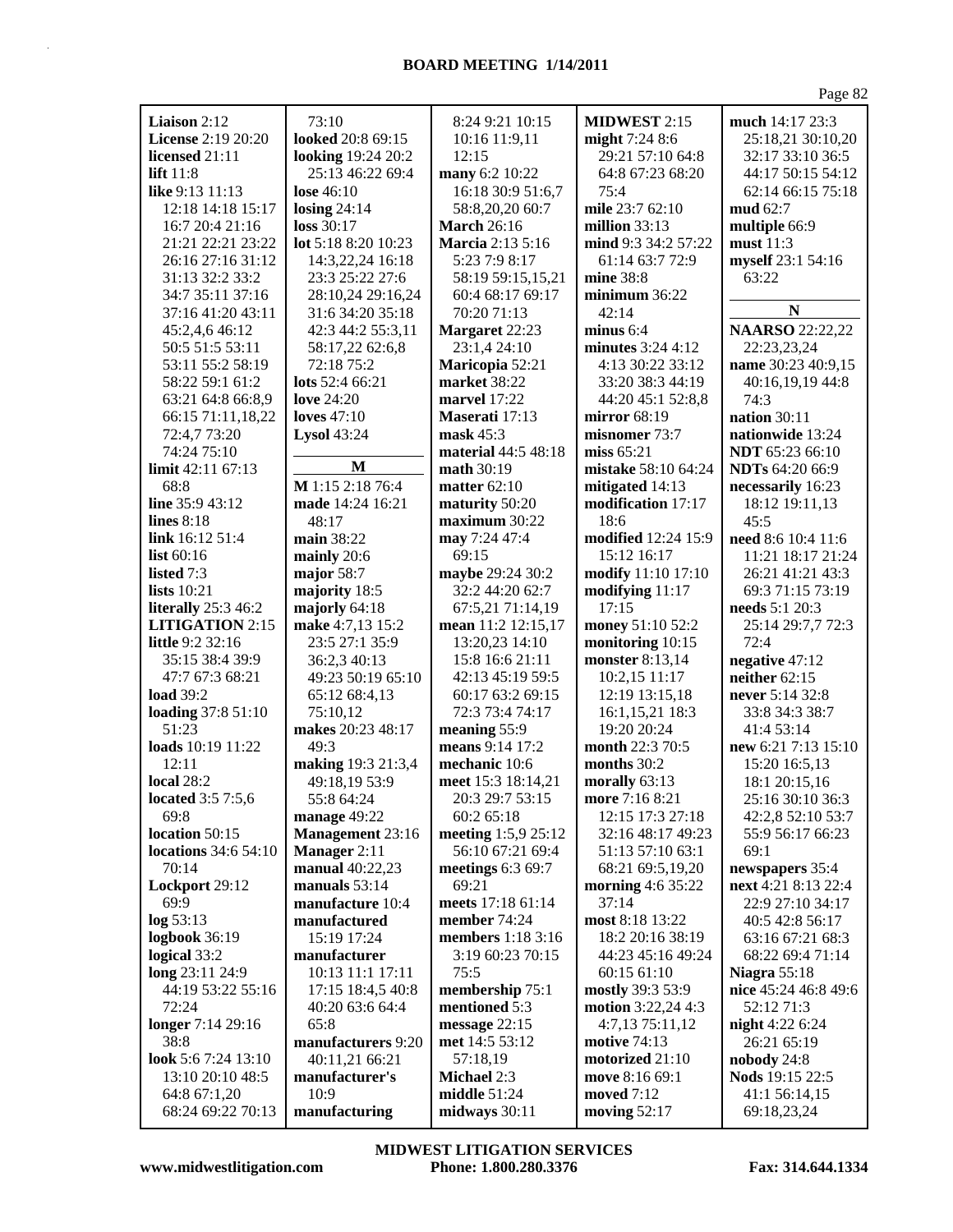| North 2:4 31:9        | 29:13,21 31:20      | organization 75:2   | <b>OWENS 55:18 72:2</b> | people's 54:10              |
|-----------------------|---------------------|---------------------|-------------------------|-----------------------------|
| northern 69:5         | 32:22,23 33:22      | organizations 42:4  | 74:22,24                | 71:11                       |
| <b>Notary 76:5,17</b> | 34:5,6 36:8,23      | original 12:7,8     | own 13:13 20:4 36:2     | per 33:13 45:1 52:6         |
| notes 53:11 76:10     | 37:8,13 38:1,1,10   | other 10:17 14:3    | 40:10 47:19 53:18       | 67:14                       |
| notices 6:8           | 38:14 40:21 41:4    | 16:11 20:9,10       | 53:19 54:19             | percent 44:4 54:18          |
| nozzle 39:9           |                     |                     |                         |                             |
|                       | 44:11 45:12 47:1    | 21:11 22:17 28:4    | <b>owner</b> 13:12      | perfect 23:6 63:2           |
| number 11:14 14:4     | 47:2,21 49:1,18     | 30:7 31:20 32:9     | owners 7:9              | <b>period</b> 32:18         |
| 49:18 65:23           | 50:3,12 51:2,4,8    | 33:5 34:5,20        | owner's 40:22           | permit 57:7 59:10           |
| numbers 7:15          | 51:11,12,12,15,19   | 35:11 37:24 38:11   | oxygen 32:17,22         | 59:24 60:18,19              |
| nuts 35:6 39:21       | 52:2 53:17 56:19    | 41:15 45:12 49:2    | 33:5,8,11 45:6          | 65:5                        |
|                       | 57:11 61:22 62:12   | 51:9 53:14 55:22    |                         | permits 59:14 64:13         |
| $\mathbf 0$           | 63:13 64:21 66:6    | 60:4 64:16 66:23    | P                       | permitted 59:10,19          |
| OABA 72:2 75:1        | 67:12 69:2,7        | 69:1,2 72:23        | packet 22:14            | 60:13,18                    |
| observe 48:3          | 72:13,23 74:22      | 74:19 75:4          | paid 57:1,14 60:18      | person 31:21 32:19          |
| observed 52:11        | ones 31:8 38:23     | others 7:22 27:8,18 | 60:18                   | 33:16 34:10,17              |
| obviously 9:4 24:24   | 39:13 60:15,16      | 32:1 44:4           | paperwork 8:19          | 36:23 37:8 39:6             |
|                       |                     |                     |                         |                             |
| 25:21 63:5 65:11      | one-day 53:23       | Otherwise 20:24     | 12:5 59:23 65:14        | 40:2,5 46:8 47:21           |
| 71:20                 | one-time 10:3 65:24 | ourself 23:1        | parents 45:23           | 48:24 49:2,11               |
| occupational 29:22    | only 14:15 20:7     | ourselves 33:22     | park 73:12,14 74:4      | 51:9,9,11,12,15             |
| occurrence 67:14      | 28:9 37:21 38:7     | 43:9                | 74:9                    | 51:19,23,24,24              |
| October 6:9           | 48:21 50:12 68:12   | out 8:20 12:20      | parking 16:18           | 52:2 57:18 64:15            |
| <b>OEM</b> 11:10      | oops 35:4           | 16:21 17:13 18:5    | parks 73:1,3,4,8,22     | 70:24 72:19                 |
| off 12:11 13:4 19:2   | open 34:15 38:15    | 21:5 24:1 25:9,19   | 74:2                    | personal 55:13              |
| 19:5,10 27:3          | 43:19 63:16 69:4    | 26:1,3,9,20,21      | Parkway 1:9             | 67:13                       |
| 46:13 50:23 54:14     | opened 34:3         | 27:13,15,23 28:7    | part 11:1 12:12         | personally 29:15            |
| 54:14 55:7 62:3       | opening 61:21 63:1  | 29:11 30:2,3,4      | 43:2 45:16 50:17        | 32:20                       |
| 62:17 68:21           | operate 30:14 60:20 | 32:4 33:1,5,6       | 62:13 66:14             | pertains 10:2               |
| <b>offer</b> 26:5     | 62:20 64:2 65:15    | 34:11,13,16 35:21   | participate 72:5        | <b>Peter 30:23</b>          |
|                       | 65:17               |                     |                         | Philaromo 30:15             |
| offered 22:20 69:7    |                     | 36:15 37:1,2,4,9,9  | particular 18:17        |                             |
| office 5:16 7:13      | operating 6:20 9:13 | 37:12,14,19,22,24   | 69:14                   | Philippines 31:17           |
| 8:19 22:3 23:16       | 31:15,18 57:7       | 38:2,4,12 39:16     | parties 48:2 55:2,3     | 31:17                       |
| 25:23 59:13 69:7      | 59:14               | 39:23 40:4,13       | partner 32:21 34:2      | philosophy 61:3             |
| 71:12,17              | operation 9:12 34:7 | 43:8,9,15,17,20     | 36:8 40:12              | Phoenix 52:23               |
| offices $7:12$        | 50:12               | 44:18 45:13 46:2    | parts 11:24 33:13       | phone 7:15 8:7,8,18         |
| official 70:24        | operational 9:1     | 46:13 48:11,17,20   | pass 59:18              | 46:21                       |
| off-road 18:4,7       | operator 22:13 31:1 | 49:13,16,17 52:17   | passage 15:15           | phonetic 30:15              |
| 19:13                 | 31:5,9 37:7 38:11   | 52:22,22,23 53:17   | Passing 36:15           | picked 35:4                 |
| Oh 5:18 47:3 58:17    | 38:11 41:20 50:7    | 53:24 54:6,12       | past 8:21               | pickup 19:4                 |
| 65:20                 | 61:3 64:16 70:24    | 55:8 57:4,4,15      | Patty 1:18 3:7 8:24     | piece 10:4,7 11:13          |
| okay 3:3 4:9 7:1      | operators 4:24 7:9  | 59:17 60:9,15       | 24:20 56:19 57:22       | 11:13 13:10 16:13           |
|                       |                     |                     |                         |                             |
| 8:12 25:6 30:7        | 22:17 26:23 27:14   | 61:4 64:23 66:5     | pay 28:8 59:2,11        | pieces $11:6$               |
| 63:20 64:9 67:11      | 32:9 34:6 35:12     | 66:13 70:14,18      | paying 23:1,14 24:3     | pillows 16:22               |
| 67:17,20,22 70:9      | 50:8 58:9 59:17     | 71:8, 10, 12, 14    | penalties 56:20,23      | pink $7:2$                  |
| 70:13,16,17,23        | 65:18 68:8          | outdated 67:4       | 57:7,10                 | pipe 18:10,11,18            |
| 72:6 75:6             | operator's 5:13     | outer 48:16         | pending 30:17           | 19:3,11,12                  |
| old 2:16 4:21 7:14    | 65:12               | outreach 22:10      | Pennsylvania 30:13      | piping 18:24                |
| 14:17 15:11,12,14     | opinion 28:11       | outside 7:22 33:6   | people 7:10 16:16       | place 6:14 29:4,6           |
| 15:16 32:20 33:18     | opportunity 30:9    | 34:8 35:13 46:4     | 16:17 17:5,7 27:6       | 33:7 37:2 43:19             |
| 42:17,19 46:14        | 31:2 57:14,17       | 48:22               | 28:10,24 30:4           | 54:17                       |
| older 14:3,23,24      | 68:14               | out-of-state 23:18  | 34:9,14,20,22           | plan 26:8                   |
| olds 18:13            | option 14:22 23:10  | over 5:17 6:22      | 35:17 36:14,21,22       | plane 23:22                 |
|                       |                     |                     |                         |                             |
| once 27:17 43:14      | 60:4                | 22:13,18,20 26:7    | 37:1,9,10 38:21         | planned 22:9                |
| 48:10 51:3 53:6       | orchard 9:14        | 27:19 30:24 31:18   | 43:9 45:5 46:14         | planning 24:18              |
| 57:3 60:18,20         | order 3:5 4:21      | 31:20 32:4 35:14    | 49:17,19 50:8,14        | 33:21 50:13                 |
| one 5:19 7:14 12:15   | 58:13,14 61:20      | 55:19 58:13 72:2    | 51:7,8,10,13,20         | plans 7:20,24               |
| 13:1,14 19:19         | 63:12,17,24 72:21   | 73:1                | 51:22 52:1,17           | <b>plant</b> 26:7,11        |
| 22:17 23:17 26:20     | orders 56:23 62:24  | overall 13:11       | 53:1,5 59:1,2 70:6      | plastic 42:22               |
| 27:23 28:2,4,21       | 65:10               | overnight 25:14     | 71:18,21                | <b>plates</b> 20:18,20 21:4 |

**www.midwestlitigation.com Phone: 1.800.280.3376 Fax: 314.644.1334 MIDWEST LITIGATION SERVICES**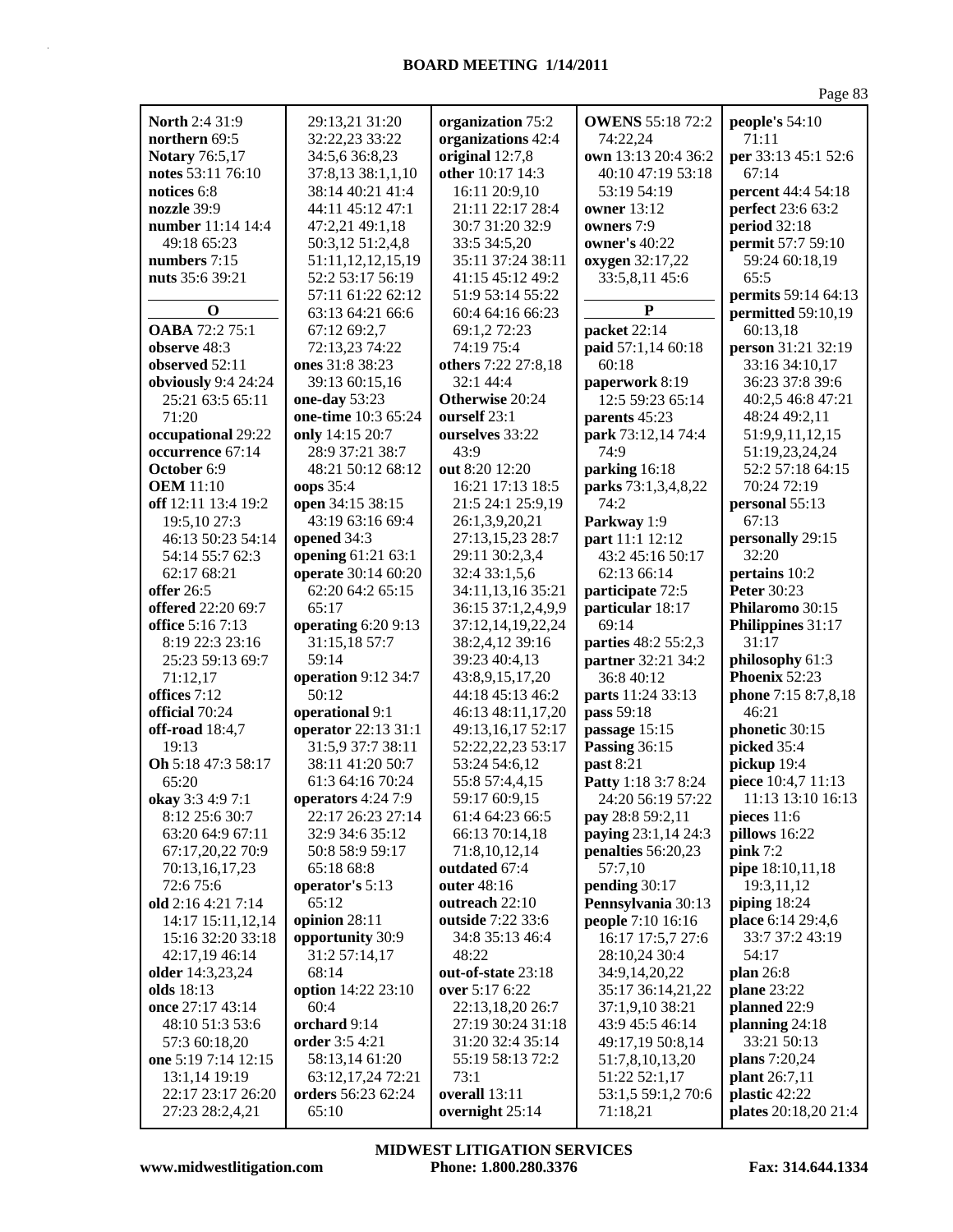| platform 35:18 36:7      | 50:11 53:1               | question 15:6 29:15     | 11:21 20:5,11            | 16:20                               |
|--------------------------|--------------------------|-------------------------|--------------------------|-------------------------------------|
| 46:1                     | primary 13:12            | 40:7 41:6 43:22         | 21:24 25:11 26:2         | required 69:21                      |
| play 67:15               | prior 6:11 58:6          | 50:2 72:23              | 29:7,11 32:23            | requirement 10:9                    |
| playing 51:12            | private 31:7,22          | questions 55:22         | 33:3 34:3 36:10          | 65:13,23 66:22                      |
| Plaza 1:9 2:16           | 54:18                    | 56:2,13 60:24           | 36:21 45:13 50:3         | requirements 9:1                    |
| please 70:12             | probably 8:24            | 71:17                   | 50:6 52:19 56:1          | 9:11,22 10:20                       |
| pleased 27:22            | 20:16 22:4 32:1          | quiet 8:6               | 56:22 57:8 58:12         | 60:3 66:10 67:4                     |
| pleasure 8:22 56:7       | 38:3 63:24 71:10         | <b>Quincy</b> 22:11,11  | 58:18 60:11 67:7         |                                     |
| plenty 33:10 49:17       | problem 33:20 37:5       | quite 6:2 8:15 43:11    | 68:5 71:4 75:5           | researching 8:15,15<br>resent 73:22 |
| pliable 48:18            | 40:6 50:9,24 51:2        | 52:11                   | reapplied 71:16          | residue $44:5,15$                   |
| plugged 35:4             | 57:21 59:9 63:3          | quorum 3:16             | reapply 71:15,15,20      | resolution 65:9                     |
| plumbing $18:10,11$      | 64:15 65:8               | quote 29:17             | reappointments           | resolve 59:9                        |
| 18:12,18,24              | problems 36:14           |                         | 71:13                    | resolved 63:19                      |
| <b>Plus</b> 14:15        | 45:13 57:23              | $\mathbf R$             | reason 59:13             | resources 5:2                       |
| point 12:23 13:1         | procedures 25:16         | racing 13:15 19:22      | reasonable 23:23         | respect 7:17 18:2,21                |
| 19:14 21:2,22            | 37:2 41:18,20            | 20:1,2                  | reasons $13:14$          | respond 45:23                       |
| 33:13                    | 43:19                    | radar 56:24 58:2        | rec 54:22                | 57:17                               |
| pointed 26:21 64:23      | proceedings 76:7         | radius 17:1             | recent $20:16$           | responded 70:19                     |
| police 22:11,18          | process 22:17            | railing 18:8 19:3       | reception 28:13          | response 4:17,19                    |
| policies 67:8,13         | processes 25:15          | railings 17:1 18:20     | recess $48:1$            | 47:12 55:23 71:20                   |
| policy 8:7,8 68:8        | product 17:10            | rails 9:17,19           | recognizing 5:1          | 74:20 75:15,17                      |
| pool 34:8,8,11,11,12     | 18:16                    | rain 62:2               | recommend 36:23          | responsible 50:7                    |
| 34:12,15,21,23,24        | products 44:3,3          | raise 5:8 11:8 37:3     | recommendation           | rest 35:15                          |
| 35:5,8,12,13 36:9        | profitable 43:10         | 42:18                   | 42:16                    | restraint 9:17                      |
| 36:24 37:4,7 39:5        | program $11:3,5$         | <b>raised</b> 38:14     | recorded 32:21           | restraints 17:7                     |
| 39:5,7,11,16,19          | 13:18 50:12              | range 69:11             | redraft 67:5             | restrictions 23:18                  |
| 39:24 40:2 49:24         | promote 27:1             | <b>Rathbun</b> 2:11 8:2 | reference 68:1           | 45:7,8,14                           |
| 51:7,8,11,15,17          | proper 11:21 59:22       | 8:14 9:8 10:9,13        | refill 40:5              | results 28:12 32:21                 |
| 51:19,21 52:18           | properly 50:24 59:2      | 12:16 15:24 19:9        | regardless 73:11         | retardants 28:3                     |
| 53:10,18,20 54:7         | proposal 67:5            | 19:18,23 20:3,10        | <b>Region 5:5 30:5,5</b> | revenues 5:8                        |
| 54:8,16,19,21            | prove 12:2 58:16         | 20:19,22 21:6,9         | registered 57:1 59:3     | reversed 30:15                      |
| pools 38:24 39:1,12      | proven 14:6,14,21        | 21:19 22:9 23:9         | 61:11                    | review $68:15$                      |
| 55:1,13                  | provide 46:19 60:2       | 23:22 24:1,5,8,13       | regs 29:18               | rid $43:566:2$                      |
| pops 7:19                | provided 57:15 60:1      | 24:17,23 25:6,8         | regular 19:3             | ride 1:3 7:21 13:20                 |
| position 5:3,12 8:16     | public 6:9,11 14:12      | 26:9,13,19 28:17        | regulated 64:21          | 14:24 20:16 21:9                    |
| 22:1                     | 26:22 52:22 59:5         | 29:9,11 30:7            | 68:14                    | 34:14 37:17 40:2                    |
| positive 28:12,12        | 72:19,20 76:5,17         | 40:20 41:1,3 47:1       | regulating 20:11         | 41:24 42:8,9                        |
| 29:19                    | pull 40:4 43:14          | 47:9 48:8,13            | regulations 46:18        | 43:10 52:6,7                        |
| possible 25:19 26:3      | pulling 34:11            | 56:12 58:7 59:12        | relating 8:23            | 61:21 62:19 66:19                   |
| possibly 8:2 11:24       | purpose 17:5 18:12       | 60:1,22 61:13,19        | relationship 26:22       | 73:14,16,23 74:1                    |
| 25:22 36:5 43:18         | 18:17 19:1,4             | 62:21,23 63:21          | 29:12 71:9               | 74:4                                |
| 54:12                    | pursue 68:22             | 64:12 65:17,21          | relative 13:18 61:1      | riders 49:20,24                     |
| post 41:18,21 55:7       | purview 12:20 21:5       | 66:2,6                  | release 26:19            | rides 9:7 14:4,23                   |
| <b>posted</b> 46:16      | push 35:13               | rather 13:7 17:4        | remanufacturing          | 15:23 32:5,6                        |
| potentially 45:20        | pushing 34:11            | ratio 51:17             | 16:2                     | 36:17,18 38:19                      |
| power 43:17 44:18        | 39:20                    | reach 30:4 71:8,10      | remember 13:7            | 41:19 66:16 74:9                    |
| practices 10:21          | put 17:11,14,17          | 71:12                   | 44:8                     | 74:11,12                            |
| 14:20                    | 18:8, 11, 18 34:2        | reaching 30:2           | reminder 7:12            | ridiculous 58:9                     |
| precautions 35:24        | 34:17 39:9 45:14         | read $9:24$             | replace 11:14 34:19      | right 5:5 9:8 19:6                  |
| 54:17                    | 45:15 53:15 54:20        | reading 8:22 56:21      | 63:10 66:5               | 23:6,19 26:18                       |
| <b>present</b> 1:14 2:10 | 58:13 65:2               | ready 24:10 41:7        | replaced 66:1            | 36:4 37:9 38:22                     |
| 3:8, 10, 12, 16, 17      | <b>putting</b> 16:6 20:1 | 42:8 50:18 72:2         | replacing 11:12          | 40:11 41:22 42:7                    |
| 48:3 60:9                | 21:4                     | real 29:14 44:7         | reported 76:7            | 43:23 44:13,21                      |
| presentation 41:16       | <b>PVC</b> 19:11         | 45:14 49:18 57:1        | <b>Reporter</b> 76:5,17  | 47:6,13 49:21                       |
| presented $4:1,10,14$    |                          | realistic 13:9          | representation           | 54:14,14 56:6                       |
| press 26:19              | $\bf{0}$                 | realize 37:10,18        | 72:14                    | 59:10 60:1 61:6                     |
| pretty 23:23 24:1        | qualify 10:6             | 62:6                    | represented 72:21        | 62:21,22 63:14                      |
| 30:10 31:23 40:22        | quality $11:3,5$         | really 6:3 9:18         | require 14:1,19          | 66:20 72:22 74:18                   |

**www.midwestlitigation.com Phone: 1.800.280.3376 Fax: 314.644.1334 MIDWEST LITIGATION SERVICES**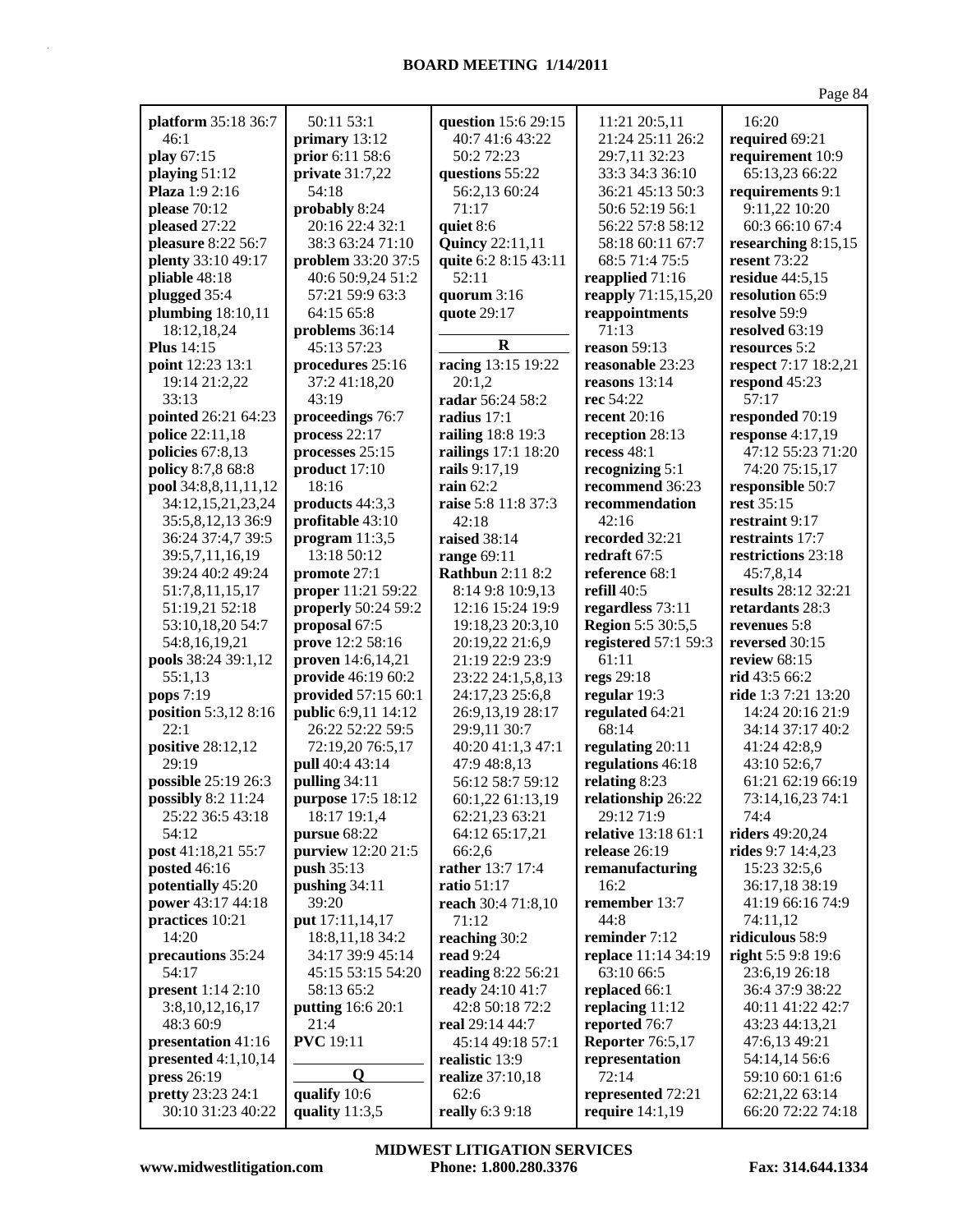| 75:7                  | Scherer 2:12 6:2,16            | 4:3,9,16,18,20                        | sitting 34:23 35:5                | 24:7 52:5 70:12                   |
|-----------------------|--------------------------------|---------------------------------------|-----------------------------------|-----------------------------------|
| risk 36:1             | 7:1,188:10                     | 5:18 6:23 7:2,6,20                    | situation 60:7                    | speaker 30:23                     |
| river 55:15           | school 50:21                   | 8:3,9,11 9:6 19:19                    | six 30:19 39:19                   | special 46:7                      |
| road 20:22 21:4       | Scrambler 63:4                 | 19:24 20:9,11,20                      | ski 55:12 72:11                   | specialty 12:21,22                |
| 31:23 61:15 62:8      | screaming 46:4,6               | 21:15,22 22:2,6,8                     | sleep 65:19                       | specific 72:19                    |
| roadworthy 21:3,4     | scuba 30:20                    | 23:15 24:3 26:11                      | slipping 39:23                    | specs 12:7,9                      |
| rock 20:8             | sealed 33:4                    | 26:15,18 28:14                        | sloppily 68:6                     | speed 17:1 26:3                   |
| <b>rode</b> 38:8      | season 6:21 31:6               | 29:21 40:17 45:2                      | slow 27:3 36:22                   | 46:2                              |
| <b>roll</b> 3:6       | 55:2                           | 47:4,7 48:5 55:24                     | slower $30:1$                     | spent 53:5                        |
| roller 9:13 37:16     | seat 13:11 17:1 71:7           | 56:5,11,13,16                         | small 31:24 42:13                 | sphere 30:20                      |
| rolling 29:1          | second 4:2,8,15 6:8            | 57:3 58:6 59:24                       | 52:24 53:1                        | spoken 42:4                       |
| <b>room</b> $1:933:6$ | 31:8 75:8,13                   | 60:14,23 62:18                        | smell $44:6$                      | spot 59:9 60:1 72:19              |
| ropes $55:7$          | secondary 8:16                 | 65:15 66:18,23                        | Smith 2:18 59:15                  | 72:20                             |
| rotating 34:12        | seconds 37:5                   | 67:9,11,17,20,23                      | 76:4                              | spots 72:18                       |
| rows 18:11            | Secretary 21:1,11              | 68:12,19 69:10,13                     | Smithville 27:20                  | spray $43:24$                     |
| rubber 43:20 61:14    | section 67:9,10                | 69:20 70:5,9,13                       | soliciting 18:1                   | spreading 27:21                   |
| rules 5:20,23 6:1,4   | sector 30:13                   | 70:20 71:1,5,8                        | some 12:17 13:17                  | spring 7:14 10:5,8                |
| 6:10,13,14,18         | see 3:18 7:22 12:4             | 72:6,8,12,18 73:4                     | 16:10 20:9 25:15                  | 11:14,14 16:7                     |
| 7:16 8:7 15:10        | 16:1 26:7,14 30:9              | 73:15,20,24 74:16                     | 26:7 27:7 28:22                   | 25:20 26:19,20                    |
| 27:4,17 41:18,24      | 31:7 32:9,10                   | 74:18,21,23 75:7                      | 28:22 30:4 32:7                   | 28:20,21                          |
| 68:16,20              | 34:18 42:6 47:1                | 75:10,14,16,18                        | 32:10,11,11 36:13                 | Springfield 1:10                  |
| run 14:11 33:19       | 47:17 49:16 51:12              | shape 33:17,19                        | 44:4 48:14 66:15                  | 2:16 7:13 24:24                   |
| 51:7 63:9 64:7,18     | 51:21,23 56:22                 | shared 32:7                           | 67:4 70:14 71:2                   | 32:8                              |
| running 39:20         | 57:2 59:3,6,7                  | sheets 7:3                            | 71:16 72:10 75:1                  | SS 76:1                           |
| 54:13 63:18 64:11     | 64:24 70:15 71:22              | shelf $35:8$                          | 75:5                              | staff 23:6 36:21                  |
|                       | seemed 19:1                    | shell 48:15,16                        | somebody 14:10,24                 | stages $33:14$                    |
| S                     | seems 28:8 33:2                | sheriff's 22:10                       | 21:16 27:17 43:19                 | stairs $17:2$                     |
| S1:17                 | seen 31:1,16 32:8              | shooting $69:10$                      | 45:6 51:1 52:13                   | stamp 12:6,11                     |
| safe 16:21 17:2,6     | 34:5,7,14 35:2,11              | shop 19:14 64:22                      | 53:10 57:7 59:3,9                 | 17:16 66:21                       |
| 18:23 29:10 49:23     | 35:17 37:6 38:19               | short 48:1                            | 59:14 63:23 71:7                  | stand 30:24 61:9                  |
| 62:20                 | 38:24 39:1,3,14                | shorthand 76:5,7                      | 72:11                             | standard 10:18                    |
| safely 45:3           | 39:17 41:2 47:11               | 76:10,17                              | someone 38:16                     | 13:16 15:11,13                    |
| safety 3:4 7:21       | 47:17 48:9,14                  | shoulders 74:16                       | 48:15 50:23 54:6                  | 16:5                              |
| 29:22,23 30:3         | 50:3 53:6,16 71:2              | show 63:3                             | 54:6,11 62:18                     | standards 8:1,23                  |
| 35:24 46:18 49:17     | send 25:8 41:9,12              | showing $30:11$                       | 75:10                             | 9:4,19 10:7,10,16                 |
| 59:6 62:11 63:8       | 51:4 56:3 65:14                | <b>Shrugs</b> 74:16                   | something 7:19                    | 10:19,22,23 11:20                 |
| 73:1,14,16,23<br>74:1 | 66:5 70:14<br>sense 17:6 29:22 | shuffled 25:17<br>shut 13:6,8,21 28:1 | 9:15,22 14:11,16<br>15:17 16:7,11 | 13:15,23 14:5,7                   |
| same 11:14 18:2       | sent 57:15 59:16               | sick 36:14 37:13                      | 22:19 25:10 30:1                  | 15:4,14,16,21<br>16:4 17:18 18:14 |
| 35:12 38:20 40:21     | 65:10                          | side $9:17,1935:14$                   | 31:12,13 37:22                    | 18:21 19:21 20:1                  |
| 61:15 65:7            | separate 10:18                 | 36:9 39:2,5,13                        | 49:22 61:5,12,24                  | 20:15 38:13                       |
| Sangamon 76:2,6       | September 27:6                 | 40:3 46:3 54:13                       | 62:16 64:5,18                     | standing 61:20                    |
| Sara 2:12 5:22,23     | serious $22:16$                | 60:10 64:16                           | 68:20 74:14                       | start 11:7,9 27:3                 |
| 7:16 8:12             | serve 71:12                    | sides 54:8 62:15                      | sometimes 10:4                    | 46:4 66:4                         |
| saw 31:17 33:3 34:5   | service 14:6,14,21             | sign $13:4$ 19:2,5,10                 | somewhat 30:1                     | started 3:1 24:1                  |
| 34:20 35:2 36:9       | <b>SERVICES 2:15</b>           | 49:15                                 | sore 43:19                        | 27:6 31:21 36:20                  |
| 37:7 39:23            | session $68:1,3,3,22$          | silly $54:16$                         | sorry 4:5 6:16 58:18              | starts $6:19$                     |
| saying 8:5 22:19      | 68:23                          | simply $9:19$                         | 70:3                              | state 1:2 2:16 13:8               |
| 27:19 47:15 57:16     | sessions $25:14$               | since 15:17 25:11                     | sort 45:4                         | 13:20 21:1,11                     |
| 61:20 72:9 73:13      | set 10:10,16 22:12             | 57:5 73:18                            | sound $50:5$                      | 53:23 76:1,6                      |
| 74:3                  | 24:23 28:20 38:12              | sink 39:6                             | sounds 26:13 54:16                | states 20:9 75:4                  |
| says 11:2,3 23:3      | 53:5,18,19 58:11               | sinking $38:15$                       | <b>source</b> 29:14               | stationary 35:7                   |
| 59:21,22 60:4         | setting 9:18 32:9              | sinks $34:15$                         | south 1:9 2:16 7:14               | statute 5:21 57:15                |
| 64:16 68:9            | seven $25:4$                   | sit 37:3 46:5 49:16                   | 27:12 28:22 31:9                  | 72:21 73:2                        |
| scared $42:21$        | several 13:21 32:1             | 67:5                                  | <b>Southern 5:5 30:5</b>          | statutory $5:21$ 57:5             |
| schedule 25:1 69:3    | shady $52:12$                  | site 50:14 53:8                       | Southwest 23:23                   | steel 10:4,8,10 11:6              |
| scheduled 1:10        | <b>Shannon</b> 1:15 3:3,9      | 71:16                                 | <b>Sparks</b> 1:17 3:11,12        | 13:10 19:12                       |
| scheduling 69:5       | 3:11, 13, 15, 15, 22           | sites 29:23                           | 17:23 18:2 19:15                  | stick $42:9$                      |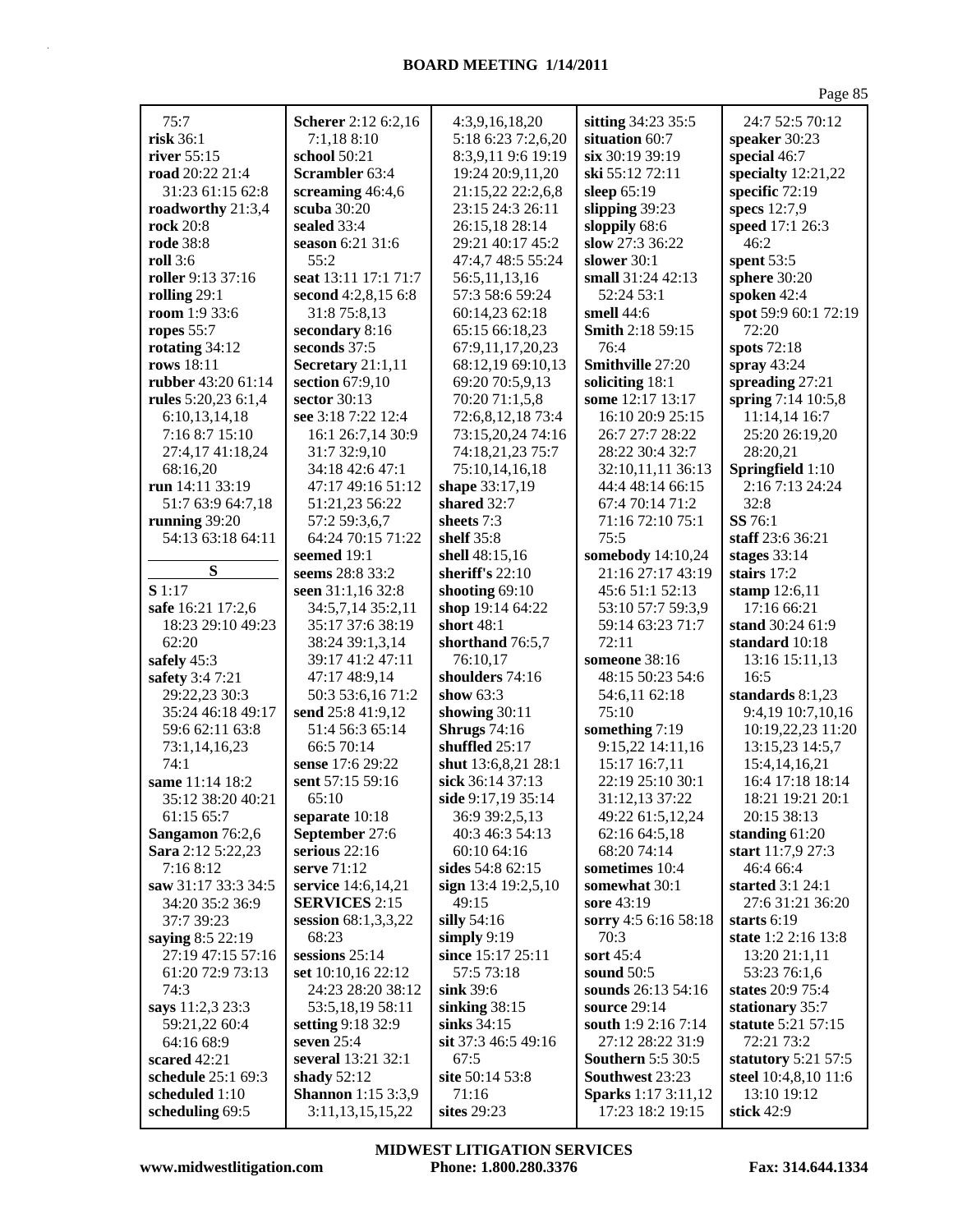| still 8:14,15 9:10                    | 58:5,24 61:2,18           | tell 15:17 61:5 72:8                 | 59:1,5 60:8 62:9            | touch 12:20,22                        |
|---------------------------------------|---------------------------|--------------------------------------|-----------------------------|---------------------------------------|
| 12:10 14:19,21                        | 62:22 63:20 64:4          | telling 62:12                        | 65:17 68:16,18              | tough $48:13$                         |
| 25:9 33:10 39:5                       | 65:20,22 66:3,20          | ten 28:18 32:2                       | 69:15 70:23 73:17           | towards 13:14                         |
| 41:9 61:16 65:19                      | 69:12,23 70:7,16          | 33:20                                | thinking 9:18 23:19         | track 36:19 52:3                      |
| 65:22                                 | 70:18,23 71:2,6           | term $14:6$                          | 39:21 42:18 63:15           | 66:8,11,15                            |
| stinky 44:6,14                        | 71:22 72:3,7,9,15         | terms 18:22,22,23                    | 67:24 68:2                  | trademarked 40:17                     |
| stipulate 9:21                        | 72:23 73:5,7,21           | terrifying 42:23                     | <b>third</b> 31:6 62:1      | trailer 17:14,17,20                   |
| stop 56:23 58:13                      | 74:5,7,10,14,17           | tested 24:7,8,9,10                   | though $6:18$               | train $53:4$                          |
| 61:19 62:24 63:12                     | 75:12                     | 45:4 64:6,9                          | thought 31:18 34:3          | trained 51:1                          |
| 63:17,24 65:10                        | summer 32:5 57:5          | tester 33:22                         | 37:8 49:6 50:5              | training $5:59:11$                    |
| stories $36:12$                       | supervised 51:1           | thank 4:23,24 8:12                   | 57:10 58:5                  | 20:4,5 22:9,12,20                     |
| stormed 46:13                         | support 57:6              | 26:18 46:12 48:5                     | thoughts 75:6               | 24:4,12,15,18                         |
| story $60:10$                         | supposed 11:20            | 49:8 55:24 56:5                      | three 18:11 30:22           | 25:13 27:13 28:17                     |
| straight 13:22                        | 44:3                      | 56:16 68:24 72:1                     | 36:22,23 37:9               | 28:20 50:7,12                         |
| straw $28:3$                          | sure 11:23 14:9           | 75:7,18                              | 38:3 39:14 42:16            | 53:13                                 |
| street 2:4 50:23                      | 21:13 23:5 26:17          | thankfully 75:4                      | 42:19,24 44:20              | tram $16:16$                          |
| strength $64:11$                      | 33:3 35:9 36:2,3          | thanks 52:20 55:20                   | 45:1 51:19,22               | translation 76:9                      |
| strengths 10:19                       | 41:11,16,16 42:17         | 57:6                                 | 52:8,8 53:5 60:5            | transporting 17:5                     |
| 11:22 12:12                           | 49:18,19 53:9             | their 8:4 10:10                      | 62:16                       | trap $28:5$                           |
| strict 50:11                          | 55:8 67:3 68:13           | 14:11 15:1,2 18:6                    | three-minute 52:7           | travel 23:18 69:5                     |
| strong $23:18$                        | 68:13                     | 20:4 23:4,10,10                      | thrilled 9:18               | traveled 40:12                        |
| stronger 16:7,10                      | suspended 64:13           | 24:10,14,14 37:3                     | through $5:56:23$           | treat $53:21$                         |
| structural 13:11                      | 65:6                      | 39:9 47:19 54:10                     | 28:1,1 32:19                | treated 53:23                         |
| studies 32:17 33:23                   | suspensions 18:6          | 59:18 60:10 62:7                     | 56:22 59:12                 | tried 31:18 44:2                      |
| study 12:19 32:21                     | sweeping 30:10            | 63:4 66:16 72:13                     | ticket 23:22                | 54:7,13,15 55:11                      |
| 41:14                                 | swimming 54:21            | themself 54:12                       | <b>tickets</b> 51:10        | trip $55:10$                          |
| stuff 37:24 38:9                      | Swinger 66:9              | themselves 45:21                     | tied 55:12                  | trouble 54:1                          |
| 46:24 47:20 53:8                      | switch 9:12               | 60:10                                | time $7:19$ $11:10$         | truck 9:15 10:5,16                    |
| 53:14 55:5,14                         | system 9:17 52:16         | thick 59:16                          | 13:3,3 14:5 15:19           | 11:8,17 12:2,8,19                     |
| 75:3                                  | 66:7,12                   | thing 14:3 29:21                     | 15:20 17:1 22:7             | 12:23 13:8,15                         |
| subject 6:21                          | systematic 52:15,17       | 33:1 35:20,21                        | 22:21 23:2 24:5,6           | 15:9 16:1,21 17:4                     |
| subjected 68:15                       | Szerletich 2:12           | 36:7,9,12 37:15                      | 25:12,18 26:6               | 17:5 18:9,19 19:4                     |
| submitting $7:108:3$                  | 52:10,15                  | 38:9 39:8 41:7                       | 30:6,14,22 31:19            | 19:13 20:24                           |
| substance 6:4                         |                           | 42:23 45:20 46:3                     | 32:18 33:9,9                | trucks 8:13,14 10:2                   |
| success 31:21                         | Т                         | 48:21 49:21 51:7                     | 36:20,20 37:19              | 12:15 13:19 16:15                     |
| successful 29:2                       | table 57:12               | 53:13 56:19 61:15                    | 43:12 44:17,23              | 16:16 18:3 19:20                      |
| <b>Sue's 58:12</b>                    | take 3:6 9:2 15:21        | 65:7,24 68:12                        | 47:21 48:1 50:3             | 62:7                                  |
| sufficient 19:4                       | 17:13 21:5 30:24          | 74:22                                | 54:18 56:8 62:1             | true 21:22 58:16                      |
| Suite 2:4                             | 33:15 44:17,19            | things 5:19 14:19                    | 62:14 67:8 68:21            | 60:9 76:9                             |
| <b>Sullivan</b> 1:18 3:7,8            | 49:20 55:18 61:9          | 20:15 21:12 25:19                    | 71:3,23 75:8                | trust 62:4                            |
| 4:2,8 5:16 6:15                       | 72:2                      | 26:7 30:22 32:7                      | timeframe 26:15             | truthfully 13:20                      |
| 10:12,17 11:7,9                       | taken 28:1 33:5           | 32:10,14 34:22                       | <b>timers</b> 36:17         | try 32:18 43:14,18                    |
| 11:12,19 12:3,6                       | 48:2 55:15 76:10          | 35:2 36:4 37:1,5                     | times 36:21 52:3            | 54:4,15 56:24                         |
| 12:10 14:3,10                         | taking $51:9,10$          | 37:12 38:14 41:19                    | 58:17,20 60:5,7             | 62:10 65:18 67:24                     |
| 15:12,16,22 16:1                      | 53:11                     | 41:20 53:11 54:4                     | 61:14 62:16                 | 70:10                                 |
| 16:5,23 17:7,19                       | talk 4:22 31:4 38:17      | 55:12 57:2 62:8                      | timing $52:14$              | trying 22:12 26:24                    |
| 18:15 19:7,16                         | talked 16:24 30:14        | 62:12 66:6,8,15                      | today $15:2$                | 28:19 30:3 43:8                       |
| 20:14 21:14,20,24                     | 53:14 58:20 67:3          | 67:12 75:3                           | together 23:21 26:2         | 45:21 46:1,3                          |
| 22:5,7 23:8,13,19                     | 72:12                     | think 4:23 5:7 7:2,8                 | told 28:21 61:22,23         | 53:16 58:1                            |
| 23:24 24:11,16,22                     | talking 11:17 18:20       | 9:20 13:1 15:22                      | 61:24 62:2,16               | Tube 35:2 51:2                        |
| 25:2,7 26:5,12,17                     | 48:15 49:11 55:6          | 17:19 18:4 19:19                     | 65:8                        | tubes 48:16,19,22                     |
| 29:3,10 41:6,9,12                     | 75:3                      | 19:24 22:24 23:3                     | tomorrow 63:10              | turn 39:10                            |
| 41:17,23 42:11,13                     |                           |                                      | tonight $63:1$              | turned 43:17 46:7                     |
| 43:24 45:17,21                        |                           |                                      |                             |                                       |
|                                       | tank 30:20                | 26:24 27:12,23                       |                             |                                       |
|                                       | teachers 24:19            | 28:5,7,10 29:3,17                    | Tony 67:18                  | turning $17:1$                        |
| 47:3,15,19 48:21                      | teamwork 26:23            | 29:22 31:11 32:3                     | top 8:6 18:14 39:10         | Twelve 51:8                           |
| 49:6,9 50:2,5,20                      | tear $12:2$               | 42:4,9,20 44:8,9                     | 39:14,15,19                 | twice $62:3$                          |
| 51:15 55:9,15,20<br>56:1,6,15,21 58:1 | technically 12:23<br>74:8 | 47:19 48:21 57:3<br>57:4,19,20 58:24 | totally 13:6 30:15<br>64:22 | two 10:4 11:6 20:6,7<br>24:16,17 28:2 |

**www.midwestlitigation.com Phone: 1.800.280.3376 Fax: 314.644.1334 MIDWEST LITIGATION SERVICES**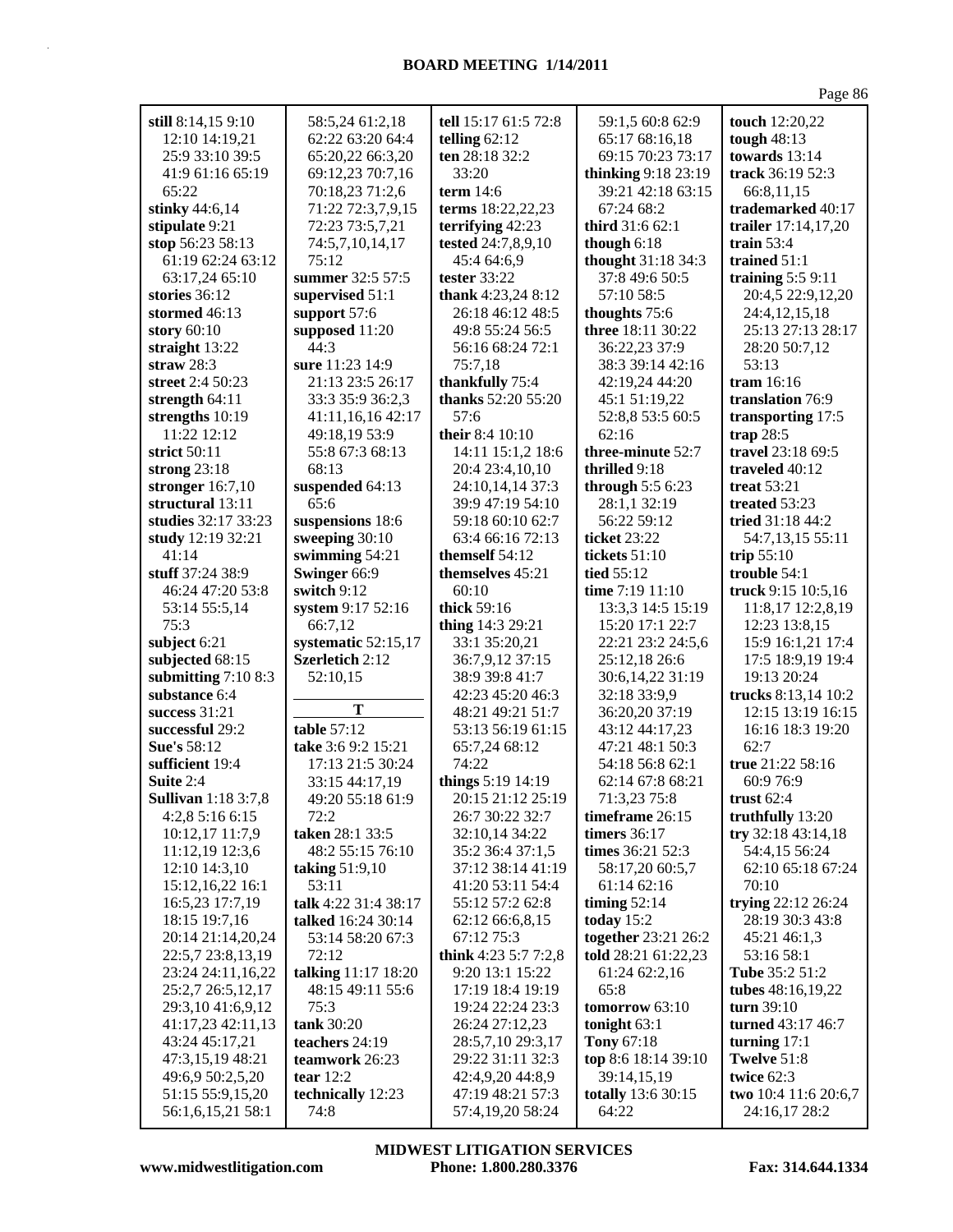| 34:24 35:16 44:20         | 74:2 75:13                | 67:1 68:13 73:14     | 13:21 14:15 27:11  | work 5:18 13:6,8    |
|---------------------------|---------------------------|----------------------|--------------------|---------------------|
| 45:1 51:7,8 53:5          | <b>USA 31:5</b>           | 74:7                 | 27:13 37:15 52:11  | 20:5 21:17,18       |
| 54:1 57:19,19             | use 18:3,9 20:4           | wanted 19:5 26:6     | were 6:8 9:9,9,10  | 25:1,15,21 26:15    |
| 66:13,16 69:21            | 32:18 35:18 36:17         | 26:14 36:3 40:14     | 13:4,5 14:4 15:12  | 29:23 43:8 50:18    |
| 70:7,9                    | 43:24                     | 69:14                | 17:1 19:24 22:15   | 58:14,19 60:13      |
| tying $55:6$              | used $9:5$                | wants 17:11 24:20    | 23:13,16 24:13     | 61:13 70:15         |
| type 26:24 57:9           | using 18:24 34:21         | 72:4                 | 27:6 29:13 30:12   | worked 5:22 27:14   |
| typically 10:3 17:12      | 44:6 51:4 54:19           | warned 59:21 60:7    | 30:17 31:8,16      | 27:23 28:7,24       |
|                           | usual $38:9$              | 62:3                 | 32:9,10,10,12,14   | 29:11 35:20         |
| U                         | usually 49:1 52:9         | warnings 41:23       | 32:15,23 34:21,22  | working 5:6 8:5     |
| U 35:2 51:2               | 61:19                     | 46:16,17             | 36:4,9,13 52:10    | 21:16 22:10,18      |
| Uh-huh 6:23 10:12         | utilized 13:17            | washed 43:17         | 52:15,16 57:16,18  | 24:19 25:23,24      |
| 19:7,23 21:9              | U.S 10:22 31:9            | washing $44:7,18$    | 57:19 58:1,8       | 26:2,9 28:15 30:2   |
| 26:12,12 29:9             | 33:23                     | wasn't 9:18 18:1     | 60:16,17,17,19     | 31:10 49:19 50:8    |
| 61:18 71:1 73:5           |                           | 24:2 33:11 53:3      | 61:15,16 63:4,8    | 50:14 58:15 61:9    |
| <b>UK 36:8</b>            | $\boldsymbol{\mathrm{v}}$ |                      |                    | 67:18               |
|                           |                           | 60:11 63:12,17       | 63:14 64:1,3,13    |                     |
| ulterior 74:13            | vacant 5:11,12            | 64:1                 | 67:12,24 68:2      | world 33:19 48:10   |
| ultimately 60:16,17       | VAUGHN 8:7                | watch 37:1           | 69:14              | worry 50:21         |
| 60:20                     | 68:10 73:2                | watching 51:9        | weren't 33:2 55:8  | worse 48:14         |
| unacceptable 64:22        | vehicle 11:18 20:18       | water 19:3 34:24     | <b>West</b> 7:14   | wouldn't 12:22 40:5 |
| under 15:11 20:8,24       | <b>venue</b> 31:22        | 38:5 39:20 40:18     | we'll 27:9 49:16   | 43:10 72:20         |
| 21:9 56:24 58:1           | venues $31:7$             | 53:21                | 70:13              | Wow 30:8 31:4 40:8  |
| understand 9:10           | verse 29:18               | waterline 35:10      | we're 42:17 53:24  | 40:15,19 48:4       |
| 17:9 27:7 41:15           | versus 28:8 51:18         | <b>Wave 66:9</b>     | we've 20:6 22:20   | 54:1                |
| 57:20                     | very 4:23 13:3,3          | way 9:2 13:23 20:10  | 27:11,14 28:7,14   | write 59:10 61:7    |
| understanding 5:14        | 14:18,18 23:2,17          | 27:22 29:19 40:7     | 29:11 31:5 32:17   | 63:13               |
| understands 62:9          | 26:22,24 27:14,22         | 40:13 44:24 54:7     | 33:1,24 34:1,5,14  | writing 65:3        |
| <b>Unfortunately 27:5</b> | 27:22 28:9,12,12          | 58:15 61:12 63:15    | 35:11 36:20 38:7   | written 35:23 60:5  |
| unless 7:19 45:9          | 28:24 29:19 30:12         | 65:20 67:6 73:18     | 42:15 43:8,9 44:2  | 62:24 63:13,24      |
| unload 39:3               | 38:2,2 41:4,24            | ways 39:1            | 44:6 46:14,17      | 67:7,14 68:6        |
| unloading 51:10,24        | 45:24 46:9 49:6           | weak 16:12           | 48:15 49:17 50:17  | wrong 37:23 58:17   |
| unplugged 34:24           | 52:15,16 58:24            | wear $45:3$          | 51:23,23 54:22     | 63:4,8,15 64:1,3    |
| 51:5                      | 59:7 65:9,18 69:8         | wearing 66:4         | 55:11,12,13 57:4   | 64:15,16,18         |
| until 15:9 25:3 33:3      | 74:5 75:18                | web 71:16            | 62:24 64:24 65:10  | wrote 73:16         |
| 36:9 39:8 61:21           | <b>veto</b> 68:23         | week 22:4,6 26:1     | 69:15              |                     |
| 63:1,18 65:15             | video $51:2$              | 71:14                | whatsoever 28:4    | Y                   |
| unzip 39:5 40:3           | views 53:15               | weeks 70:8,10        | while 34:22 35:5   | yank 34:16          |
| 47:15,16                  | visible $12:1$            | week's 22:7          | 38:16 39:5,7,17    | yeah 5:18 6:16 7:6  |
| update 5:24 27:2          | <b>vocal</b> 26:22        | weld 17:20 61:23,24  | 61:7               | 24:1 26:17 28:17    |
| updated 15:18 36:2        | volunteer 21:16,18        | welding $62:1$       | whole 10:18 11:2,2 | 31:13 38:18 44:9    |
| updates 7:16              | 24:20 28:8                | well 3:3,18 4:23 7:7 | 15:3 35:21 41:7    | 44:13,13,14,22      |
| updating 8:1              |                           | 8:12 10:17 12:10     | 42:2 51:21 53:8    | 45:1,11,12 46:21    |
| upgrading 66:7,12         | W                         | 12:18,19,21 16:16    | 55:2,6,9           | 46:23,24 47:2       |
| <b>Urbik</b> 1:16 3:13,14 | wages 30:18               | 17:7 23:13,19        | whoops $51:5$      | 48:7,8 50:4,11      |
|                           | waive 49:16               |                      | wife 31:17         |                     |
| 3:24 4:5,13 7:5           |                           | 25:2 27:8 29:3       |                    | 51:14,16 53:23      |
| 10:2,14 11:6,8,10         | walk 40:18 62:4,15        | 37:14 38:11,12       | willing 28:9 41:9  | 55:1,21 58:21       |
| 11:16,23 12:5,8           | 64:2                      | 43:10 44:4 45:5      | 64:17              | 60:12,12 66:3       |
| 12:13 14:1,9 15:8         | walked 53:8               | 45:21 46:11,20       | winter 30:2        | 68:12 70:5,13       |
| 15:14,19 16:4,20          | walking 49:9              | 47:5 53:3 55:3       | wipes 44:8,9,9     | 71:1 72:12 73:6     |
| 17:9,22 18:1,8,16         | walks 53:2                | 56:17,21 58:3,11     | wired $35:8$       | 73:20               |
| 18:24 19:12 20:18         | want 3:18 4:23,24         | 58:22,24 61:2        | wisdom $63:22$     | year 5:4,9,12 6:14  |
| 20:21 21:2,13             | 5:24 16:10 25:10          | 64:4 65:1,22 66:6    | wise $48:9$        | 6:15,20 15:18       |
| 40:8,15 43:2,4            | 25:18 29:21 31:2          | 66:11,20,23 67:20    | wondered 72:24     | 26:4 27:2,3,5,9,10  |
| 47:21 54:20,24            | 37:9,12,22 44:11          | 70:13,23 71:22       | 73:21 74:15        | 27:14 31:15,22      |
| 56:14 59:8 67:1           | 44:13,14 47:1,6           | 72:9 73:2,15,22      | wonderful 26:13    | 32:3 36:2 42:8,9    |
| 68:5 69:9,24              | 49:13,15 60:24            | 74:7,18              | word 27:13,15,20   | 50:13,16,18 52:22   |
| 70:17 72:10,13,17         | 62:14,15,18 64:7          | went 5:12,18 6:14    | 46:12 57:3 62:5    | 55:4 66:12,21       |
| 72:22 73:9,19             | 64:11,14,24 65:12         | 6:23 8:22 13:14      | 64:14              | 68:11 69:8          |
|                           |                           |                      |                    |                     |

MIDWEST LITIGATION SERVICES Phone: 1.800.280.3376